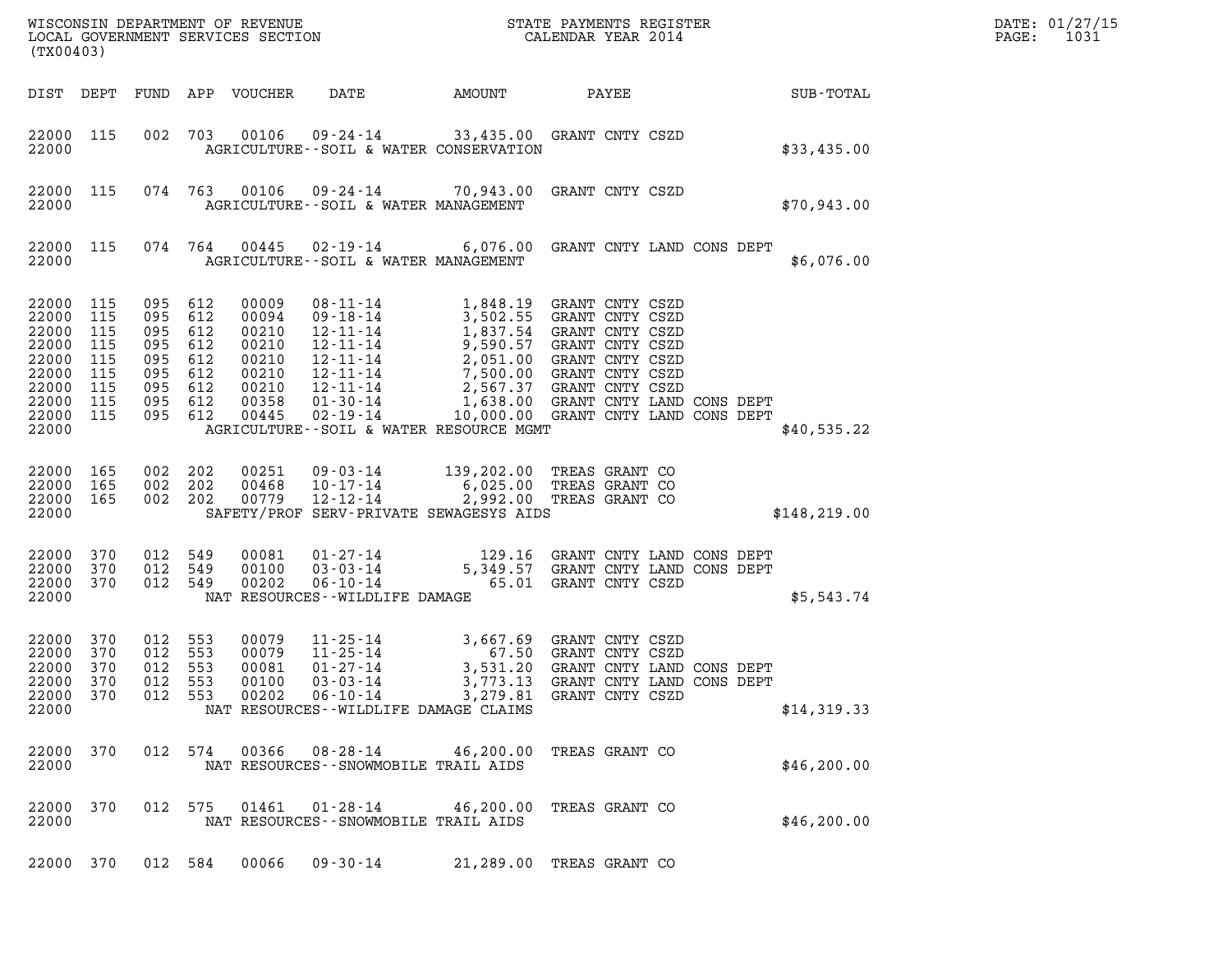| (TX00403)                                          |                                 |                                                     | WISCONSIN DEPARTMENT OF REVENUE<br>LOCAL GOVERNMENT SERVICES SECTION |                                                                                            |                                                                                                         | STATE PAYMENTS REGISTER<br>CALENDAR YEAR 2014                                                                |                | DATE: 01/27/15<br>PAGE:<br>1032 |
|----------------------------------------------------|---------------------------------|-----------------------------------------------------|----------------------------------------------------------------------|--------------------------------------------------------------------------------------------|---------------------------------------------------------------------------------------------------------|--------------------------------------------------------------------------------------------------------------|----------------|---------------------------------|
|                                                    |                                 |                                                     | DIST DEPT FUND APP VOUCHER                                           | DATE                                                                                       | AMOUNT                                                                                                  | PAYEE                                                                                                        | SUB-TOTAL      |                                 |
| 22000                                              |                                 |                                                     |                                                                      | NAT RESOURCES--PMT IN LIEU OF TAXES                                                        |                                                                                                         |                                                                                                              | \$21, 289.00   |                                 |
| 22000<br>22000                                     | 370                             | 095 512                                             | 00008                                                                | NAT RESOURCES - - STEWARDSHIP 2000                                                         | 07-08-14 1,634.43 TREAS GRANT CO                                                                        |                                                                                                              | \$1,634.43     |                                 |
| 22000<br>22000                                     | 395                             |                                                     | 011 162 17876                                                        |                                                                                            | 07-14-14 671,250.82 TREAS GRANT CO<br>TRANSPORTATION - CONNECTING HIGHWAY AIDS                          |                                                                                                              | \$671, 250.82  |                                 |
| 22000<br>22000                                     | 395                             |                                                     | 011 168 14022                                                        | 05-05-14<br>TRANSPORTATION--ELDERLY & DISABLED                                             |                                                                                                         | 124,018.00 COUNTY OF GRANT                                                                                   | \$124,018.00   |                                 |
| 22000<br>22000<br>22000<br>22000<br>22000<br>22000 | 395<br>395<br>395<br>395<br>395 | 011 177<br>011 177<br>011 177<br>011 177<br>011 177 | 11452<br>16020<br>24020<br>26020<br>42020                            | 05-08-14<br>06-04-14<br>07-07-14<br>09-30-14<br>12-30-14<br>TRANSPORTATION - - TRANSIT AID | 2,944.00<br>2,944.00<br>1,766.00                                                                        | 1,524.00 TREAS GRANT CO<br>2,944.00 COUNTY OF GRANT<br>COUNTY OF GRANT<br>COUNTY OF GRANT<br>COUNTY OF GRANT | \$12,122.00    |                                 |
| 22000<br>22000<br>22000<br>22000<br>22000          | 395<br>395<br>395<br>395        | 011 182<br>011 182<br>011 182<br>011 182            | 03610<br>26779<br>26780<br>32984                                     | 02-12-14<br>10-09-14<br>10-09-14<br>12-08-14                                               | 7,474.00<br>8,244.00<br>8,162.00<br>TRANSPORTATION - - TRANSIT AIDS - FEDERAL                           | 7,677.00 TREAS GRANT CO<br>TREAS GRANT CO<br>TREAS GRANT CO<br>TREAS GRANT CO                                | \$31,557.00    |                                 |
| 22000<br>22000<br>22000                            | - 395<br>395                    | 011 185<br>011 185                                  | 11145<br>31182                                                       | 05-05-14<br>11-17-14                                                                       | TRANSPORTATION - - HIGHWAY SAFETY - FEDERAL                                                             | 1,217.90 TREAS GRANT CO<br>1,282.10 TREAS GRANT CO                                                           | \$2,500.00     |                                 |
| 22000<br>22000<br>22000<br>22000                   | 395<br>395<br>395               | 011 190<br>011 190<br>011 190                       | 02022<br>18022<br>28022                                              | 01-06-14<br>07-07-14<br>10-06-14                                                           | TRANSPORTATION--GENERAL TRANSP AIDS-GTA                                                                 | 335,625.41 COUNTY OF GRANT<br>671,250.82 COUNTY OF GRANT<br>335,625.42 COUNTY OF GRANT                       | \$1,342,501.65 |                                 |
| 22000<br>22000<br>22000                            | 395<br>395                      | 011 278<br>011 278                                  | 19252<br>98963                                                       | 01-07-14                                                                                   | 07-23-14 7,416.21 TREAS GRANT CO<br>7,193.11 TREAS GRANT CO<br>TRANSPORTATION - - LRIP/TRIP/MSIP GRANTS |                                                                                                              | \$14,609.32    |                                 |
| 22000 410<br>22000                                 |                                 |                                                     | 002 116 11261                                                        | 11-05-14<br>CORRECTIONS - - LOCAL AID                                                      |                                                                                                         | 31,000.96 TREAS GRANT CO                                                                                     | \$31,000.96    |                                 |
| 22000<br>22000<br>22000                            | 435<br>435<br>435               | 005 000<br>005 000<br>005 000                       | 90412<br>90415<br>90416                                              | $01 - 01 - 14$<br>02-01-14<br>$03 - 01 - 14$                                               | 96,985.00<br>41,703.00 GRANT CO<br>48,422.00 GRANT CO                                                   | GRANT CO                                                                                                     |                |                                 |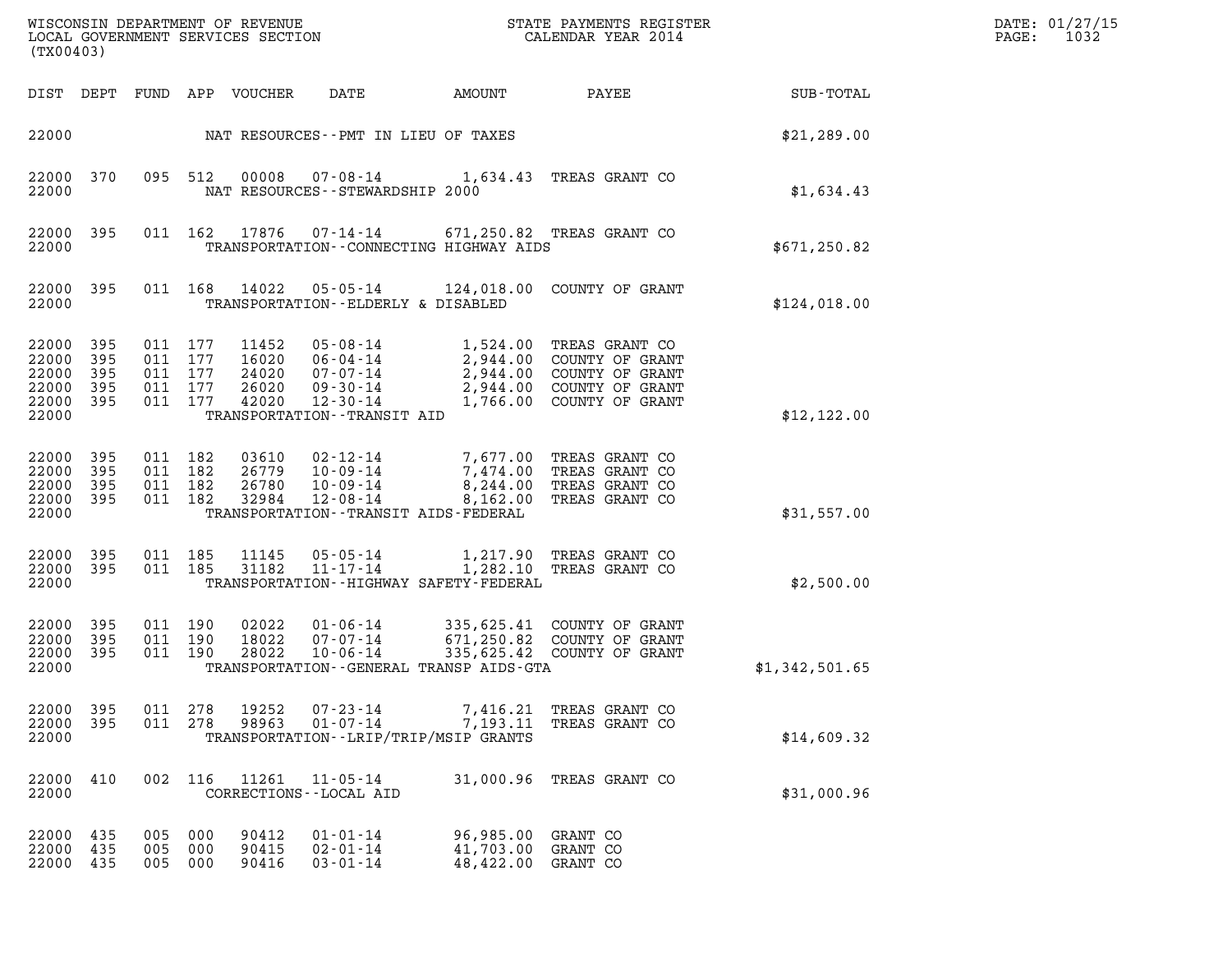| (TX00403)                                                                                                |                                                                                  |                                                                                  |                                                                                  |                                                                                                          |                                                                                                                                                                                                                      |                                                                                                                                                                                                               |                                                                                              |                  |                                                                   |                |  |
|----------------------------------------------------------------------------------------------------------|----------------------------------------------------------------------------------|----------------------------------------------------------------------------------|----------------------------------------------------------------------------------|----------------------------------------------------------------------------------------------------------|----------------------------------------------------------------------------------------------------------------------------------------------------------------------------------------------------------------------|---------------------------------------------------------------------------------------------------------------------------------------------------------------------------------------------------------------|----------------------------------------------------------------------------------------------|------------------|-------------------------------------------------------------------|----------------|--|
| DIST                                                                                                     | DEPT                                                                             | FUND                                                                             | APP                                                                              | VOUCHER                                                                                                  | DATE                                                                                                                                                                                                                 | AMOUNT                                                                                                                                                                                                        |                                                                                              | PAYEE            |                                                                   | SUB-TOTAL      |  |
| 22000<br>22000<br>22000<br>22000<br>22000<br>22000<br>22000<br>22000<br>22000<br>22000                   | 435<br>435<br>435<br>435<br>435<br>435<br>435<br>435<br>435                      | 005<br>005<br>005<br>005<br>005<br>005<br>005<br>005<br>005                      | 000<br>000<br>000<br>000<br>000<br>000<br>000<br>000<br>000                      | 90417<br>90419<br>90420<br>90500<br>90502<br>90506<br>90508<br>90509<br>90510                            | $04 - 01 - 14$<br>$05 - 01 - 14$<br>$06 - 01 - 14$<br>$07 - 01 - 14$<br>$08 - 01 - 14$<br>$09 - 01 - 14$<br>$10 - 01 - 14$<br>$11 - 01 - 14$<br>$12 - 01 - 14$<br>HEALTH SERVICES -- STATE/FED AIDS                  | 38,272.00<br>84,935.00<br>34,350.00<br>161,483.00<br>69,177.00<br>32,989.00<br>47,691.00<br>64,419.00 GRANT CO<br>79,684.00                                                                                   | GRANT CO<br>GRANT CO<br>GRANT CO<br>GRANT CO<br>GRANT CO<br>GRANT CO<br>GRANT CO<br>GRANT CO |                  |                                                                   | \$800,110.00   |  |
| 22000<br>22000<br>22000<br>22000<br>22000<br>22000<br>22000<br>22000<br>22000<br>22000<br>22000<br>22000 | 437<br>437<br>437<br>437<br>437<br>437<br>437<br>437<br>437<br>437<br>437<br>437 | 005<br>005<br>005<br>005<br>005<br>005<br>005<br>005<br>005<br>005<br>005<br>005 | 000<br>000<br>000<br>000<br>000<br>000<br>000<br>000<br>000<br>000<br>000<br>000 | 00000<br>00000<br>00000<br>00000<br>00000<br>00000<br>00000<br>00000<br>00000<br>00000<br>00000<br>00000 | $01 - 06 - 14$<br>$01 - 30 - 14$<br>$02 - 05 - 14$<br>$03 - 05 - 14$<br>$04 - 07 - 14$<br>$04 - 30 - 14$<br>$05 - 05 - 14$<br>$06 - 05 - 14$<br>$07 - 07 - 14$<br>$07 - 30 - 14$<br>$08 - 05 - 14$<br>$08 - 29 - 14$ | 8,326.53<br>112,156.25<br>24,526.47<br>80,149.73<br>114,766.07<br>126,170.75<br>12,113.16<br>20, 134.75<br>4,974.41<br>122,229.15<br>10,206.91<br>353,881.59                                                  | GRANT<br>GRANT<br>GRANT<br><b>GRANT</b><br>GRANT<br>GRANT<br>GRANT<br>GRANT<br>GRANT         |                  | GRANT CHILD SUPPORT<br>GRANT CHILD SUPPORT<br>GRANT CHILD SUPPORT |                |  |
| 22000<br>22000<br>22000<br>22000<br>22000<br>22000<br>22000<br>22000                                     | 437<br>437<br>437<br>437<br>437<br>437<br>437                                    | 005<br>005<br>005<br>005<br>005<br>005<br>005                                    | 000<br>000<br>000<br>000<br>000<br>000<br>000                                    | 00000<br>00000<br>00000<br>00000<br>00000<br>00000<br>00000                                              | $09 - 05 - 14$<br>$10 - 06 - 14$<br>$10 - 30 - 14$<br>$11 - 03 - 14$<br>$11 - 04 - 14$<br>$11 - 05 - 14$<br>$12 - 05 - 14$                                                                                           | 87,514.51<br>66,853.93<br>109,619.32 GRANT CHILD SUPPORT<br>4,127.00 GRANT CHILD SUPPORT<br>25,300.42 GRANT CHILD SUPPORT<br>13,583.88 GRANT<br>58,646.70 GRANT<br>CHILDREN & FAMILIES - - STATE/FEDERAL AIDS | GRANT<br>GRANT                                                                               |                  |                                                                   | \$1,355,281.53 |  |
| 22000<br>22000                                                                                           | 455                                                                              | 002                                                                              | 221                                                                              | 13                                                                                                       | $07 - 30 - 14$                                                                                                                                                                                                       | 260.00<br>JUSTICE -- LAW ENFORCEMENT SERVICES AID                                                                                                                                                             |                                                                                              | TREAS GRANT CNTY |                                                                   | \$260.00       |  |
| 22000<br>22000                                                                                           | 455                                                                              | 002                                                                              | 231                                                                              | 01416                                                                                                    | $02 - 19 - 14$<br>JUSTICE--LAW ENFORCEMENT TRAINING                                                                                                                                                                  | 6,560.00                                                                                                                                                                                                      | TREAS GRANT CNTY                                                                             |                  |                                                                   | \$6,560.00     |  |
| 22000<br>22000                                                                                           | 455                                                                              | 002                                                                              | 271                                                                              | 02229                                                                                                    | $11 - 05 - 14$                                                                                                                                                                                                       | 17,300.89<br>JUSTICE - - TREATMENT ALT/DIVERSION GRANT                                                                                                                                                        | TREAS GRANT CO                                                                               |                  |                                                                   | \$17,300.89    |  |
| 22000<br>22000<br>22000                                                                                  | 455<br>455                                                                       | 002<br>002                                                                       | 532<br>532                                                                       | 009                                                                                                      | $07 - 22 - 14$<br>$03 - 10 - 14$                                                                                                                                                                                     | 18,919.76 TREAS GRANT CO<br>20,716.07 TREAS GRANT CO<br>JUSTICE - - VICTIM/WITNESS ASSISTANCE SERV                                                                                                            |                                                                                              |                  |                                                                   | \$39,635.83    |  |
| 22000<br>22000                                                                                           | 465<br>465                                                                       | 002<br>002                                                                       | 305<br>305                                                                       | 01156<br>01204                                                                                           | $02 - 12 - 14$<br>$03 - 05 - 14$                                                                                                                                                                                     | 6,456.69<br>563.16                                                                                                                                                                                            | TREAS GRANT CO<br>TREAS GRANT CO                                                             |                  |                                                                   |                |  |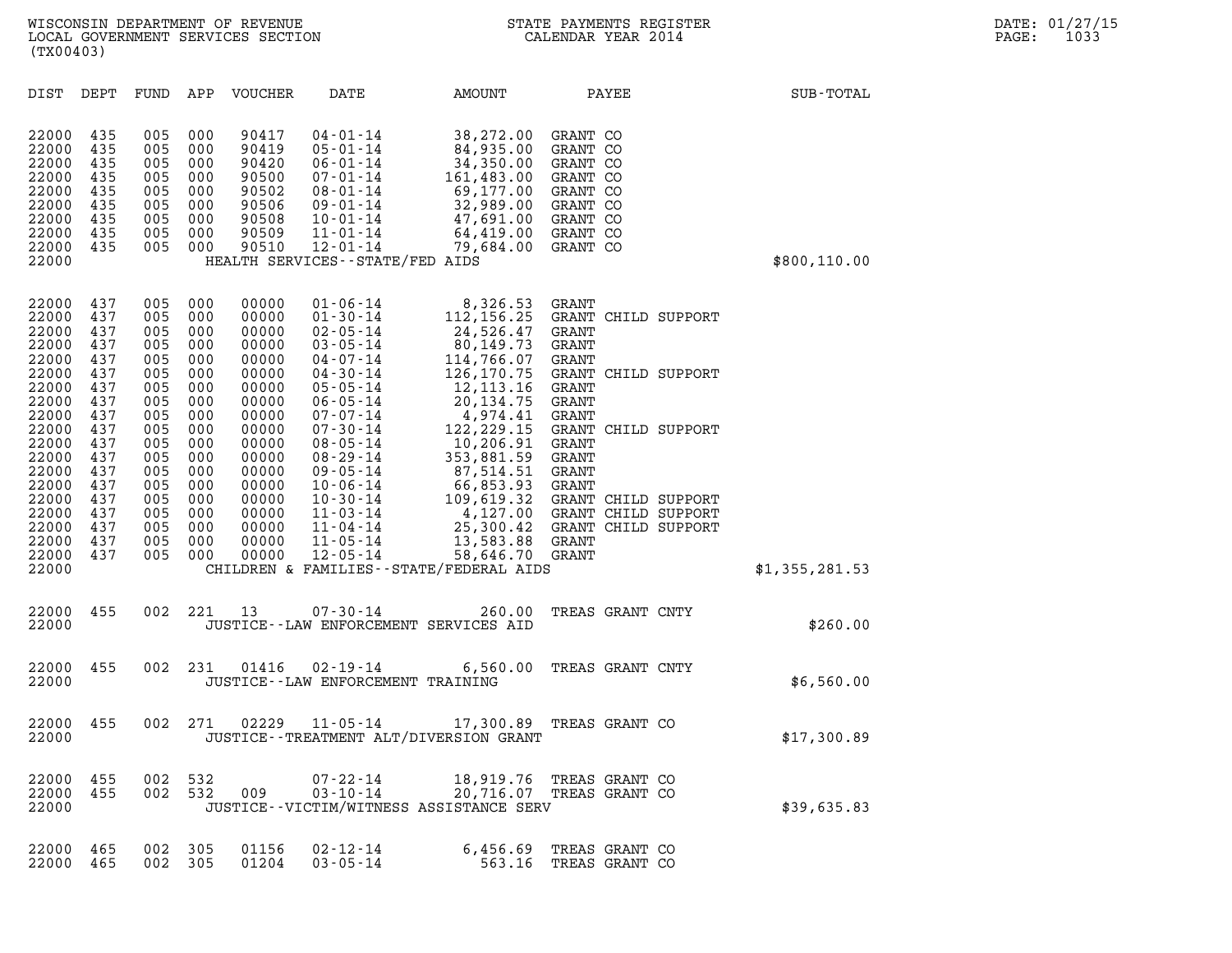| (TX00403)                                                                                       |                                                                           |                                                                           |                                                                           |                                                                                                 |                                                                                                                                                                                                    |                                                                                                                                 |                                                                                                                                                                                                    |                    |
|-------------------------------------------------------------------------------------------------|---------------------------------------------------------------------------|---------------------------------------------------------------------------|---------------------------------------------------------------------------|-------------------------------------------------------------------------------------------------|----------------------------------------------------------------------------------------------------------------------------------------------------------------------------------------------------|---------------------------------------------------------------------------------------------------------------------------------|----------------------------------------------------------------------------------------------------------------------------------------------------------------------------------------------------|--------------------|
| DIST                                                                                            | DEPT                                                                      | FUND                                                                      |                                                                           | APP VOUCHER                                                                                     | DATE                                                                                                                                                                                               | <b>AMOUNT</b>                                                                                                                   |                                                                                                                                                                                                    | PAYEE<br>SUB-TOTAL |
| 22000                                                                                           |                                                                           |                                                                           |                                                                           |                                                                                                 |                                                                                                                                                                                                    | MILITARY AFFAIRS-EMER MGMT-DISASTER RECO                                                                                        |                                                                                                                                                                                                    | \$7,019.85         |
| 22000<br>22000<br>22000<br>22000<br>22000                                                       | 465<br>465<br>465<br>465                                                  | 002<br>002<br>002<br>002                                                  | 306<br>306<br>306<br>306                                                  | 00045<br>00786<br>00984                                                                         | 10-29-14<br>02-25-14<br>04-14-14<br>$01387$ $07 - 25 - 14$                                                                                                                                         | 8,953.23<br>MILITARY AFFAIRS-EMER MGMT--HAZMAT AIDS                                                                             | 8,953.23 TREAS GRANT CO<br>TREAS GRANT CO<br>8,953.23 TREAS GRANT CO<br>8,953.23 TREAS GRANT CO                                                                                                    | \$35,812.92        |
| 22000<br>22000<br>22000                                                                         | 465<br>465                                                                | 002<br>002                                                                | 308<br>308                                                                | 00079<br>00609                                                                                  | $11 - 19 - 14$<br>$01 - 09 - 14$                                                                                                                                                                   | 9,560.00 TREAS GRANT CO<br>MILITARY AFFAIRS-EMER MGMT-RESPONSE EQMT                                                             | 9,266.00 TREAS GRANT CO                                                                                                                                                                            | \$18,826.00        |
| 22000<br>22000<br>22000                                                                         | 465<br>465                                                                | 002<br>002                                                                | 337<br>337                                                                | 00894<br>01547                                                                                  | $03 - 21 - 14$<br>$07 - 09 - 14$                                                                                                                                                                   | MILITARY AFFAIRS-EMERGENCY MGMT PLANNING                                                                                        | 8,724.00 TREAS GRANT CO<br>9,242.00 TREAS GRANT CO                                                                                                                                                 | \$17,966.00        |
| 22000<br>22000<br>22000<br>22000<br>22000<br>22000<br>22000<br>22000                            | 465<br>465<br>465<br>465<br>465<br>465<br>465                             | 002<br>002<br>002<br>002<br>002<br>002<br>002                             | 342<br>342<br>342<br>342<br>342<br>342<br>342                             | 01062<br>01156<br>01156<br>01204<br>01416<br>01612                                              | 02-07-14<br>$02 - 12 - 14$<br>$02 - 12 - 14$<br>03-05-14<br>$01340$ $03-19-14$<br>$05 - 06 - 14$<br>$07 - 11 - 14$                                                                                 | 24,538.63<br>38,740.11<br>520.00<br>3,378.92<br>MILITARY AFFAIRS-EMERGENCY MGMT-FED FUND                                        | TREAS GRANT CO<br>TREAS GRANT CO<br>TREAS GRANT CO<br>TREAS GRANT CO<br>7,327.00 TREAS GRANT CO<br>7,408.33 TREAS GRANT CO<br>25,689.94 TREAS GRANT CO                                             | \$107,602.93       |
| 22000<br>22000                                                                                  | 485                                                                       | 002                                                                       | 127                                                                       | 05696                                                                                           | 05-22-14<br>VETERANS AFFAIRS GRANTS                                                                                                                                                                | 1,150.00                                                                                                                        | TREAS GRANT CO                                                                                                                                                                                     | \$1,150.00         |
| 22000<br>22000                                                                                  | 485                                                                       | 082                                                                       | 267                                                                       | 05696                                                                                           | 05-22-14                                                                                                                                                                                           | 5,175.00<br>VETERANS AFFAIRS -- GRANTS TO COUNTIES                                                                              | TREAS GRANT CO                                                                                                                                                                                     | \$5,175.00         |
| 22000<br>22000                                                                                  | 485                                                                       | 083                                                                       | 370                                                                       | 05696                                                                                           | 05-22-14                                                                                                                                                                                           | 5,175.00<br>VETERANS AFFAIRS -- GRANTS TO COUNTIES                                                                              | TREAS GRANT CO                                                                                                                                                                                     | \$5,175.00         |
| 22000<br>22000<br>22000<br>22000<br>22000<br>22000<br>22000<br>22000<br>22000<br>22000<br>22000 | 505<br>505<br>505<br>505<br>505<br>505<br>505<br>505<br>505<br>505<br>505 | 002<br>002<br>002<br>002<br>002<br>002<br>002<br>002<br>002<br>002<br>002 | 155<br>155<br>155<br>155<br>155<br>155<br>155<br>155<br>155<br>155<br>155 | 60039<br>60039<br>60151<br>60151<br>60347<br>60347<br>60431<br>60431<br>60504<br>60504<br>60568 | $08 - 06 - 14$<br>$08 - 06 - 14$<br>$09 - 23 - 14$<br>$09 - 23 - 14$<br>$12 - 23 - 14$<br>$12 - 23 - 14$<br>$02 - 06 - 14$<br>$02 - 06 - 14$<br>$03 - 11 - 14$<br>$03 - 11 - 14$<br>$04 - 08 - 14$ | 324.00<br>2,143.00<br>1,209.00<br>2,897.00<br>4,603.00<br>10,434.00<br>8,950.00<br>2,367.00<br>3,937.00<br>1,864.00<br>2,968.00 | TREAS GRANT CO<br>TREAS GRANT CO<br>TREAS GRANT CO<br>TREAS GRANT CO<br>TREAS GRANT CO<br>TREAS GRANT CO<br>TREAS GRANT CO<br>TREAS GRANT CO<br>TREAS GRANT CO<br>TREAS GRANT CO<br>TREAS GRANT CO |                    |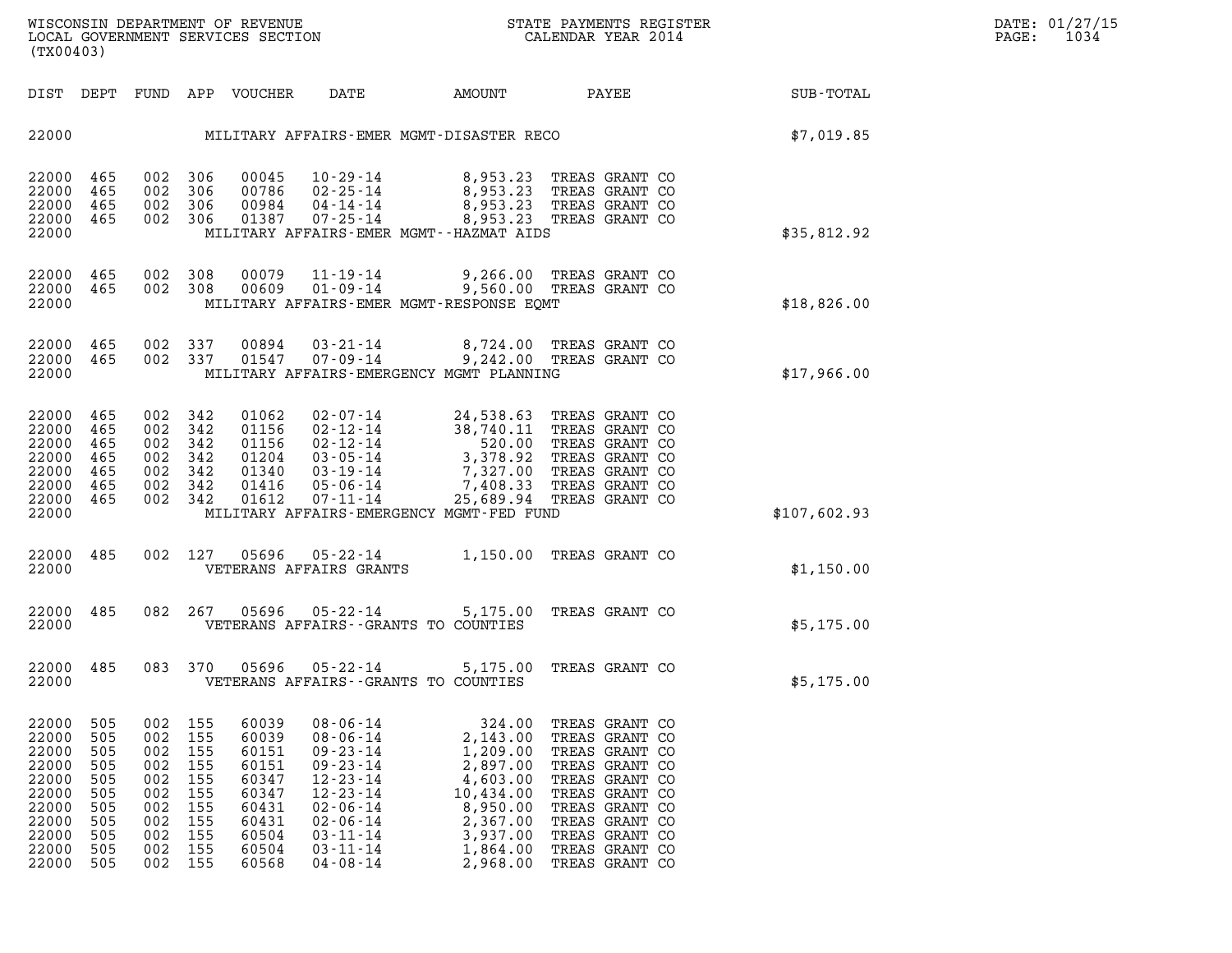|                                                                                                          | (TX00403)                                                                 |                                                                           |                                                                           |                                                                                                 |                                                                                                                                                                                                                                 |                                                                                                                         |                                                                                                                                                                                                    |                |
|----------------------------------------------------------------------------------------------------------|---------------------------------------------------------------------------|---------------------------------------------------------------------------|---------------------------------------------------------------------------|-------------------------------------------------------------------------------------------------|---------------------------------------------------------------------------------------------------------------------------------------------------------------------------------------------------------------------------------|-------------------------------------------------------------------------------------------------------------------------|----------------------------------------------------------------------------------------------------------------------------------------------------------------------------------------------------|----------------|
| DIST                                                                                                     | DEPT                                                                      | FUND                                                                      | APP                                                                       | VOUCHER                                                                                         | DATE                                                                                                                                                                                                                            | AMOUNT                                                                                                                  | PAYEE                                                                                                                                                                                              | SUB-TOTAL      |
| 22000<br>22000<br>22000<br>22000<br>22000<br>22000<br>22000<br>22000                                     | 505<br>505<br>505<br>505<br>505<br>505<br>505                             | 002<br>002<br>002<br>002<br>002<br>002<br>002                             | 155<br>155<br>155<br>155<br>155<br>155<br>155                             | 60568<br>60647<br>60647<br>60719<br>60719<br>60791<br>60791                                     | $04 - 08 - 14$<br>$05 - 07 - 14$<br>$05 - 07 - 14$<br>$06 - 06 - 14$<br>$06 - 06 - 14$<br>$07 - 08 - 14$<br>$07 - 08 - 14$                                                                                                      | 324.00<br>6, 253.00<br>2,258.00<br>8,646.00<br>2,882.00<br>4,224.00<br>1,408.00<br>DOA-HOUSING ASSISTANCE-FEDERAL FUNDS | TREAS GRANT CO<br>TREAS GRANT CO<br>TREAS GRANT CO<br>TREAS GRANT CO<br>TREAS GRANT CO<br>TREAS GRANT CO<br>TREAS GRANT CO                                                                         | \$67,691.00    |
| 22000<br>22000<br>22000                                                                                  | 505<br>505                                                                | 002<br>002                                                                | 743<br>743                                                                | 03797<br>09033                                                                                  | $12 - 10 - 14$<br>$06 - 04 - 14$<br>DOA--HOUSING ASSISTANCE GRANTS                                                                                                                                                              | 18,823.00<br>73,840.00                                                                                                  | TREAS GRANT CO<br>TREAS GRANT CO                                                                                                                                                                   | \$92,663.00    |
| 22000<br>22000<br>22000<br>22000<br>22000<br>22000<br>22000<br>22000<br>22000<br>22000<br>22000<br>22000 | 505<br>505<br>505<br>505<br>505<br>505<br>505<br>505<br>505<br>505<br>505 | 035<br>035<br>035<br>035<br>035<br>035<br>035<br>035<br>035<br>035<br>035 | 371<br>371<br>371<br>371<br>371<br>371<br>371<br>371<br>371<br>371<br>371 | 60039<br>60039<br>60151<br>60151<br>60347<br>60347<br>60431<br>60431<br>60504<br>60504<br>60568 | $08 - 06 - 14$<br>$08 - 06 - 14$<br>$09 - 23 - 14$<br>$09 - 23 - 14$<br>$12 - 23 - 14$<br>$12 - 23 - 14$<br>$02 - 06 - 14$<br>$02 - 06 - 14$<br>$03 - 11 - 14$<br>$03 - 11 - 14$<br>$04 - 08 - 14$<br>DOA--PUBLIC BENEFITS FUND | 1,602.00<br>714.00<br>985.00<br>703.00<br>1,156.00<br>7,768.00<br>2,983.00<br>624.00<br>1,312.00<br>117.00<br>989.00    | TREAS GRANT CO<br>TREAS GRANT CO<br>TREAS GRANT CO<br>TREAS GRANT CO<br>TREAS GRANT CO<br>TREAS GRANT CO<br>TREAS GRANT CO<br>TREAS GRANT CO<br>TREAS GRANT CO<br>TREAS GRANT CO<br>TREAS GRANT CO | \$18,953.00    |
| 22000<br>22000<br>22000                                                                                  | 505<br>505                                                                | 089<br>089                                                                | 166<br>166                                                                | 00156<br>05105                                                                                  | $08 - 11 - 14$<br>$01 - 28 - 14$<br>DOA--LAND INFORMATION FUND                                                                                                                                                                  | 14,126.00<br>1,000.00                                                                                                   | TREAS GRANT CO<br>TREAS GRANT CO                                                                                                                                                                   | \$15, 126.00   |
| 22000<br>22000                                                                                           | 507                                                                       | 002                                                                       | 130                                                                       | <b>PL001</b>                                                                                    | $07 - 23 - 14$                                                                                                                                                                                                                  | 15,562.21<br>PUBLIC LANDS-FLOOD CONTROL-FEDERAL FUNDS                                                                   | TREAS GRANT CO                                                                                                                                                                                     | \$15, 562.21   |
| 22000<br>22000<br>22000                                                                                  | 835<br>835                                                                | 002<br>002                                                                | 105<br>105                                                                | 43531<br>80634                                                                                  | $07 - 28 - 14$<br>$11 - 17 - 14$<br>REVENUE - - STATE SHARED REVENUES                                                                                                                                                           | 344,957.44<br>1,955,044.38 TREAS GRANT CO                                                                               | TREAS GRANT CO                                                                                                                                                                                     | \$2,300,001.82 |
| 22000<br>22000                                                                                           | 835                                                                       | 002                                                                       | 109                                                                       | 01022                                                                                           | $07 - 28 - 14$<br>REVENUE - - EXEMPT COMPUTER AID                                                                                                                                                                               | 34,436.00                                                                                                               | TREAS GRANT CO                                                                                                                                                                                     | \$34,436.00    |
| 22000<br>22000<br>22000                                                                                  | 835<br>835                                                                | 002                                                                       | 002 302<br>302                                                            | 10033<br>11033                                                                                  | $07 - 28 - 14$<br>07-28-14                                                                                                                                                                                                      | 4,604,535.84<br>1,468,115.73 TREAS GRANT CO<br>REVENUE-FIRST DOLLAR/SCHOOL LEVY CREDITS                                 | TREAS GRANT CO                                                                                                                                                                                     | \$6,072,651.57 |
| 22000                                                                                                    | 835                                                                       |                                                                           | 021 363                                                                   | 37314                                                                                           | $03 - 24 - 14$                                                                                                                                                                                                                  | 1,543,923.91                                                                                                            | TREAS GRANT CO                                                                                                                                                                                     |                |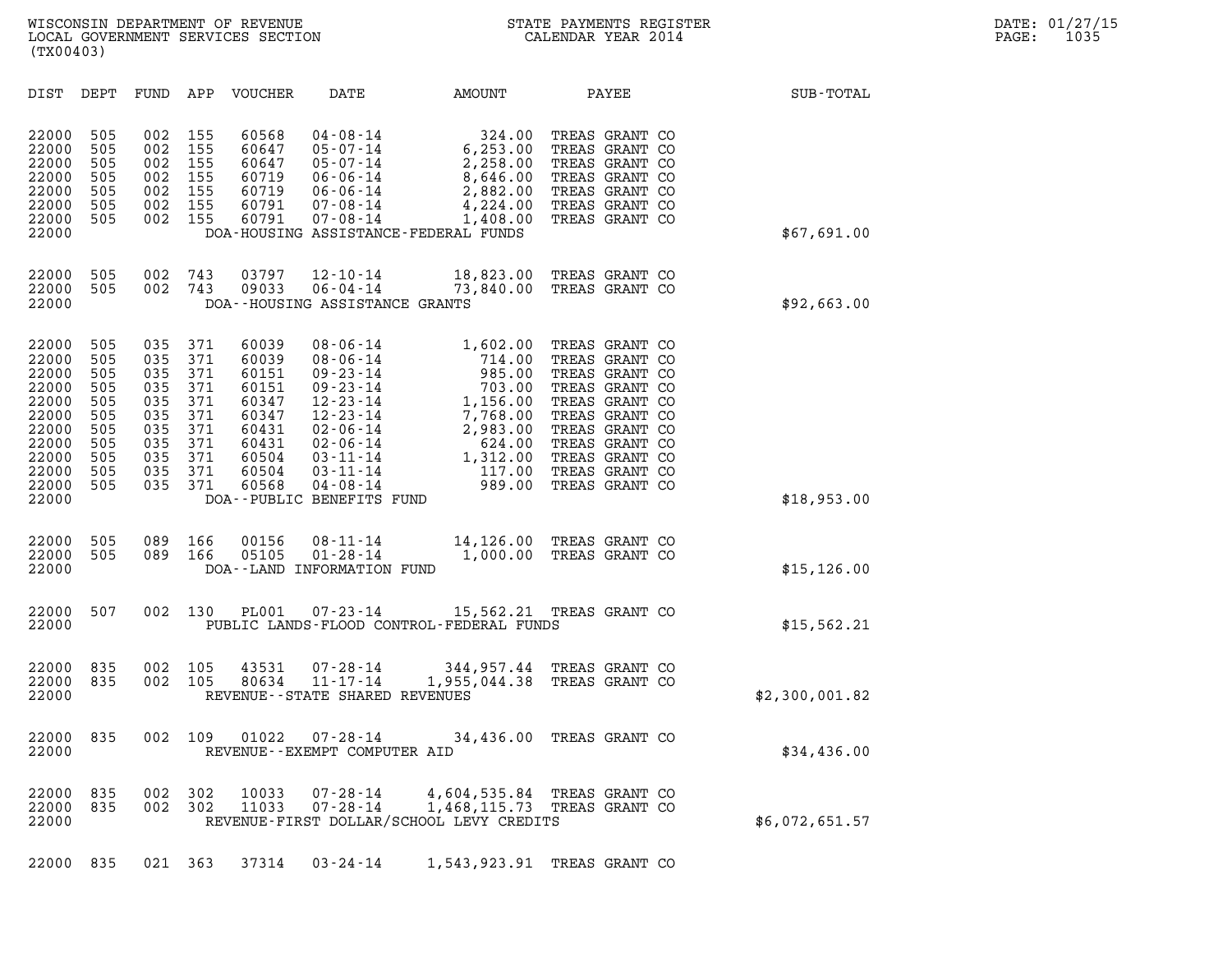| (TX00403) |      |      |     | WISCONSIN DEPARTMENT OF REVENUE<br>LOCAL GOVERNMENT SERVICES SECTION |                               |        | STATE PAYMENTS REGISTER<br>CALENDAR YEAR 2014 |                   | $\mathtt{PAGE}$ : | DATE: 01/27/15<br>1036 |
|-----------|------|------|-----|----------------------------------------------------------------------|-------------------------------|--------|-----------------------------------------------|-------------------|-------------------|------------------------|
| DIST      | DEPT | FUND | APP | VOUCHER                                                              | DATE                          | AMOUNT | PAYEE                                         | SUB-TOTAL         |                   |                        |
| 22000     |      |      |     |                                                                      | REVENUE - - LOTTERY CREDIT -  |        |                                               | \$1,543,923.91    |                   |                        |
| 22000     |      |      |     |                                                                      | DISTRICT TOTAL APPROPRIATIONS |        |                                               | \$15, 242, 838.93 |                   |                        |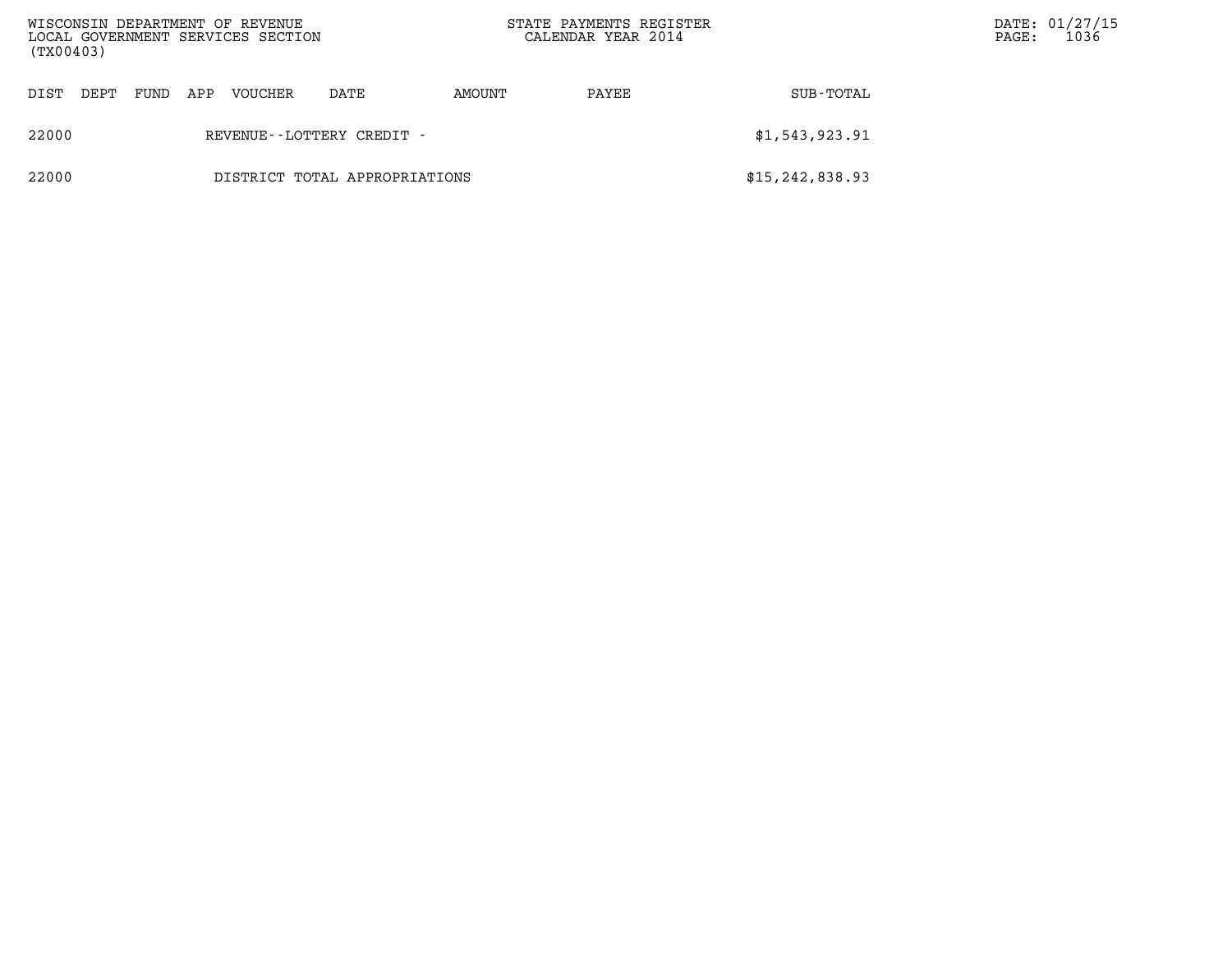| (TX00403)                                         |            |                               |                    |                            |                                                           |                                          | WISCONSIN DEPARTMENT OF REVENUE<br>LOCAL GOVERNMENT SERVICES SECTION<br>CALENDAR YEAR 2014                                                                                                                                                                                                                 |                  | DATE: 01/27/15<br>$\mathtt{PAGE:}$<br>1037 |
|---------------------------------------------------|------------|-------------------------------|--------------------|----------------------------|-----------------------------------------------------------|------------------------------------------|------------------------------------------------------------------------------------------------------------------------------------------------------------------------------------------------------------------------------------------------------------------------------------------------------------|------------------|--------------------------------------------|
|                                                   |            |                               |                    | DIST DEPT FUND APP VOUCHER | DATE                                                      | AMOUNT PAYEE                             |                                                                                                                                                                                                                                                                                                            | <b>SUB-TOTAL</b> |                                            |
| 22002 165<br>22002                                |            | 002 225                       |                    |                            |                                                           | SAFETY/PROF SERV--FIRE INSURANCE DUES    | 00561  06-30-14   1,707.11 TREAS TN BEETOWN                                                                                                                                                                                                                                                                | \$1,707.11       |                                            |
| 22002 370<br>22002                                |            |                               |                    |                            |                                                           | NAT RESOURCES--FOREST CROP/MFL/CO FOREST | 012 571 37550 06-16-14 78.60 TREAS TN BEETOWN                                                                                                                                                                                                                                                              | \$78.60          |                                            |
| 22002 370<br>22002                                |            |                               | 074 670            | 41510                      | $05 - 23 - 14$<br>NAT RESOURCES - - RU RECYCLING GRANT    |                                          | 519.77 TREAS TN BEETOWN                                                                                                                                                                                                                                                                                    | \$519.77         |                                            |
| 22002 395<br>22002<br>22002<br>22002 395<br>22002 | 395<br>395 | 011 191<br>011 191            | 011 191<br>011 191 |                            |                                                           | TRANSPORTATION--GENERAL TRANSP AIDS-GTA  | $\begin{array}{cccc} 04559 & 01\cdot 06\cdot 14 & 31,077.56 & \text{TOWN OF BEETOWN} \\ 10559 & 04\cdot 07\cdot 14 & 31,077.56 & \text{TOWN OF BEETOWN} \\ 20559 & 07\cdot 07\cdot 14 & 31,077.56 & \text{TOWN OF BEETOWN} \\ 30559 & 10\cdot 06\cdot 14 & 31,077.56 & \text{TOWN OF BEETOWN} \end{array}$ | \$124,310.24     |                                            |
| 22002 465<br>22002 465<br>22002 465<br>22002      |            | 002 305<br>002 305<br>002 305 |                    | 00017<br>01048<br>01325    |                                                           | MILITARY AFFAIRS-EMER MGMT-DISASTER RECO | 10-07-14 643.42 TREAS TN BEETOWN<br>01-30-14 3,553.55 TREAS TN BEETOWN<br>07-07-14 595.20 TREAS TN BEETOWN                                                                                                                                                                                                 | \$4,792.17       |                                            |
| 22002 465<br>22002 465<br>22002 465<br>22002      |            | 002 342<br>002 342<br>002 342 |                    | 01048<br>01325             | 00017 10-07-14<br>$01 - 30 - 14$<br>07-07-14              | MILITARY AFFAIRS-EMERGENCY MGMT-FED FUND | 3,860.47 TREAS TN BEETOWN<br>21,321.28 TREAS TN BEETOWN<br>$\frac{1}{3}$ , 571.18 TREAS TN BEETOWN                                                                                                                                                                                                         | \$28,752.93      |                                            |
| 22002 835<br>22002 835<br>22002                   |            | 002 105<br>002 105            |                    | 43479<br>80582             | 07-28-14<br>11-17-14<br>REVENUE - - STATE SHARED REVENUES |                                          | 9,930.77 TREAS TN BEETOWN<br>56,274.39 TREAS TN BEETOWN                                                                                                                                                                                                                                                    | \$66, 205.16     |                                            |
| 22002 835<br>22002                                |            | 002 109                       |                    | 02512                      | REVENUE--EXEMPT COMPUTER AID                              |                                          | 07-28-14 32.00 TREAS TN BEETOWN                                                                                                                                                                                                                                                                            | \$32.00          |                                            |
| 22002 835<br>22002                                |            |                               |                    |                            |                                                           | DOA-PAYMENT FOR MUNICIPAL SERVICES AID   | 002 501 00002 02-03-14 376.52 TREAS TN BEETOWN                                                                                                                                                                                                                                                             | \$376.52         |                                            |
| 22002                                             |            |                               |                    |                            | DISTRICT TOTAL APPROPRIATIONS                             |                                          |                                                                                                                                                                                                                                                                                                            | \$226,774.50     |                                            |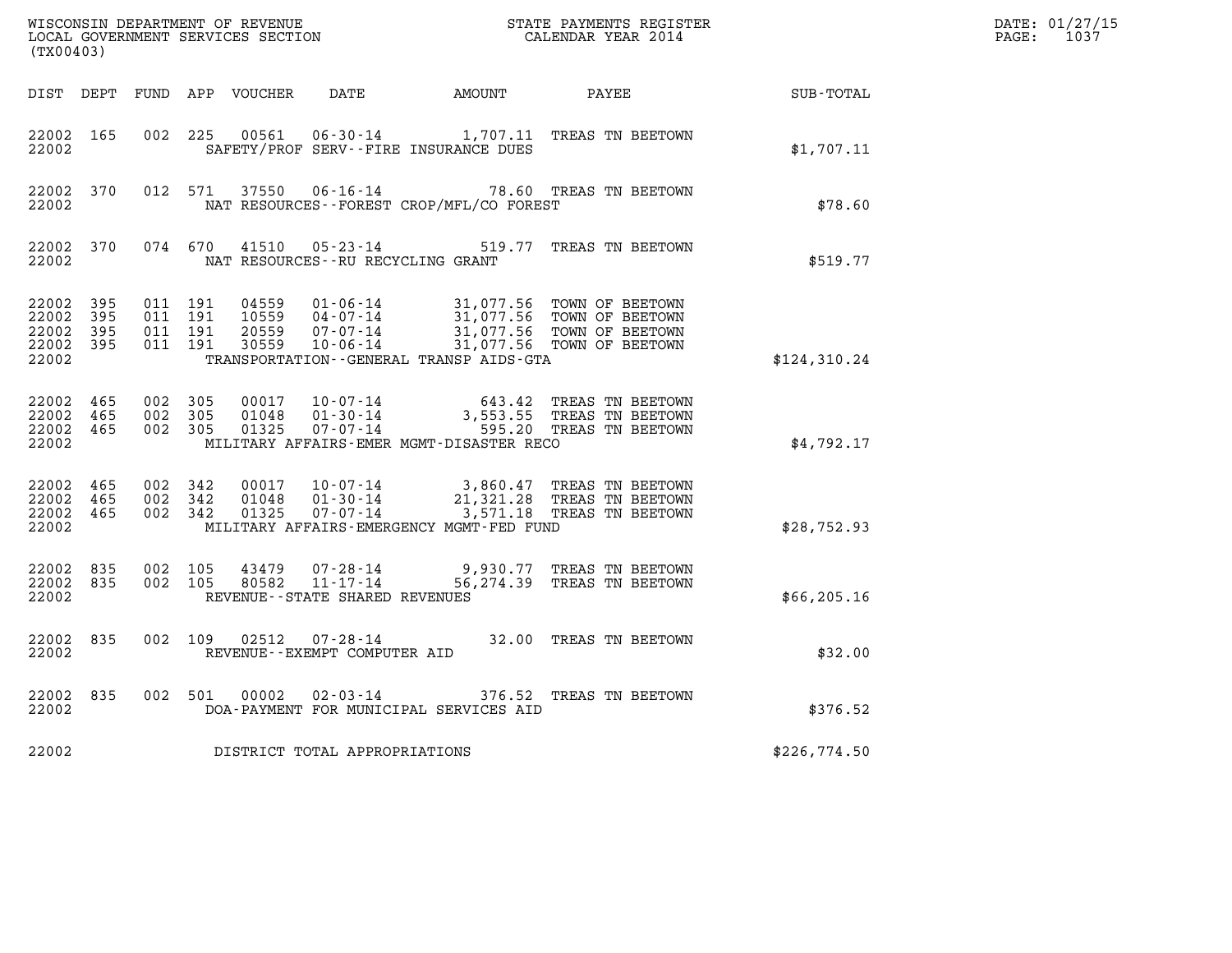| (TX00403)                                                       | WISCONSIN DEPARTMENT OF REVENUE<br>LOCAL GOVERNMENT SERVICES SECTION                                                                                                                                                                                                                   | STATE PAYMENTS REGISTER<br>CALENDAR YEAR 2014 |                      | DATE: 01/27/15<br>$\mathtt{PAGE:}$<br>1038 |
|-----------------------------------------------------------------|----------------------------------------------------------------------------------------------------------------------------------------------------------------------------------------------------------------------------------------------------------------------------------------|-----------------------------------------------|----------------------|--------------------------------------------|
| DIST DEPT FUND APP VOUCHER                                      | DATE<br>AMOUNT                                                                                                                                                                                                                                                                         | PAYEE                                         | $\texttt{SUB-TOTAL}$ |                                            |
| 22004 165<br>22004                                              | 00562<br>002 225<br>SAFETY/PROF SERV--FIRE INSURANCE DUES                                                                                                                                                                                                                              | 06-30-14 736.75 TREAS TN BLOOMINGTON          | \$736.75             |                                            |
| 22004 370<br>22004                                              | 012 571 37551 06-16-14 189.98 TREAS TN BLOOMINGTON<br>NAT RESOURCES--FOREST CROP/MFL/CO FOREST                                                                                                                                                                                         |                                               | \$189.98             |                                            |
| 22004 370<br>22004                                              | 074 670<br>41511  05-23-14   1,301.80  TREAS TN BLOOMINGTON<br>NAT RESOURCES - - RU RECYCLING GRANT                                                                                                                                                                                    |                                               | \$1,301.80           |                                            |
| 22004 395<br>22004<br>395<br>22004<br>395<br>22004 395<br>22004 | 011 191<br>04560  01-06-14  23,445.77  TOWN OF BLOOMINGTON<br>10560 04-07-14 23,445.77 TOWN OF BLOOMINGTON<br>20560 07-07-14 23,445.77 TOWN OF BLOOMINGTON<br>30560 10-06-14 23,445.79 TOWN OF BLOOMINGTON<br>011 191<br>011 191<br>011 191<br>TRANSPORTATION--GENERAL TRANSP AIDS-GTA |                                               | \$93,783.10          |                                            |
| 22004 465<br>22004                                              | 002 305 01176 02-26-14 1,717.57 TREAS TN BLOOMINGTON<br>MILITARY AFFAIRS-EMER MGMT-DISASTER RECO                                                                                                                                                                                       |                                               | \$1,717.57           |                                            |
| 22004 465<br>22004                                              | 002 342 01176 02-26-14 10,305.43 TREAS TN BLOOMINGTON<br>MILITARY AFFAIRS-EMERGENCY MGMT-FED FUND                                                                                                                                                                                      |                                               | \$10,305.43          |                                            |
| 22004 835<br>22004 835<br>22004                                 | 002 105<br>$43480$ 07-28-14 $12,483.28$ TREAS TN BLOOMINGTON 80583   11-17-14 $18,019.21$ TREAS TN BLOOMINGTON<br>002 105<br>REVENUE - - STATE SHARED REVENUES                                                                                                                         |                                               | \$30,502.49          |                                            |
| 22004 835<br>22004                                              | $02 - 03 - 14$<br>002 501<br>00002<br>DOA-PAYMENT FOR MUNICIPAL SERVICES AID                                                                                                                                                                                                           | 114.40 TREAS TN BLOOMINGTON                   | \$114.40             |                                            |
| 22004                                                           | DISTRICT TOTAL APPROPRIATIONS                                                                                                                                                                                                                                                          |                                               | \$138,651.52         |                                            |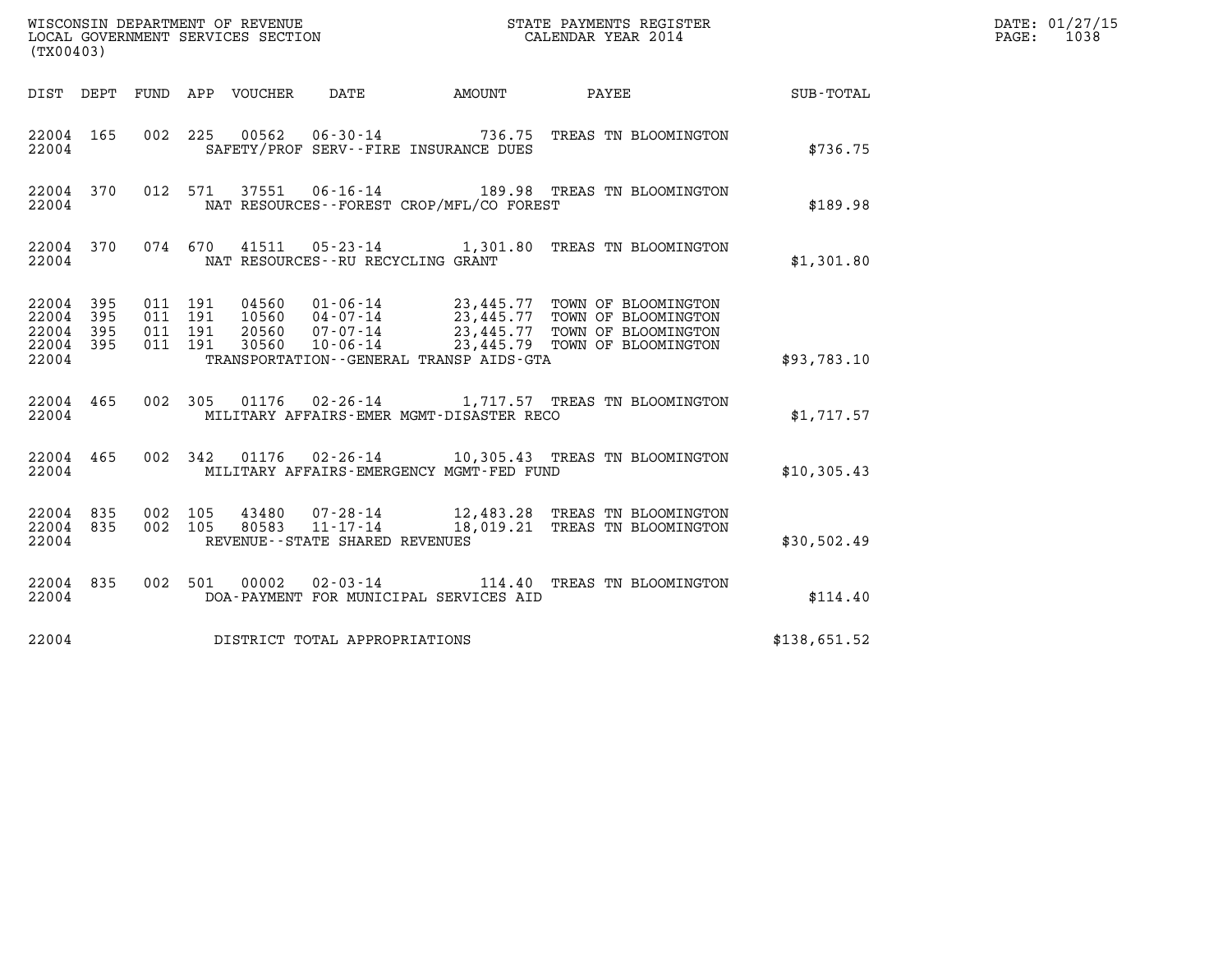| DATE: | 01/27/15 |
|-------|----------|
| PAGE: | 1039     |

| (TX00403)                                             |     |                    |                                          |                  |                                                           |                                             |                                                                                                                                                                     |              | DATE: 01/27/15<br>1039<br>$\mathtt{PAGE}$ : |
|-------------------------------------------------------|-----|--------------------|------------------------------------------|------------------|-----------------------------------------------------------|---------------------------------------------|---------------------------------------------------------------------------------------------------------------------------------------------------------------------|--------------|---------------------------------------------|
| DIST DEPT                                             |     |                    |                                          | FUND APP VOUCHER | DATE                                                      | AMOUNT                                      | <b>PAYEE</b> FOUND THE PAYEE                                                                                                                                        | SUB-TOTAL    |                                             |
| 22006 165<br>22006                                    |     |                    |                                          | 002 225 00563    |                                                           | SAFETY/PROF SERV--FIRE INSURANCE DUES       | 06-30-14 1,024.26 TREAS TN BOSCOBEL                                                                                                                                 | \$1,024.26   |                                             |
| 22006 370<br>22006 370<br>22006 370                   |     | 002 503<br>002 503 | 002 503                                  |                  |                                                           |                                             | 16732 02-05-14 3,150.37 TREAS TN BOSCOBEL<br>16732 02-05-14 368.83 TREAS TN BOSCOBEL<br>16732 02-05-14 7,280.44 TREAS TN BOSCOBEL<br>TOWN SHARE 1082.13             |              |                                             |
| 22006                                                 |     |                    |                                          |                  |                                                           | NAT RESOURCES--AIDS IN LIEU OF TAXES        |                                                                                                                                                                     | \$10,799.64  |                                             |
| 22006 370<br>22006                                    |     |                    |                                          |                  |                                                           | NAT RESOURCES - - FOREST CROP/MFL/CO FOREST | 012 571 37552 06-16-14 95.86 TREAS TN BOSCOBEL                                                                                                                      | \$95.86      |                                             |
| 22006 370<br>22006 370<br>22006 370<br>22006          |     | 012 579<br>012 579 | 012 579                                  |                  |                                                           | NAT RESOURCES--AIDS IN LIEU OF TAXES        | 19324  04-16-14  116.03  TREAS TN BOSCOBEL<br>19324  04-16-14  820.23  TREAS TN BOSCOBEL<br>19324  04-16-14  62.47  TREAS TN BOSCOBEL                               | \$998.73     |                                             |
| 22006 370<br>22006                                    |     |                    |                                          |                  | NAT RESOURCES--RU RECYCLING GRANT                         |                                             | 074 670 41512 05-23-14 1,236.83 TREAS TN BOSCOBEL                                                                                                                   | \$1,236.83   |                                             |
| 22006<br>22006 395<br>22006 395<br>22006 395<br>22006 | 395 |                    | 011 191<br>011 191<br>011 191<br>011 191 |                  | 30561 10-06-14                                            | TRANSPORTATION--GENERAL TRANSP AIDS-GTA     | 04561  01-06-14  3,324.06 TOWN OF BOSCOBEL<br>10561  04-07-14  3,324.06 TOWN OF BOSCOBEL<br>20561  07-07-14  3,324.06 TOWN OF BOSCOBEL<br>3,324.09 TOWN OF BOSCOBEL | \$13, 296.27 |                                             |
| 22006 395<br>22006                                    |     |                    |                                          |                  |                                                           | TRANSPORTATION - - LRIP/TRIP/MSIP GRANTS    | 011  278  01263  01-16-14  15,000.00 TREAS TN BOSCOBEL                                                                                                              | \$15,000.00  |                                             |
| 22006 465<br>22006                                    |     |                    |                                          | 002 305 00024    |                                                           | MILITARY AFFAIRS-EMER MGMT-DISASTER RECO    | 10-07-14 1,352.78 TREAS TN BOSCOBEL                                                                                                                                 | \$1,352.78   |                                             |
| 22006 465<br>22006                                    |     |                    | 002 342                                  | 00024            | 10-07-14                                                  | MILITARY AFFAIRS-EMERGENCY MGMT-FED FUND    | 8,116.66 TREAS TN BOSCOBEL                                                                                                                                          | \$8,116.66   |                                             |
| 22006 835<br>22006 835<br>22006                       |     |                    | 002 105<br>002 105                       | 43481<br>80584   | 07-28-14<br>REVENUE--STATE SHARED REVENUES                |                                             | 7,076.16 TREAS TN BOSCOBEL<br>11-17-14 40,461.70 TREAS TN BOSCOBEL                                                                                                  | \$47,537.86  |                                             |
| 22006 835<br>22006                                    |     |                    |                                          |                  | 002 109 02513 07-28-14<br>REVENUE - - EXEMPT COMPUTER AID |                                             | 105.00 TREAS TN BOSCOBEL                                                                                                                                            | \$105.00     |                                             |

22006 835 021 363 36094 03-24-14 334.17 TREAS TN BOSCOBEL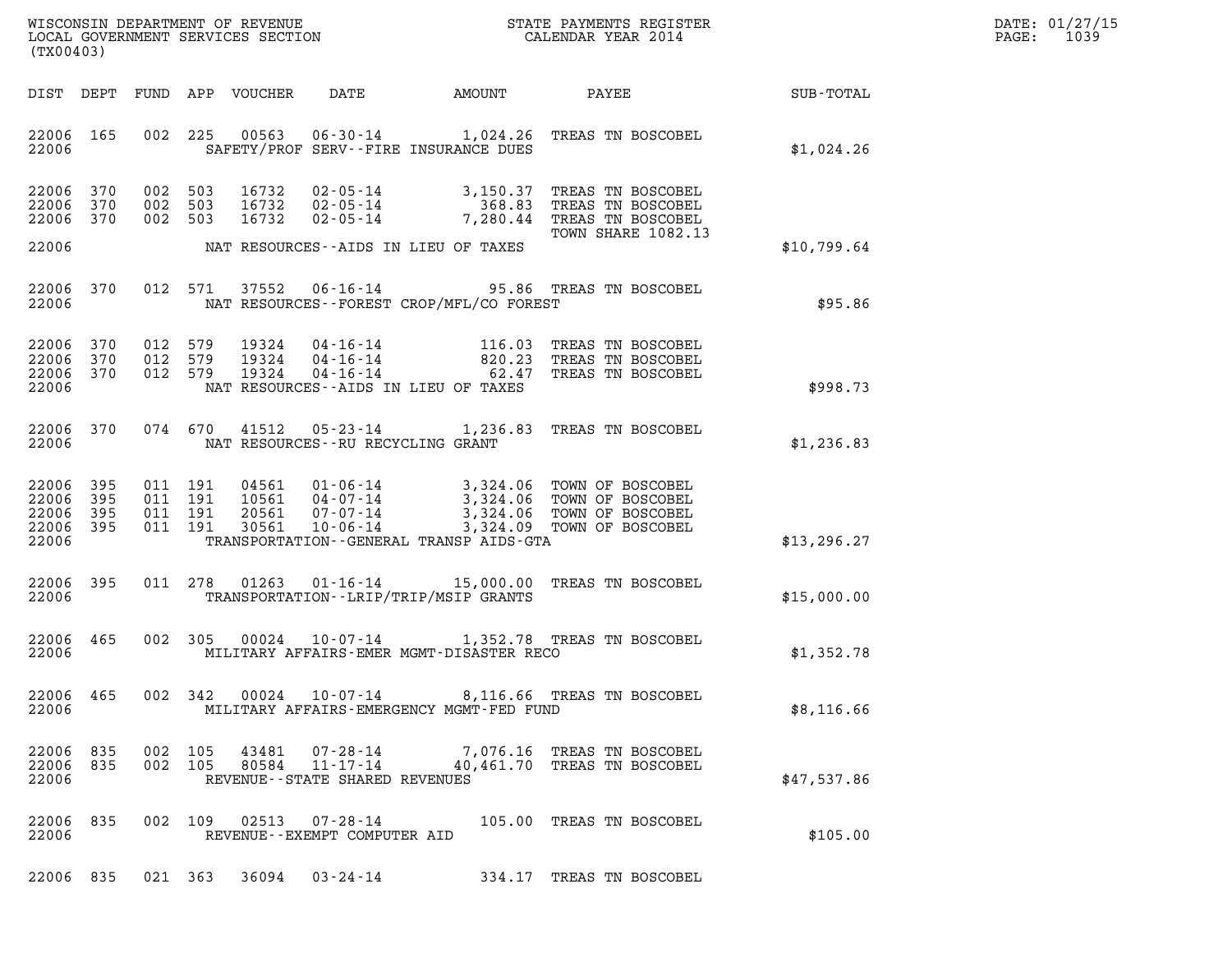| (TX00403) |      |      |     | WISCONSIN DEPARTMENT OF REVENUE<br>LOCAL GOVERNMENT SERVICES SECTION |                               | STATE PAYMENTS REGISTER<br>CALENDAR YEAR 2014 |       |             | PAGE: | DATE: 01/27/15<br>1040 |
|-----------|------|------|-----|----------------------------------------------------------------------|-------------------------------|-----------------------------------------------|-------|-------------|-------|------------------------|
| DIST      | DEPT | FUND | APP | VOUCHER                                                              | DATE                          | AMOUNT                                        | PAYEE | SUB-TOTAL   |       |                        |
| 22006     |      |      |     |                                                                      | REVENUE--LOTTERY CREDIT -     |                                               |       | \$334.17    |       |                        |
| 22006     |      |      |     |                                                                      | DISTRICT TOTAL APPROPRIATIONS |                                               |       | \$99,898.06 |       |                        |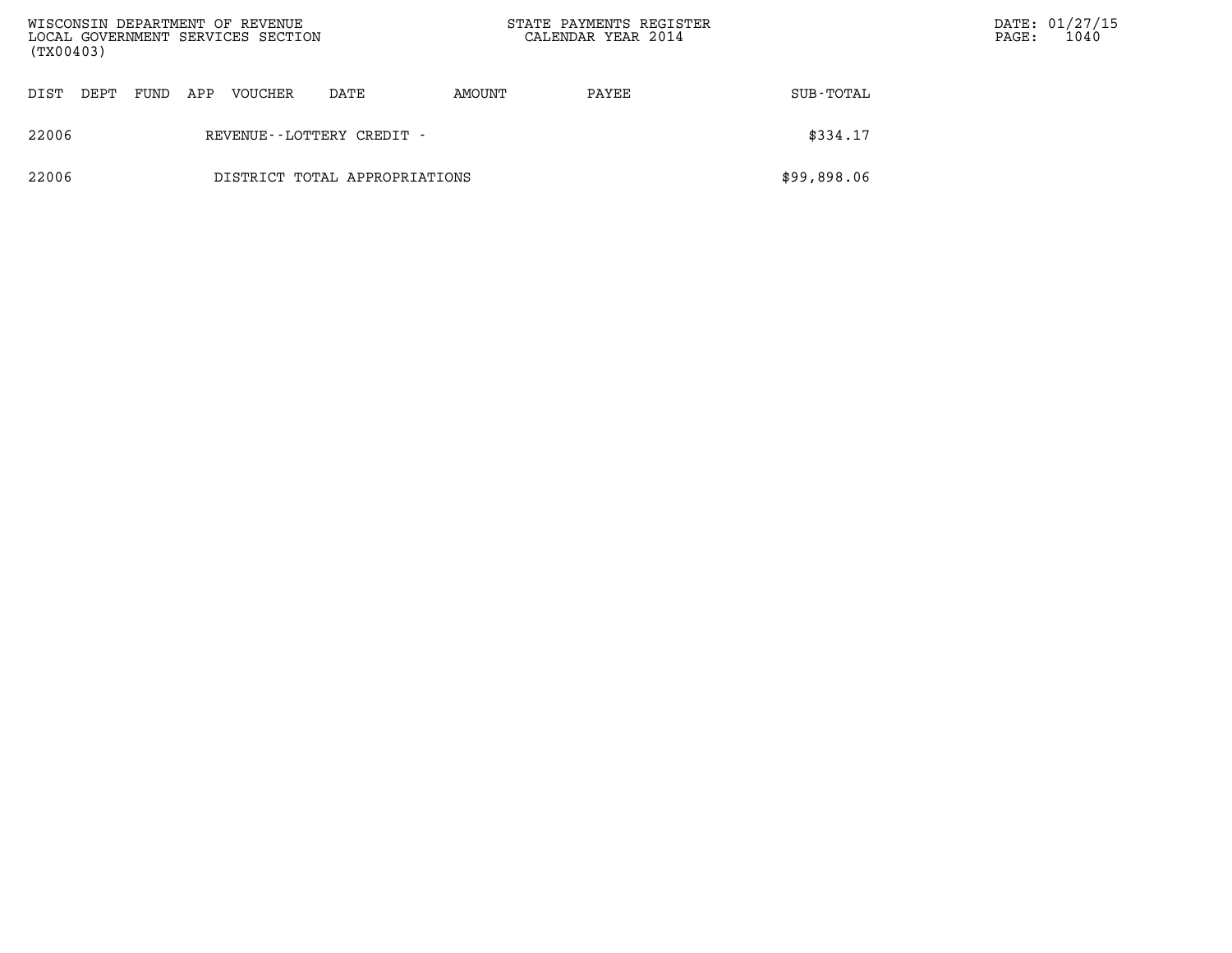| (TX00403)                                             |     |                                          |         |                                  |                                   |                                              | WISCONSIN DEPARTMENT OF REVENUE<br>LOCAL GOVERNMENT SERVICES SECTION<br>CALENDAR YEAR 2014                                                                                                                                                   |                  | DATE: 01/27/15<br>PAGE: 1041 |
|-------------------------------------------------------|-----|------------------------------------------|---------|----------------------------------|-----------------------------------|----------------------------------------------|----------------------------------------------------------------------------------------------------------------------------------------------------------------------------------------------------------------------------------------------|------------------|------------------------------|
|                                                       |     |                                          |         |                                  |                                   | DIST DEPT FUND APP VOUCHER DATE AMOUNT PAYEE |                                                                                                                                                                                                                                              | <b>SUB-TOTAL</b> |                              |
| 22008 165<br>22008                                    |     |                                          | 002 225 |                                  |                                   | SAFETY/PROF SERV--FIRE INSURANCE DUES        | 00564  06-30-14   1,024.26   TREAS TN CASSVILLE                                                                                                                                                                                              | \$1,024.26       |                              |
| 22008                                                 |     |                                          |         |                                  |                                   | NAT RESOURCES--AIDS IN LIEU OF TAXES         | 22008 370 002 503 16733 02-05-14 3,687.94 TREAS TN CASSVILLE<br>TOWN SHARE 563.90                                                                                                                                                            | \$3,687.94       |                              |
| 22008 370<br>22008                                    |     |                                          |         |                                  |                                   | NAT RESOURCES--FOREST CROP/MFL/CO FOREST     | 012 571 37553 06-16-14 48.54 TREAS TN CASSVILLE                                                                                                                                                                                              | \$48.54          |                              |
| 22008 370<br>22008 370<br>22008                       |     |                                          |         |                                  |                                   | NAT RESOURCES--AIDS IN LIEU OF TAXES         | 012 579 19325 04-16-14 530.20 TREAS TN CASSVILLE<br>012 579 19325 04-16-14 88.99 TREAS TN CASSVILLE                                                                                                                                          | \$619.19         |                              |
| 22008                                                 |     |                                          |         |                                  | NAT RESOURCES--RU RECYCLING GRANT |                                              | 22008 370 074 670 41513 05-23-14 813.72 TREAS TN CASSVILLE                                                                                                                                                                                   | \$813.72         |                              |
| 22008 395<br>22008<br>22008 395<br>22008 395<br>22008 | 395 | 011 191<br>011 191<br>011 191<br>011 191 |         | 04562<br>10562<br>20562<br>30562 |                                   | TRANSPORTATION - - GENERAL TRANSP AIDS - GTA | $\begin{tabular}{c c c c c c c c c} \hline 01-06-14 & 14,025.12 & TOWN OF CASVILLE \\ 04-07-14 & 14,025.12 & TOWN OF CASVILLE \\ 07-07-14 & 14,025.12 & TOWN OF CASVILLE \\ 10-06-14 & 14,025.14 & TOWN OF CASVILLE \\ \hline \end{tabular}$ | \$56,100.50      |                              |
| 22008 835<br>22008 835<br>22008                       |     | 002 105                                  | 002 105 |                                  | REVENUE--STATE SHARED REVENUES    |                                              | $43482$ $07 - 28 - 14$ 9,742.28 TREAS TN CASSVILLE<br>80585 11-17-14 55,237.84 TREAS TN CASSVILLE                                                                                                                                            | \$64,980.12      |                              |
| 22008 835<br>22008                                    |     |                                          |         |                                  | REVENUE--EXEMPT COMPUTER AID      |                                              | 002 109 02514 07-28-14 1,052.00 TREAS TN CASSVILLE                                                                                                                                                                                           | \$1,052.00       |                              |
| 22008 835<br>22008                                    |     |                                          |         |                                  |                                   | DOA-PAYMENT FOR MUNICIPAL SERVICES AID       | 002 501 00002 02-03-14 249.40 TREAS TN CASSVILLE                                                                                                                                                                                             | \$249.40         |                              |
| 22008                                                 |     |                                          |         |                                  | DISTRICT TOTAL APPROPRIATIONS     |                                              |                                                                                                                                                                                                                                              | \$128,575.67     |                              |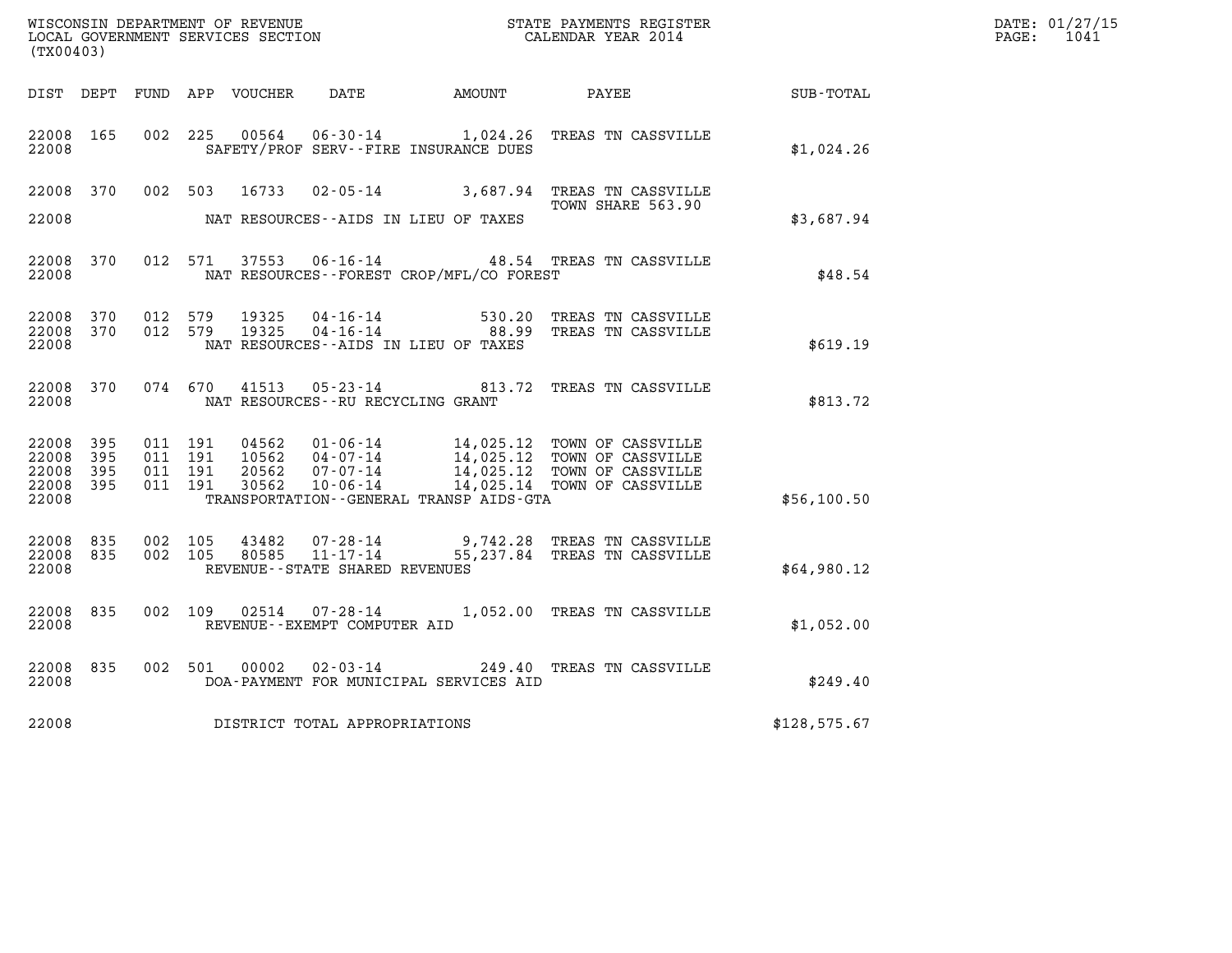| WISCONSIN DEPARTMENT OF REVENUE   | STATE PAYMENTS REGISTER | DATE: 01/27/15 |
|-----------------------------------|-------------------------|----------------|
| LOCAL GOVERNMENT SERVICES SECTION | CALENDAR YEAR 2014      | 1042<br>PAGE:  |

| (TX00403)                                                             |                                                                                                                                                                                                             |                                                                                                                                              |                  |
|-----------------------------------------------------------------------|-------------------------------------------------------------------------------------------------------------------------------------------------------------------------------------------------------------|----------------------------------------------------------------------------------------------------------------------------------------------|------------------|
| DIST<br>DEPT<br>FUND                                                  | APP<br><b>VOUCHER</b><br>DATE                                                                                                                                                                               | PAYEE<br>AMOUNT                                                                                                                              | <b>SUB-TOTAL</b> |
| 165<br>22010<br>22010                                                 | 002<br>225<br>00565<br>$06 - 30 - 14$<br>SAFETY/PROF SERV--FIRE INSURANCE DUES                                                                                                                              | 557.06<br>TREAS TN CASTLE ROCK                                                                                                               | \$557.06         |
| 22010<br>370<br>370<br>22010<br>22010                                 | 002<br>503<br>16563<br>$01 - 30 - 14$<br>002<br>503<br>16563<br>$01 - 30 - 14$<br>NAT RESOURCES--AIDS IN LIEU OF TAXES                                                                                      | 12,268.33<br>TREAS TN CASTLE ROCK<br>15,888.50<br>TREAS TN CASTLE ROCK<br><b>TOWN SHARE 7641.39</b>                                          | \$28,156.83      |
| 370<br>22010<br>22010                                                 | 012<br>571<br>37554<br>$06 - 16 - 14$<br>NAT RESOURCES - - FOREST CROP/MFL/CO FOREST                                                                                                                        | 270.23 TREAS TN CASTLE ROCK                                                                                                                  | \$270.23         |
| 22010<br>370<br>22010                                                 | 012<br>19326<br>579<br>$04 - 16 - 14$<br>NAT RESOURCES -- AIDS IN LIEU OF TAXES                                                                                                                             | 1.25<br>TREAS TN CASTLE ROCK                                                                                                                 | \$1.25           |
| 370<br>22010<br>22010                                                 | 074<br>670<br>41514<br>$05 - 23 - 14$<br>NAT RESOURCES -- RU RECYCLING GRANT                                                                                                                                | 376.36<br>TREAS TN CASTLE ROCK                                                                                                               | \$376.36         |
| 22010<br>395<br>22010<br>395<br>22010<br>395<br>22010<br>395<br>22010 | 011<br>191<br>04563<br>$01 - 06 - 14$<br>011<br>191<br>10563<br>$04 - 07 - 14$<br>011<br>191<br>20563<br>$07 - 07 - 14$<br>011<br>191<br>30563<br>$10 - 06 - 14$<br>TRANSPORTATION--GENERAL TRANSP AIDS-GTA | 16,110.37<br>TOWN OF CASTLE ROCK<br>16,110.37<br>TOWN OF CASTLE ROCK<br>16,110.37<br>TOWN OF CASTLE ROCK<br>16,110.37<br>TOWN OF CASTLE ROCK | \$64,441.48      |
| 22010<br>465<br>22010                                                 | 002<br>305<br>01179<br>$02 - 26 - 14$<br>MILITARY AFFAIRS-EMER MGMT-DISASTER RECO                                                                                                                           | 10,297.80 TREAS TN CASTLE ROCK                                                                                                               | \$10, 297.80     |
| 465<br>22010<br>22010                                                 | 002<br>342<br>01179<br>$02 - 26 - 14$<br>MILITARY AFFAIRS-EMERGENCY MGMT-FED FUND                                                                                                                           | 61,786.77 TREAS TN CASTLE ROCK                                                                                                               | \$61,786.77      |
| 22010<br>835<br>22010<br>835<br>22010                                 | 002<br>105<br>43483<br>$07 - 28 - 14$<br>002<br>105<br>80586<br>$11 - 17 - 14$<br>REVENUE--STATE SHARED REVENUES                                                                                            | 3,999.35<br>TREAS TN CASTLE ROCK<br>22,676.70<br>TREAS TN CASTLE ROCK                                                                        | \$26,676.05      |
| 835<br>22010<br>22010                                                 | 002<br>109<br>02515<br>$07 - 28 - 14$<br>REVENUE - - EXEMPT COMPUTER AID                                                                                                                                    | 3.00<br>TREAS TN CASTLE ROCK                                                                                                                 | \$3.00           |
| 22010                                                                 | DISTRICT TOTAL APPROPRIATIONS                                                                                                                                                                               |                                                                                                                                              | \$192,566.83     |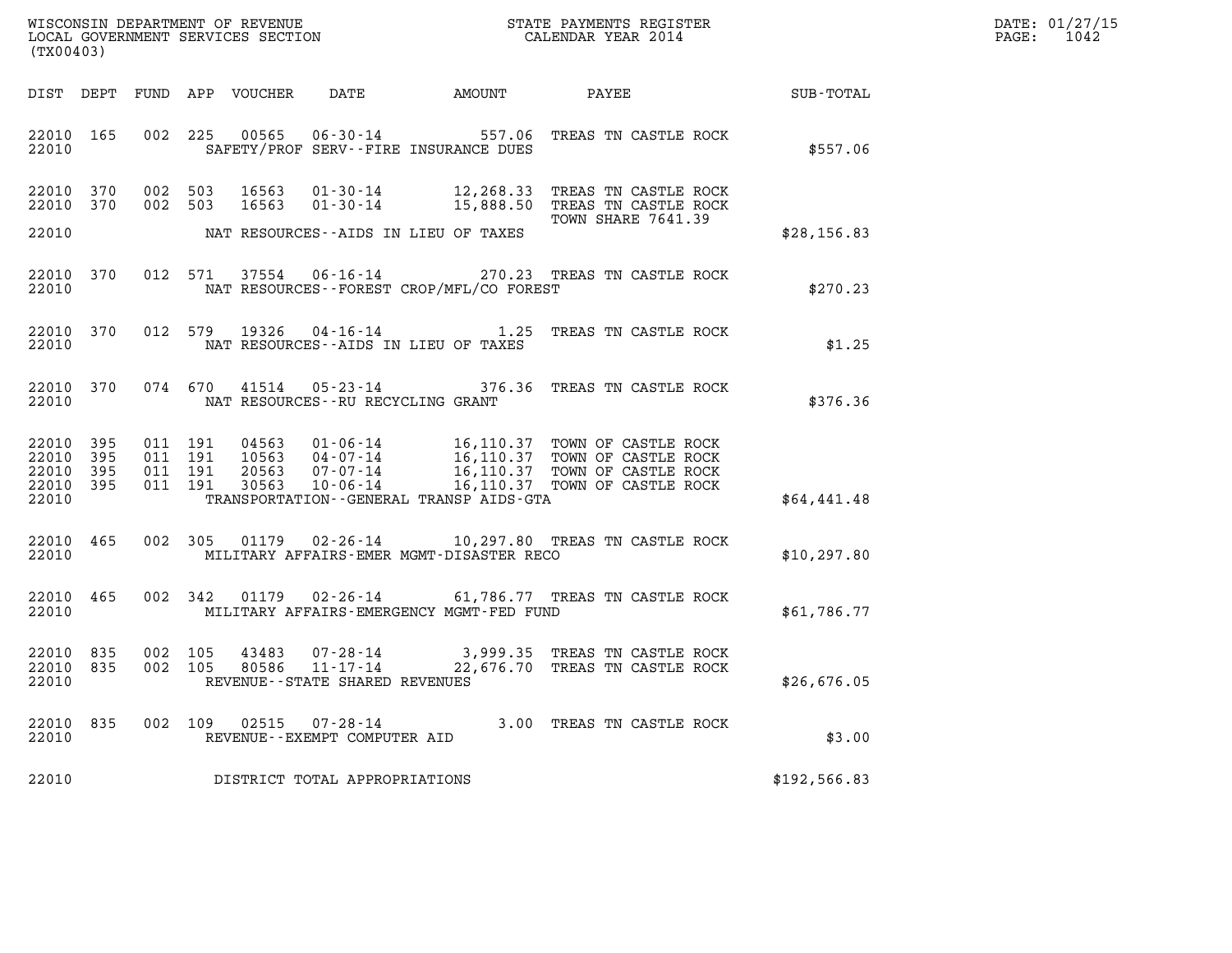| (TX00403)                                                                                                   | WISCONSIN DEPARTMENT OF REVENUE<br>LOCAL GOVERNMENT SERVICES SECTION                                                                                                                                      |                           | STATE PAYMENTS REGISTER<br>CALENDAR YEAR 2014 |              | DATE: 01/27/15<br>$\mathtt{PAGE:}$<br>1043 |
|-------------------------------------------------------------------------------------------------------------|-----------------------------------------------------------------------------------------------------------------------------------------------------------------------------------------------------------|---------------------------|-----------------------------------------------|--------------|--------------------------------------------|
| DIST DEPT FUND APP VOUCHER DATE                                                                             |                                                                                                                                                                                                           | <b>EXAMPLE THE AMOUNT</b> | PAYEE                                         | SUB-TOTAL    |                                            |
| 22012 165<br>22012                                                                                          | 002 225 00566 06-30-14 1,132.08 TREAS TN CLIFTON<br>SAFETY/PROF SERV--FIRE INSURANCE DUES                                                                                                                 |                           |                                               | \$1,132.08   |                                            |
| 22012 370<br>000 001<br>22012                                                                               | 02DNR  09-11-14  1,052.31 TREAS TOWN CLIFTON<br>NAT RESOURCES-SEVERANCE/YIELD/WITHDRAWAL                                                                                                                  |                           |                                               | \$1,052.31   |                                            |
| 22012 370<br>012 571<br>22012                                                                               | 37555   06-16-14   118.21   TREAS TN CLIFTON<br>NAT RESOURCES--FOREST CROP/MFL/CO FOREST                                                                                                                  |                           |                                               | \$118.21     |                                            |
| 22012 370<br>22012                                                                                          | 074 670 41515 05-23-14 1,135.41 TREAS TN CLIFTON<br>NAT RESOURCES - - RU RECYCLING GRANT                                                                                                                  |                           |                                               | \$1,135.41   |                                            |
| 22012 395<br>011 191<br>22012<br>011 191<br>395<br>011 191<br>22012<br>395<br>22012 395<br>011 191<br>22012 | 04564 01-06-14 24,456.64 TOWN OF CLIFTON<br>10564  04-07-14  24,456.64  TOWN OF CLIFTON<br>20564 07-07-14 24,456.64 TOWN OF CLIFTON<br>$10 - 06 - 14$<br>30564<br>TRANSPORTATION--GENERAL TRANSP AIDS-GTA |                           | 24,456.65 TOWN OF CLIFTON                     | \$97,826.57  |                                            |
| 22012 835<br>002 105<br>835<br>002 105<br>22012<br>22012                                                    | 43484  07-28-14  2,602.24 TREAS TN CLIFTON<br>80587<br>$11 - 17 - 14$<br>REVENUE--STATE SHARED REVENUES                                                                                                   |                           | 14,746.02 TREAS TN CLIFTON                    | \$17,348.26  |                                            |
| 22012 835<br>22012                                                                                          | 002 109 02516 07-28-14<br>REVENUE--EXEMPT COMPUTER AID                                                                                                                                                    |                           | 131.00 TREAS TN CLIFTON                       | \$131.00     |                                            |
| 22012                                                                                                       | DISTRICT TOTAL APPROPRIATIONS                                                                                                                                                                             |                           |                                               | \$118,743.84 |                                            |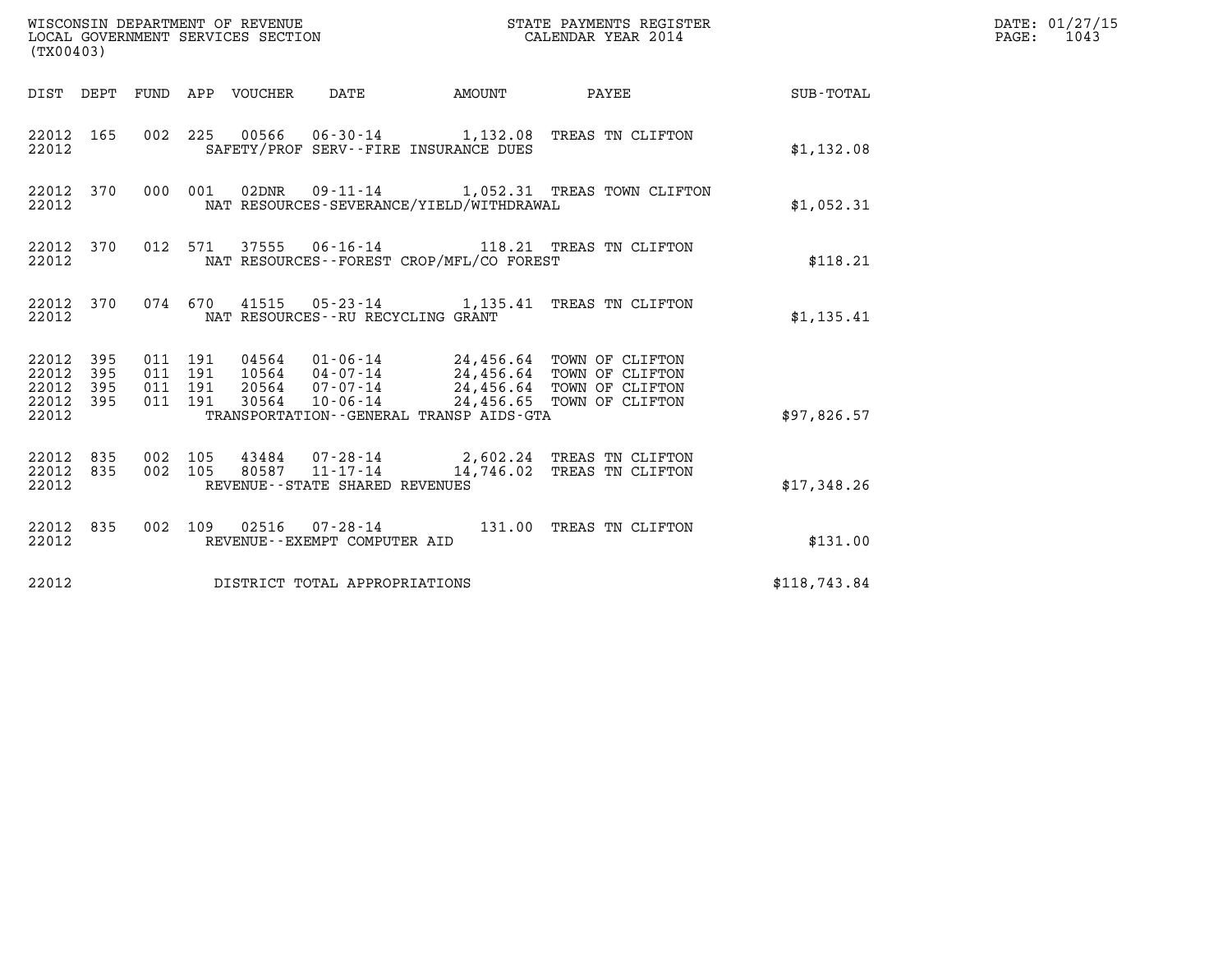| (TX00403)                                         |            |                                          |         | WISCONSIN DEPARTMENT OF REVENUE<br>LOCAL GOVERNMENT SERVICES SECTION |                                                        |                                          | STATE PAYMENTS REGISTER<br>CALENDAR YEAR 2014                                                                                                                                        |                 | DATE: 01/27/15<br>$\mathtt{PAGE:}$<br>1044 |
|---------------------------------------------------|------------|------------------------------------------|---------|----------------------------------------------------------------------|--------------------------------------------------------|------------------------------------------|--------------------------------------------------------------------------------------------------------------------------------------------------------------------------------------|-----------------|--------------------------------------------|
|                                                   |            |                                          |         | DIST DEPT FUND APP VOUCHER DATE                                      |                                                        | AMOUNT                                   |                                                                                                                                                                                      | PAYEE SUB-TOTAL |                                            |
| 22014                                             | 22014 165  |                                          |         |                                                                      |                                                        | SAFETY/PROF SERV--FIRE INSURANCE DUES    | 002 225 00567 06-30-14 1,491.47 TREAS TN ELLENBORO                                                                                                                                   | \$1,491.47      |                                            |
| 22014                                             | 22014 370  |                                          | 012 571 |                                                                      |                                                        | NAT RESOURCES--FOREST CROP/MFL/CO FOREST | $37556$ 06-16-14 44.35 TREAS TN ELLENBORO                                                                                                                                            | \$44.35         |                                            |
| 22014                                             | 22014 370  |                                          |         |                                                                      | NAT RESOURCES - - RU RECYCLING GRANT                   |                                          | 074 670 41516 05-23-14 843.04 TREAS TN ELLENBORO                                                                                                                                     | \$843.04        |                                            |
| 22014 395<br>22014<br>22014<br>22014 395<br>22014 | 395<br>395 | 011 191<br>011 191<br>011 191<br>011 191 |         | 30565                                                                |                                                        | TRANSPORTATION--GENERAL TRANSP AIDS-GTA  | 04565  01-06-14  24,588.95  TOWN OF ELLENBORO<br>10565  04-07-14  24,588.95  TOWN OF ELLENBORO<br>20565 07-07-14 24,588.95 TOWN OF ELLENBORO<br>10-06-14 24,588.97 TOWN OF ELLENBORO | \$98,355.82     |                                            |
| 22014 835<br>22014 835<br>22014                   |            | 002 105<br>002 105                       |         | 80588                                                                | $11 - 17 - 14$<br>REVENUE--STATE SHARED REVENUES       |                                          | 43485 07-28-14 6,884.46 TREAS TN ELLENBORO<br>38,839.04 TREAS TN ELLENBORO                                                                                                           | \$45,723.50     |                                            |
| 22014                                             | 22014 835  |                                          |         |                                                                      | 002 109 02517 07-28-14<br>REVENUE--EXEMPT COMPUTER AID |                                          | 5.00 TREAS TN ELLENBORO                                                                                                                                                              | \$5.00          |                                            |
| 22014                                             |            |                                          |         |                                                                      | DISTRICT TOTAL APPROPRIATIONS                          |                                          |                                                                                                                                                                                      | \$146, 463.18   |                                            |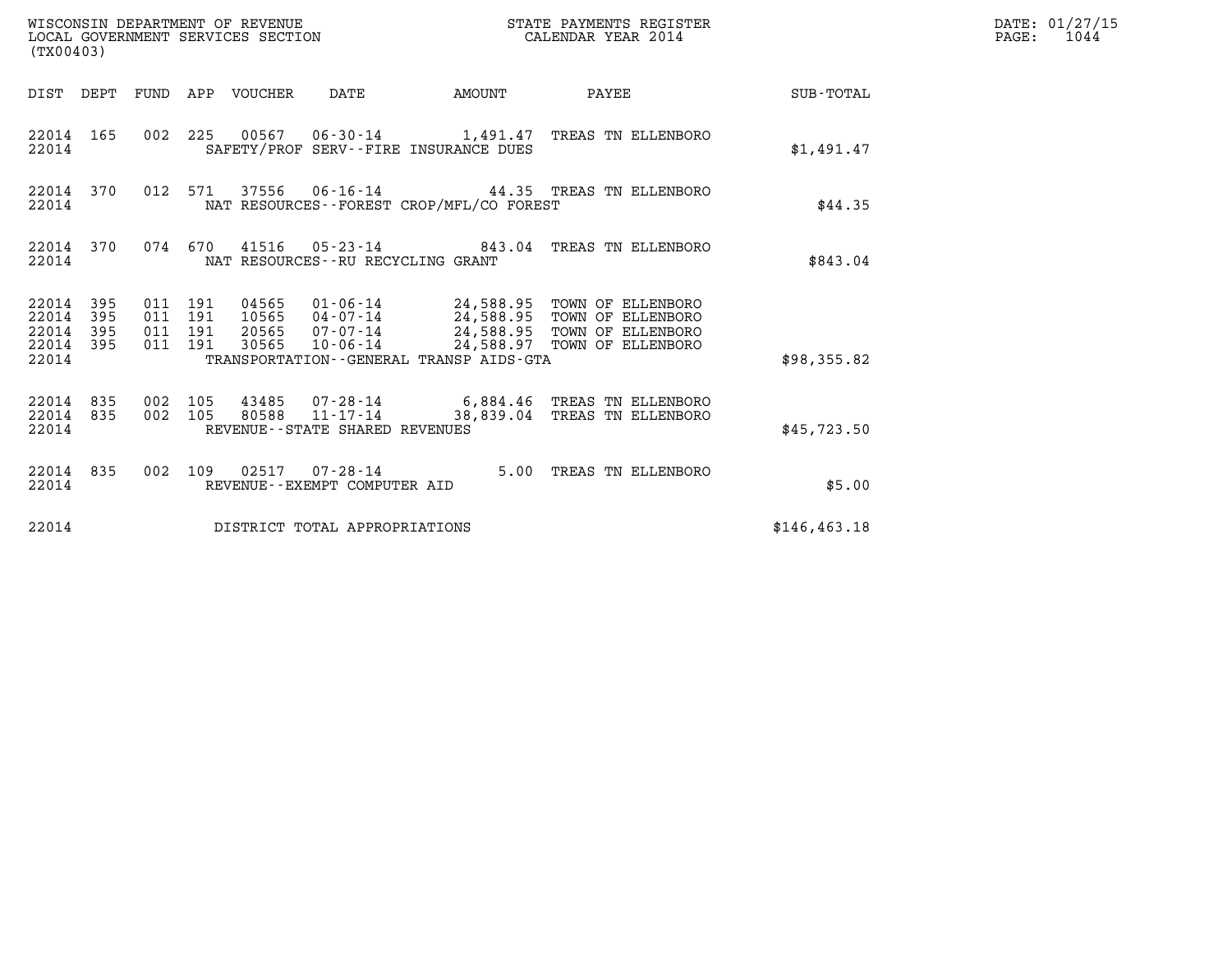| (TX00403)                                         |            |                                          |                                 |                                     |                                          |                                                                                                                                                                                                  |                        | DATE: 01/27/15<br>$\mathtt{PAGE:}$<br>1045 |
|---------------------------------------------------|------------|------------------------------------------|---------------------------------|-------------------------------------|------------------------------------------|--------------------------------------------------------------------------------------------------------------------------------------------------------------------------------------------------|------------------------|--------------------------------------------|
|                                                   |            |                                          | DIST DEPT FUND APP VOUCHER DATE |                                     |                                          |                                                                                                                                                                                                  | AMOUNT PAYEE SUB-TOTAL |                                            |
| 22016 165<br>22016                                |            |                                          |                                 |                                     | SAFETY/PROF SERV--FIRE INSURANCE DUES    | 002 225 00568 06-30-14 1,365.69 TREAS TN FENNIMORE                                                                                                                                               | \$1,365.69             |                                            |
| 22016 370<br>22016                                |            |                                          |                                 |                                     | NAT RESOURCES--FOREST CROP/MFL/CO FOREST | 012 571 37557 06-16-14 25.44 TREAS TN FENNIMORE                                                                                                                                                  | \$25.44                |                                            |
| 22016 370<br>22016                                |            |                                          |                                 | NAT RESOURCES -- RU RECYCLING GRANT |                                          | 074 670 41517 05-23-14 1,583.07 TREAS TN FENNIMORE                                                                                                                                               | \$1,583.07             |                                            |
| 22016 395<br>22016<br>22016<br>22016 395<br>22016 | 395<br>395 | 011 191<br>011 191<br>011 191<br>011 191 |                                 |                                     | TRANSPORTATION--GENERAL TRANSP AIDS-GTA  | 04566  01-06-14  19,301.74  TOWN OF FENNIMORE<br>10566  04-07-14  19,301.74  TOWN OF FENNIMORE<br>20566  07-07-14  19,301.74  TOWN OF FENNIMORE<br>30566  10-06-14  19,301.77  TOWN OF FENNIMORE | \$77,206.99            |                                            |
| 22016 465<br>22016                                |            |                                          |                                 |                                     | MILITARY AFFAIRS-EMER MGMT-DISASTER RECO | 002 305 01051 01-30-14 301.88 TREAS TN FENNIMORE                                                                                                                                                 | \$301.88               |                                            |
| 22016 465<br>22016                                |            |                                          |                                 |                                     | MILITARY AFFAIRS-EMERGENCY MGMT-FED FUND | 002 342 01051 01-30-14 1,811.25 TREAS TN FENNIMORE                                                                                                                                               | \$1,811.25             |                                            |
| 22016 835<br>22016 835<br>22016                   |            | 002 105<br>002 105                       |                                 | REVENUE - - STATE SHARED REVENUES   |                                          | 43486  07-28-14  4,303.31 TREAS TN FENNIMORE<br>80589  11-17-14  24,450.35 TREAS TN FENNIMORE                                                                                                    | \$28,753.66            |                                            |
| 22016 835<br>22016                                |            |                                          |                                 | REVENUE--EXEMPT COMPUTER AID        |                                          | 002 109 02518 07-28-14 12.00 TREAS TN FENNIMORE                                                                                                                                                  | \$12.00                |                                            |
| 22016                                             |            |                                          |                                 | DISTRICT TOTAL APPROPRIATIONS       |                                          |                                                                                                                                                                                                  | \$111,059.98           |                                            |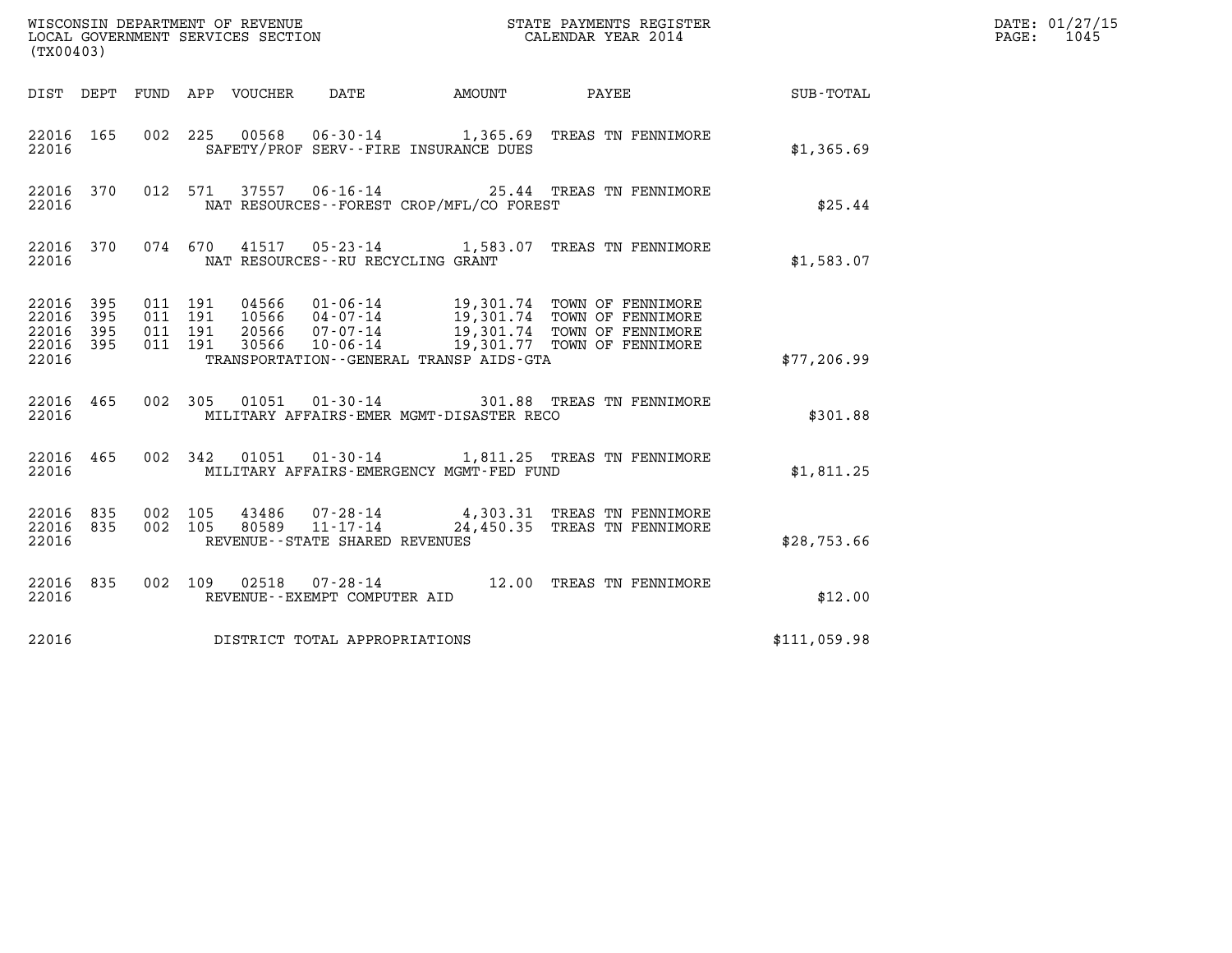| (TX00403)                                                       |                                          |                                          |        | STATE PAYMENTS REGISTER                                                                                                                                                                           |                  | DATE: 01/27/15<br>$\mathtt{PAGE:}$<br>1046 |
|-----------------------------------------------------------------|------------------------------------------|------------------------------------------|--------|---------------------------------------------------------------------------------------------------------------------------------------------------------------------------------------------------|------------------|--------------------------------------------|
| DIST DEPT FUND APP VOUCHER DATE                                 |                                          |                                          | AMOUNT | PAYEE                                                                                                                                                                                             | <b>SUB-TOTAL</b> |                                            |
| 22018 165<br>22018                                              |                                          | SAFETY/PROF SERV--FIRE INSURANCE DUES    |        | 002 225 00569 06-30-14 952.39 TREAS TN GLEN HAVEN                                                                                                                                                 | \$952.39         |                                            |
| 22018 370<br>22018                                              |                                          | NAT RESOURCES--FOREST CROP/MFL/CO FOREST |        | 012 571 37558 06-16-14 92.33 TREAS TN GLEN HAVEN                                                                                                                                                  | \$92.33          |                                            |
| 22018 370<br>22018                                              |                                          | NAT RESOURCES--RU RECYCLING GRANT        |        | 074 670 41518 05-23-14 1,848.50 TREAS TN GLEN HAVEN                                                                                                                                               | \$1,848.50       |                                            |
| 22018 395<br>22018<br>395<br>22018<br>395<br>22018 395<br>22018 | 011 191<br>011 191<br>011 191<br>011 191 | TRANSPORTATION--GENERAL TRANSP AIDS-GTA  |        | 04567  01-06-14  26,817.09  TOWN OF GLEN HAVEN<br>10567  04-07-14  26,817.09  TOWN OF GLEN HAVEN<br>20567  07-07-14  26,817.09  TOWN OF GLEN HAVEN<br>30567 10-06-14 26,817.12 TOWN OF GLEN HAVEN | \$107, 268.39    |                                            |
| 22018 465<br>22018                                              |                                          | MILITARY AFFAIRS-EMER MGMT-DISASTER RECO |        | 002 305 01391 04-30-14 5,549.69 TREAS TN GLEN HAVEN                                                                                                                                               | \$5,549.69       |                                            |
| 22018 465<br>22018                                              | 002 342                                  | MILITARY AFFAIRS-EMERGENCY MGMT-FED FUND |        | 01391  04-30-14  33,298.13  TREAS TN GLEN HAVEN                                                                                                                                                   | \$33, 298.13     |                                            |
| 22018 835<br>22018 835<br>22018                                 | 002 105                                  | REVENUE - - STATE SHARED REVENUES        |        | 43487 07-28-14 4,509.66 TREAS TN GLEN HAVEN<br>002 105 80590 11-17-14 25,571.34 TREAS TN GLEN HAVEN                                                                                               | \$30,081.00      |                                            |
| 22018                                                           |                                          | DISTRICT TOTAL APPROPRIATIONS            |        |                                                                                                                                                                                                   | \$179,090.43     |                                            |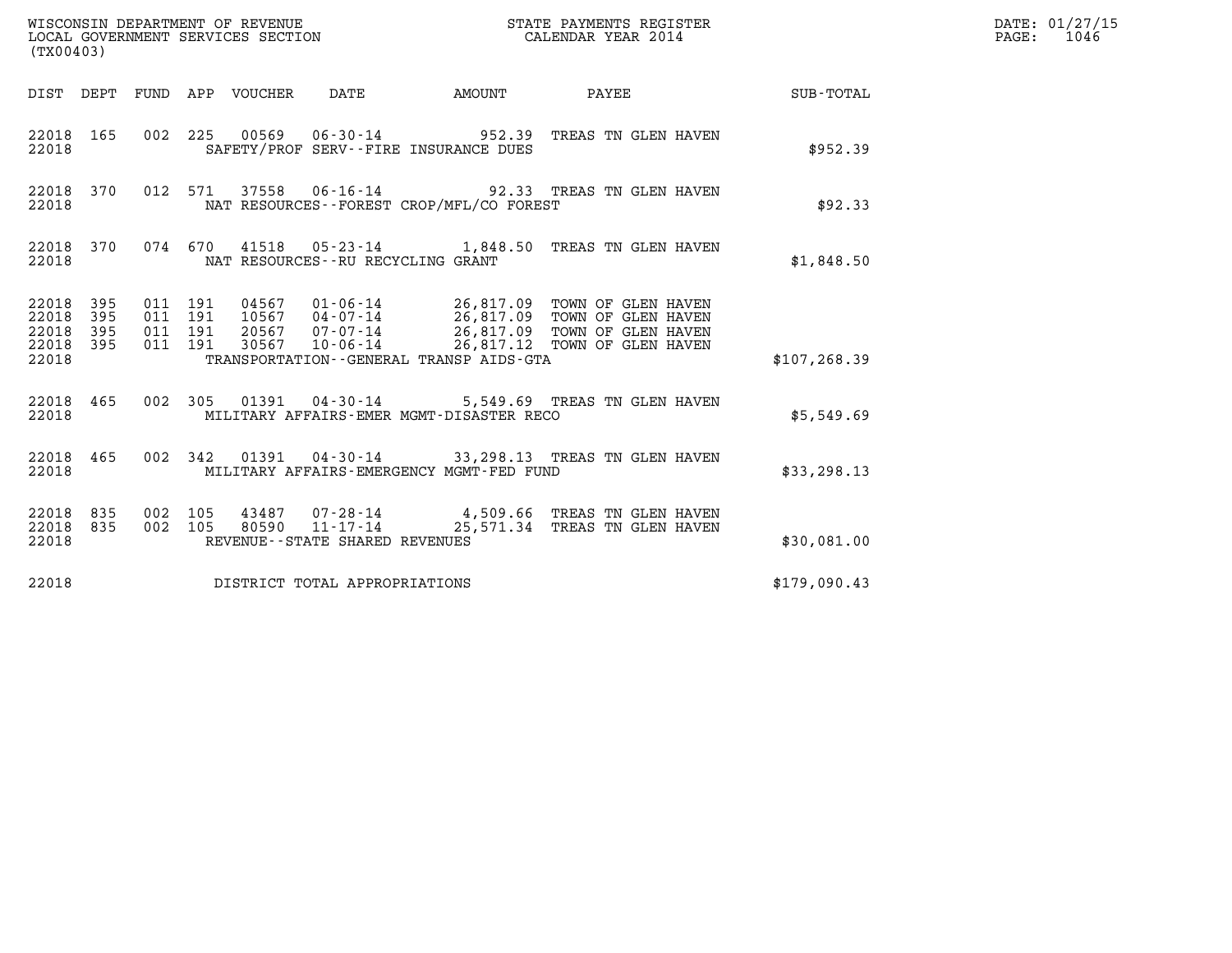| (TX00403)                                         |            |                                          | WISCONSIN DEPARTMENT OF REVENUE<br>LOCAL GOVERNMENT SERVICES SECTION |                                                  |                                              | STATE PAYMENTS REGISTER<br>CALENDAR YEAR 2014                                                                                                                                       |              | DATE: 01/27/15<br>$\mathtt{PAGE:}$<br>1047 |
|---------------------------------------------------|------------|------------------------------------------|----------------------------------------------------------------------|--------------------------------------------------|----------------------------------------------|-------------------------------------------------------------------------------------------------------------------------------------------------------------------------------------|--------------|--------------------------------------------|
|                                                   |            |                                          | DIST DEPT FUND APP VOUCHER DATE                                      |                                                  | AMOUNT                                       | PAYEE SUB-TOTAL                                                                                                                                                                     |              |                                            |
| 22020 165<br>22020                                |            |                                          |                                                                      |                                                  | SAFETY/PROF SERV--FIRE INSURANCE DUES        | 002 225 00570 06-30-14 1,383.66 TREAS TN HARRISON                                                                                                                                   | \$1,383.66   |                                            |
| 22020                                             | 22020 370  |                                          |                                                                      |                                                  | NAT RESOURCES - - FOREST CROP/MFL/CO FOREST  | 012 571 37559 06-16-14 101.74 TREAS TN HARRISON                                                                                                                                     | \$101.74     |                                            |
| 22020                                             | 22020 370  |                                          |                                                                      | NAT RESOURCES - - RU RECYCLING GRANT             |                                              | 074 670 41519 05-23-14 1,604.47 TREAS TN HARRISON                                                                                                                                   | \$1,604.47   |                                            |
| 22020 395<br>22020<br>22020<br>22020 395<br>22020 | 395<br>395 | 011 191<br>011 191<br>011 191<br>011 191 | 30568                                                                |                                                  | TRANSPORTATION - - GENERAL TRANSP AIDS - GTA | 04568  01-06-14  24,790.07  TOWN OF HARRISON<br>10568  04-07-14  24,790.07  TOWN OF HARRISON<br>20568  07-07-14  24,790.07  TOWN OF HARRISON<br>10-06-14 24,790.07 TOWN OF HARRISON | \$99,160.28  |                                            |
| 22020 835<br>22020 835<br>22020                   |            | 002 105<br>002 105                       |                                                                      | 80591 11-17-14<br>REVENUE--STATE SHARED REVENUES |                                              | 43488  07-28-14  5,564.03  TREAS TN HARRISON<br>31,556.75 TREAS TN HARRISON                                                                                                         | \$37,120.78  |                                            |
| 22020                                             | 22020 835  |                                          |                                                                      | REVENUE--EXEMPT COMPUTER AID                     |                                              | 002 109 02519 07-28-14 15.00 TREAS TN HARRISON                                                                                                                                      | \$15.00      |                                            |
| 22020                                             |            |                                          |                                                                      | DISTRICT TOTAL APPROPRIATIONS                    |                                              |                                                                                                                                                                                     | \$139,385.93 |                                            |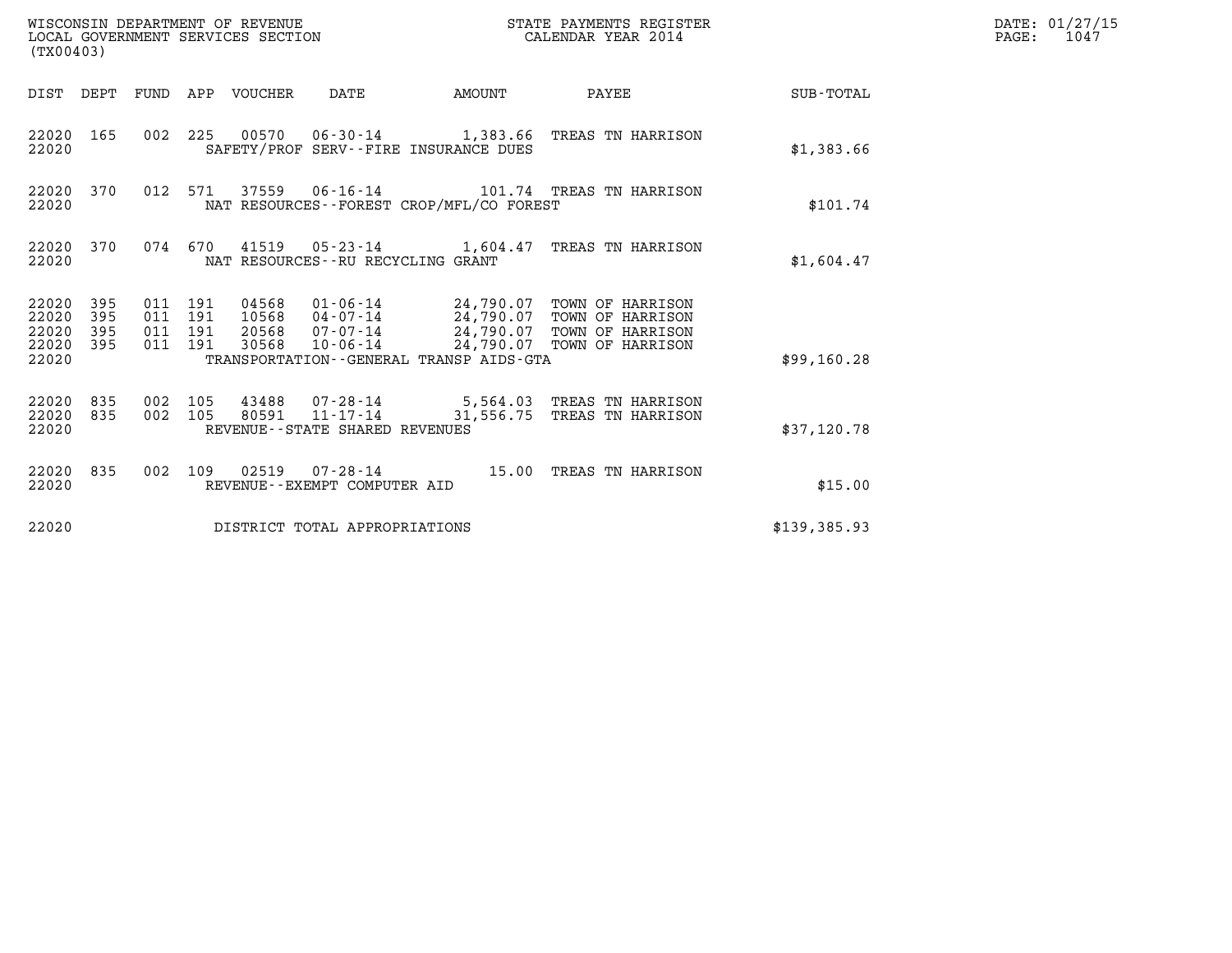| (TX00403)                                                    | WISCONSIN DEPARTMENT OF REVENUE<br>LOCAL GOVERNMENT SERVICES SECTION                                                                                                                                                                                                                                          | STATE PAYMENTS REGISTER<br>CALENDAR YEAR 2014 | DATE: 01/27/15<br>$\mathtt{PAGE:}$<br>1048 |
|--------------------------------------------------------------|---------------------------------------------------------------------------------------------------------------------------------------------------------------------------------------------------------------------------------------------------------------------------------------------------------------|-----------------------------------------------|--------------------------------------------|
|                                                              | DIST DEPT FUND APP VOUCHER DATE<br>AMOUNT                                                                                                                                                                                                                                                                     | PAYEE SUB-TOTAL                               |                                            |
| 22022 165<br>22022                                           | 002 225 00571 06-30-14 2,677.46 TREAS TN HAZEL GREEN<br>SAFETY/PROF SERV--FIRE INSURANCE DUES                                                                                                                                                                                                                 | \$2,677.46                                    |                                            |
| 22022 370<br>22022                                           | 012 571<br>NAT RESOURCES--FOREST CROP/MFL/CO FOREST                                                                                                                                                                                                                                                           | \$12.20                                       |                                            |
| 22022 370<br>22022                                           | 074 670 41520 05-23-14 2,135.33 TREAS TN HAZEL GREEN<br>NAT RESOURCES - - RU RECYCLING GRANT                                                                                                                                                                                                                  | \$2,135.33                                    |                                            |
| 22022 395<br>22022<br>395<br>22022 395<br>22022 395<br>22022 | 011 191<br>04569   01-06-14   24,546.61   TOWN OF HAZEL GREEN<br>10569   04-07-14   24,546.61   TOWN OF HAZEL GREEN<br>20569   07-07-14   24,546.61   TOWN OF HAZEL GREEN<br>011 191<br>011 191<br>30569  10-06-14  24,546.63  TOWN OF HAZEL GREEN<br>011 191<br>TRANSPORTATION - - GENERAL TRANSP AIDS - GTA | \$98,186.46                                   |                                            |
| 22022 835<br>22022 835<br>22022                              | 002 105<br>002 105<br>REVENUE--STATE SHARED REVENUES                                                                                                                                                                                                                                                          | \$70,549.39                                   |                                            |
| 22022 835<br>22022                                           | 002 109 02520 07-28-14 27.00 TREAS TN HAZEL GREEN<br>REVENUE--EXEMPT COMPUTER AID                                                                                                                                                                                                                             | \$27.00                                       |                                            |
| 22022                                                        | DISTRICT TOTAL APPROPRIATIONS                                                                                                                                                                                                                                                                                 | \$173,587.84                                  |                                            |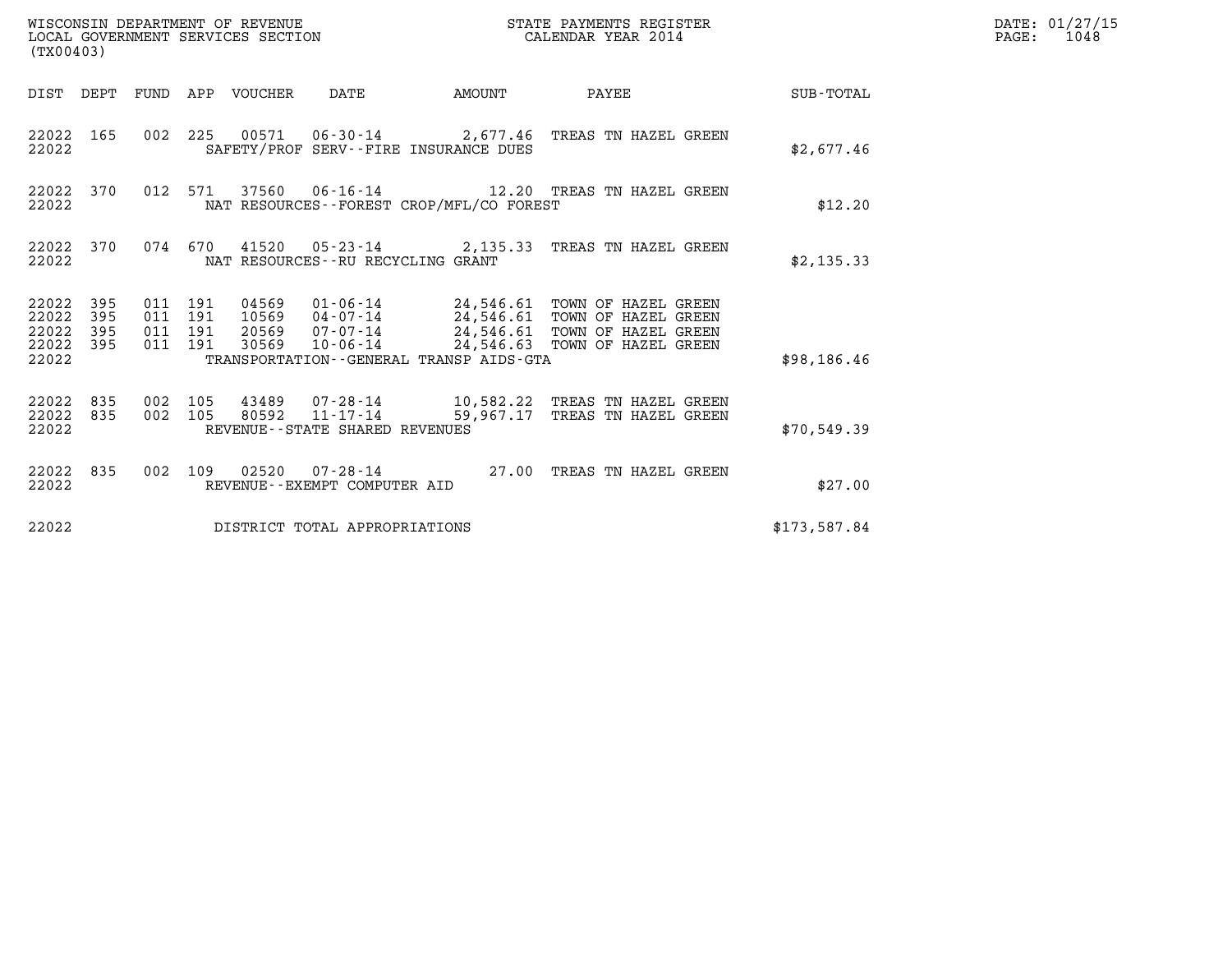| (TX00403)                                                 |                        |                               |         |                |                                   |                                              |                                                                                                                                                                                                                  |              | DATE: 01/27/15<br>$\mathtt{PAGE:}$<br>1049 |
|-----------------------------------------------------------|------------------------|-------------------------------|---------|----------------|-----------------------------------|----------------------------------------------|------------------------------------------------------------------------------------------------------------------------------------------------------------------------------------------------------------------|--------------|--------------------------------------------|
|                                                           |                        |                               |         |                |                                   | DIST DEPT FUND APP VOUCHER DATE AMOUNT PAYEE | <b>SUB-TOTAL</b>                                                                                                                                                                                                 |              |                                            |
| 22024 165<br>22024                                        |                        | 002 225                       |         | 00572          |                                   | SAFETY/PROF SERV--FIRE INSURANCE DUES        | 06-30-14 934.42 TREAS TN HICKORY GROVE                                                                                                                                                                           | \$934.42     |                                            |
| 22024                                                     | 22024 370              |                               | 000 001 |                |                                   | NAT RESOURCES-SEVERANCE/YIELD/WITHDRAWAL     | 02DNR  09-25-14  79.20 TREAS TOWN HICKORY GROVE                                                                                                                                                                  | \$79.20      |                                            |
| 22024                                                     | 22024 370              |                               | 012 571 |                |                                   | NAT RESOURCES - - FOREST CROP/MFL/CO FOREST  | 37561  06-16-14  303.18  TREAS TN HICKORY GROVE                                                                                                                                                                  | \$303.18     |                                            |
| 22024                                                     |                        |                               |         |                | NAT RESOURCES--RU RECYCLING GRANT |                                              | 22024 370 074 670 41521 05-23-14 456.38 TREAS TN HICKORY GROVE                                                                                                                                                   | \$456.38     |                                            |
| 22024 395<br>22024 395<br>22024 395<br>22024 395<br>22024 |                        | 011 191<br>011 191<br>011 191 | 011 191 | 30570          |                                   | TRANSPORTATION--GENERAL TRANSP AIDS-GTA      | 04570   01-06-14   25,504.55   TOWN OF HICKORY GROVE<br>10570   04-07-14   25,504.55   TOWN OF HICKORY GROVE<br>20570   07-07-14   25,504.55   TOWN OF HICKORY GROVE<br>10-06-14 25,504.58 TOWN OF HICKORY GROVE | \$102,018.23 |                                            |
| 22024                                                     | 22024 465              | 22024 465 002 305<br>002 305  |         | 00026          |                                   | MILITARY AFFAIRS-EMER MGMT-DISASTER RECO     | 10-07-14 18,715.19 TREAS TN HICKORY GROVE<br>01208  03-05-14  8,440.47  TREAS TN HICKORY GROVE                                                                                                                   | \$27,155.66  |                                            |
| 22024                                                     | 22024 465<br>22024 465 | 002 342<br>002 342            |         | 00026<br>01208 | 03-05-14                          | MILITARY AFFAIRS-EMERGENCY MGMT-FED FUND     | 10-07-14 112,291.18 TREAS TN HICKORY GROVE<br>50,642.79 TREAS TN HICKORY GROVE                                                                                                                                   | \$162,933.97 |                                            |
| 22024 835                                                 | 22024 835<br>22024     | 002 105                       |         | 43490          | REVENUE - - STATE SHARED REVENUES |                                              | 07-28-14 6,509.92 TREAS TN HICKORY GROVE<br>002 105 80593 11-17-14 28,391.26 TREAS TN HICKORY GROVE                                                                                                              | \$34,901.18  |                                            |
|                                                           | 22024 835<br>22024     |                               |         |                | REVENUE--EXEMPT COMPUTER AID      |                                              | 002 109 02521 07-28-14 10.00 TREAS TN HICKORY GROVE                                                                                                                                                              | \$10.00      |                                            |
| 22024                                                     |                        |                               |         |                | DISTRICT TOTAL APPROPRIATIONS     |                                              |                                                                                                                                                                                                                  | \$328,792.22 |                                            |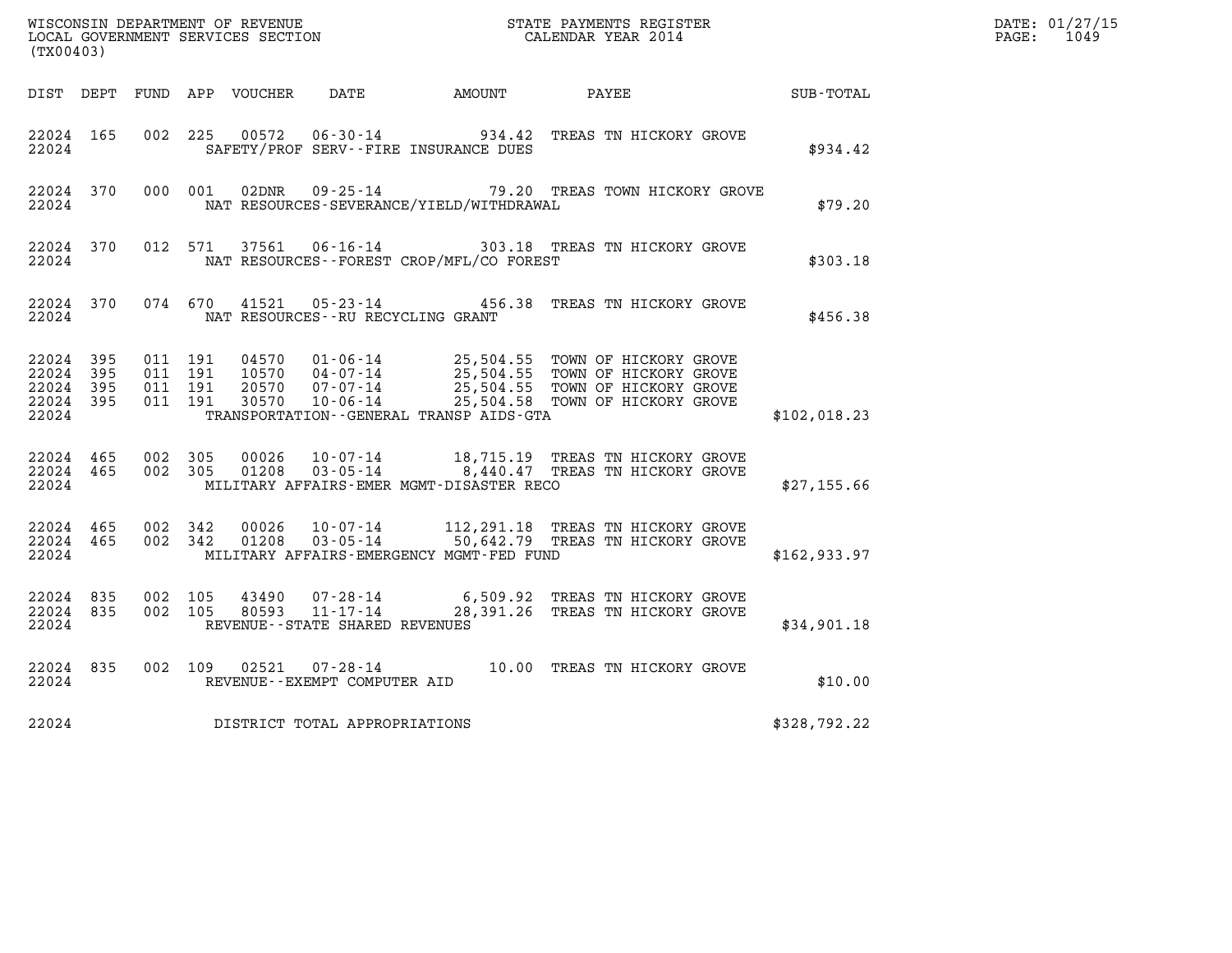| (TX00403)                                     |                     |                                          |                                  |                                                  |                                              |                                                                                                                                             |               | DATE: 01/27/15<br>PAGE: 1050 |
|-----------------------------------------------|---------------------|------------------------------------------|----------------------------------|--------------------------------------------------|----------------------------------------------|---------------------------------------------------------------------------------------------------------------------------------------------|---------------|------------------------------|
|                                               |                     |                                          |                                  |                                                  | DIST DEPT FUND APP VOUCHER DATE AMOUNT PAYEE |                                                                                                                                             | SUB-TOTAL     |                              |
| 22026 165<br>22026                            |                     | 002 225                                  | 00573                            |                                                  | SAFETY/PROF SERV--FIRE INSURANCE DUES        | 06-30-14 7,187.82 TREAS TN JAMESTOWN                                                                                                        | \$7,187.82    |                              |
| 22026 370                                     |                     |                                          |                                  |                                                  |                                              | 002 503 16734 02-05-14 596.11 TREAS TN JAMESTOWN<br>TOWN SHARE 69.54                                                                        |               |                              |
| 22026                                         |                     |                                          |                                  |                                                  | NAT RESOURCES--AIDS IN LIEU OF TAXES         |                                                                                                                                             | \$596.11      |                              |
| 22026 370<br>22026                            |                     |                                          |                                  |                                                  | NAT RESOURCES--FOREST CROP/MFL/CO FOREST     | 012 571 37562 06-16-14 11.78 TREAS TN JAMESTOWN                                                                                             | \$11.78       |                              |
| 22026 370<br>22026                            |                     |                                          |                                  |                                                  | NAT RESOURCES--AIDS IN LIEU OF TAXES         | 012 579 19327 04-16-14 132.82 TREAS TN JAMESTOWN                                                                                            | \$132.82      |                              |
| 22026 370<br>22026                            |                     | 074 670                                  | 41522                            | NAT RESOURCES - - RU RECYCLING GRANT             |                                              | 05-23-14 2,066.40 TREAS TN JAMESTOWN                                                                                                        | \$2,066.40    |                              |
| 22026 395<br>22026<br>22026<br>22026<br>22026 | 395<br>395<br>- 395 | 011 191<br>011 191<br>011 191<br>011 191 | 04571<br>10571<br>20571<br>30571 | $07 - 07 - 14$<br>10-06-14                       | TRANSPORTATION--GENERAL TRANSP AIDS-GTA      | 01-06-14 28,277.82 TOWN OF JAMESTOWN<br>04-07-14 28,277.82 TOWN OF JAMESTOWN<br>28,277.82 TOWN OF JAMESTOWN<br>28, 277.85 TOWN OF JAMESTOWN | \$113, 111.31 |                              |
| 22026 835<br>22026 835<br>22026               |                     | 002 105<br>002 105                       | 43491                            | 80594 11-17-14<br>REVENUE--STATE SHARED REVENUES |                                              | 07-28-14 12,650.87 TREAS TN JAMESTOWN<br>71,915.73 TREAS TN JAMESTOWN                                                                       | \$84,566.60   |                              |
| 22026 835<br>22026                            |                     |                                          |                                  | REVENUE--EXEMPT COMPUTER AID                     |                                              | 002 109 02522 07-28-14 121.00 TREAS TN JAMESTOWN                                                                                            | \$121.00      |                              |
| 22026 835<br>22026                            |                     |                                          |                                  | REVENUE--LOTTERY CREDIT -                        |                                              | 021 363 36095 03-24-14 1,575.96 TREAS TN JAMESTOWN                                                                                          | \$1,575.96    |                              |
| 22026                                         |                     |                                          |                                  | DISTRICT TOTAL APPROPRIATIONS                    |                                              |                                                                                                                                             | \$209, 369.80 |                              |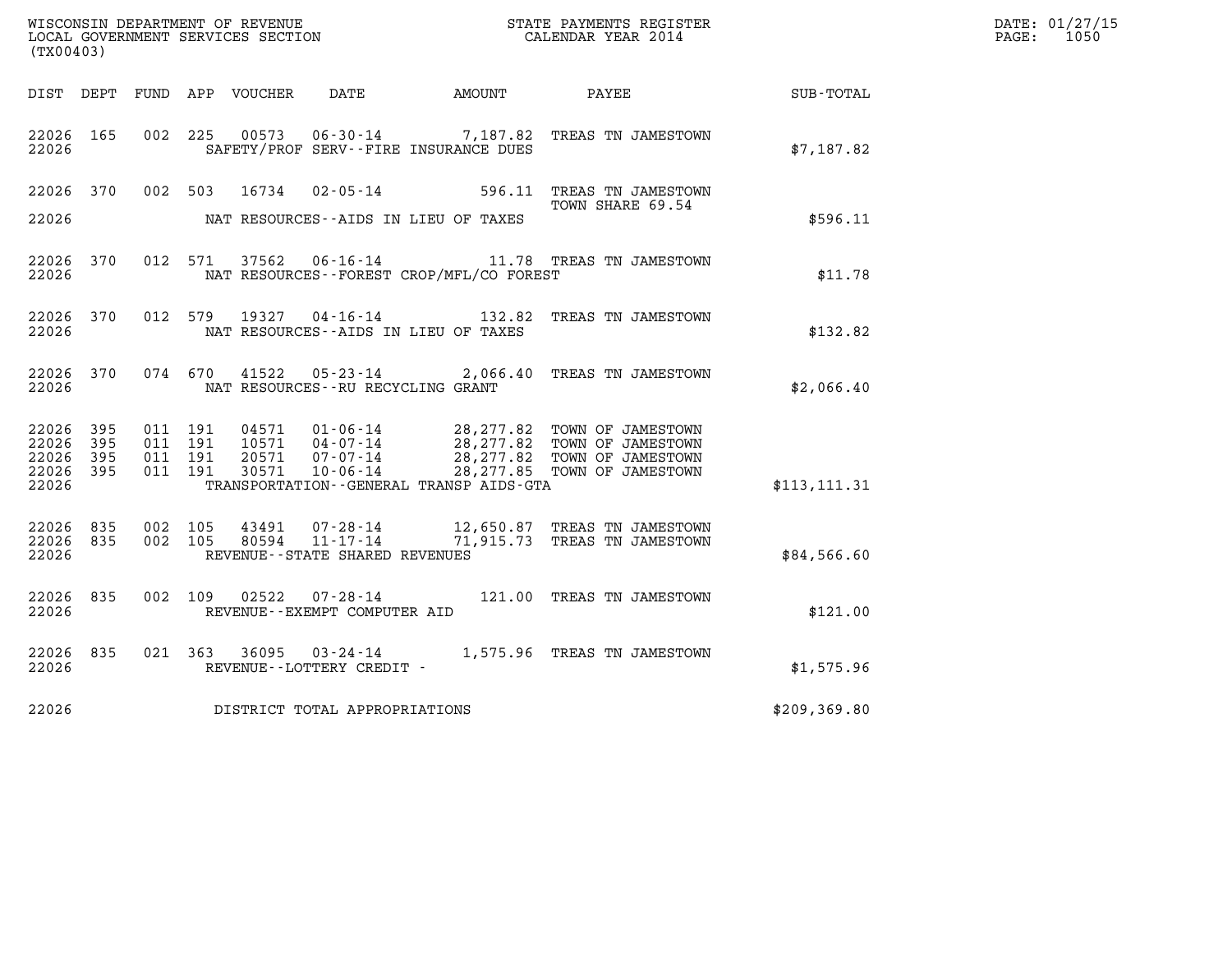| (TX00403)                                 |                          |                                          |         | WISCONSIN DEPARTMENT OF REVENUE<br>LOCAL GOVERNMENT SERVICES SECTION |                                                  |                                          | STATE PAYMENTS REGISTER<br>CALENDAR YEAR 2014                                                                                                        |                  | DATE: 01/27/15<br>$\mathtt{PAGE:}$<br>1051 |
|-------------------------------------------|--------------------------|------------------------------------------|---------|----------------------------------------------------------------------|--------------------------------------------------|------------------------------------------|------------------------------------------------------------------------------------------------------------------------------------------------------|------------------|--------------------------------------------|
|                                           |                          |                                          |         | DIST DEPT FUND APP VOUCHER DATE                                      |                                                  | AMOUNT                                   | PAYEE                                                                                                                                                | <b>SUB-TOTAL</b> |                                            |
| 22028 165<br>22028                        |                          |                                          |         |                                                                      |                                                  | SAFETY/PROF SERV--FIRE INSURANCE DUES    | 002 225 00574 06-30-14 1,347.72 TREAS TN LIBERTY                                                                                                     | \$1,347.72       |                                            |
| 22028 370<br>22028                        |                          |                                          | 012 571 |                                                                      |                                                  | NAT RESOURCES--FOREST CROP/MFL/CO FOREST | 37563  06-16-14  84.88  TREAS TN LIBERTY                                                                                                             | \$84.88          |                                            |
| 22028 370<br>22028                        |                          |                                          |         |                                                                      | NAT RESOURCES - - RU RECYCLING GRANT             |                                          | 074 670 41523 05-23-14 850.17 TREAS TN LIBERTY                                                                                                       | \$850.17         |                                            |
| 22028<br>22028<br>22028<br>22028<br>22028 | 395<br>395<br>395<br>395 | 011 191<br>011 191<br>011 191<br>011 191 |         | 30572                                                                | 20572 07-07-14<br>10-06-14                       | TRANSPORTATION--GENERAL TRANSP AIDS-GTA  | 04572  01-06-14  26,473.08  TOWN OF LIBERTY<br>10572  04-07-14  26,473.08  TOWN OF LIBERTY<br>26,473.08 TOWN OF LIBERTY<br>26,473.10 TOWN OF LIBERTY | \$105.892.34     |                                            |
| 22028 835<br>22028<br>22028               | 835                      | 002 105<br>002 105                       |         |                                                                      | 80595 11-17-14<br>REVENUE--STATE SHARED REVENUES |                                          | 43492 07-28-14 6,794.56 TREAS TN LIBERTY<br>38,502.48 TREAS TN LIBERTY                                                                               | \$45,297.04      |                                            |
| 22028 835<br>22028                        |                          |                                          |         |                                                                      | REVENUE--EXEMPT COMPUTER AID                     |                                          | 002 109 02523 07-28-14 59.00 TREAS TN LIBERTY                                                                                                        | \$59.00          |                                            |
| 22028                                     |                          |                                          |         |                                                                      | DISTRICT TOTAL APPROPRIATIONS                    |                                          |                                                                                                                                                      | \$153, 531.15    |                                            |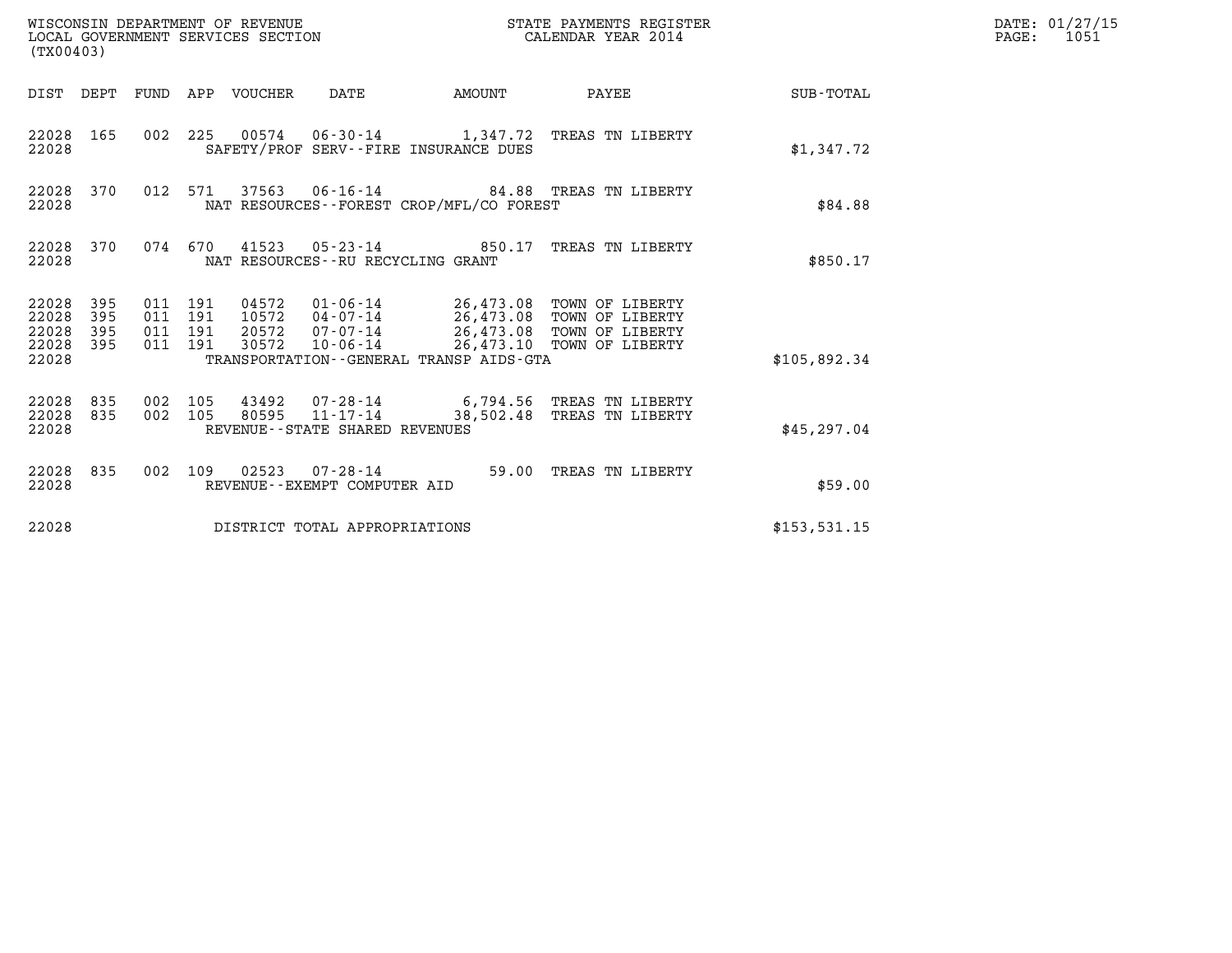| (TX00403)                                     |                   |                                          |         |                                  | WISCONSIN DEPARTMENT OF REVENUE<br>LOCAL GOVERNMENT SERVICES SECTION |                                                                   | STATE PAYMENTS REGISTER<br>CALENDAR YEAR 2014                              |              | DATE: 01/27/15<br>$\mathtt{PAGE}$ :<br>1052 |
|-----------------------------------------------|-------------------|------------------------------------------|---------|----------------------------------|----------------------------------------------------------------------|-------------------------------------------------------------------|----------------------------------------------------------------------------|--------------|---------------------------------------------|
|                                               |                   |                                          |         | DIST DEPT FUND APP VOUCHER       | DATE                                                                 | <b>AMOUNT</b>                                                     | PAYEE                                                                      | SUB-TOTAL    |                                             |
| 22030 165<br>22030                            |                   |                                          |         |                                  | SAFETY/PROF SERV--FIRE INSURANCE DUES                                |                                                                   | 002 225 00575 06-30-14 1,778.99 TREAS TN LIMA                              | \$1,778.99   |                                             |
| 22030 370<br>22030                            |                   |                                          | 012 571 |                                  |                                                                      | NAT RESOURCES--FOREST CROP/MFL/CO FOREST                          | 37564 06-16-14 49.50 TREAS TN LIMA                                         | \$49.50      |                                             |
| 22030 370<br>22030                            |                   | 012 579                                  |         | 19328                            | NAT RESOURCES--AIDS IN LIEU OF TAXES                                 |                                                                   | 04-16-14 3.94 TREAS TN LIMA                                                | \$3.94       |                                             |
| 22030 370<br>22030                            |                   |                                          | 074 670 |                                  | NAT RESOURCES - - RU RECYCLING GRANT                                 |                                                                   | 41524  05-23-14  2,034.70  TREAS TN LIMA                                   | \$2,034.70   |                                             |
| 22030 395<br>22030<br>22030<br>22030<br>22030 | 395<br>395<br>395 | 011 191<br>011 191<br>011 191<br>011 191 |         | 04573<br>10573<br>20573<br>30573 | $01 - 06 - 14$<br>04-07-14<br>07-07-14<br>$10 - 06 - 14$             | 26,663.61 TOWN OF LIMA<br>TRANSPORTATION--GENERAL TRANSP AIDS-GTA | 26,663.61 TOWN OF LIMA<br>26,663.61 TOWN OF LIMA<br>26,663.63 TOWN OF LIMA | \$106,654.46 |                                             |
| 22030<br>22030<br>22030                       | 835<br>835        | 002 105<br>002 105                       |         | 43493<br>80596                   | 07-28-14<br>$11 - 17 - 14$<br>REVENUE--STATE SHARED REVENUES         |                                                                   | 7,178.06 TREAS TN LIMA<br>40,692.59 TREAS TN LIMA                          | \$47,870.65  |                                             |
| 22030 835<br>22030                            |                   |                                          |         |                                  | 002 109 02524 07-28-14<br>REVENUE--EXEMPT COMPUTER AID               |                                                                   | 6.00 TREAS TN LIMA                                                         | \$6.00       |                                             |
| 22030                                         |                   |                                          |         |                                  | DISTRICT TOTAL APPROPRIATIONS                                        |                                                                   |                                                                            | \$158,398.24 |                                             |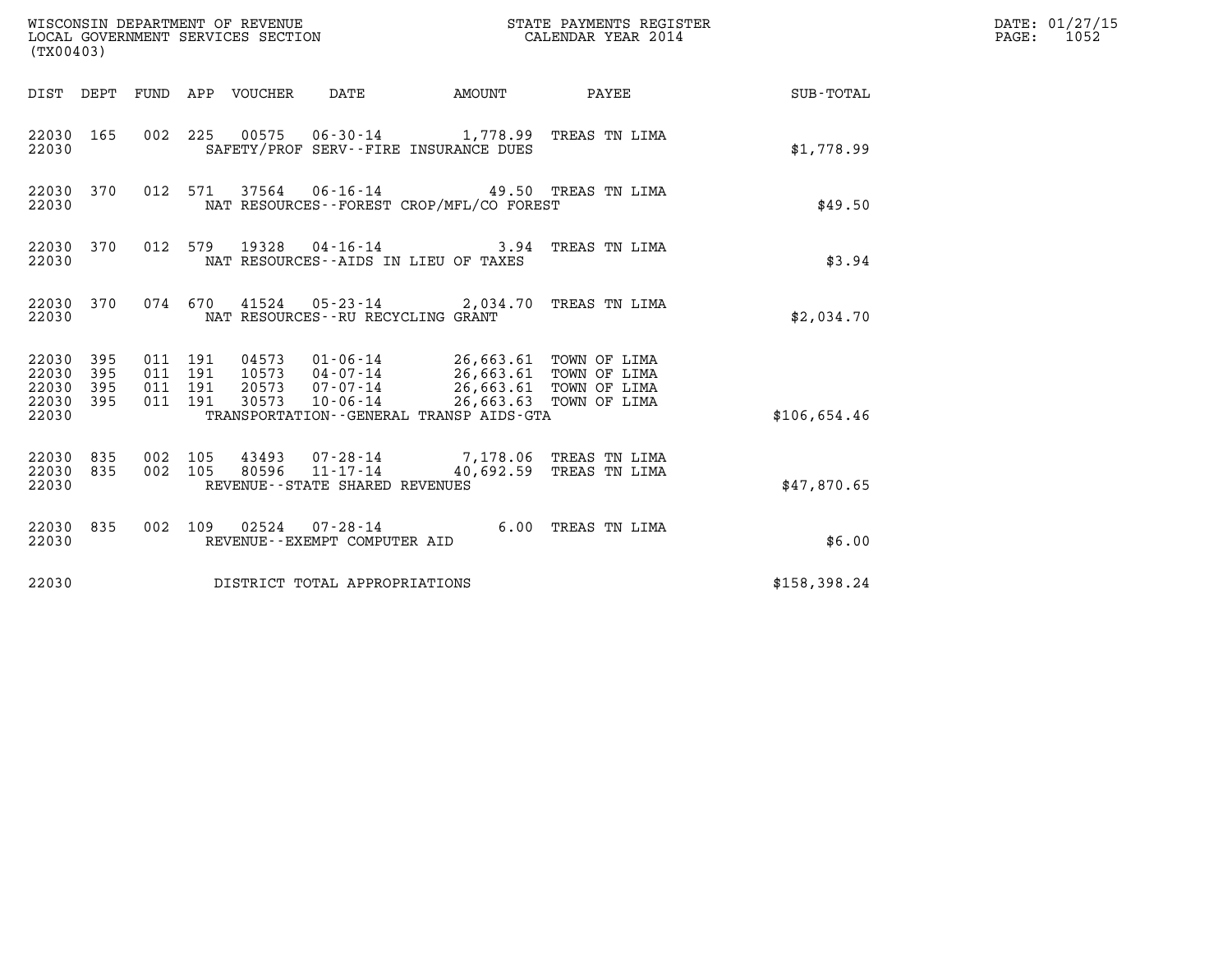| WISCONSIN DEPARTMENT OF REVENUE<br>LOCAL GOVERNMENT SERVICES SECTION<br>(TX00403) |                               |                    |                    |                                 |                                      |                                          | STATE PAYMENTS REGISTER<br>CALENDAR YEAR 2014                                                                                                                                                                   |              | DATE: 01/27/15<br>$\mathtt{PAGE:}$<br>1053 |
|-----------------------------------------------------------------------------------|-------------------------------|--------------------|--------------------|---------------------------------|--------------------------------------|------------------------------------------|-----------------------------------------------------------------------------------------------------------------------------------------------------------------------------------------------------------------|--------------|--------------------------------------------|
|                                                                                   |                               |                    |                    | DIST DEPT FUND APP VOUCHER DATE |                                      | AMOUNT                                   | PAYEE SUB-TOTAL                                                                                                                                                                                                 |              |                                            |
| 22032                                                                             | 22032 165                     |                    |                    |                                 |                                      | SAFETY/PROF SERV--FIRE INSURANCE DUES    | 002 225 00576 06-30-14 880.51 TREAS TN LITTLE GRANT                                                                                                                                                             | \$880.51     |                                            |
| 22032                                                                             | 22032 370                     |                    | 012 571            |                                 |                                      | NAT RESOURCES--FOREST CROP/MFL/CO FOREST | $37565$ 06-16-14 67.59 TREAS TN LITTLE GRANT                                                                                                                                                                    | \$67.59      |                                            |
| 22032                                                                             | 22032 370                     |                    |                    |                                 | NAT RESOURCES - - RU RECYCLING GRANT |                                          | 074  670  41525  05-23-14  705.17  TREAS TN LITTLE GRANT                                                                                                                                                        | \$705.17     |                                            |
| 22032<br>22032 395<br>22032                                                       | 22032 395<br>395<br>22032 395 | 011 191<br>011 191 | 011 191<br>011 191 |                                 |                                      | TRANSPORTATION--GENERAL TRANSP AIDS-GTA  | 04574   01-06-14   22,741.87 TOWN OF LITTLE GRANT<br>10574   04-07-14   22,741.87 TOWN OF LITTLE GRANT<br>20574   07-07-14   22,741.87 TOWN OF LITTLE GRANT<br>30574  10-06-14  22,741.88  TOWN OF LITTLE GRANT | \$90.967.49  |                                            |
| 22032                                                                             | 22032 835<br>22032 835        | 002 105<br>002 105 |                    |                                 | REVENUE--STATE SHARED REVENUES       |                                          |                                                                                                                                                                                                                 | \$26,939.62  |                                            |
| 22032                                                                             | 22032 835                     |                    |                    |                                 | REVENUE--EXEMPT COMPUTER AID         |                                          | 002 109 02525 07-28-14 15.00 TREAS TN LITTLE GRANT                                                                                                                                                              | \$15.00      |                                            |
| 22032                                                                             |                               |                    |                    |                                 | DISTRICT TOTAL APPROPRIATIONS        |                                          |                                                                                                                                                                                                                 | \$119,575.38 |                                            |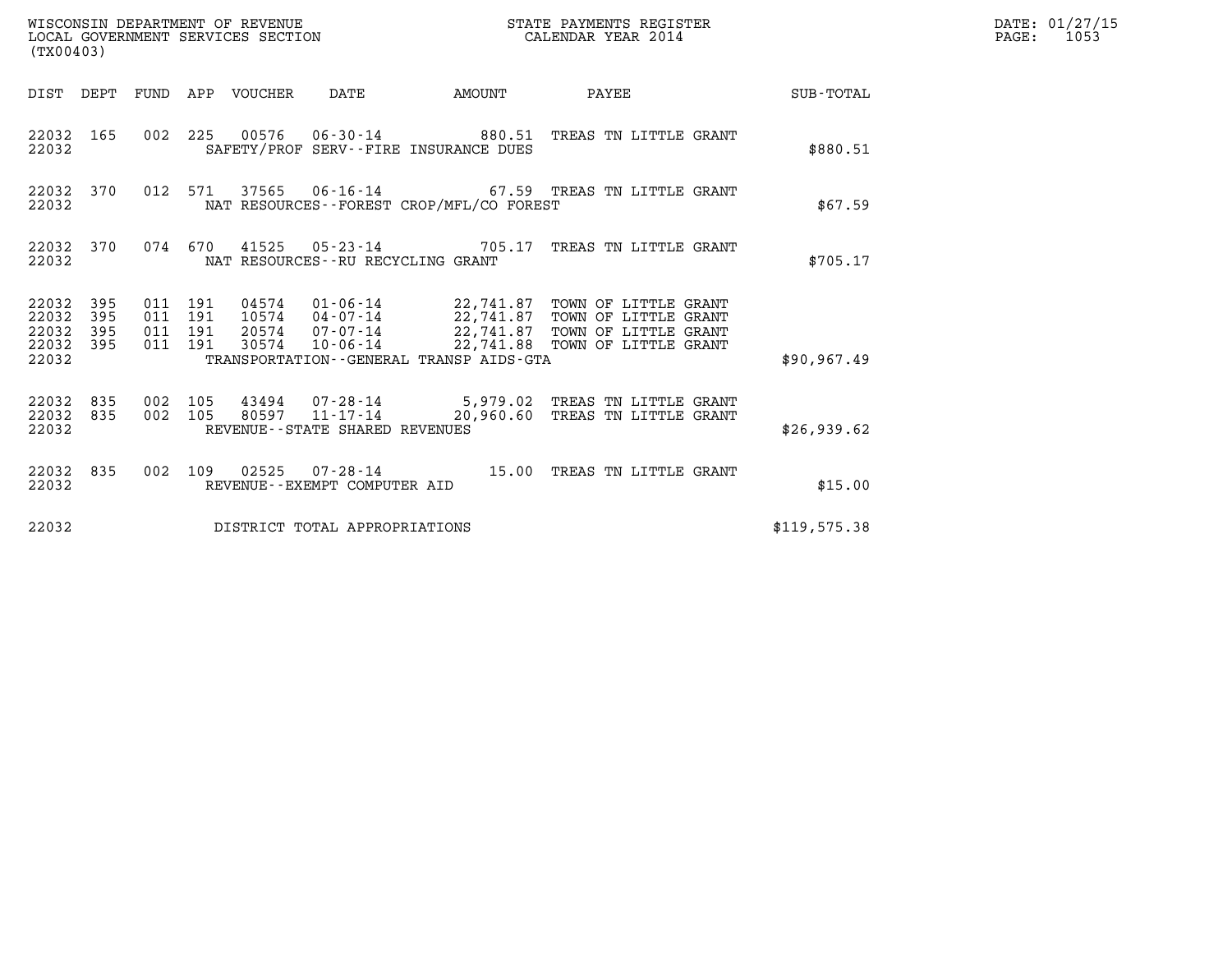| DATE: | 01/27/15 |
|-------|----------|
| PAGE: | 1054     |

| (TX00403)                                                 |       |  |                                          |  |                                |                                                                                                                                                                                                                                 |                                                                                                                                                                                                                                                                                              |              | DATE: 01/27/15<br>PAGE: 1054 |
|-----------------------------------------------------------|-------|--|------------------------------------------|--|--------------------------------|---------------------------------------------------------------------------------------------------------------------------------------------------------------------------------------------------------------------------------|----------------------------------------------------------------------------------------------------------------------------------------------------------------------------------------------------------------------------------------------------------------------------------------------|--------------|------------------------------|
|                                                           |       |  |                                          |  |                                |                                                                                                                                                                                                                                 | DIST DEPT FUND APP VOUCHER DATE AMOUNT PAYEE SUB-TOTAL                                                                                                                                                                                                                                       |              |                              |
| 22034                                                     |       |  |                                          |  |                                | SAFETY/PROF SERV--FIRE INSURANCE DUES                                                                                                                                                                                           | 22034 165 002 225 00577 06-30-14 934.42 TREAS TN MARION                                                                                                                                                                                                                                      | \$934.42     |                              |
|                                                           |       |  |                                          |  |                                | 22034 NAT RESOURCES--AIDS IN LIEU OF TAXES                                                                                                                                                                                      | 22034 370 002 503 16735 02-05-14 92.16 TREAS TN MARION<br>TOWN SHARE 17.75                                                                                                                                                                                                                   | \$92.16      |                              |
|                                                           | 22034 |  |                                          |  |                                | NAT RESOURCES - - FOREST CROP/MFL/CO FOREST                                                                                                                                                                                     | 22034 370 012 571 37566 06-16-14 254.96 TREAS TN MARION                                                                                                                                                                                                                                      | \$254.96     |                              |
|                                                           | 22034 |  |                                          |  |                                | NAT RESOURCES--AIDS IN LIEU OF TAXES                                                                                                                                                                                            | 22034 370 012 579 19329 04-16-14 129.31 TREAS TN MARION                                                                                                                                                                                                                                      | \$129.31     |                              |
|                                                           |       |  |                                          |  |                                | 22034 NAT RESOURCES--RU RECYCLING GRANT                                                                                                                                                                                         | 22034 370 074 670 41526 05-23-14 1,062.47 TREAS TN MARION                                                                                                                                                                                                                                    | \$1,062.47   |                              |
| 22034 395<br>22034 395<br>22034 395<br>22034 395<br>22034 |       |  | 011 191<br>011 191<br>011 191<br>011 191 |  |                                | 04575  01-06-14  21,117.07  TOWN OF MARION<br>10575  04-07-14  21,117.07  TOWN OF MARION<br>20575  07-07-14  21,117.07  TOWN OF MARION<br>30575  10-06-14  21,117.09  TOWN OF MARION<br>TRANSPORTATION--GENERAL TRANSP AIDS-GTA |                                                                                                                                                                                                                                                                                              | \$84,468.30  |                              |
|                                                           |       |  |                                          |  |                                |                                                                                                                                                                                                                                 | $\begin{array}{cccc} 22034 & 465 & 002 & 305 & 01177 & 02\texttt{-}26\texttt{-}14 & 1,508.94 & \texttt{TREAS TN MARION} \\ 22034 & 465 & 002 & 305 & 01206 & 03\texttt{-}05\texttt{-}14 & 1,827.80 & \texttt{TREAS TN MARION} \end{array}$<br>22034 MILITARY AFFAIRS-EMER MGMT-DISASTER RECO | \$3,336.74   |                              |
| 22034                                                     |       |  |                                          |  |                                | MILITARY AFFAIRS-EMERGENCY MGMT-FED FUND                                                                                                                                                                                        | $\begin{array}{cccccccc} 22034 & 465 & 002 & 342 & 01177 & 02-26-14 & & & 9,053.60 & \text{TREAS TN MARION} \\ 22034 & 465 & 002 & 342 & 01206 & 03-05-14 & & & 10,966.82 & \text{TREAS TN MARION} \end{array}$                                                                              | \$20,020.42  |                              |
| 22034 835<br>22034                                        |       |  |                                          |  | REVENUE--STATE SHARED REVENUES |                                                                                                                                                                                                                                 | 22034 835 002 105 43495 07-28-14 6,018.75 TREAS TN MARION<br>002 105 80598 11-17-14 34,105.33 TREAS TN MARION                                                                                                                                                                                | \$40,124.08  |                              |
| 22034 835<br>22034                                        |       |  |                                          |  | REVENUE--EXEMPT COMPUTER AID   |                                                                                                                                                                                                                                 | 002 109 02526 07-28-14 2.00 TREAS TN MARION                                                                                                                                                                                                                                                  | \$2.00       |                              |
| 22034 835<br>22034                                        |       |  |                                          |  | REVENUE--LOTTERY CREDIT -      |                                                                                                                                                                                                                                 | 021 363 36096 03-24-14 1,057.44 TREAS TN MARION                                                                                                                                                                                                                                              | \$1,057.44   |                              |
| 22034                                                     |       |  |                                          |  | DISTRICT TOTAL APPROPRIATIONS  |                                                                                                                                                                                                                                 |                                                                                                                                                                                                                                                                                              | \$151,482.30 |                              |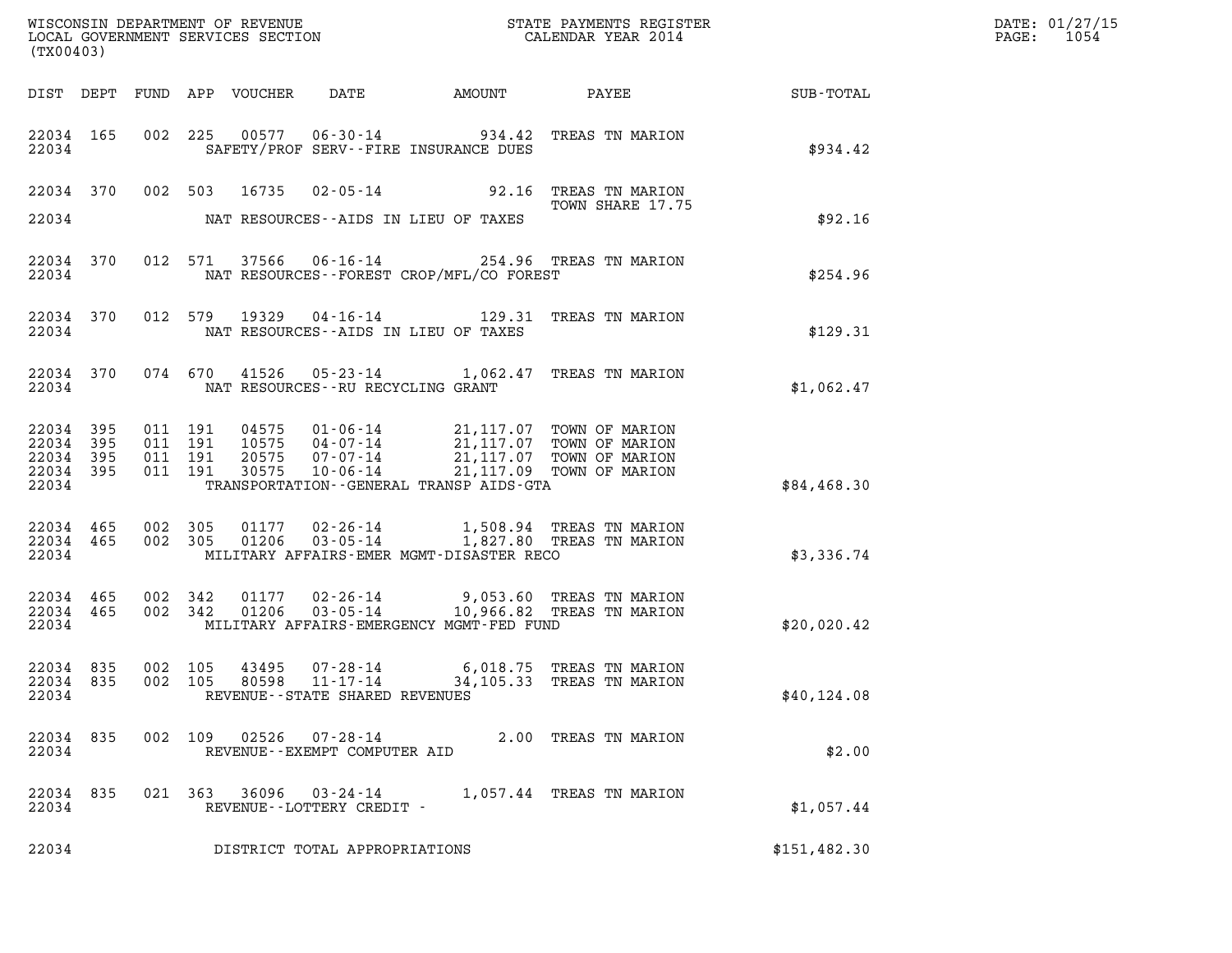| DATE: | 01/27/15 |
|-------|----------|
| PAGE: | 1055     |

| WISCONSIN DEPARTMENT OF REVENUE<br>LOCAL GOVERNMENT SERVICES SECTION<br>(TX00403) |                               |                                          |         |                                  |                                                                          | STATE PAYMENTS REGISTER<br>CALENDAR YEAR 2014                  |                                                                                                                                               |               | DATE: 01/27/15<br>1055<br>PAGE: |
|-----------------------------------------------------------------------------------|-------------------------------|------------------------------------------|---------|----------------------------------|--------------------------------------------------------------------------|----------------------------------------------------------------|-----------------------------------------------------------------------------------------------------------------------------------------------|---------------|---------------------------------|
| DIST DEPT                                                                         |                               |                                          |         | FUND APP VOUCHER                 | DATE                                                                     | AMOUNT                                                         | <b>PAYEE</b> FOR THE PAYEE                                                                                                                    | SUB-TOTAL     |                                 |
| 22036 165<br>22036                                                                |                               | 002                                      | 225     | 00578                            |                                                                          | $06 - 30 - 14$ 341.42<br>SAFETY/PROF SERV--FIRE INSURANCE DUES | TREAS TN MILLVILLE                                                                                                                            | \$341.42      |                                 |
| 22036 370<br>22036<br>22036 370                                                   | 370                           | 002 503<br>002 503<br>002 503            |         | 16564<br>16564<br>16564          | $01 - 30 - 14$                                                           | 01-30-14 637.29<br>01-30-14 330.68                             | TREAS TN MILLVILLE<br>TREAS TN MILLVILLE<br>22,412.22 TREAS TN MILLVILLE                                                                      |               |                                 |
| 22036                                                                             |                               |                                          |         |                                  |                                                                          | NAT RESOURCES--AIDS IN LIEU OF TAXES                           | TOWN SHARE 3355.73                                                                                                                            | \$23,380.19   |                                 |
| 22036<br>22036                                                                    | 370                           |                                          | 012 571 | 37567                            | $06 - 16 - 14$                                                           | NAT RESOURCES--FOREST CROP/MFL/CO FOREST                       | 166.08 TREAS TN MILLVILLE                                                                                                                     | \$166.08      |                                 |
| 22036<br>22036 370<br>22036 370<br>22036 370<br>22036                             | 370                           | 012 579<br>012 579<br>012 579<br>012 579 |         | 19330<br>19330<br>19330<br>19330 | $04 - 16 - 14$                                                           | NAT RESOURCES--AIDS IN LIEU OF TAXES                           | 04-16-14 253.53 TREAS TN MILLVILLE<br>04-16-14 124.31 TREAS TN MILLVILLE<br>04-16-14 353.27 TREAS TN MILLVILLE<br>1,684.64 TREAS TN MILLVILLE | \$2,415.75    |                                 |
| 22036                                                                             | 22036 370                     |                                          | 074 670 | 41527                            | $05 - 23 - 14$<br>NAT RESOURCES--RU RECYCLING GRANT                      |                                                                | 491.17 TREAS TN MILLVILLE                                                                                                                     | \$491.17      |                                 |
| 22036 395<br>22036<br>22036 395<br>22036 395<br>22036                             | 395                           | 011 191<br>011<br>011 191<br>011 191     | 191     | 10576<br>20576<br>30576          | 04576   01-06-14<br>04-07-14<br>07-07-14<br>07 - 07 - 14<br>10 - 06 - 14 | TRANSPORTATION - - GENERAL TRANSP AIDS - GTA                   | 9,214.24 TOWN OF MILLVILLE<br>9,214.24 TOWN OF MILLVILLE<br>9,214.24 TOWN OF MILLVILLE<br>9,214.25 TOWN OF MILLVILLE                          | \$36,856.97   |                                 |
| 22036<br>22036 465<br>22036                                                       | 465                           | 002<br>002 305                           | 305     | 01396<br>01407                   |                                                                          | MILITARY AFFAIRS-EMER MGMT-DISASTER RECO                       | 05-05-14 4,889.28 TREAS TN MILLVILLE<br>07-29-14 814.88 TREAS TN MILLVILLE                                                                    | \$5,704.16    |                                 |
| 22036 465<br>22036<br>22036                                                       | 465                           | 002 342<br>002 342                       |         | 01396<br>01407                   | 05-05-14<br>07-29-14                                                     | MILITARY AFFAIRS-EMERGENCY MGMT-FED FUND                       | 29,335.70 TREAS TN MILLVILLE<br>4,889.28 TREAS TN MILLVILLE                                                                                   | \$34,224.98   |                                 |
| 22036<br>22036<br>22036                                                           | 835<br>835                    | 002<br>002 105                           | 105     | 43496<br>80599                   | $07 - 28 - 14$<br>$11 - 17 - 14$<br>REVENUE - - STATE SHARED REVENUES    |                                                                | 3,998.04 TREAS TN MILLVILLE<br>22,655.55 TREAS TN MILLVILLE                                                                                   | \$26,653.59   |                                 |
| 22036                                                                             | DISTRICT TOTAL APPROPRIATIONS |                                          |         |                                  |                                                                          |                                                                |                                                                                                                                               | \$130, 234.31 |                                 |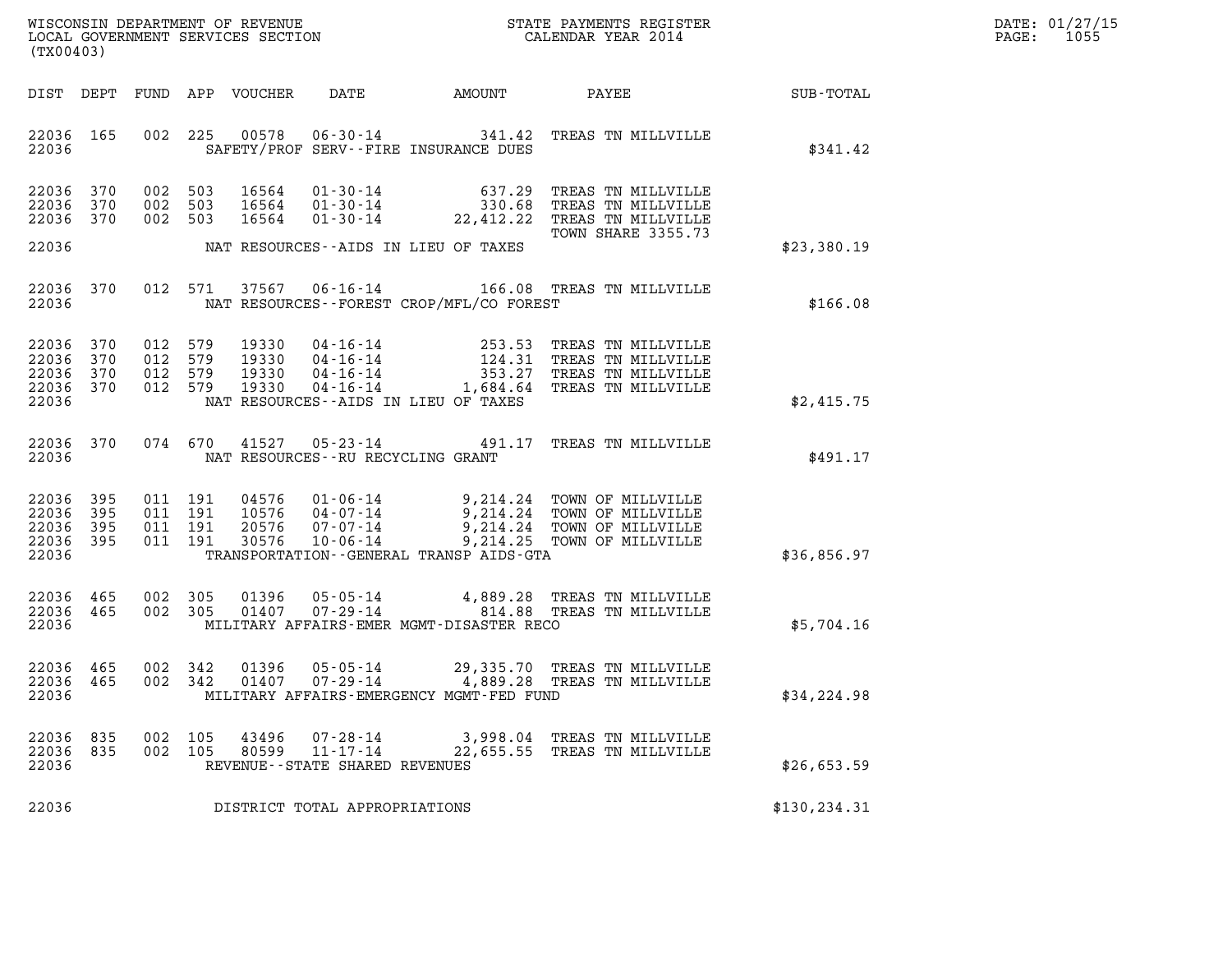| (TX00403)                                     |                   |                                          |                                                                                                                                                                                                                                       |              | DATE: 01/27/15<br>$\mathtt{PAGE:}$<br>1056 |
|-----------------------------------------------|-------------------|------------------------------------------|---------------------------------------------------------------------------------------------------------------------------------------------------------------------------------------------------------------------------------------|--------------|--------------------------------------------|
|                                               |                   |                                          | DIST DEPT FUND APP VOUCHER<br>DATE<br>AMOUNT PAYEE                                                                                                                                                                                    | SUB - TOTAL  |                                            |
| 22038 165<br>22038                            |                   | 002 225                                  | 06-30-14 664.87 TREAS TN MOUNT HOPE<br>00579<br>SAFETY/PROF SERV--FIRE INSURANCE DUES                                                                                                                                                 | \$664.87     |                                            |
| 22038 370<br>22038                            |                   |                                          | 37568 06-16-14<br>012 571<br>151.77 TREAS TN MOUNT HOPE<br>NAT RESOURCES--FOREST CROP/MFL/CO FOREST                                                                                                                                   | \$151.77     |                                            |
| 22038 370<br>22038                            |                   |                                          | 074 670<br>41528<br>05-23-14 405.67 TREAS TN MOUNT HOPE<br>NAT RESOURCES - - RU RECYCLING GRANT                                                                                                                                       | \$405.67     |                                            |
| 22038 395<br>22038<br>22038<br>22038<br>22038 | 395<br>395<br>395 | 011 191<br>011 191<br>011 191<br>011 191 | 16,824.85 TOWN OF MOUNT HOPE<br>10577 04-07-14<br>16,824.85 TOWN OF MOUNT HOPE<br>16,824.85 TOWN OF MOUNT HOPE<br>20577<br>07-07-14<br>10-06-14 16,824.88 TOWN OF MOUNT HOPE<br>30577<br>TRANSPORTATION - - GENERAL TRANSP AIDS - GTA | \$67, 299.43 |                                            |
| 22038 465<br>22038                            |                   |                                          | 01054  01-30-14  4,193.43  TREAS TN MOUNT HOPE<br>002 305<br>MILITARY AFFAIRS-EMER MGMT-DISASTER RECO                                                                                                                                 | \$4,193.43   |                                            |
| 22038 465<br>22038                            |                   | 002 342                                  | 01054  01-30-14  25,160.55  TREAS TN MOUNT HOPE<br>MILITARY AFFAIRS-EMERGENCY MGMT-FED FUND                                                                                                                                           | \$25,160.55  |                                            |
| 22038<br>22038<br>22038                       | 835<br>835        | 002 105<br>002 105                       | $43497$ 07-28-14 2,232.36 TREAS TN MOUNT HOPE<br>80600  11-17-14   12,659.50 TREAS TN MOUNT HOPE<br>REVENUE--STATE SHARED REVENUES                                                                                                    | \$14,891.86  |                                            |
| 22038 835<br>22038                            |                   |                                          | 02527  07-28-14  55.00 TREAS TN MOUNT HOPE<br>002 109<br>REVENUE--EXEMPT COMPUTER AID                                                                                                                                                 | \$55.00      |                                            |
| 22038                                         |                   |                                          | DISTRICT TOTAL APPROPRIATIONS                                                                                                                                                                                                         | \$112,822.58 |                                            |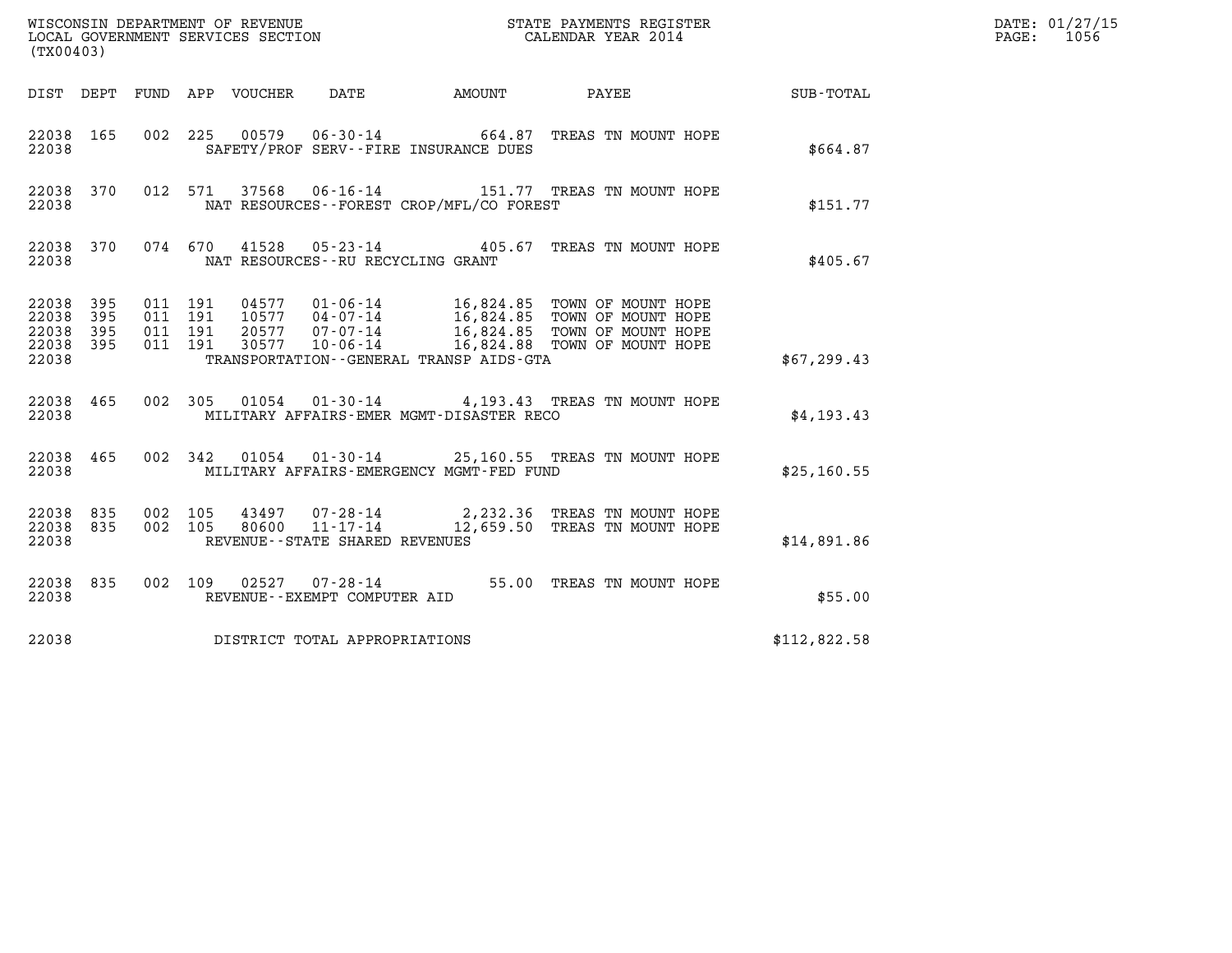| WISCONSIN DEPARTMENT OF REVENUE<br>LOCAL GOVERNMENT SERVICES SECTION<br>LOCAL GOVERNMENT SERVICES SECTION<br>CALENDAR YEAR 2014<br>(TX00403) |           |                    |                               |                                                     |                                          |                                                                                                                                                                                                                                 |               | DATE: 01/27/15<br>PAGE: 1057 |
|----------------------------------------------------------------------------------------------------------------------------------------------|-----------|--------------------|-------------------------------|-----------------------------------------------------|------------------------------------------|---------------------------------------------------------------------------------------------------------------------------------------------------------------------------------------------------------------------------------|---------------|------------------------------|
|                                                                                                                                              |           |                    |                               |                                                     |                                          | DIST DEPT FUND APP VOUCHER DATE AMOUNT PAYEE                                                                                                                                                                                    | SUB-TOTAL     |                              |
| 22040 165<br>22040                                                                                                                           |           |                    |                               |                                                     | SAFETY/PROF SERV--FIRE INSURANCE DUES    | 002 225 00580 06-30-14 1,132.08 TREAS TN MOUNT IDA                                                                                                                                                                              | \$1,132.08    |                              |
| 22040 370<br>22040                                                                                                                           |           |                    |                               |                                                     | NAT RESOURCES--FOREST CROP/MFL/CO FOREST | 012 571 37569 06-16-14 49.75 TREAS TN MOUNT IDA                                                                                                                                                                                 | \$49.75       |                              |
| 22040 370<br>22040                                                                                                                           |           |                    |                               | 012 579 19331 04-16-14                              | NAT RESOURCES--AIDS IN LIEU OF TAXES     | 2.09 TREAS TN MOUNT IDA                                                                                                                                                                                                         | \$2.09        |                              |
| 22040                                                                                                                                        | 22040 370 |                    |                               |                                                     | NAT RESOURCES--RU RECYCLING GRANT        | 074 670 41529 05-23-14 1,055.38 TREAS TN MOUNT IDA                                                                                                                                                                              | \$1,055.38    |                              |
| 22040 395<br>22040 395<br>22040 395<br>22040 395<br>22040                                                                                    |           | 011 191            | 011 191<br>011 191<br>011 191 | 30578                                               | TRANSPORTATION--GENERAL TRANSP AIDS-GTA  | 04578  01-06-14  26,049.68  TOWN OF MOUNT IDA<br>10578  04-07-14  26,049.68  TOWN OF MOUNT IDA<br>20578  07-07-14  26,049.68  TOWN OF MOUNT IDA<br>07-07-14 26,049.68 TOWN OF MOUNT IDA<br>10-06-14 26,049.70 TOWN OF MOUNT IDA | \$104, 198.74 |                              |
| 22040 465<br>22040                                                                                                                           |           |                    |                               | 002 305 00912 01-07-14                              | MILITARY AFFAIRS-EMER MGMT-DISASTER RECO | 566.25 TREAS TN MOUNT IDA                                                                                                                                                                                                       | \$566.25      |                              |
| 22040                                                                                                                                        | 22040 465 |                    |                               |                                                     | MILITARY AFFAIRS-EMERGENCY MGMT-FED FUND | 002 342 00912 01-07-14 3,397.50 TREAS TN MOUNT IDA                                                                                                                                                                              | \$3,397.50    |                              |
| 22040 835<br>22040                                                                                                                           | 22040 835 | 002 105<br>002 105 |                               | 43498 07-28-14<br>REVENUE - - STATE SHARED REVENUES |                                          | 6,534.42 TREAS TN MOUNT IDA<br>80601  11-17-14  37,028.38  TREAS  TN MOUNT IDA                                                                                                                                                  | \$43,562.80   |                              |
| 22040 835<br>22040                                                                                                                           |           |                    |                               | REVENUE--EXEMPT COMPUTER AID                        |                                          | 002 109 02528 07-28-14 1.00 TREAS TN MOUNT IDA                                                                                                                                                                                  | \$1.00        |                              |
| 22040 835<br>22040                                                                                                                           |           |                    |                               | REVENUE--LOTTERY CREDIT -                           |                                          | 021 363 36097 03-24-14 95.00 TREAS TN MOUNT IDA                                                                                                                                                                                 | \$95.00       |                              |
| 22040                                                                                                                                        |           |                    |                               | DISTRICT TOTAL APPROPRIATIONS                       |                                          |                                                                                                                                                                                                                                 | \$154,060.59  |                              |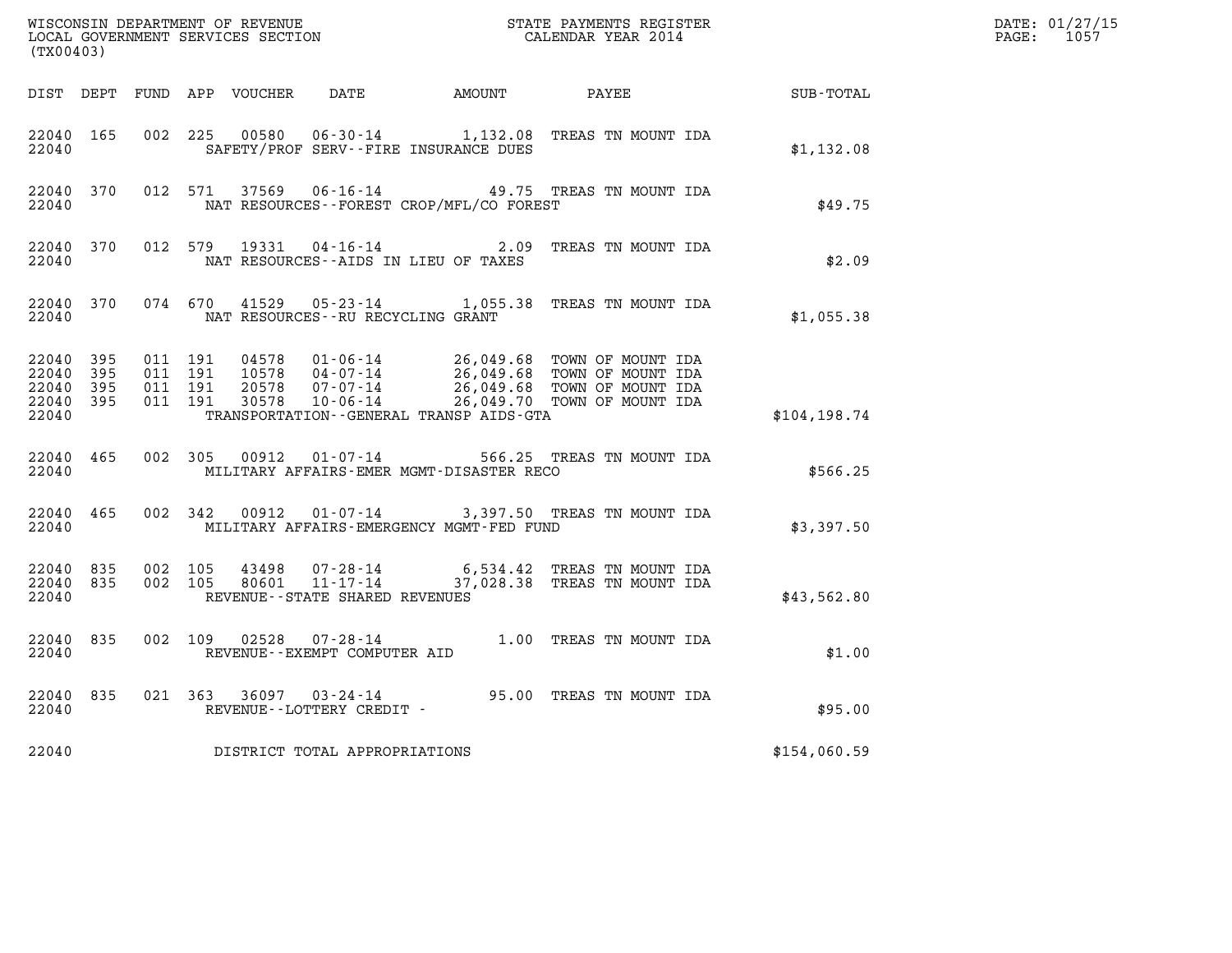| (TX00403)                                    |                        |                                          |         |                |                                               | $\tt WISCONSIM DEPARTMENT OF REVENUE$ $\tt WISCONSIMENT$ SERVICES SECTION $\tt WISCONERNMENT$ SERVICES SECTION $\tt CALENDAR$ YEAR 2014 |                                                                                                                                                                                          |                                                 | DATE: 01/27/15<br>$\mathtt{PAGE:}$<br>1058 |
|----------------------------------------------|------------------------|------------------------------------------|---------|----------------|-----------------------------------------------|-----------------------------------------------------------------------------------------------------------------------------------------|------------------------------------------------------------------------------------------------------------------------------------------------------------------------------------------|-------------------------------------------------|--------------------------------------------|
|                                              |                        |                                          |         |                |                                               | DIST DEPT FUND APP VOUCHER DATE AMOUNT PAYEE                                                                                            |                                                                                                                                                                                          | $\begin{array}{c}\text{SUB - TOTAL}\end{array}$ |                                            |
| 22042 165<br>22042                           |                        |                                          | 002 225 | 00581          |                                               | SAFETY/PROF SERV--FIRE INSURANCE DUES                                                                                                   | 06-30-14 1,581.32 TREAS TN MUSCODA                                                                                                                                                       | \$1,581.32                                      |                                            |
| 22042                                        | 22042 370              |                                          | 000 001 |                |                                               | NAT RESOURCES-SEVERANCE/YIELD/WITHDRAWAL                                                                                                | 01DNR  06-19-14  840.07 TREAS TOWN MUSCODA                                                                                                                                               | \$840.07                                        |                                            |
| 22042 370<br>22042 370                       |                        | 002 503<br>002 503                       |         |                |                                               |                                                                                                                                         | 16736 02-05-14 313.37 TREAS TN MUSCODA<br>16736 02-05-14 5,693.97 TREAS TN MUSCODA                                                                                                       |                                                 |                                            |
| 22042                                        |                        |                                          |         |                |                                               | NAT RESOURCES -- AIDS IN LIEU OF TAXES                                                                                                  | TOWN SHARE 509.14                                                                                                                                                                        | \$6,007.34                                      |                                            |
| 22042                                        | 22042 370              |                                          |         |                |                                               | NAT RESOURCES--FOREST CROP/MFL/CO FOREST                                                                                                | 012 571 37570 06-16-14 468.41 TREAS TN MUSCODA                                                                                                                                           | \$468.41                                        |                                            |
| 22042 370<br>22042                           |                        | 22042 370 012 579<br>012 579             |         | 19332<br>19332 | 04-16-14                                      | NAT RESOURCES--AIDS IN LIEU OF TAXES                                                                                                    | 1,252.95 TREAS TN MUSCODA<br>04-16-14    496.31 TREAS TN MUSCODA                                                                                                                         | \$1,749.26                                      |                                            |
| 22042 395<br>22042 395<br>22042 395<br>22042 | 22042 395              | 011 191<br>011 191<br>011 191<br>011 191 |         |                |                                               | TRANSPORTATION - - GENERAL TRANSP AIDS - GTA                                                                                            | 04579  01-06-14  17,766.92  TOWN OF MUSCODA<br>10579  04-07-14  17,766.92  TOWN OF MUSCODA<br>20579  07-07-14  17,766.92  TOWN OF MUSCODA<br>30579  10-06-14  17,766.93  TOWN OF MUSCODA | \$71,067.69                                     |                                            |
| 22042                                        | 22042 465<br>22042 465 | 002 305<br>002 305                       |         |                | $01052$ $01-30-14$                            | MILITARY AFFAIRS-EMER MGMT-DISASTER RECO                                                                                                | 00146  12-02-14  907.97 TREAS TN MUSCODA<br>6,660.01 TREAS TN MUSCODA                                                                                                                    | \$7,567.98                                      |                                            |
| 22042 465<br>22042                           | 22042 465              | 002 342<br>002 342                       |         |                | $00146$ $12-02-14$                            | MILITARY AFFAIRS-EMERGENCY MGMT-FED FUND                                                                                                | 6,742.95 TREAS TN MUSCODA<br>01052  01-30-14  39,960.03  TREAS TN MUSCODA                                                                                                                | \$46,702.98                                     |                                            |
| 22042 835<br>22042 835<br>22042              |                        | 002 105<br>002 105                       |         | 43499<br>80602 | 11-17-14<br>REVENUE - - STATE SHARED REVENUES |                                                                                                                                         | 07-28-14 5,517.55 TREAS TN MUSCODA<br>31,224.22 TREAS TN MUSCODA                                                                                                                         | \$36,741.77                                     |                                            |
| 22042                                        |                        |                                          |         |                | DISTRICT TOTAL APPROPRIATIONS                 |                                                                                                                                         |                                                                                                                                                                                          | \$172,726.82                                    |                                            |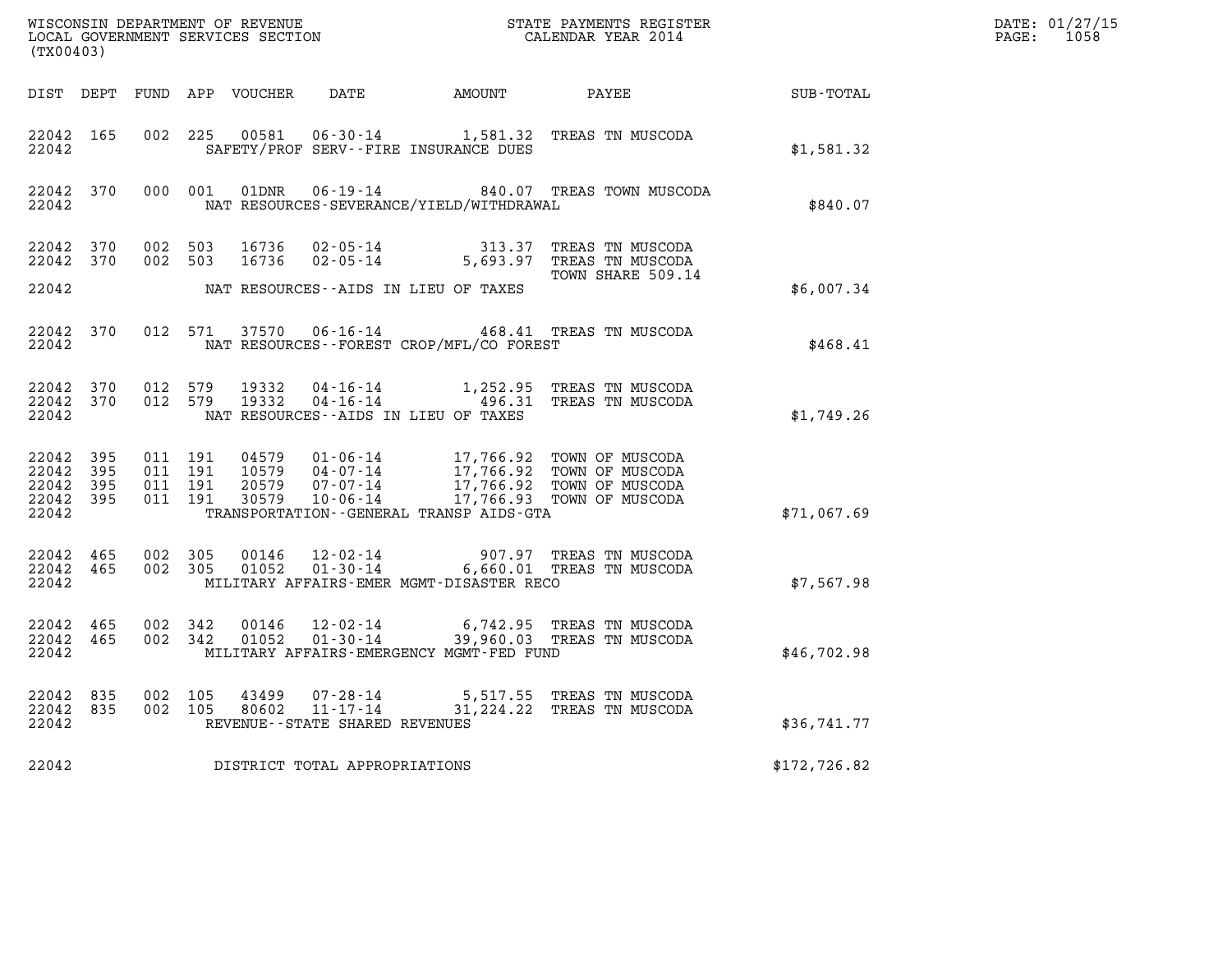| (TX00403)                                             |           |                                          |                                 | WISCONSIN DEPARTMENT OF REVENUE<br>LOCAL GOVERNMENT SERVICES SECTION |                                             | STATE PAYMENTS REGISTER<br>CALENDAR YEAR 2014                                                                                                                                                                            |              | DATE: 01/27/15<br>$\mathtt{PAGE:}$<br>1059 |
|-------------------------------------------------------|-----------|------------------------------------------|---------------------------------|----------------------------------------------------------------------|---------------------------------------------|--------------------------------------------------------------------------------------------------------------------------------------------------------------------------------------------------------------------------|--------------|--------------------------------------------|
|                                                       |           |                                          | DIST DEPT FUND APP VOUCHER DATE |                                                                      |                                             | AMOUNT PAYEE SUB-TOTAL                                                                                                                                                                                                   |              |                                            |
| 22044                                                 | 22044 165 |                                          |                                 |                                                                      | SAFETY/PROF SERV--FIRE INSURANCE DUES       | 002 225 00582 06-30-14 1,617.26 TREAS TN NORTH LANCASTER                                                                                                                                                                 | \$1,617.26   |                                            |
| 22044                                                 | 22044 370 |                                          |                                 |                                                                      | NAT RESOURCES - - FOREST CROP/MFL/CO FOREST | 012 571 37571 06-16-14 34.91 TREAS TN NORTH LANCASTER                                                                                                                                                                    | \$34.91      |                                            |
| 22044                                                 | 22044 370 |                                          |                                 | NAT RESOURCES--RU RECYCLING GRANT                                    |                                             | 074 670 41530 05-23-14 1,464.22 TREAS TN NORTH LANCASTER                                                                                                                                                                 | \$1,464.22   |                                            |
| 22044 395<br>22044<br>22044 395<br>22044 395<br>22044 | 395       | 011 191<br>011 191<br>011 191<br>011 191 |                                 |                                                                      | TRANSPORTATION--GENERAL TRANSP AIDS-GTA     | 04580  01-06-14  22,863.60  TOWN OF NORTH LANCASTER<br>10580  04-07-14  22,863.60  TOWN OF NORTH LANCASTER<br>20580  07-07-14  22,863.60  TOWN OF NORTH LANCASTER<br>30580  10-06-14  22,863.60  TOWN OF NORTH LANCASTER | \$91,454.40  |                                            |
| 22044                                                 | 22044 835 | 22044 835 002 105                        |                                 | $002$ 105 80603 11-17-14<br>REVENUE--STATE SHARED REVENUES           |                                             | 43500  07-28-14  4,733.59  TREAS TN NORTH LANCASTER<br>27,204.62 TREAS TN NORTH LANCASTER                                                                                                                                | \$31,938.21  |                                            |
| 22044                                                 |           |                                          |                                 | REVENUE--EXEMPT COMPUTER AID                                         |                                             | 22044 835 002 109 02529 07-28-14 42.00 TREAS TN NORTH LANCASTER                                                                                                                                                          | \$42.00      |                                            |
| 22044                                                 |           |                                          |                                 | DISTRICT TOTAL APPROPRIATIONS                                        |                                             |                                                                                                                                                                                                                          | \$126,551.00 |                                            |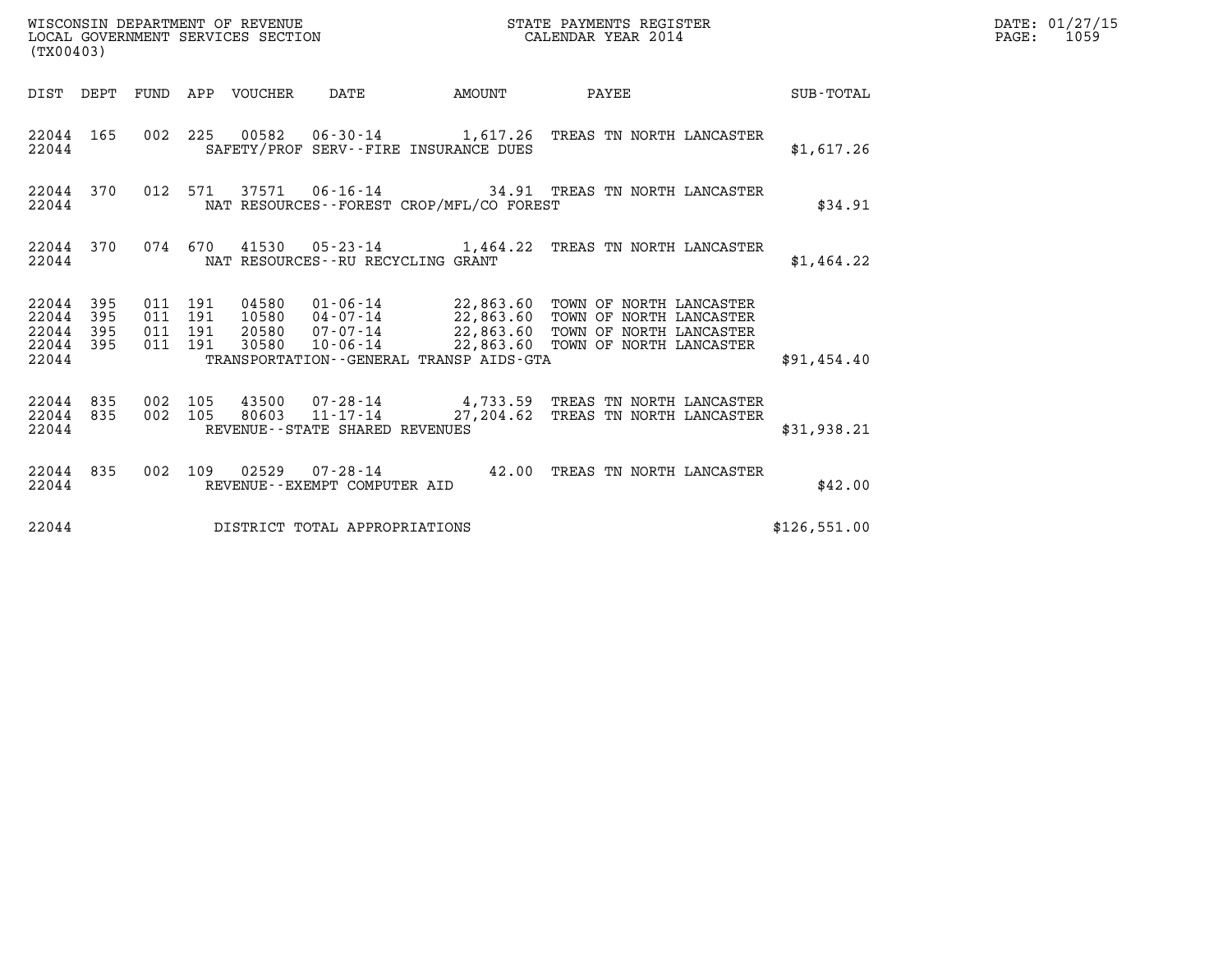| (TX00403)                            |                    |                                                                                                                                              |                          | DATE: 01/27/15<br>1060<br>$\mathtt{PAGE:}$ |  |
|--------------------------------------|--------------------|----------------------------------------------------------------------------------------------------------------------------------------------|--------------------------|--------------------------------------------|--|
|                                      |                    | DIST DEPT FUND APP VOUCHER DATE                                                                                                              | AMOUNT PAYEE             | SUB-TOTAL                                  |  |
| 22046 165<br>22046                   |                    | 002 225 00583 06-30-14 2,102.44 TREAS TN PARIS<br>SAFETY/PROF SERV--FIRE INSURANCE DUES                                                      |                          | \$2,102.44                                 |  |
| 22046 370 000 001<br>22046           |                    | 01DNR  06-19-14   1,912.02 TREAS TOWN PARIS<br>NAT RESOURCES-SEVERANCE/YIELD/WITHDRAWAL                                                      |                          | \$1,912.02                                 |  |
|                                      |                    | 22046 370 002 503 16737 02-05-14 546.10 TREAS TN PARIS                                                                                       | TOWN SHARE 62.04         |                                            |  |
| 22046                                |                    | NAT RESOURCES--AIDS IN LIEU OF TAXES                                                                                                         |                          | \$546.10                                   |  |
| 22046 370<br>22046                   |                    | 012 571 37572 06-16-14 169.68 TREAS TN PARIS<br>NAT RESOURCES--FOREST CROP/MFL/CO FOREST                                                     |                          | \$169.68                                   |  |
| 22046                                |                    | 22046 370 074 670 41531 05-23-14 2,458.60 TREAS TN PARIS<br>NAT RESOURCES -- RU RECYCLING GRANT                                              |                          | \$2,458.60                                 |  |
| 395<br>22046<br>395<br>22046         | 011 191<br>011 191 | 04581   01-06-14   22,810.67   TOWN OF PARIS<br>10581   04-07-14   22,810.67   TOWN OF PARIS<br>20581   07-07-14   22,810.67   TOWN OF PARIS |                          |                                            |  |
| 22046<br>- 395<br>22046 395<br>22046 | 011 191<br>011 191 | 10-06-14<br>30581<br>TRANSPORTATION - - GENERAL TRANSP AIDS - GTA                                                                            | 22,810.69 TOWN OF PARIS  | \$91, 242.70                               |  |
| 22046 835<br>22046 835<br>22046      | 002 105<br>002 105 | 43501 07-28-14 7,043.48 TREAS TN PARIS<br>$11 - 17 - 14$<br>80604<br>REVENUE--STATE SHARED REVENUES                                          | 39,913.05 TREAS TN PARIS | \$46,956.53                                |  |
| 22046 835<br>22046                   |                    | 002 109 02530 07-28-14 6.00 TREAS TN PARIS<br>REVENUE--EXEMPT COMPUTER AID                                                                   |                          | \$6.00                                     |  |
| 22046                                |                    | DISTRICT TOTAL APPROPRIATIONS                                                                                                                |                          | \$145,394.07                               |  |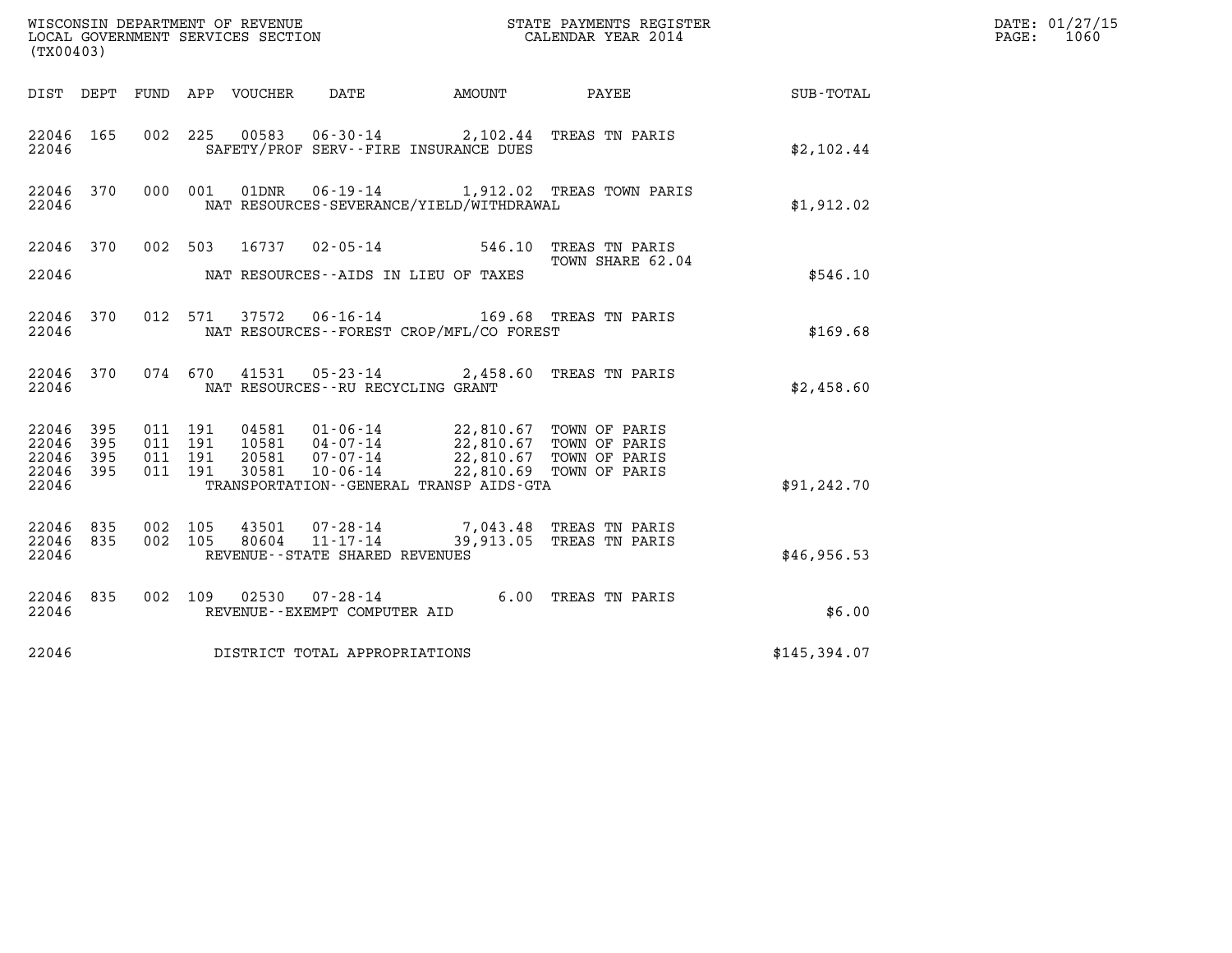| (TX00403)                                     |                     |                                          |         |                                  |                                                                    |                                              |                                                                                                                                                                                     |                  | DATE: 01/27/15<br>$\mathtt{PAGE:}$<br>1061 |
|-----------------------------------------------|---------------------|------------------------------------------|---------|----------------------------------|--------------------------------------------------------------------|----------------------------------------------|-------------------------------------------------------------------------------------------------------------------------------------------------------------------------------------|------------------|--------------------------------------------|
|                                               |                     |                                          |         |                                  |                                                                    | DIST DEPT FUND APP VOUCHER DATE AMOUNT PAYEE |                                                                                                                                                                                     | <b>SUB-TOTAL</b> |                                            |
| 22048 165<br>22048                            |                     | 002 225                                  |         | 00584                            | $06 - 30 - 14$                                                     | SAFETY/PROF SERV--FIRE INSURANCE DUES        | 736.75 TREAS TN PATCH GROVE                                                                                                                                                         | \$736.75         |                                            |
| 22048                                         | 22048 370           |                                          | 000 001 | 02DNR                            |                                                                    | NAT RESOURCES-SEVERANCE/YIELD/WITHDRAWAL     | 09-11-14 5,775.45 TREAS TOWN PATCH GROVE                                                                                                                                            | \$5,775.45       |                                            |
| 22048 370<br>22048                            |                     |                                          |         |                                  |                                                                    | NAT RESOURCES--FOREST CROP/MFL/CO FOREST     | 012 571 37573 06-16-14 138.47 TREAS TN PATCH GROVE                                                                                                                                  | \$138.47         |                                            |
| 22048                                         | 22048 370           |                                          |         |                                  |                                                                    | NAT RESOURCES - - RU RECYCLING GRANT         | 074 670 41532 05-23-14 618.81 TREAS TN PATCH GROVE                                                                                                                                  | \$618.81         |                                            |
| 22048 395<br>22048<br>22048<br>22048<br>22048 | 395<br>395<br>- 395 | 011 191<br>011 191<br>011 191<br>011 191 |         | 04582<br>10582<br>20582<br>30582 | 04 - 07 - 14<br>07 - 07 - 14<br>10-06-14                           | TRANSPORTATION--GENERAL TRANSP AIDS-GTA      | 01-06-14 20,661.92 TOWN OF PATCH GROVE<br>04-07-14 20,661.92 TOWN OF PATCH GROVE<br>20,661.92 IOMN OF PATCH GROVE<br>20,661.92 TOWN OF PATCH GROVE<br>20,661.92 TOWN OF PATCH GROVE | \$82,647.68      |                                            |
| 22048 465<br>22048                            | 22048 465           | 002 305<br>002 305                       |         |                                  |                                                                    | MILITARY AFFAIRS-EMER MGMT-DISASTER RECO     | $01178$ 02-26-14 $347.73$ TREAS TN PATCH GROVE<br>01207   03-05-14   2,493.71 TREAS TN PATCH GROVE                                                                                  | \$2,841.44       |                                            |
| 22048 465<br>22048 465<br>22048               |                     | 002 342<br>002 342                       |         | 01178                            | 02-26-14                                                           | MILITARY AFFAIRS-EMERGENCY MGMT-FED FUND     | 2,086.34 TREAS TN PATCH GROVE<br>01207 03-05-14 14,962.25 TREAS TN PATCH GROVE                                                                                                      | \$17,048.59      |                                            |
| 22048<br>22048 835<br>22048                   | 835                 | 002 105<br>002 105                       |         | 43502<br>80605                   | $07 - 28 - 14$<br>$11 - 17 - 14$<br>REVENUE--STATE SHARED REVENUES |                                              | 7,505.46 TREAS TN PATCH GROVE<br>26,463.20 TREAS TN PATCH GROVE                                                                                                                     | \$33,968.66      |                                            |
| 22048 835<br>22048                            |                     |                                          | 002 109 |                                  | REVENUE--EXEMPT COMPUTER AID                                       |                                              | 02531  07-28-14  35.00 TREAS TN PATCH GROVE                                                                                                                                         | \$35.00          |                                            |
| 22048                                         |                     |                                          |         |                                  | DISTRICT TOTAL APPROPRIATIONS                                      |                                              |                                                                                                                                                                                     | \$143,810.85     |                                            |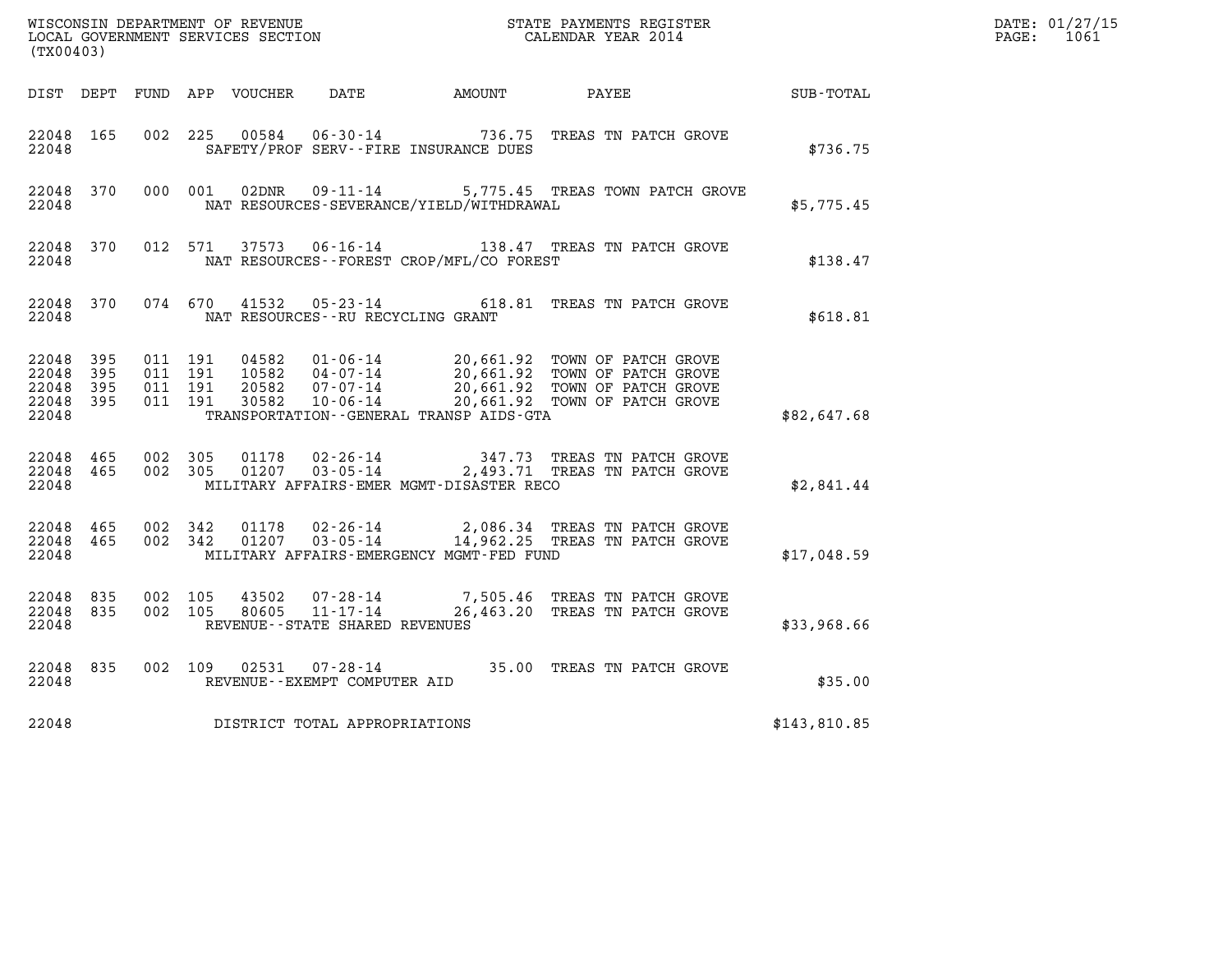| (TX00403)                                                       |                                                                                                   |                                                                                                                                                                                                          | DATE: 01/27/15<br>$\mathtt{PAGE:}$<br>1062 |  |
|-----------------------------------------------------------------|---------------------------------------------------------------------------------------------------|----------------------------------------------------------------------------------------------------------------------------------------------------------------------------------------------------------|--------------------------------------------|--|
| DIST DEPT FUND APP VOUCHER                                      | DATE                                                                                              |                                                                                                                                                                                                          |                                            |  |
| 22050 165<br>22050                                              | 00585<br>002 225<br>SAFETY/PROF SERV--FIRE INSURANCE DUES                                         | 06-30-14 4,708.02 TREAS TN PLATTEVILLE                                                                                                                                                                   | \$4,708.02                                 |  |
| 22050 370<br>22050                                              | 012 571 37574 06-16-14 23.40 TREAS TN PLATTEVILLE<br>NAT RESOURCES--FOREST CROP/MFL/CO FOREST     |                                                                                                                                                                                                          | \$23.40                                    |  |
| 22050 370<br>22050                                              | 012 579<br>19333<br>NAT RESOURCES -- AIDS IN LIEU OF TAXES                                        | 04-16-14 34.80 TREAS TN PLATTEVILLE                                                                                                                                                                      | \$34.80                                    |  |
| 22050 370<br>22050                                              | 074  670  41533  05-23-14  4,000.47  TREAS TN PLATTEVILLE<br>NAT RESOURCES - - RU RECYCLING GRANT |                                                                                                                                                                                                          | \$4,000.47                                 |  |
| 22050 395<br>395<br>22050<br>22050<br>395<br>22050 395<br>22050 | 011 191<br>011 191<br>011 191<br>011 191<br>TRANSPORTATION--GENERAL TRANSP AIDS-GTA               | 04583  01-06-14  22,339.64  TOWN OF PLATTEVILLE<br>10583  04-07-14  22,339.64  TOWN OF PLATTEVILLE<br>20583  07-07-14  22,339.64  TOWN OF PLATTEVILLE<br>30583  10-06-14  22,339.65  TOWN OF PLATTEVILLE | \$89,358.57                                |  |
| 22050 835<br>22050 835<br>22050                                 | 002 105<br>43503<br>002 105<br>80606<br>REVENUE--STATE SHARED REVENUES                            | $07 - 28 - 14$ 5,278.70 TREAS TN PLATTEVILLE<br>11-17-14 29,742.85 TREAS TN PLATTEVILLE                                                                                                                  | \$35,021.55                                |  |
| 22050 835<br>22050                                              | 002 109 02532 07-28-14 71.00 TREAS TN PLATTEVILLE<br>REVENUE--EXEMPT COMPUTER AID                 |                                                                                                                                                                                                          | \$71.00                                    |  |
| 22050 835<br>22050                                              | 021 363 36098 03-24-14 2,546.76 TREAS TN PLATTEVILLE<br>REVENUE--LOTTERY CREDIT -                 |                                                                                                                                                                                                          | \$2,546.76                                 |  |
| 22050                                                           | DISTRICT TOTAL APPROPRIATIONS                                                                     |                                                                                                                                                                                                          | \$135,764.57                               |  |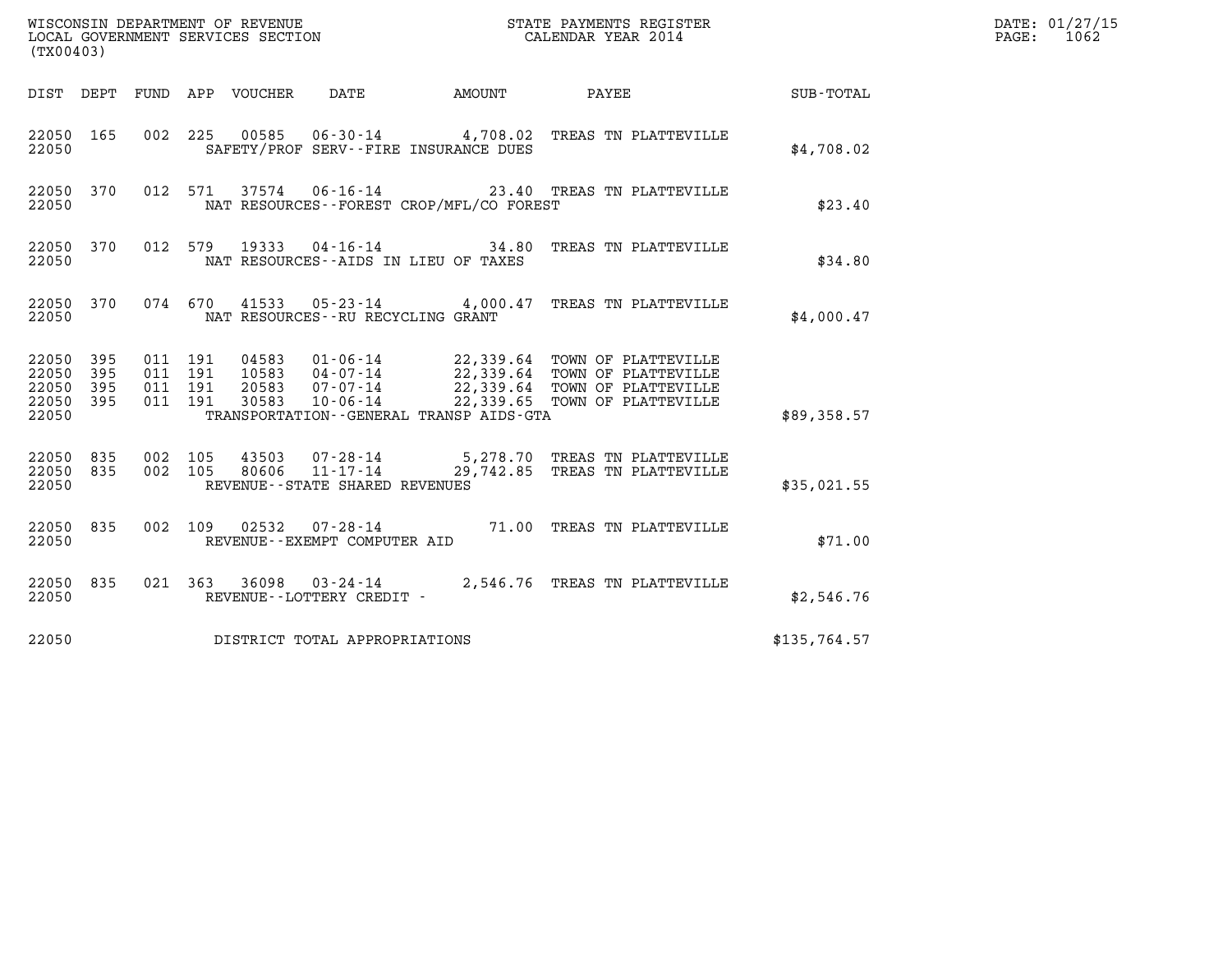| (TX00403)                                         |            |                                          |                                 | WISCONSIN DEPARTMENT OF REVENUE<br>LOCAL GOVERNMENT SERVICES SECTION |                                          | STATE PAYMENTS REGISTER<br>CALENDAR YEAR 2014                                                                                                    |               | DATE: 01/27/15<br>$\mathtt{PAGE}$ :<br>1063 |
|---------------------------------------------------|------------|------------------------------------------|---------------------------------|----------------------------------------------------------------------|------------------------------------------|--------------------------------------------------------------------------------------------------------------------------------------------------|---------------|---------------------------------------------|
|                                                   |            |                                          | DIST DEPT FUND APP VOUCHER DATE |                                                                      | <b>AMOUNT</b>                            | PAYEE                                                                                                                                            | SUB-TOTAL     |                                             |
| 22052 165<br>22052                                |            |                                          |                                 | SAFETY/PROF SERV--FIRE INSURANCE DUES                                |                                          | 002 225 00586 06-30-14 2,192.29 TREAS TN POTOSI                                                                                                  | \$2,192.29    |                                             |
| 22052 370<br>22052                                |            | 000 001                                  | 02DNR                           | $09 - 11 - 14$                                                       | NAT RESOURCES-SEVERANCE/YIELD/WITHDRAWAL | 811.22 TREAS TOWN POTOSI                                                                                                                         | \$811.22      |                                             |
| 22052 370<br>22052                                |            | 012 571                                  |                                 |                                                                      | NAT RESOURCES--FOREST CROP/MFL/CO FOREST | 37575   06-16-14   136.83   TREAS   TN POTOSI                                                                                                    | \$136.83      |                                             |
| 22052 370<br>22052                                |            |                                          |                                 | NAT RESOURCES - - RU RECYCLING GRANT                                 |                                          | 074 670 41534 05-23-14 2,264.48 TREAS TN POTOSI                                                                                                  | \$2, 264.48   |                                             |
| 22052 395<br>22052<br>22052<br>22052 395<br>22052 | 395<br>395 | 011 191<br>011 191<br>011 191<br>011 191 | 30584                           | 20584 07-07-14<br>$10 - 06 - 14$                                     | TRANSPORTATION--GENERAL TRANSP AIDS-GTA  | 04584  01-06-14  34,470.05  TOWN OF POTOSI<br>10584  04-07-14  34,470.05  TOWN OF POTOSI<br>34,470.05 TOWN OF POTOSI<br>34,470.06 TOWN OF POTOSI | \$137,880.21  |                                             |
| 22052 835<br>22052<br>22052                       | 835        | 002 105<br>002 105                       | 80607                           | 43504 07-28-14<br>$11 - 17 - 14$<br>REVENUE--STATE SHARED REVENUES   |                                          | 15,216.28 TREAS TN POTOSI<br>86,242.24 TREAS TN POTOSI                                                                                           | \$101, 458.52 |                                             |
| 22052 835<br>22052                                |            |                                          |                                 | 002 109 02533 07-28-14<br>REVENUE--EXEMPT COMPUTER AID               |                                          | 4.00 TREAS TN POTOSI                                                                                                                             | \$4.00        |                                             |
| 22052                                             |            |                                          |                                 | DISTRICT TOTAL APPROPRIATIONS                                        |                                          |                                                                                                                                                  | \$244,747.55  |                                             |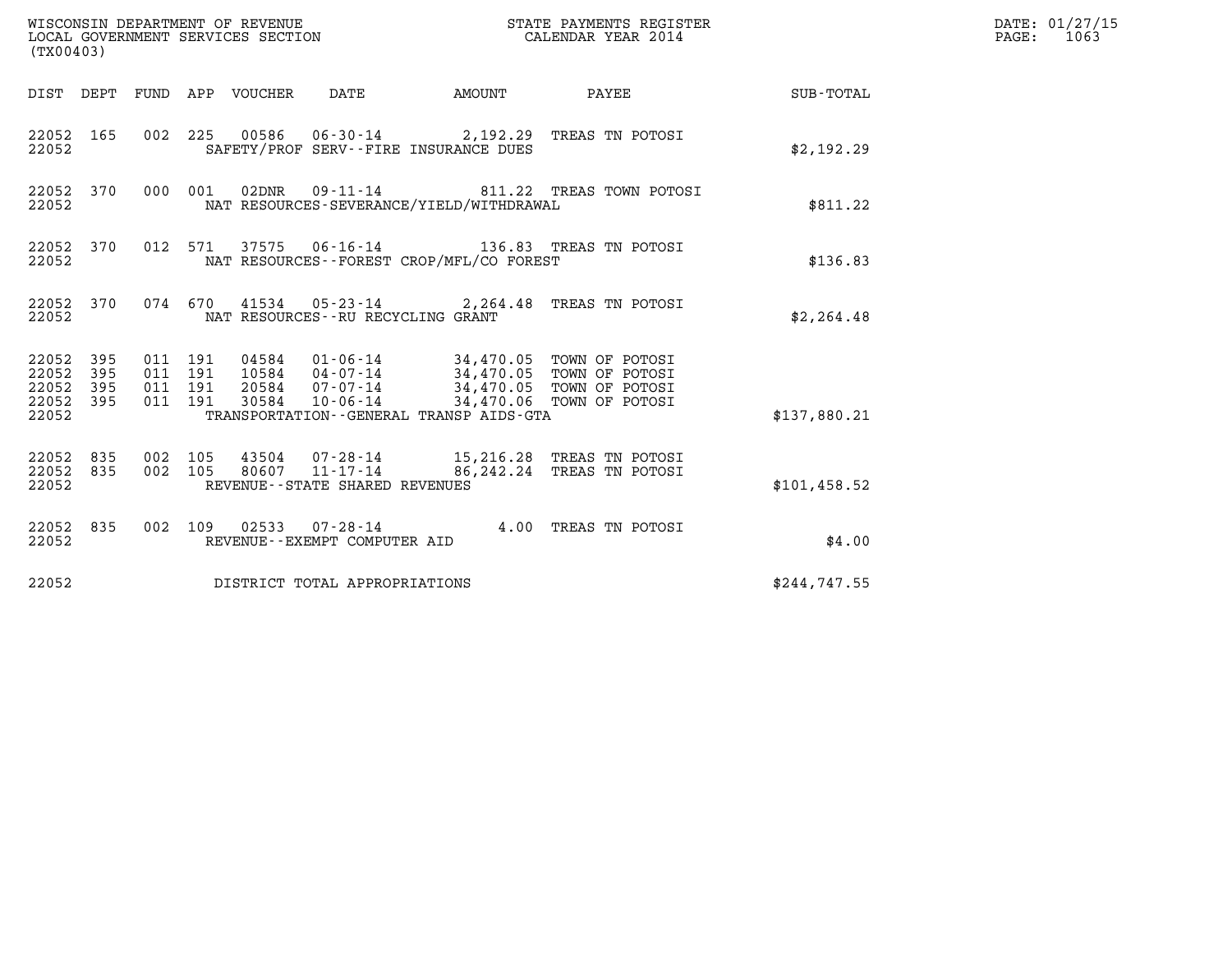| (TX00403)                                         |            |                                          |                                 |                                              |        | STATE PAYMENTS REGISTER                                                                                                                                                |                  | DATE: 01/27/15<br>$\mathtt{PAGE:}$<br>1064 |
|---------------------------------------------------|------------|------------------------------------------|---------------------------------|----------------------------------------------|--------|------------------------------------------------------------------------------------------------------------------------------------------------------------------------|------------------|--------------------------------------------|
|                                                   |            |                                          | DIST DEPT FUND APP VOUCHER DATE |                                              | AMOUNT | <b>PAYEE</b>                                                                                                                                                           | <b>SUB-TOTAL</b> |                                            |
| 22054 165<br>22054                                |            |                                          |                                 | SAFETY/PROF SERV--FIRE INSURANCE DUES        |        | 002 225 00587 06-30-14 2,336.04 TREAS TN SMELSER                                                                                                                       | \$2,336.04       |                                            |
| 22054 370<br>22054                                |            |                                          |                                 | NAT RESOURCES--FOREST CROP/MFL/CO FOREST     |        | 012 571 37576 06-16-14 48.06 TREAS TN SMELSER                                                                                                                          | \$48.06          |                                            |
| 22054 370<br>22054                                |            |                                          |                                 | NAT RESOURCES--RU RECYCLING GRANT            |        | 074 670 41535 05-23-14 1,637.74 TREAS TN SMELSER                                                                                                                       | \$1,637.74       |                                            |
| 22054 395<br>22054<br>22054<br>22054 395<br>22054 | 395<br>395 | 011 191<br>011 191<br>011 191<br>011 191 | 20585<br>30585                  | TRANSPORTATION - - GENERAL TRANSP AIDS - GTA |        | 04585  01-06-14  27,240.49  TOWN OF SMELSER<br>10585  04-07-14  27,240.49  TOWN OF SMELSER<br>07-07-14 27,240.49 TOWN OF SMELSER<br>10-06-14 27,240.52 TOWN OF SMELSER | \$108,961.99     |                                            |
| 22054 835<br>22054 835<br>22054                   |            | 002 105<br>002 105                       |                                 | REVENUE - - STATE SHARED REVENUES            |        | 43505  07-28-14  3,215.15  TREAS TN SMELSER<br>80608  11-17-14  18,286.89  TREAS TN SMELSER                                                                            | \$21,502.04      |                                            |
| 22054 835<br>22054                                |            | 002 109                                  |                                 | REVENUE--EXEMPT COMPUTER AID                 |        |                                                                                                                                                                        | \$37.00          |                                            |
| 22054 835<br>22054                                |            |                                          |                                 | REVENUE--LOTTERY CREDIT -                    |        | 021 363 36099 03-24-14 590.89 TREAS TN SMELSER                                                                                                                         | \$590.89         |                                            |
| 22054                                             |            |                                          |                                 | DISTRICT TOTAL APPROPRIATIONS                |        |                                                                                                                                                                        | \$135, 113.76    |                                            |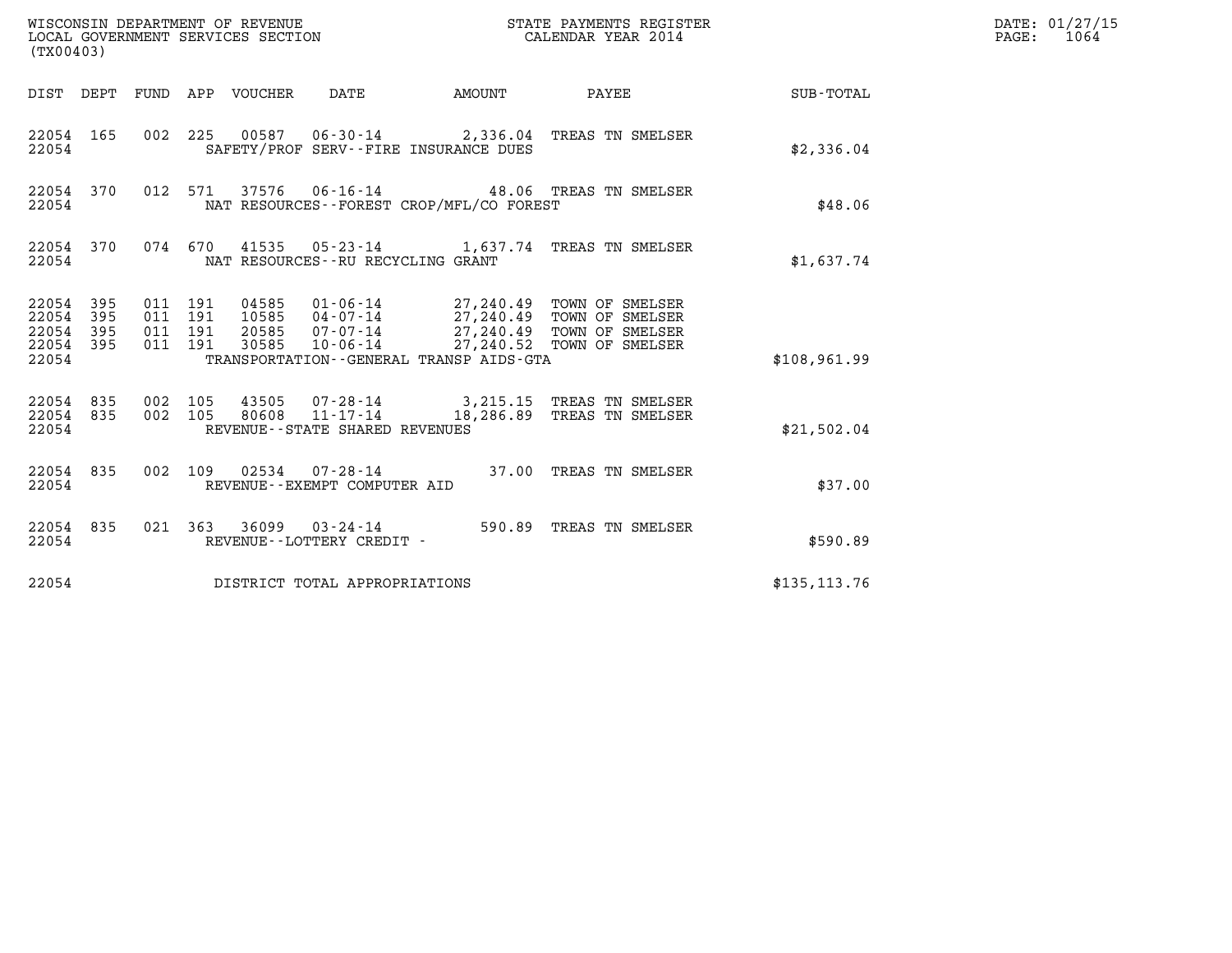| (TX00403)                                                             | WISCONSIN DEPARTMENT OF REVENUE<br>LOCAL GOVERNMENT SERVICES SECTION                                                                                                                                                                                              | STATE PAYMENTS REGISTER<br>CALENDAR YEAR 2014                                                            |              | DATE: 01/27/15<br>$\mathtt{PAGE:}$<br>1065 |
|-----------------------------------------------------------------------|-------------------------------------------------------------------------------------------------------------------------------------------------------------------------------------------------------------------------------------------------------------------|----------------------------------------------------------------------------------------------------------|--------------|--------------------------------------------|
|                                                                       |                                                                                                                                                                                                                                                                   |                                                                                                          |              |                                            |
| 22056 165<br>22056                                                    | 002 225 00588 06-30-14 2,192.29 TREAS TN SOUTH LANCASTER<br>SAFETY/PROF SERV--FIRE INSURANCE DUES                                                                                                                                                                 |                                                                                                          | \$2,192.29   |                                            |
| 22056 370<br>22056                                                    | 012 571 37577 06-16-14 13.00 TREAS TN SOUTH LANCASTER<br>NAT RESOURCES - - FOREST CROP/MFL/CO FOREST                                                                                                                                                              |                                                                                                          | \$13.00      |                                            |
| 22056 370<br>22056                                                    | 074 670 41536 05-23-14 1,793.83 TREAS TN SOUTH LANCASTER<br>NAT RESOURCES--RU RECYCLING GRANT                                                                                                                                                                     |                                                                                                          | \$1,793.83   |                                            |
| 22056<br>395<br>22056<br>395<br>22056<br>395<br>395<br>22056<br>22056 | 04586  01-06-14  23,228.78  TOWN OF SOUTH LANCASTER<br>10586  04-07-14  23,228.78  TOWN OF SOUTH LANCASTER<br>20586  07-07-14  23,228.78  TOWN OF SOUTH LANCASTER<br>011 191<br>011 191<br>011 191<br>011 191<br>30586<br>TRANSPORTATION--GENERAL TRANSP AIDS-GTA | 10-06-14 23,228.79 TOWN OF SOUTH LANCASTER                                                               | \$92, 915.13 |                                            |
| 22056 835<br>22056 835<br>22056                                       | 002 105<br>002 105<br>REVENUE--STATE SHARED REVENUES                                                                                                                                                                                                              | $43506$ 07-28-14 11,851.26 TREAS TN SOUTH LANCASTER<br>80609 11-17-14 66,989.92 TREAS TN SOUTH LANCASTER | \$78,841.18  |                                            |
| 22056 835<br>22056                                                    | 002 109 02535 07-28-14 252.00 TREAS TN SOUTH LANCASTER<br>REVENUE--EXEMPT COMPUTER AID                                                                                                                                                                            |                                                                                                          | \$252.00     |                                            |
| 22056                                                                 | DISTRICT TOTAL APPROPRIATIONS                                                                                                                                                                                                                                     |                                                                                                          | \$176,007.43 |                                            |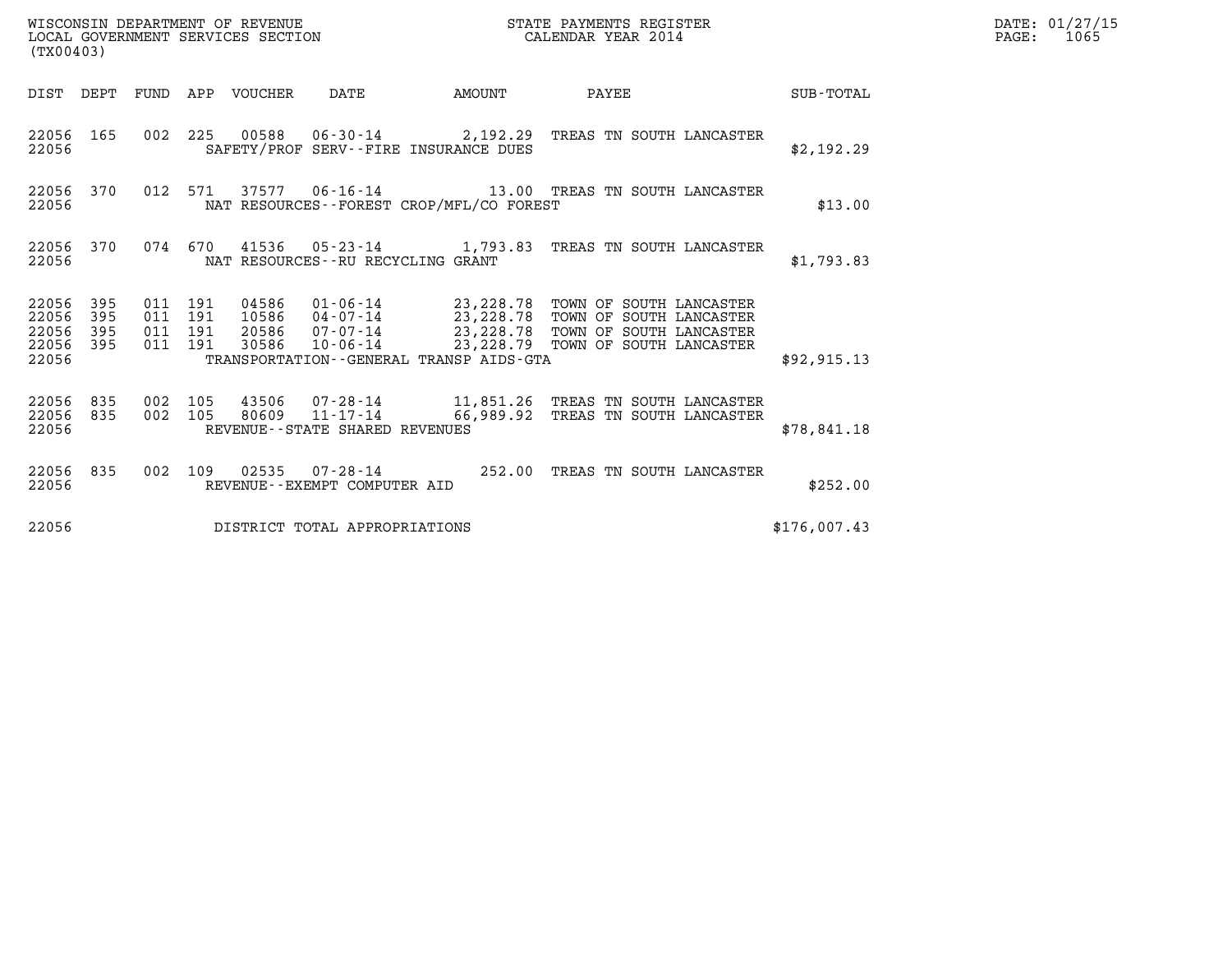| (TX00403)                                 |                          |                                          |                                 | WISCONSIN DEPARTMENT OF REVENUE<br>LOCAL GOVERNMENT SERVICES SECTION |                                              | STATE PAYMENTS REGISTER<br>CALENDAR YEAR 2014                                                                                                                              |               | DATE: 01/27/15<br>$\mathtt{PAGE:}$<br>1066 |
|-------------------------------------------|--------------------------|------------------------------------------|---------------------------------|----------------------------------------------------------------------|----------------------------------------------|----------------------------------------------------------------------------------------------------------------------------------------------------------------------------|---------------|--------------------------------------------|
|                                           |                          |                                          | DIST DEPT FUND APP VOUCHER DATE |                                                                      | <b>AMOUNT</b>                                | PAYEE                                                                                                                                                                      | SUB-TOTAL     |                                            |
| 22058 165<br>22058                        |                          |                                          |                                 |                                                                      | SAFETY/PROF SERV--FIRE INSURANCE DUES        | 002 225 00589 06-30-14 1,437.56 TREAS TN WATERLOO                                                                                                                          | \$1,437.56    |                                            |
|                                           |                          |                                          |                                 |                                                                      |                                              | 22058 370 002 503 16565 01-30-14 749.92 TREAS TN WATERLOO                                                                                                                  |               |                                            |
| 22058                                     |                          |                                          |                                 |                                                                      | NAT RESOURCES--AIDS IN LIEU OF TAXES         | TOWN SHARE 125.25                                                                                                                                                          | \$749.92      |                                            |
| 22058 370<br>22058                        |                          | 012 571                                  |                                 |                                                                      | NAT RESOURCES - - FOREST CROP/MFL/CO FOREST  | 37578  06-16-14  189.84  TREAS TN WATERLOO                                                                                                                                 | \$189.84      |                                            |
| 22058 370<br>22058                        |                          |                                          |                                 | NAT RESOURCES -- RU RECYCLING GRANT                                  |                                              | 074 670 41537 05-23-14 450.84 TREAS TN WATERLOO                                                                                                                            | \$450.84      |                                            |
| 22058<br>22058<br>22058<br>22058<br>22058 | 395<br>395<br>395<br>395 | 011 191<br>011 191<br>011 191<br>011 191 | 30587                           | $10 - 06 - 14$                                                       | TRANSPORTATION - - GENERAL TRANSP AIDS - GTA | 04587  01-06-14  22,138.52  TOWN OF WATERLOO<br>10587  04-07-14  22,138.52  TOWN OF WATERLOO<br>20587  07-07-14  22,138.52  TOWN OF WATERLOO<br>22,138.55 TOWN OF WATERLOO | \$88.554.11   |                                            |
| 22058 835<br>22058 835<br>22058           |                          | 002 105<br>002 105                       | 80610                           | $11 - 17 - 14$<br>REVENUE - - STATE SHARED REVENUES                  |                                              | 43507 07-28-14 8,060.99 TREAS TN WATERLOO<br>45,722.21 TREAS TN WATERLOO                                                                                                   | \$53,783.20   |                                            |
| 22058 835<br>22058                        |                          |                                          |                                 | 002 109 02536 07-28-14<br>REVENUE--EXEMPT COMPUTER AID               |                                              | 9.00 TREAS TN WATERLOO                                                                                                                                                     | \$9.00        |                                            |
| 22058                                     |                          |                                          |                                 | DISTRICT TOTAL APPROPRIATIONS                                        |                                              |                                                                                                                                                                            | \$145, 174.47 |                                            |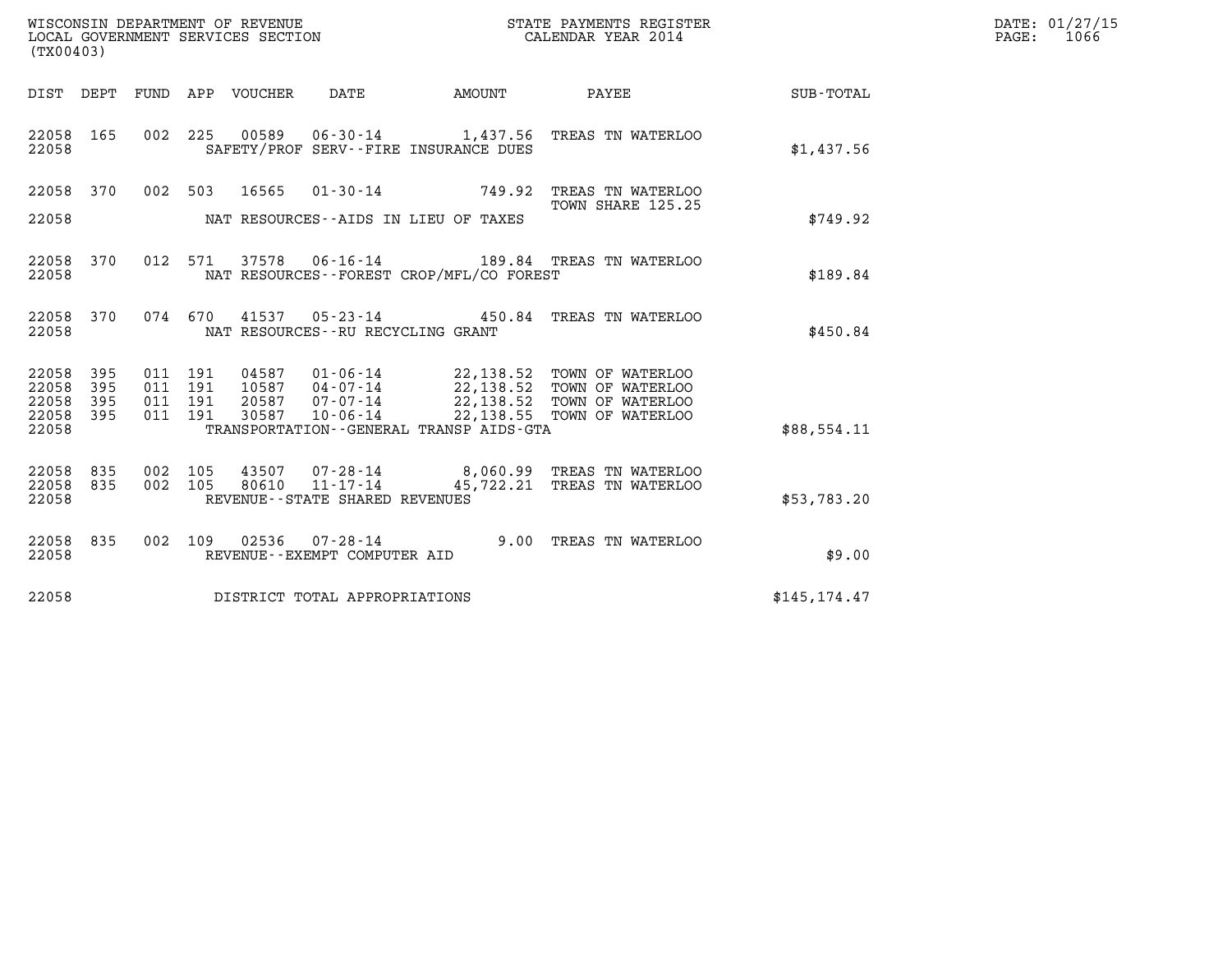| (TX00403)                                             |           |                                          |                            |                                                              |                                          | DATE: 01/27/15<br>1067<br>$\mathtt{PAGE:}$                                                                                                                                                           |               |  |
|-------------------------------------------------------|-----------|------------------------------------------|----------------------------|--------------------------------------------------------------|------------------------------------------|------------------------------------------------------------------------------------------------------------------------------------------------------------------------------------------------------|---------------|--|
|                                                       |           |                                          | DIST DEPT FUND APP VOUCHER | DATE                                                         | AMOUNT                                   | PAYEE SUB-TOTAL                                                                                                                                                                                      |               |  |
| 22060 165<br>22060                                    |           |                                          | 002 225 00590              |                                                              | SAFETY/PROF SERV--FIRE INSURANCE DUES    | 06-30-14 844.57 TREAS TN WATTERSTOWN                                                                                                                                                                 | \$844.57      |  |
| 22060                                                 | 22060 370 |                                          | 000 001<br>01DNR           |                                                              | NAT RESOURCES-SEVERANCE/YIELD/WITHDRAWAL | 06-19-14 211.43 TREAS TOWN WATTERSTOWN                                                                                                                                                               | \$211.43      |  |
| 22060 370<br>22060 370                                | 22060 370 | 002 503<br>002 503<br>002 503            | 16566                      |                                                              |                                          | 16566   01-30-14   952.34 TREAS TN WATTERSTOWN<br>16566   01-30-14   174.60 TREAS TN WATTERSTOWN<br>16566   01-30-14   8,009.15 TREAS TN WATTERSTOWN<br>TOWN SHARE 1078.76                           |               |  |
| 22060                                                 |           |                                          |                            |                                                              | NAT RESOURCES--AIDS IN LIEU OF TAXES     |                                                                                                                                                                                                      | \$9,136.09    |  |
| 22060                                                 | 22060 370 |                                          |                            |                                                              | NAT RESOURCES--FOREST CROP/MFL/CO FOREST | 012 571 37579 06-16-14 343.39 TREAS TN WATTERSTOWN                                                                                                                                                   | \$343.39      |  |
| 22060 370<br>22060 370<br>22060                       |           | 012 579                                  | 19334<br>012 579 19334     |                                                              | NAT RESOURCES--AIDS IN LIEU OF TAXES     | 04-16-14 880.25 TREAS TN WATTERSTOWN<br>04-16-14 340.18 TREAS TN WATTERSTOWN                                                                                                                         | \$1,220.43    |  |
| 22060                                                 | 22060 370 |                                          |                            | NAT RESOURCES--RU RECYCLING GRANT                            |                                          | 074 670 41538 05-23-14 319.31 TREAS TN WATTERSTOWN                                                                                                                                                   | \$319.31      |  |
| 22060 395<br>22060<br>22060 395<br>22060 395<br>22060 | 395       | 011 191<br>011 191<br>011 191<br>011 191 |                            |                                                              | TRANSPORTATION--GENERAL TRANSP AIDS-GTA  | 04588  01-06-14  12,066.90 TOWN OF WATTERSTOWN<br>10588  04-07-14  12,066.90 TOWN OF WATTERSTOWN<br>20588  07-07-14  12,066.90 TOWN OF WATTERSTOWN<br>30588  10-06-14  12,066.90 TOWN OF WATTERSTOWN | \$48, 267.60  |  |
| 22060 465<br>22060                                    |           | 002 305                                  | 00913                      |                                                              | MILITARY AFFAIRS-EMER MGMT-DISASTER RECO | 01-07-14 21,378.30 TREAS TN WATTERSTOWN                                                                                                                                                              | \$21,378.30   |  |
| 22060 465<br>22060 465<br>22060                       |           | 002 342<br>002 342                       | 00148<br>00913             | $12 - 02 - 14$<br>$01 - 07 - 14$                             | MILITARY AFFAIRS-EMERGENCY MGMT-FED FUND | 4,034.50 TREAS TN WATTERSTOWN<br>128, 269.81 TREAS TN WATTERSTOWN                                                                                                                                    | \$132, 304.31 |  |
| 22060 835<br>22060 835<br>22060                       |           | 002 105<br>002 105                       | 43508<br>80611             | 07-28-14<br>$11 - 17 - 14$<br>REVENUE--STATE SHARED REVENUES |                                          | 4,955.06 TREAS TN WATTERSTOWN<br>28,083.22 TREAS TN WATTERSTOWN                                                                                                                                      | \$33,038.28   |  |
| 22060 835<br>22060                                    |           |                                          |                            | 002 109 02537 07-28-14<br>REVENUE--EXEMPT COMPUTER AID       |                                          | 4.00 TREAS TN WATTERSTOWN                                                                                                                                                                            | \$4.00        |  |
| 22060                                                 |           |                                          |                            | DISTRICT TOTAL APPROPRIATIONS                                |                                          |                                                                                                                                                                                                      | \$247,067.71  |  |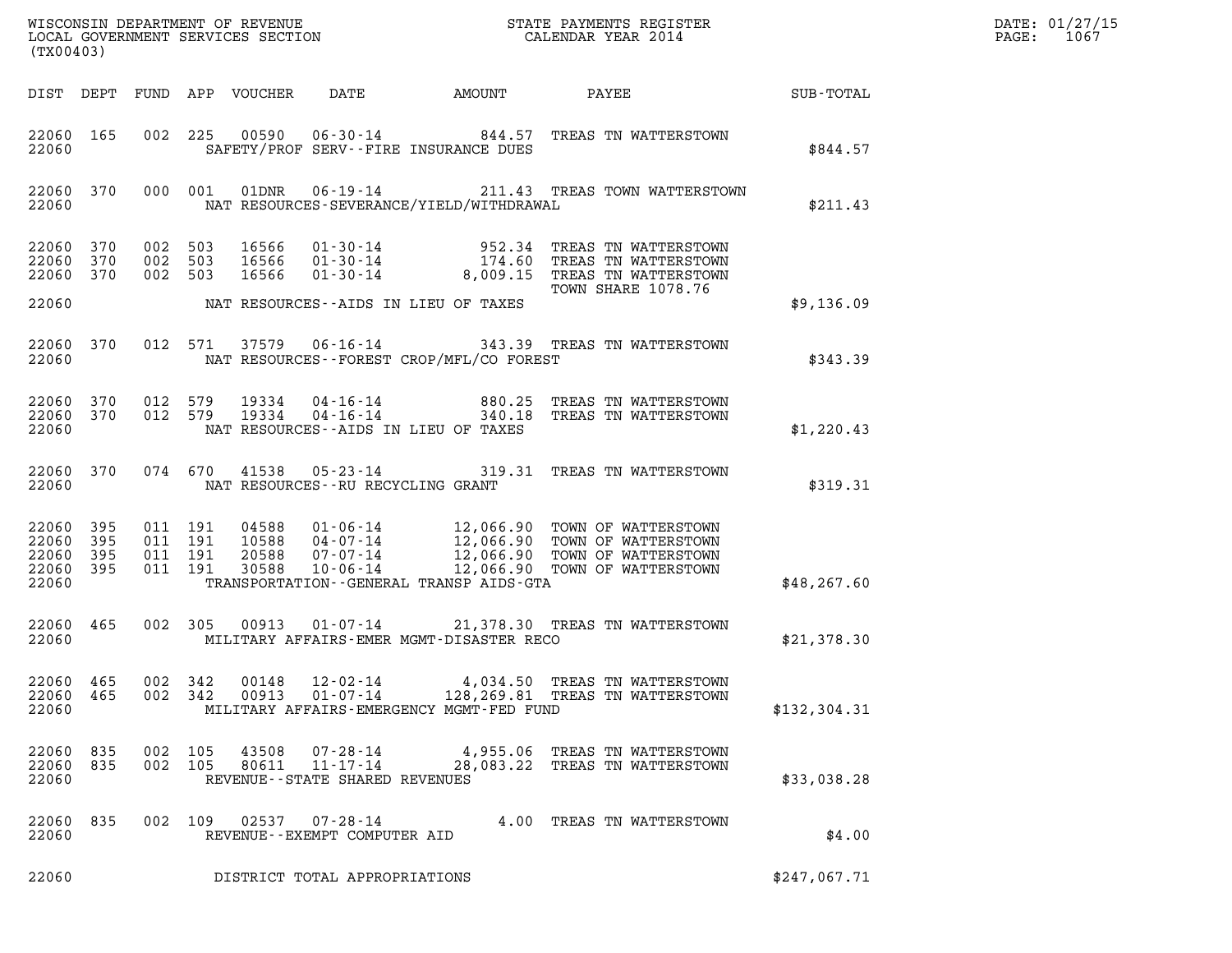| (TX00403)                                                    |                                          |                                                                                                                                                                                                                                             |                           | STATE PAYMENTS REGISTER                                                                       |                    | DATE: 01/27/15<br>$\mathtt{PAGE:}$<br>1068 |
|--------------------------------------------------------------|------------------------------------------|---------------------------------------------------------------------------------------------------------------------------------------------------------------------------------------------------------------------------------------------|---------------------------|-----------------------------------------------------------------------------------------------|--------------------|--------------------------------------------|
|                                                              | DIST DEPT FUND APP VOUCHER DATE          |                                                                                                                                                                                                                                             | <b>EXAMPLE THE AMOUNT</b> | PAYEE                                                                                         | <b>SUB - TOTAL</b> |                                            |
| 22062 165<br>22062                                           |                                          | SAFETY/PROF SERV--FIRE INSURANCE DUES                                                                                                                                                                                                       |                           | 002 225 00591 06-30-14 916.45 TREAS TN WINGVILLE                                              | \$916.45           |                                            |
| 22062 370<br>22062                                           |                                          | NAT RESOURCES--FOREST CROP/MFL/CO FOREST                                                                                                                                                                                                    |                           | 012 571 37580 06-16-14 44.88 TREAS TN WINGVILLE                                               | \$44.88            |                                            |
| 22062 370<br>22062                                           |                                          | NAT RESOURCES--RU RECYCLING GRANT                                                                                                                                                                                                           |                           | 074 670 41539 05-23-14 739.24 TREAS TN WINGVILLE                                              | \$739.24           |                                            |
| 22062 395<br>22062 395<br>22062<br>395<br>22062 395<br>22062 | 011 191<br>011 191<br>011 191<br>011 191 | 04589  01-06-14  22,059.14  TOWN OF WINGVILLE<br>10589  04-07-14  22,059.14  TOWN OF WINGVILLE<br>20589  07-07-14  22,059.14  TOWN OF WINGVILLE<br>30589  10-06-14  22,059.14  TOWN OF WINGVILLE<br>TRANSPORTATION--GENERAL TRANSP AIDS-GTA |                           |                                                                                               | \$88,236.56        |                                            |
| 22062 465<br>22062                                           |                                          | MILITARY AFFAIRS-EMER MGMT-DISASTER RECO                                                                                                                                                                                                    |                           | 002 305 00909 01-07-14 1,459.16 TREAS TN WINGVILLE                                            | \$1,459.16         |                                            |
| 22062 465<br>22062                                           | 002 342                                  | MILITARY AFFAIRS-EMERGENCY MGMT-FED FUND                                                                                                                                                                                                    |                           | 00909  01-07-14  8,754.92  TREAS TN WINGVILLE                                                 | \$8,754.92         |                                            |
| 22062 835<br>22062 835<br>22062                              | 002 105<br>002 105                       | REVENUE - - STATE SHARED REVENUES                                                                                                                                                                                                           |                           | 43509  07-28-14  13,565.30  TREAS TN WINGVILLE<br>80612 11-17-14 10,546.75 TREAS TN WINGVILLE | \$24, 112.05       |                                            |
| 22062                                                        |                                          | DISTRICT TOTAL APPROPRIATIONS                                                                                                                                                                                                               |                           |                                                                                               | \$124, 263.26      |                                            |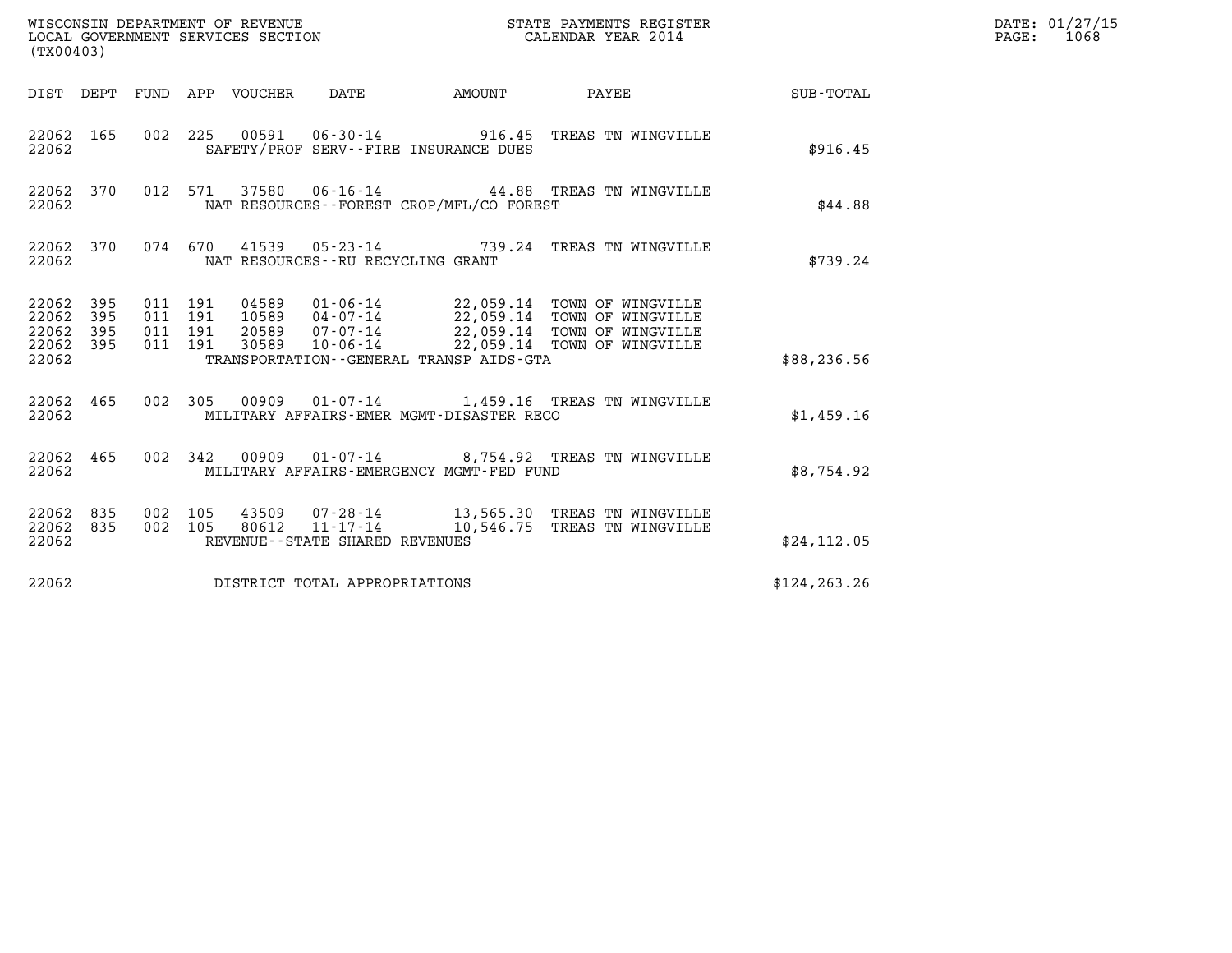| (TX00403)                                             |           |                                          |         |                                  |                                                                 |                                              |                                                                                                                                                                        |              | DATE: 01/27/15<br>1069<br>$\mathtt{PAGE:}$ |
|-------------------------------------------------------|-----------|------------------------------------------|---------|----------------------------------|-----------------------------------------------------------------|----------------------------------------------|------------------------------------------------------------------------------------------------------------------------------------------------------------------------|--------------|--------------------------------------------|
|                                                       |           |                                          |         | DIST DEPT FUND APP VOUCHER       | DATE                                                            | AMOUNT                                       | PAYEE                                                                                                                                                                  | SUB-TOTAL    |                                            |
| 22064 165<br>22064                                    |           |                                          |         |                                  |                                                                 | SAFETY/PROF SERV--FIRE INSURANCE DUES        | 002 225 00592 06-30-14 485.18 TREAS TN WOODMAN                                                                                                                         | \$485.18     |                                            |
| 22064                                                 | 22064 370 |                                          | 000 001 | 02DNR                            |                                                                 | NAT RESOURCES-SEVERANCE/YIELD/WITHDRAWAL     | 09-11-14 1,739.09 TREAS TOWN WOODMAN                                                                                                                                   | \$1,739.09   |                                            |
| 22064                                                 | 22064 370 |                                          | 012 571 | 37581                            |                                                                 | NAT RESOURCES--FOREST CROP/MFL/CO FOREST     | 06-16-14 170.84 TREAS TN WOODMAN                                                                                                                                       | \$170.84     |                                            |
| 22064 370<br>22064<br>22064 370<br>22064 370<br>22064 | 370       | 012 579<br>012 579<br>012 579<br>012 579 |         | 19335<br>19335<br>19335<br>19335 | $04 - 16 - 14$                                                  | NAT RESOURCES -- AIDS IN LIEU OF TAXES       | 04-16-14 179.82 TREAS TN WOODMAN<br>04-16-14 32.95 TREAS TN WOODMAN<br>04-16-14 902.58 TREAS TN WOODMAN<br>04-16-14 95.90 TREAS TN WOODMAN<br>95.90 TREAS TN WOODMAN   | \$1,211.25   |                                            |
| 22064                                                 | 22064 370 | 074 670                                  |         | 41540                            |                                                                 | NAT RESOURCES - - RU RECYCLING GRANT         | 05-23-14 362.09 TREAS TN WOODMAN                                                                                                                                       | \$362.09     |                                            |
| 22064<br>22064 395<br>22064 395<br>22064 395<br>22064 | 395       | 011 191<br>011 191<br>011 191<br>011 191 |         | 30590                            | $10 - 06 - 14$                                                  | TRANSPORTATION - - GENERAL TRANSP AIDS - GTA | 04590  01-06-14  11,675.25  TOWN OF WOODMAN<br>10590  04-07-14  11,675.25  TOWN OF WOODMAN<br>20590  07-07-14  11,675.25  TOWN OF WOODMAN<br>11,675.27 TOWN OF WOODMAN | \$46,701.02  |                                            |
| 22064 465<br>22064 465<br>22064                       |           | 002 305<br>002 305                       |         | 01180<br>01451                   | 02-26-14<br>$05 - 23 - 14$                                      | MILITARY AFFAIRS-EMER MGMT-DISASTER RECO     | 690.00 TREAS TN WOODMAN<br>6,345.71 TREAS TN WOODMAN                                                                                                                   | \$7,035.71   |                                            |
| 22064 465<br>22064 465<br>22064                       |           | 002 342<br>002 342                       |         | 01180<br>01451                   | $05 - 23 - 14$                                                  | MILITARY AFFAIRS-EMERGENCY MGMT-FED FUND     | 02-26-14 4,140.00 TREAS TN WOODMAN<br>38,074.24 TREAS TN WOODMAN                                                                                                       | \$42, 214.24 |                                            |
| 22064 835<br>22064 835<br>22064                       |           | 002 105<br>002 105                       |         | 43510<br>80613                   | 07-28-14<br>$11 - 17 - 14$<br>REVENUE - - STATE SHARED REVENUES |                                              | 3,136.97 TREAS TN WOODMAN<br>17,776.16 TREAS TN WOODMAN                                                                                                                | \$20,913.13  |                                            |
| 22064<br>22064                                        | 835       | 002 109                                  |         | 02538                            | $07 - 28 - 14$<br>REVENUE--EXEMPT COMPUTER AID                  |                                              | 1.00 TREAS TN WOODMAN                                                                                                                                                  | \$1.00       |                                            |
| 22064                                                 |           |                                          |         |                                  | DISTRICT TOTAL APPROPRIATIONS                                   |                                              |                                                                                                                                                                        | \$120,833.55 |                                            |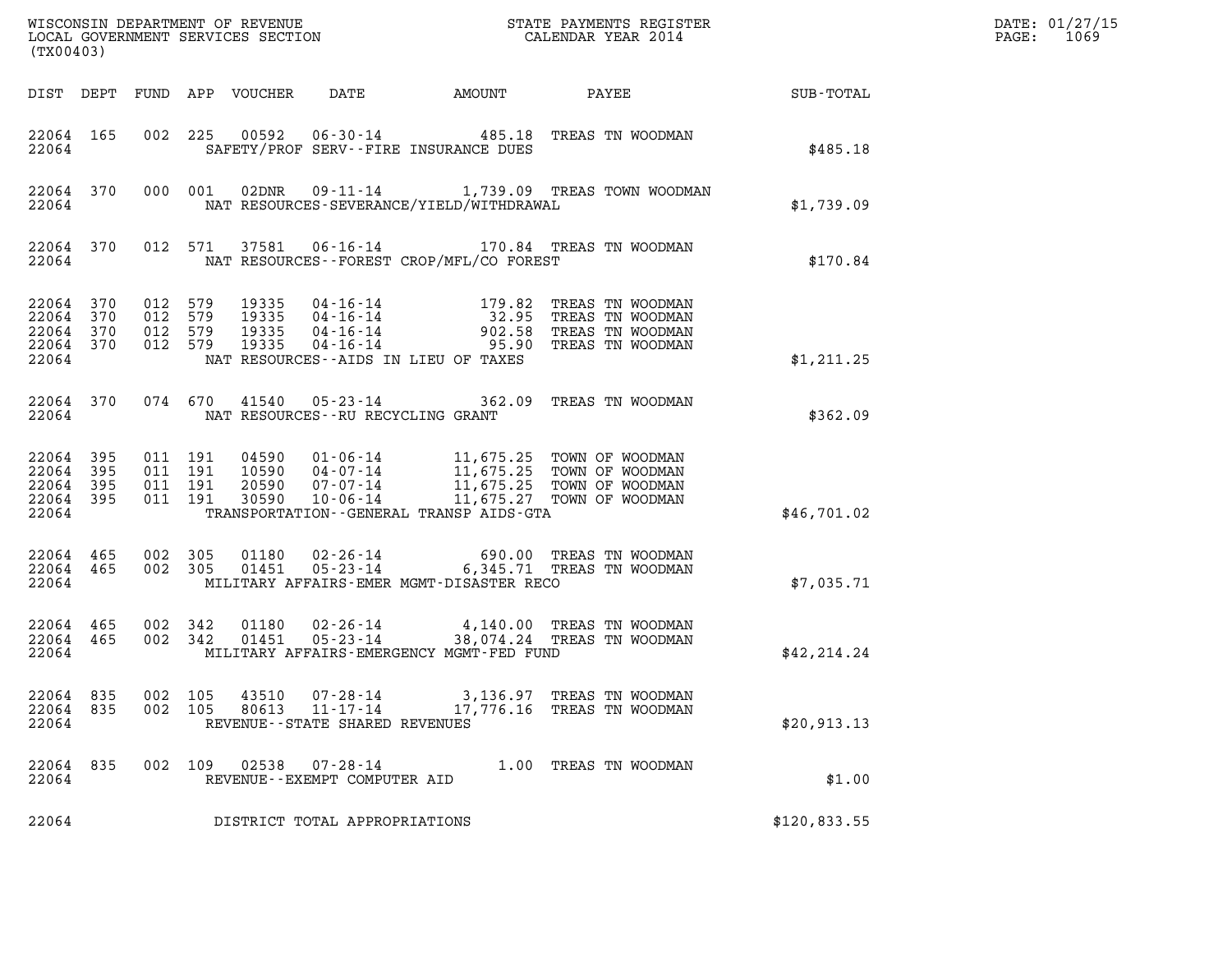| DATE: | 01/27/15 |
|-------|----------|
| PAGE: | 1070     |

| (TX00403)                                    |                          |                                          |                    | WISCONSIN DEPARTMENT OF REVENUE<br>LOCAL GOVERNMENT SERVICES SECTION |                                                                    |                                                                | STATE PAYMENTS REGISTER<br>CALENDAR YEAR 2014                                                                            |             | DATE: 01/27/15<br>PAGE:<br>1070 |
|----------------------------------------------|--------------------------|------------------------------------------|--------------------|----------------------------------------------------------------------|--------------------------------------------------------------------|----------------------------------------------------------------|--------------------------------------------------------------------------------------------------------------------------|-------------|---------------------------------|
| DIST DEPT                                    |                          |                                          |                    | FUND APP VOUCHER                                                     | DATE                                                               | AMOUNT                                                         | <b>PAYEE</b> PAYEE                                                                                                       | SUB-TOTAL   |                                 |
| 22066 165<br>22066                           |                          | 002                                      | 225                | 00593                                                                |                                                                    | $06 - 30 - 14$ 952.39<br>SAFETY/PROF SERV--FIRE INSURANCE DUES | TREAS TN WYALUSING                                                                                                       | \$952.39    |                                 |
| 22066 370<br>22066                           | 370                      | 002 503<br>002 503                       |                    | 16738<br>16738                                                       | 02-05-14<br>$02 - 05 - 14$                                         | 863.31                                                         | TREAS TN WYALUSING<br>3,888.33 TREAS TN WYALUSING<br>TOWN SHARE 647.64                                                   |             |                                 |
| 22066                                        |                          |                                          |                    |                                                                      |                                                                    | NAT RESOURCES--AIDS IN LIEU OF TAXES                           |                                                                                                                          | \$4,751.64  |                                 |
| 22066 370<br>22066                           |                          |                                          | 012 571            | 37582                                                                |                                                                    | NAT RESOURCES--FOREST CROP/MFL/CO FOREST                       | 06-16-14 479.15 TREAS TN WYALUSING                                                                                       | \$479.15    |                                 |
| 22066<br>22066<br>22066<br>22066<br>22066    | 370<br>370<br>370<br>370 | 012 579<br>012 579<br>012 579<br>012 579 |                    | 19336<br>19336<br>19336<br>19336                                     | 04-16-14<br>04-16-14<br>$04 - 16 - 14$<br>$04 - 16 - 14$<br>$1,$   | 93.85<br>240.13<br>NAT RESOURCES--AIDS IN LIEU OF TAXES        | 04-16-14 1,044.38 TREAS TN WYALUSING<br>TREAS TN WYALUSING<br>1,222.43 TREAS TN WYALUSING<br>TREAS TN WYALUSING          | \$2,600.79  |                                 |
| 22066 370<br>22066                           |                          |                                          | 074 670            | 41541                                                                | NAT RESOURCES -- RU RECYCLING GRANT                                | $05 - 23 - 14$ 444.85                                          | TREAS TN WYALUSING                                                                                                       | \$444.85    |                                 |
| 22066<br>22066<br>22066<br>22066<br>22066    | 395<br>395<br>395<br>395 | 011 191<br>011 191<br>011 191<br>011 191 |                    | 04591<br>10591<br>20591<br>30591                                     | 01-06-14<br>04-07-14<br>07-07-14<br>$10 - 06 - 14$                 | TRANSPORTATION--GENERAL TRANSP AIDS-GTA                        | 15,660.50 TOWN OF WYALUSING<br>15,660.50 TOWN OF WYALUSING<br>15,660.50 TOWN OF WYALUSING<br>15,660.53 TOWN OF WYALUSING | \$62,642.03 |                                 |
| 22066<br>22066<br>22066<br>22066             | 465<br>465<br>465        | 002 305<br>002<br>002 305                | 305                | 00023<br>00027<br>01379                                              | $07 - 30 - 14$<br>04-22-14                                         | MILITARY AFFAIRS-EMER MGMT-DISASTER RECO                       | 10-07-14 4,032.76 TREAS TN WYALUSING<br>10,903.39 TREAS TN WYALUSING<br>680.16 TREAS TN WYALUSING                        | \$15,616.31 |                                 |
| 22066 465<br>22066 465<br>22066 465<br>22066 |                          | 002 342<br>002 342<br>002 342            |                    | 00023<br>00027<br>01379                                              | 10-07-14<br>$07 - 30 - 14$<br>04-22-14                             | MILITARY AFFAIRS-EMERGENCY MGMT-FED FUND                       | 24,196.56 TREAS TN WYALUSING<br>65,420.35 TREAS TN WYALUSING<br>4,080.95 TREAS TN WYALUSING                              | \$93,697.86 |                                 |
| 22066 835<br>22066<br>22066                  | 835                      |                                          | 002 105<br>002 105 | 43511<br>80614                                                       | $07 - 28 - 14$<br>$11 - 17 - 14$<br>REVENUE--STATE SHARED REVENUES |                                                                | 2,537.63 TREAS TN WYALUSING<br>17,649.55 TREAS TN WYALUSING                                                              | \$20,187.18 |                                 |
| 22066 835<br>22066                           |                          |                                          | 002 109            |                                                                      | $02539$ $07 - 28 - 14$<br>REVENUE - - EXEMPT COMPUTER AID          |                                                                | 2.00 TREAS TN WYALUSING                                                                                                  | \$2.00      |                                 |

22066 835 002 501 00002 02-03-14 576.17 TREAS TN WYALUSING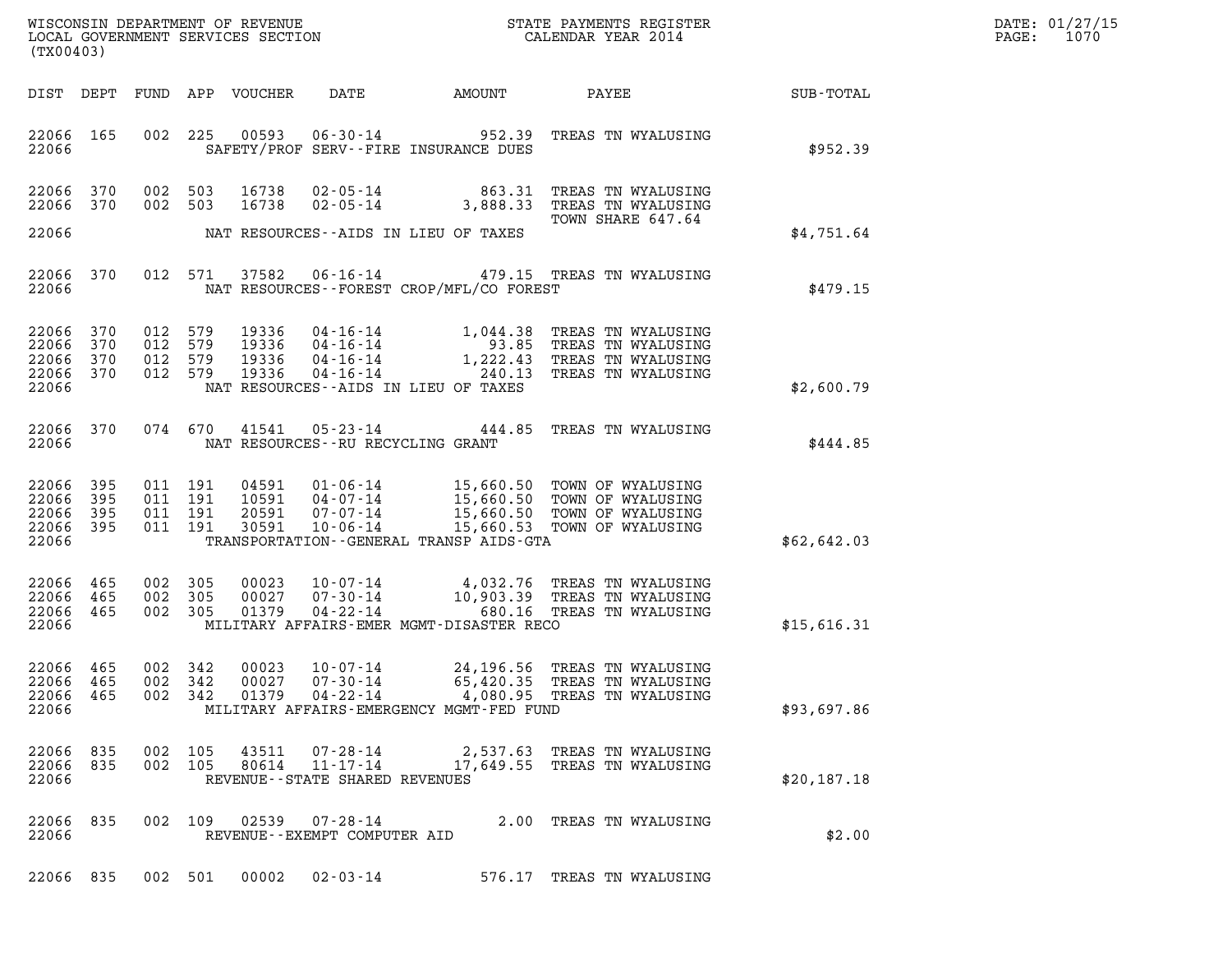| (TX00403) |      |      |     | WISCONSIN DEPARTMENT OF REVENUE<br>LOCAL GOVERNMENT SERVICES SECTION |                                        |        | STATE PAYMENTS REGISTER<br>CALENDAR YEAR 2014 |              | $\mathtt{PAGE:}$ | DATE: 01/27/15<br>1071 |
|-----------|------|------|-----|----------------------------------------------------------------------|----------------------------------------|--------|-----------------------------------------------|--------------|------------------|------------------------|
| DIST      | DEPT | FUND | APP | VOUCHER                                                              | DATE                                   | AMOUNT | PAYEE                                         | SUB-TOTAL    |                  |                        |
| 22066     |      |      |     |                                                                      | DOA-PAYMENT FOR MUNICIPAL SERVICES AID |        |                                               | \$576.17     |                  |                        |
| 22066     |      |      |     |                                                                      | DISTRICT TOTAL APPROPRIATIONS          |        |                                               | \$201,950.37 |                  |                        |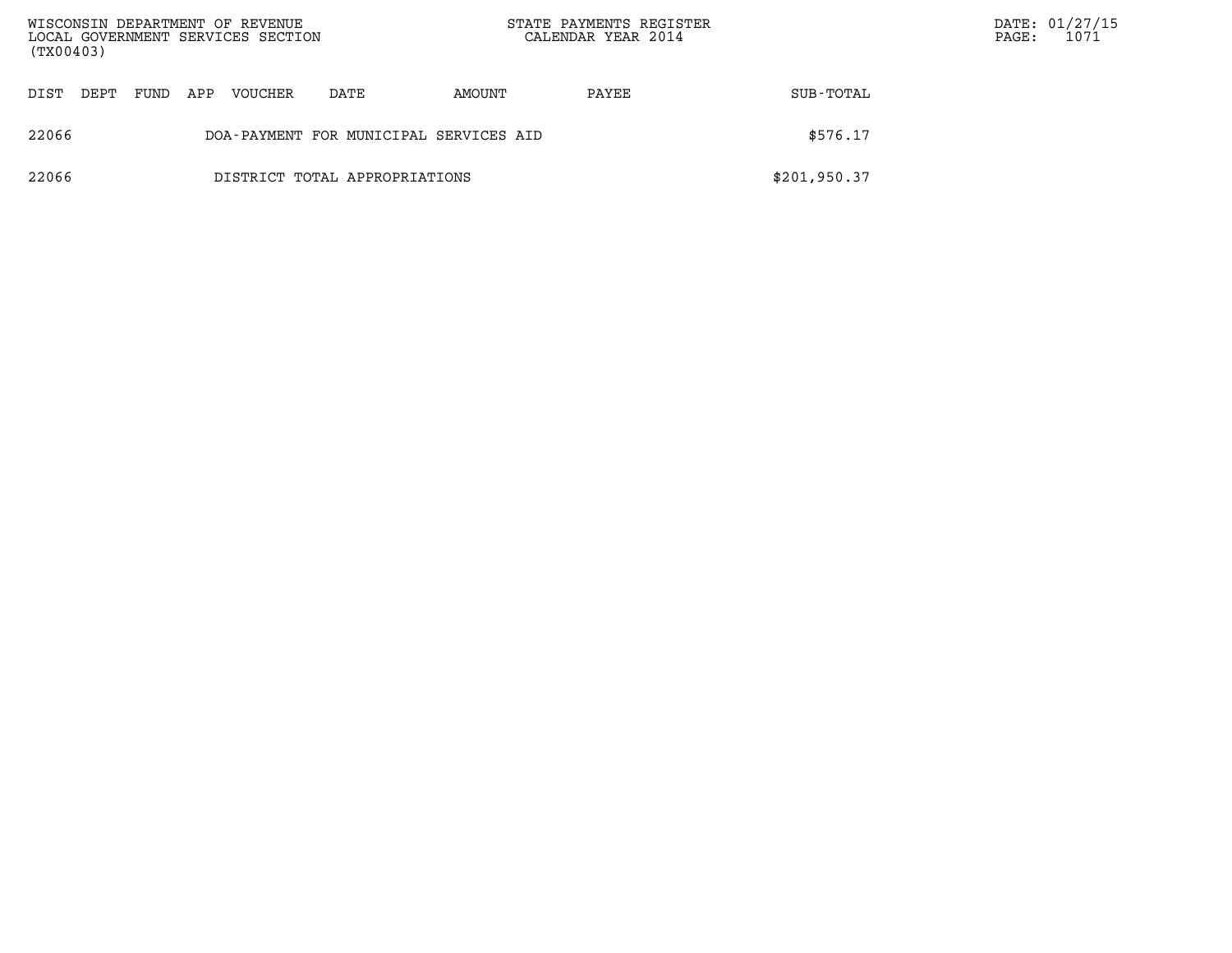| (TX00403)                                                                                               |                                                                    |                                                                                                            |                   |                                                                                        |                                                           |                                              |                                                                                                                                                                                                                                                                                     |              | DATE: 01/27/15<br>PAGE:<br>1072 |
|---------------------------------------------------------------------------------------------------------|--------------------------------------------------------------------|------------------------------------------------------------------------------------------------------------|-------------------|----------------------------------------------------------------------------------------|-----------------------------------------------------------|----------------------------------------------|-------------------------------------------------------------------------------------------------------------------------------------------------------------------------------------------------------------------------------------------------------------------------------------|--------------|---------------------------------|
| DIST DEPT                                                                                               |                                                                    |                                                                                                            |                   | FUND APP VOUCHER                                                                       | DATE                                                      | AMOUNT                                       |                                                                                                                                                                                                                                                                                     |              |                                 |
| 22106 165<br>22106                                                                                      |                                                                    | 002                                                                                                        | 225               |                                                                                        |                                                           | SAFETY/PROF SERV--FIRE INSURANCE DUES        | 00594  06-30-14  934.42  TREAS VIL BAGLEY                                                                                                                                                                                                                                           | \$934.42     |                                 |
| 22106 370<br>22106                                                                                      |                                                                    |                                                                                                            | 074 670           | 41542                                                                                  | NAT RESOURCES - - RU RECYCLING GRANT                      |                                              | 05-23-14 514.22 TREAS VIL BAGLEY                                                                                                                                                                                                                                                    | \$514.22     |                                 |
| 22106<br>22106<br>22106<br>22106<br>22106                                                               | 395<br>395<br>395<br>395                                           | 011 191<br>011 191<br>011 191<br>011 191                                                                   |                   | 04592<br>10592<br>20592<br>30592                                                       | 04-07-14<br>07-07-14<br>$10 - 06 - 14$                    | TRANSPORTATION - - GENERAL TRANSP AIDS - GTA | 01-06-14 3,899.98 VILLAGE OF BAGLEY<br>3,899.98 VILLAGE OF BAGLEY<br>3,899.98 VILLAGE OF BAGLEY<br>3,899.99 VILLAGE OF BAGLEY                                                                                                                                                       | \$15,599.93  |                                 |
| 22106 465<br>22106<br>22106<br>22106<br>22106<br>22106<br>22106<br>22106<br>22106<br>22106 465<br>22106 | 465<br>465<br>465<br>465<br>465<br>465<br>465<br>465               | 002 305<br>002 305<br>002 305<br>002 305<br>002 305<br>002 305<br>002 305<br>002 305<br>002 305<br>002 305 |                   | 00003<br>00011<br>00012<br>00035<br>00142<br>00158<br>01033<br>01087<br>01192<br>01321 | 07-07-14                                                  | MILITARY AFFAIRS-EMER MGMT-DISASTER RECO     | 09-09-14<br>10-06-14<br>2,640.66 TREAS VIL BAGLEY<br>10-06-14<br>11,538.97 TREAS VIL BAGLEY<br>10-21-14<br>5,193.24 TREAS VIL BAGLEY<br>12-02-14<br>8,419.50 TREAS VIL BAGLEY<br>12-11-14<br>2,292.77 TREAS VIL BAGLEY<br>05-09-14<br>1,981.44 TREAS V<br>8,372.09 TREAS VIL BAGLEY | \$62,344.58  |                                 |
| 22106<br>22106<br>22106<br>22106<br>22106<br>22106<br>22106<br>22106<br>22106<br>22106<br>22106         | 465<br>465<br>465<br>465<br>465<br>465<br>465<br>465<br>465<br>465 | 002 342<br>002<br>002 342<br>002<br>002 342<br>002<br>002 342<br>002 342<br>002 342<br>002 342             | 342<br>342<br>342 | 00003<br>00011<br>00012<br>00035<br>00142<br>00158<br>01033<br>01087<br>01192<br>01321 |                                                           | MILITARY AFFAIRS-EMERGENCY MGMT-FED FUND     | 09-09-14 2,292.77 TREAS VIL BAGLEY<br>09-09-14 2,292.77 TREAS VIL BAGLEY<br>10-06-14 15,843.94 TREAS VIL BAGLEY<br>10-06-14 69,233.91 TREAS VIL BAGLEY<br>10-21-14 31,159.28 TREAS VIL BAGLEY<br>12-02-14 50,517.00 TREAS VIL BAGLEY<br>12-11-14 18,219.86 TREAS VIL BAGLEY<br>0    | \$374,067.33 |                                 |
| 22106<br>22106<br>22106                                                                                 | 835<br>835                                                         | 002                                                                                                        | 105<br>002 105    | 43512<br>80615                                                                         | 07-28-14<br>11-17-14<br>REVENUE - - STATE SHARED REVENUES |                                              | 11,988.61 TREAS VIL BAGLEY<br>67,935.43 TREAS VIL BAGLEY                                                                                                                                                                                                                            | \$79.924.04  |                                 |
| 22106<br>22106                                                                                          | 835                                                                |                                                                                                            | 021 363           | 36100                                                                                  | $03 - 24 - 14$<br>REVENUE - - LOTTERY CREDIT -            |                                              | 1,346.53 TREAS VIL BAGLEY                                                                                                                                                                                                                                                           | \$1,346.53   |                                 |
| 22106                                                                                                   |                                                                    |                                                                                                            |                   |                                                                                        | DISTRICT TOTAL APPROPRIATIONS                             |                                              |                                                                                                                                                                                                                                                                                     | \$534,731.05 |                                 |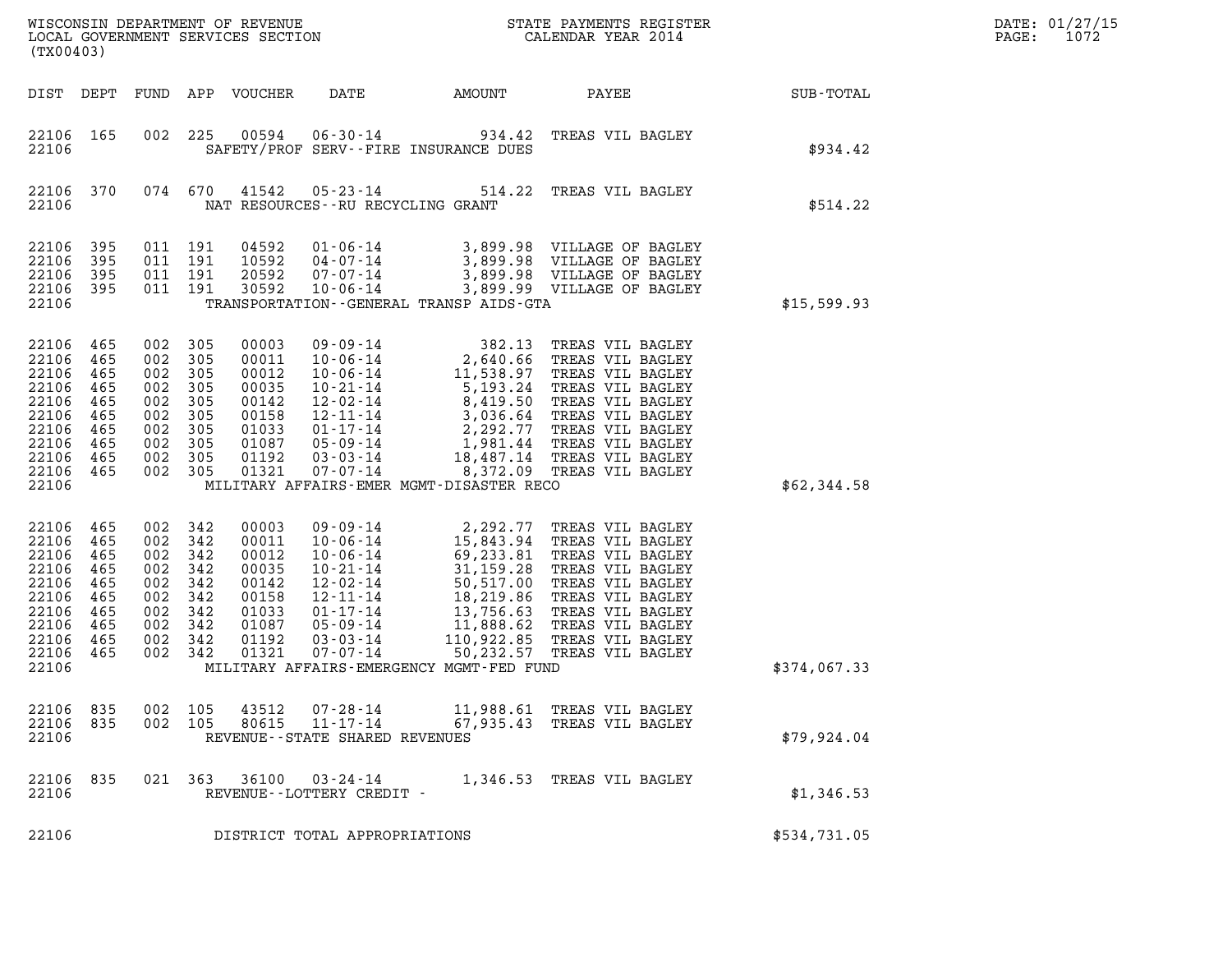| (TX00403)                                             |       |                                          |                |                                                                 |                                          | ${\tt WISCOONSIM} \begin{tabular}{lcccc} DEPARTMENT OF REVENUE & & & & & & \begin{tabular}{l} \bf STATE \end{tabular} \end{tabular} \begin{tabular}{lcccc} \bf RTATE \end{tabular} \end{tabular} \begin{tabular}{lcccc} \bf RTATE \end{tabular} \end{tabular} \begin{tabular}{lcccc} \bf RTATE \end{tabular} \end{tabular} \begin{tabular}{lcccc} \bf RTATE \end{tabular} \end{tabular} \begin{tabular}{lcccc} \bf RTATE \end{tabular} \end{tabular} \begin{tabular}{lcccc} \bf RTATE \end{tabular} \end{tabular} \begin{tabular}{lcccc} \bf RTATE \end{$ |              | DATE: 01/27/15<br>PAGE: 1073 |
|-------------------------------------------------------|-------|------------------------------------------|----------------|-----------------------------------------------------------------|------------------------------------------|-----------------------------------------------------------------------------------------------------------------------------------------------------------------------------------------------------------------------------------------------------------------------------------------------------------------------------------------------------------------------------------------------------------------------------------------------------------------------------------------------------------------------------------------------------------|--------------|------------------------------|
|                                                       |       |                                          |                |                                                                 | DIST DEPT FUND APP VOUCHER DATE AMOUNT   | PAYEE                                                                                                                                                                                                                                                                                                                                                                                                                                                                                                                                                     | SUB-TOTAL    |                              |
| 22107 165<br>22107                                    |       |                                          |                |                                                                 | SAFETY/PROF SERV--FIRE INSURANCE DUES    | 002 225 00595 06-30-14 1,239.90 TREAS VIL BLOOMINGTON                                                                                                                                                                                                                                                                                                                                                                                                                                                                                                     | \$1,239.90   |                              |
| 22107 370<br>22107                                    |       |                                          | 074 670 41543  | NAT RESOURCES - - RU RECYCLING GRANT                            |                                          | 05-23-14 877.90 TREAS VIL BLOOMINGTON                                                                                                                                                                                                                                                                                                                                                                                                                                                                                                                     | \$877.90     |                              |
| 22107 395<br>22107 395<br>22107<br>22107 395<br>22107 | - 395 | 011 191<br>011 191<br>011 191<br>011 191 | 04593          |                                                                 | TRANSPORTATION--GENERAL TRANSP AIDS-GTA  | 01-06-14 11,474.98 VILLAGE OF BLOOMINGTON<br>04-07-14 11,474.98 VILLAGE OF BLOOMINGTON                                                                                                                                                                                                                                                                                                                                                                                                                                                                    | \$45,899.94  |                              |
| 22107 395<br>22107                                    |       | 011 278                                  | 03332          |                                                                 | TRANSPORTATION - - LRIP/TRIP/MSIP GRANTS | 02-06-14 11,819.92 TREAS VIL BLOOMINGTON                                                                                                                                                                                                                                                                                                                                                                                                                                                                                                                  | \$11,819.92  |                              |
| 22107 465<br>22107                                    |       |                                          |                |                                                                 | MILITARY AFFAIRS-EMER MGMT-DISASTER RECO | 002 305 01380 04-22-14 1,185.96 TREAS VIL BLOOMINGTON                                                                                                                                                                                                                                                                                                                                                                                                                                                                                                     | \$1,185.96   |                              |
| 22107 465<br>22107                                    |       |                                          |                |                                                                 | MILITARY AFFAIRS-EMERGENCY MGMT-FED FUND | 002 342 01380 04-22-14 7,115.74 TREAS VIL BLOOMINGTON                                                                                                                                                                                                                                                                                                                                                                                                                                                                                                     | \$7,115.74   |                              |
| 22107 835<br>22107 835<br>22107                       |       | 002 105<br>002 105                       | 43513<br>80616 | 07-28-14<br>$11 - 17 - 14$<br>REVENUE - - STATE SHARED REVENUES |                                          | 30,156.41 TREAS VIL BLOOMINGTON<br>170,886.32 TREAS VIL BLOOMINGTON                                                                                                                                                                                                                                                                                                                                                                                                                                                                                       | \$201,042.73 |                              |
| 22107 835<br>22107                                    |       | 002 109                                  |                | 02540  07-28-14<br>REVENUE--EXEMPT COMPUTER AID                 |                                          | 5,781.00 TREAS VIL BLOOMINGTON                                                                                                                                                                                                                                                                                                                                                                                                                                                                                                                            | \$5,781.00   |                              |
| 22107 835<br>22107                                    |       |                                          |                | REVENUE--LOTTERY CREDIT -                                       |                                          | 021 363 36101 03-24-14 693.12 TREAS VIL BLOOMINGTON                                                                                                                                                                                                                                                                                                                                                                                                                                                                                                       | \$693.12     |                              |
| 22107                                                 |       |                                          |                | DISTRICT TOTAL APPROPRIATIONS                                   |                                          |                                                                                                                                                                                                                                                                                                                                                                                                                                                                                                                                                           | \$275,656.21 |                              |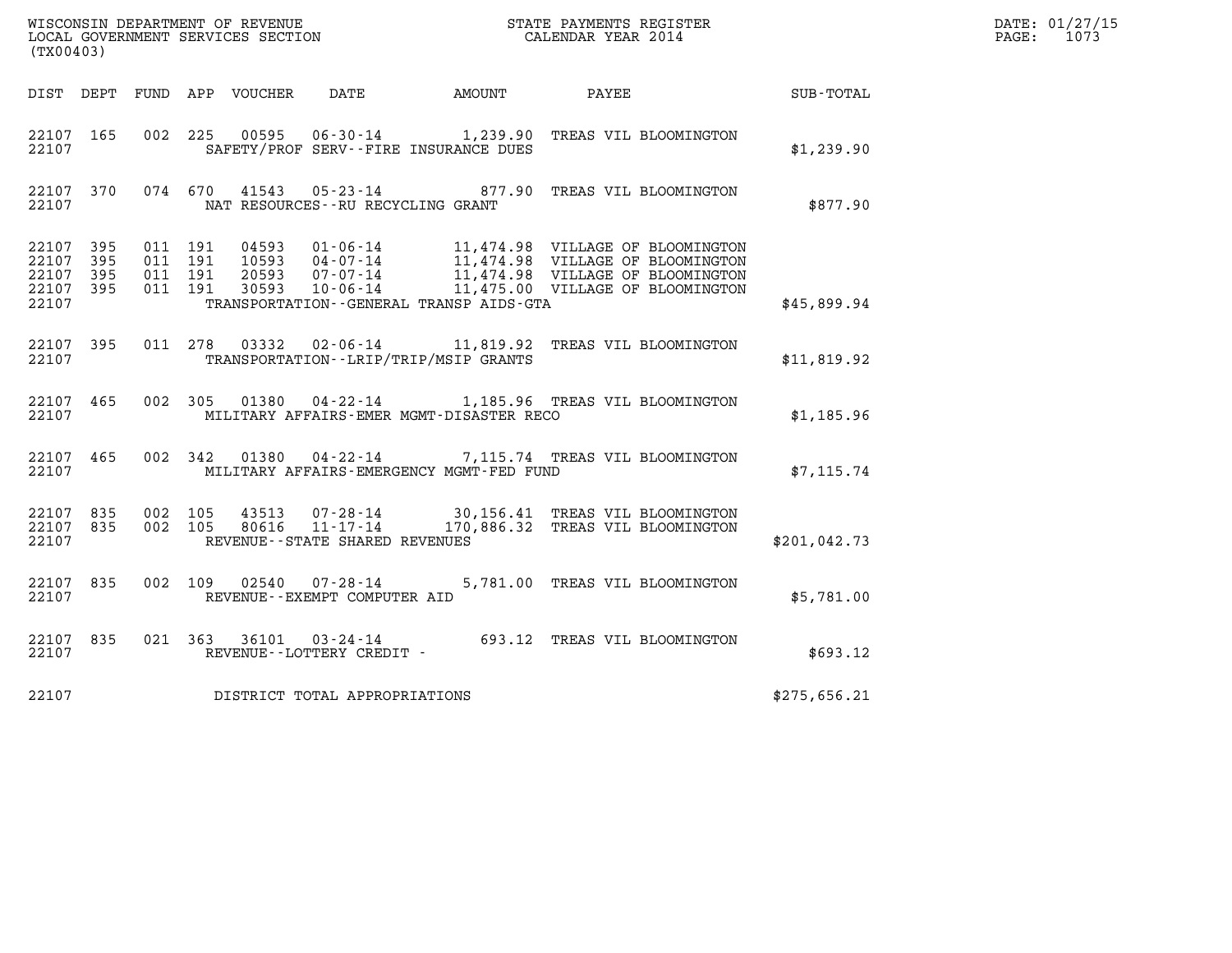| (TX00403)                                     |                   |                                          |                                                  |                                          |                                                                                                                                                                                                              |              | DATE: 01/27/15<br>1074<br>$\mathtt{PAGE:}$ |
|-----------------------------------------------|-------------------|------------------------------------------|--------------------------------------------------|------------------------------------------|--------------------------------------------------------------------------------------------------------------------------------------------------------------------------------------------------------------|--------------|--------------------------------------------|
|                                               |                   | DIST DEPT FUND APP VOUCHER DATE          |                                                  |                                          |                                                                                                                                                                                                              |              |                                            |
| 22108 165<br>22108                            |                   |                                          | SAFETY/PROF SERV--FIRE INSURANCE DUES            |                                          | 002 225 00596 06-30-14 646.90 TREAS VIL BLUE RIVER                                                                                                                                                           | \$646.90     |                                            |
| 22108 370<br>22108                            |                   |                                          | NAT RESOURCES--AIDS IN LIEU OF TAXES             |                                          | 012 579 19337 04-16-14 3.68 TREAS VIL BLUE RIVER                                                                                                                                                             | \$3.68       |                                            |
| 22108 370<br>22108                            |                   |                                          | NAT RESOURCES--RU RECYCLING GRANT                |                                          | 074 670 41544 05-23-14 1,201.96 TREAS VIL BLUE RIVER                                                                                                                                                         | \$1,201.96   |                                            |
| 22108 395<br>22108<br>22108<br>22108<br>22108 | 395<br>395<br>395 | 011 191<br>011 191<br>011 191<br>011 191 |                                                  | TRANSPORTATION--GENERAL TRANSP AIDS-GTA  | 04594  01-06-14  6,752.86  VILLAGE OF BLUE RIVER<br>10594  04-07-14  6,752.86  VILLAGE OF BLUE RIVER<br>20594  07-07-14  6,752.86  VILLAGE OF BLUE RIVER<br>30594  10-06-14  6,752.89  VILLAGE OF BLUE RIVER | \$27,011.47  |                                            |
| 22108 435<br>22108                            |                   | 005 163 01LGS                            |                                                  | HS--PREPAID MEDICAL TRANSPORT REIMBURSE  | 11-17-14 1,000.00 BLUE RIVER RESCUE SQUAD                                                                                                                                                                    | \$1,000.00   |                                            |
| 22108 465<br>22108                            |                   | 002 305 01181                            | $02 - 26 - 14$                                   | MILITARY AFFAIRS-EMER MGMT-DISASTER RECO | 591.95 TREAS VIL BLUE RIVER                                                                                                                                                                                  | \$591.95     |                                            |
| 22108 465<br>22108                            |                   |                                          |                                                  | MILITARY AFFAIRS-EMERGENCY MGMT-FED FUND | 002 342 01181 02-26-14 3,551.72 TREAS VIL BLUE RIVER                                                                                                                                                         | \$3,551.72   |                                            |
| 22108 835<br>22108<br>22108                   | 835               | 002 105<br>002 105<br>80617              | $11 - 17 - 14$<br>REVENUE--STATE SHARED REVENUES |                                          | 43514 07-28-14 22,316.98 TREAS VIL BLUE RIVER<br>125,462.88 TREAS VIL BLUE RIVER                                                                                                                             | \$147,779.86 |                                            |
| 22108 835<br>22108                            |                   | 002 109<br>02541                         | REVENUE--EXEMPT COMPUTER AID                     |                                          | 07-28-14 16.00 TREAS VIL BLUE RIVER                                                                                                                                                                          | \$16.00      |                                            |

%16.00 13.16 PEC 32108 REVENUE -- EXEMPT COMPUTER AID<br>22108 DISTRICT TOTAL APPROPRIATIONS \$181,803.54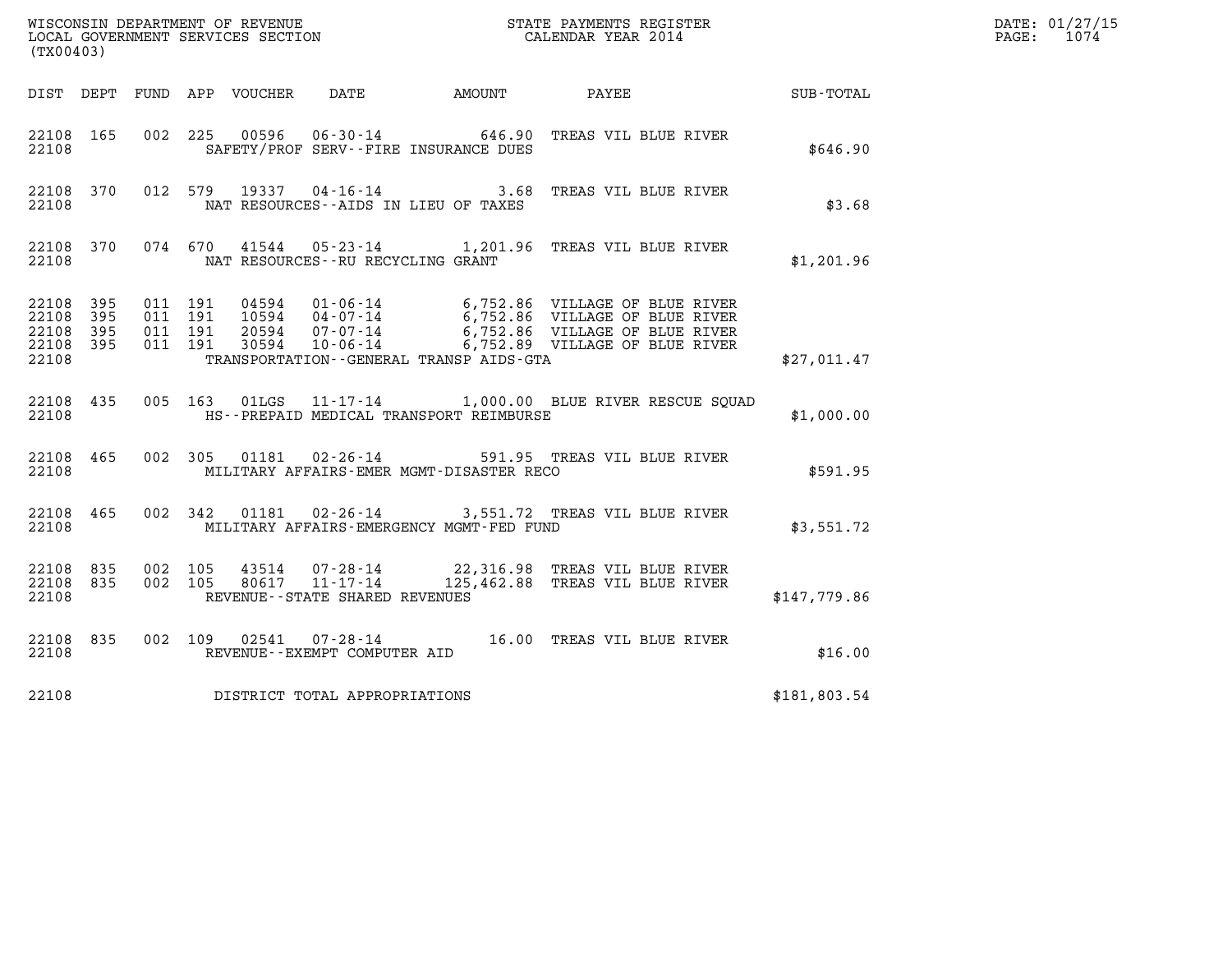| (TX00403)          |  |  |                                         |                                             | %WISCONSIN DEPARTMENT OF REVENUE $$\tt STATE$ PAYMENTS REGISTER LOCAL GOVERNMENT SERVICES SECTION $$\tt CALEINDAR$ YEAR 2014                                                                                                                                                                                                            |              | DATE: 01/27/15<br>PAGE: 1075 |
|--------------------|--|--|-----------------------------------------|---------------------------------------------|-----------------------------------------------------------------------------------------------------------------------------------------------------------------------------------------------------------------------------------------------------------------------------------------------------------------------------------------|--------------|------------------------------|
|                    |  |  |                                         |                                             | DIST DEPT FUND APP VOUCHER DATE AMOUNT PAYEE PATE SUB-TOTAL                                                                                                                                                                                                                                                                             |              |                              |
| 22111              |  |  |                                         | SAFETY/PROF SERV--FIRE INSURANCE DUES       | 22111 165 002 225 00597 06-30-14 807.25 TREAS VIL CASSVILLE                                                                                                                                                                                                                                                                             | \$807.25     |                              |
|                    |  |  | 22111 MAT RESOURCES--RU RECYCLING GRANT |                                             | 22111 370 074 670 41545 05-23-14 4,998.81 TREAS VIL CASSVILLE                                                                                                                                                                                                                                                                           | \$4,998.81   |                              |
| 22111 395<br>22111 |  |  |                                         | TRANSPORTATION - - HIGHWAY SAFETY - FEDERAL | 011 185  06700  03-17-14  4,000.00  TREAS VIL CASSVILLE                                                                                                                                                                                                                                                                                 | \$4,000.00   |                              |
| 22111              |  |  |                                         | TRANSPORTATION--GENERAL TRANSP AIDS-GTA     | $\begin{tabular}{cccc} 22111 & 395 & 011 & 191 & 04595 & 01\mbox{-}06\mbox{-}14 & 11,702.08 & \text{VILLAGE OF CASVILLE} \\ 22111 & 395 & 011 & 191 & 10595 & 04\mbox{-}07\mbox{-}14 & 11,702.08 & \text{VILLAGE OF CASVILLE} \\ 22111 & 395 & 011 & 191 & 20595 & 07\mbox{-}07\mbox{-}14 & 11,702.08 & \text{VILLAGE OF CASVILLE} \\ $ | \$46,808.34  |                              |
| 22111              |  |  |                                         | HS--PREPAID MEDICAL TRANSPORT REIMBURSE     | 22111 435 005 163 01LGS 11-17-14 1,000.00 CASSVILLE RESCUE SQUAD                                                                                                                                                                                                                                                                        | \$1,000.00   |                              |
| 22111 455<br>22111 |  |  | JUSTICE -- LAW ENFORCEMENT TRAINING     |                                             | 002 231 01284 02-18-14 160.00 TREAS VIL CASSVILLE                                                                                                                                                                                                                                                                                       | \$160.00     |                              |
| 22111 835<br>22111 |  |  | REVENUE--STATE SHARED REVENUES          |                                             | 22111 835 002 105 43515 07-28-14 110,719.10 TREAS VIL CASSVILLE<br>002 105 80618 11-17-14 624,884.47 TREAS VIL CASSVILLE                                                                                                                                                                                                                | \$735,603.57 |                              |
| 22111 835<br>22111 |  |  | REVENUE--EXEMPT COMPUTER AID            |                                             | 002 109 02542 07-28-14 1,266.00 TREAS VIL CASSVILLE                                                                                                                                                                                                                                                                                     | \$1,266.00   |                              |
| 22111 835<br>22111 |  |  |                                         | DOA-PAYMENT FOR MUNICIPAL SERVICES AID      | 002 501 00002 02-03-14 1,028.28 TREAS VIL CASSVILLE                                                                                                                                                                                                                                                                                     | \$1,028.28   |                              |
| 22111              |  |  | REVENUE--LOTTERY CREDIT -               |                                             | 22111 835 021 363 36102 03-24-14 342.84 TREAS VIL CASSVILLE                                                                                                                                                                                                                                                                             | \$342.84     |                              |
| 22111              |  |  | DISTRICT TOTAL APPROPRIATIONS           |                                             |                                                                                                                                                                                                                                                                                                                                         | \$796,015.09 |                              |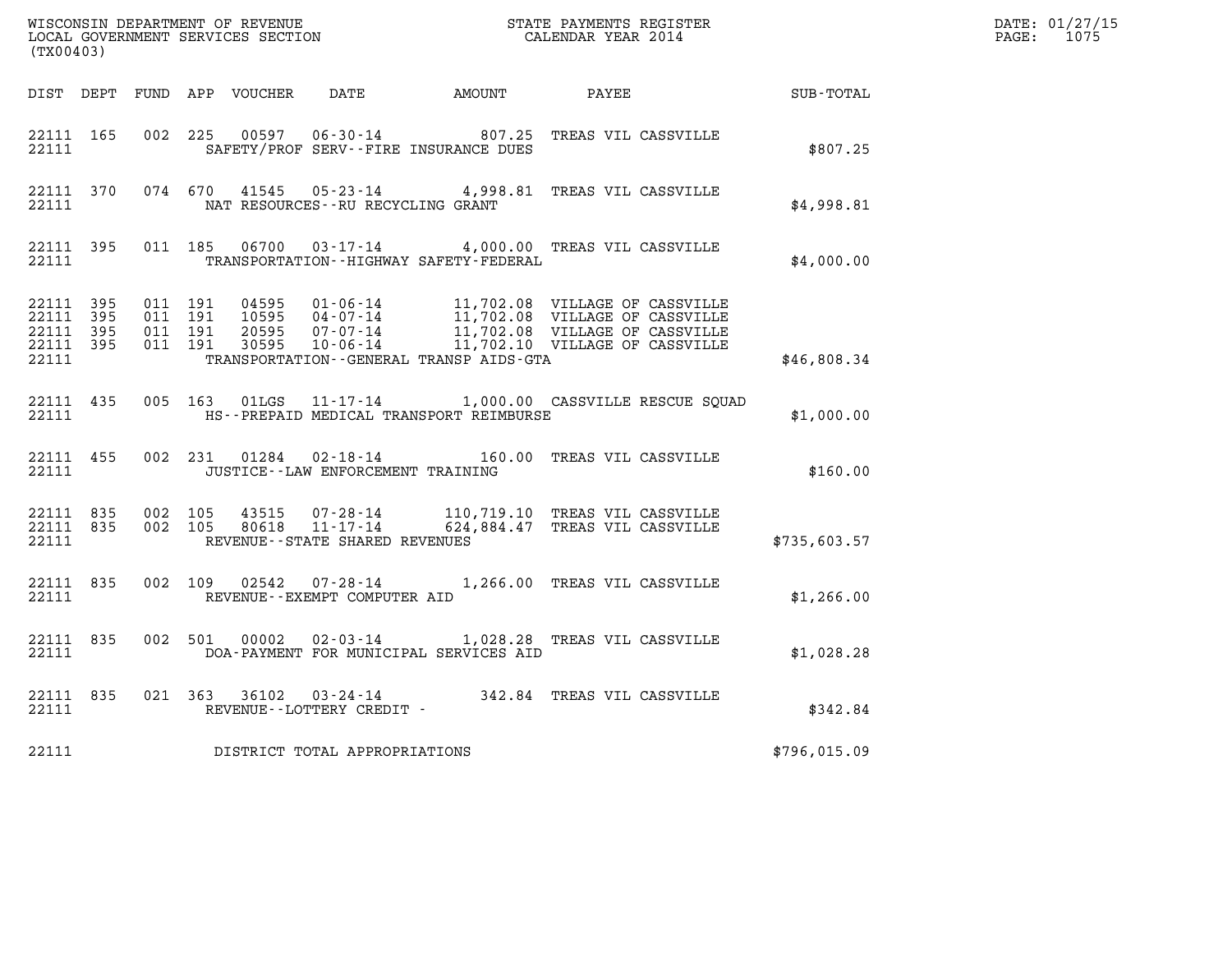| WISCONSIN DEPARTMENT OF REVENUE   | STATE PAYMENTS REGISTER | DATE: 01/27/15 |
|-----------------------------------|-------------------------|----------------|
| LOCAL GOVERNMENT SERVICES SECTION | CALENDAR YEAR 2014      | 1076<br>PAGE:  |

| (TX00403)                                 | LOCAL GOVERNMENT SERVICES SECTION<br>CALENDAR YEAR 2014                                                  |                                                                                                                                                                                                                                         |               |  |  |  |  |  |  |
|-------------------------------------------|----------------------------------------------------------------------------------------------------------|-----------------------------------------------------------------------------------------------------------------------------------------------------------------------------------------------------------------------------------------|---------------|--|--|--|--|--|--|
|                                           |                                                                                                          | DIST DEPT FUND APP VOUCHER DATE AMOUNT PAYEE                                                                                                                                                                                            | SUB-TOTAL     |  |  |  |  |  |  |
| 22116                                     | 22116 165 002 225 00598 06-30-14 2,282.13 TREAS VIL DICKEYVILLE<br>SAFETY/PROF SERV--FIRE INSURANCE DUES |                                                                                                                                                                                                                                         | \$2, 282.13   |  |  |  |  |  |  |
| 22116 370<br>22116                        | 074 670 41546 05-23-14 1,891.29 TREAS VIL DICKEYVILLE<br>NAT RESOURCES--RU RECYCLING GRANT               |                                                                                                                                                                                                                                         | \$1,891.29    |  |  |  |  |  |  |
| 22116 395<br>22116<br>395<br>22116<br>395 |                                                                                                          | 011 191 04596 01-06-14 11,815.90 VILLAGE OF DICKEYVILLE<br>011 191 10596 04-07-14 11,815.90 VILLAGE OF DICKEYVILLE<br>011 191 20596 07-07-14 11,815.90 VILLAGE OF DICKEYVILLE<br>011 191 30596 10-06-14 11,815.93 VILLAGE OF DICKEYVILL |               |  |  |  |  |  |  |
| 22116<br>395<br>22116                     | TRANSPORTATION--GENERAL TRANSP AIDS-GTA                                                                  |                                                                                                                                                                                                                                         | \$47, 263.63  |  |  |  |  |  |  |
| 22116                                     | 22116 455 002 231 01339 02-18-14 160.00 TREAS VIL DICKEYVILLE<br>JUSTICE - - LAW ENFORCEMENT TRAINING    |                                                                                                                                                                                                                                         | \$160.00      |  |  |  |  |  |  |
| 22116 835<br>002<br>22116<br>22116        | 835 002 105 80619 11-17-14 125,922.48 TREAS VIL DICKEYVILLE<br>REVENUE--STATE SHARED REVENUES            | 105 43516 07-28-14 22, 221.61 TREAS VIL DICKEYVILLE                                                                                                                                                                                     | \$148, 144.09 |  |  |  |  |  |  |
| 22116 835<br>002<br>22116                 | REVENUE--EXEMPT COMPUTER AID                                                                             | 109  02543  07-28-14  2,037.00 TREAS VIL DICKEYVILLE                                                                                                                                                                                    | \$2,037.00    |  |  |  |  |  |  |
| 22116                                     | DISTRICT TOTAL APPROPRIATIONS                                                                            |                                                                                                                                                                                                                                         | \$201,778.14  |  |  |  |  |  |  |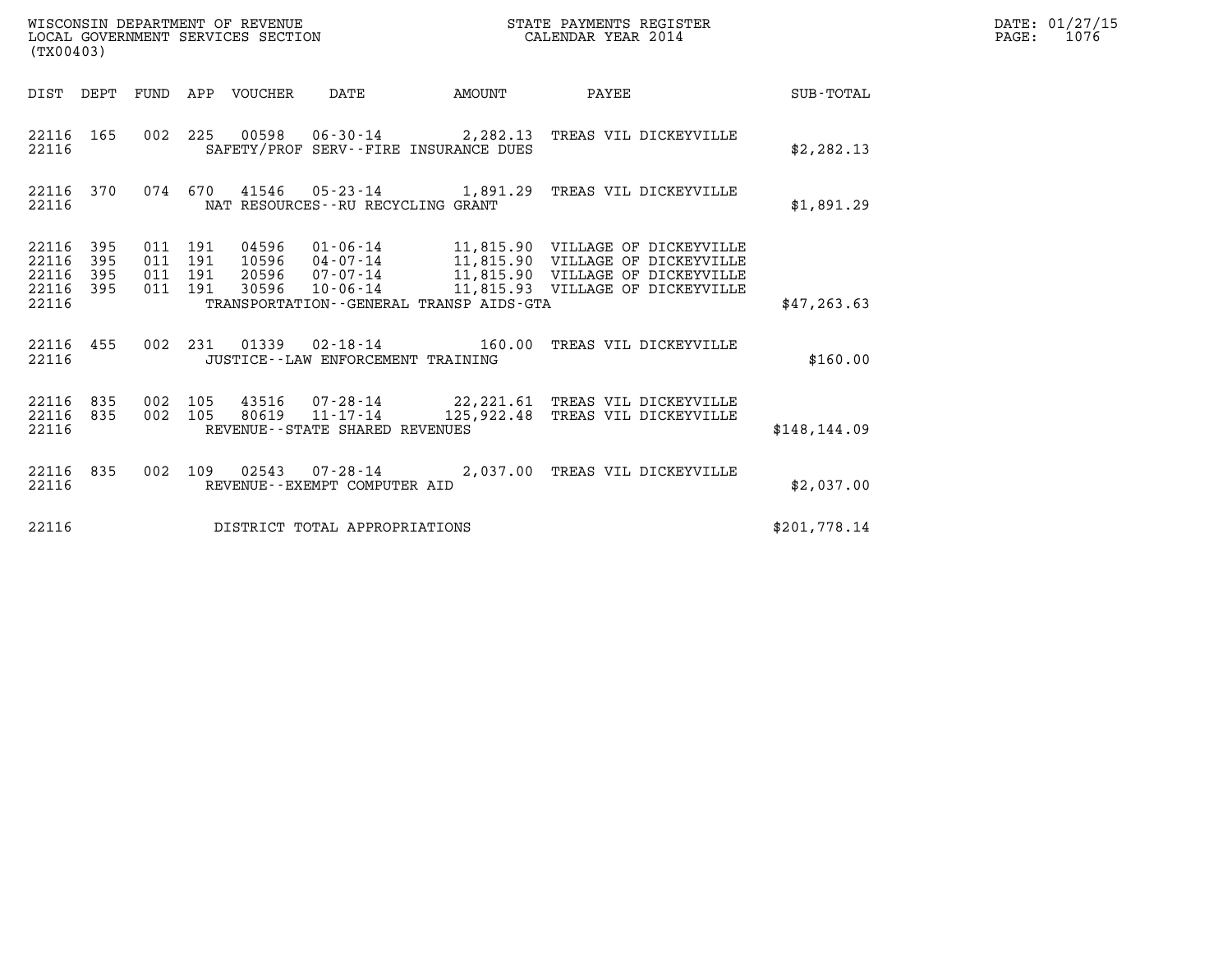| (TX00403)                                         |            |                                          |       |                                                  | WISCONSIN DEPARTMENT OF REVENUE<br>LOCAL GOVERNMENT SERVICES SECTION<br>CALENDAR YEAR 2014                                                                                                                                   |              | DATE: 01/27/15<br>$\mathtt{PAGE:}$<br>1077 |
|---------------------------------------------------|------------|------------------------------------------|-------|--------------------------------------------------|------------------------------------------------------------------------------------------------------------------------------------------------------------------------------------------------------------------------------|--------------|--------------------------------------------|
|                                                   |            |                                          |       |                                                  | DIST DEPT FUND APP VOUCHER DATE AMOUNT PAYEE TO SUB-TOTAL                                                                                                                                                                    |              |                                            |
| 22136 165<br>22136                                |            |                                          |       | SAFETY/PROF SERV--FIRE INSURANCE DUES            | 002 225 00599 06-30-14 2,066.50 TREAS VIL HAZEL GREEN                                                                                                                                                                        | \$2,066.50   |                                            |
| 22136                                             | 22136 370  |                                          |       | NAT RESOURCES--RU RECYCLING GRANT                | 074 670 41547 05-23-14 4,273.83 TREAS VIL HAZEL GREEN                                                                                                                                                                        | \$4,273.83   |                                            |
| 22136 395<br>22136<br>22136<br>22136 395<br>22136 | 395<br>395 | 011 191<br>011 191<br>011 191<br>011 191 |       | TRANSPORTATION--GENERAL TRANSP AIDS-GTA          | 04597  01-06-14   13,561.03   VILLAGE OF HAZEL GREEN<br>10597  04-07-14   13,561.03   VILLAGE OF HAZEL GREEN<br>20597  07-07-14   13,561.03   VILLAGE OF HAZEL GREEN<br>30597  10-06-14   13,561.03   VILLAGE OF HAZEL GREEN | \$54, 244.12 |                                            |
| 22136                                             | 22136 455  |                                          |       | JUSTICE - - LAW ENFORCEMENT TRAINING             | 002 231 01439 02-19-14 320.00 TREAS VIL HAZEL GREEN                                                                                                                                                                          | \$320.00     |                                            |
| 22136 835<br>22136 835<br>22136                   |            | 002 105<br>002 105                       | 80620 | $11 - 17 - 14$<br>REVENUE--STATE SHARED REVENUES | 43517 07-28-14 64,903.86 TREAS VIL HAZEL GREEN<br>367,788.54 TREAS VIL HAZEL GREEN                                                                                                                                           | \$432,692.40 |                                            |
| 22136 835<br>22136 835<br>22136                   |            | 002 109<br>002 109                       |       | REVENUE--EXEMPT COMPUTER AID                     | 02544  07-28-14  29.00 TREAS VIL HAZEL GREEN<br>05119  07-28-14  312.00 TREAS VIL HAZEL GREEN                                                                                                                                | \$341.00     |                                            |
| 22136 835<br>22136                                |            |                                          |       | REVENUE--LOTTERY CREDIT -                        | 021  363  36103  03-24-14  416.63  TREAS VIL HAZEL GREEN                                                                                                                                                                     | \$416.63     |                                            |
| 22136                                             |            |                                          |       | DISTRICT TOTAL APPROPRIATIONS                    |                                                                                                                                                                                                                              | \$494,354.48 |                                            |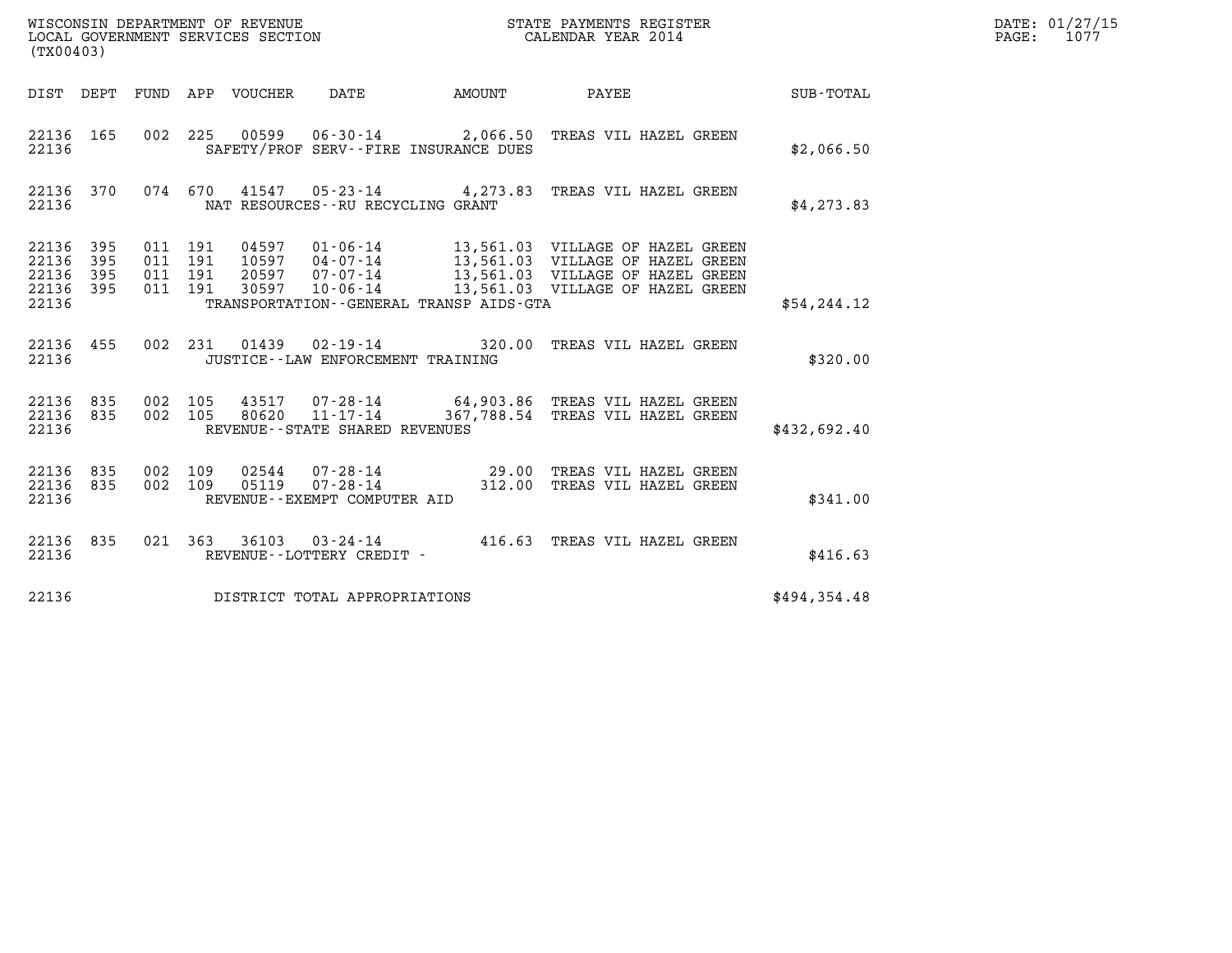| WISCONSIN DEPARTMENT OF REVENUE<br>LOCAL GOVERNMENT SERVICES SECTION<br>(TX00403) |                                        |                                        |                                        |                                                    |                                                                                                                                            |                                                   | STATE PAYMENTS REGISTER<br>CALENDAR YEAR 2014                                                                                                                                        |              | DATE: 01/27/15<br>1078<br>PAGE: |
|-----------------------------------------------------------------------------------|----------------------------------------|----------------------------------------|----------------------------------------|----------------------------------------------------|--------------------------------------------------------------------------------------------------------------------------------------------|---------------------------------------------------|--------------------------------------------------------------------------------------------------------------------------------------------------------------------------------------|--------------|---------------------------------|
| DIST DEPT                                                                         |                                        | FUND                                   |                                        | APP VOUCHER                                        | DATE                                                                                                                                       | AMOUNT                                            | PAYEE                                                                                                                                                                                | SUB-TOTAL    |                                 |
| 22147 165<br>22147                                                                |                                        | 002                                    | 225                                    | 00600                                              | $06 - 30 - 14$                                                                                                                             | 1,203.96<br>SAFETY/PROF SERV--FIRE INSURANCE DUES | TREAS VIL LIVINGSTON                                                                                                                                                                 | \$1,203.96   |                                 |
| 22147 370<br>22147                                                                |                                        | 074 670                                |                                        | 41548                                              | $05 - 23 - 14$<br>NAT RESOURCES -- RU RECYCLING GRANT                                                                                      |                                                   | 2,064.81 TREAS VIL LIVINGSTON                                                                                                                                                        | \$2,064.81   |                                 |
| 22147<br>22147<br>22147<br>22147<br>22147                                         | 395<br>395<br>395<br>395               | 011<br>011<br>011<br>011 191           | 191<br>191<br>191                      | 04598<br>10598<br>20598<br>30598                   | $01 - 06 - 14$<br>$04 - 07 - 14$<br>$07 - 07 - 14$<br>$10 - 06 - 14$                                                                       | TRANSPORTATION--GENERAL TRANSP AIDS-GTA           | 7,781.06 VILLAGE OF LIVINGSTON<br>7,781.06 VILLAGE OF LIVINGSTON<br>7,781.06 VILLAGE OF LIVINGSTON<br>7,781.06 VILLAGE OF LIVINGSTON                                                 | \$31,124.24  |                                 |
| 22147<br>22147<br>22147<br>22147<br>22147<br>22147<br>22147                       | 505<br>505<br>505<br>505<br>505<br>505 | 002<br>002<br>002<br>002<br>002<br>002 | 743<br>743<br>743<br>743<br>743<br>743 | 01213<br>02234<br>03206<br>09451<br>09453<br>10233 | $09 - 02 - 14$<br>$10 - 17 - 14$<br>$11 - 19 - 14$<br>$06 - 23 - 14$<br>$07 - 07 - 14$<br>$07 - 18 - 14$<br>DOA--HOUSING ASSISTANCE GRANTS | 69,800.00<br>50,000.00                            | 56,000.00 TREAS VIL LIVINGSTON<br>86,786.00 TREAS VIL LIVINGSTON<br>90,507.00 TREAS VIL LIVINGSTON<br>96,907.00 TREAS VIL LIVINGSTON<br>TREAS VIL LIVINGSTON<br>TREAS VIL LIVINGSTON | \$450,000.00 |                                 |
| 22147<br>22147<br>22147                                                           | 835<br>835                             | 002 105<br>002 105                     |                                        | 43518<br>80621                                     | 07-28-14<br>$11 - 17 - 14$<br>REVENUE - - STATE SHARED REVENUES                                                                            |                                                   | 24,561.47 TREAS VIL LIVINGSTON<br>139,331.99 TREAS VIL LIVINGSTON                                                                                                                    | \$163,893.46 |                                 |
| 22147<br>22147<br>22147<br>22147                                                  | 835<br>835<br>835                      | 002<br>002<br>002                      | 109<br>109<br>109                      | 02545<br>02611<br>05139                            | $07 - 28 - 14$<br>$07 - 28 - 14$<br>$07 - 28 - 14$<br>REVENUE--EXEMPT COMPUTER AID                                                         | 731.00<br>25.00                                   | TREAS VIL LIVINGSTON<br>TREAS VIL LIVINGSTON<br>105.00 TREAS VIL LIVINGSTON                                                                                                          | \$861.00     |                                 |
| 22147                                                                             |                                        |                                        |                                        |                                                    | DISTRICT TOTAL APPROPRIATIONS                                                                                                              |                                                   |                                                                                                                                                                                      | \$649,147.47 |                                 |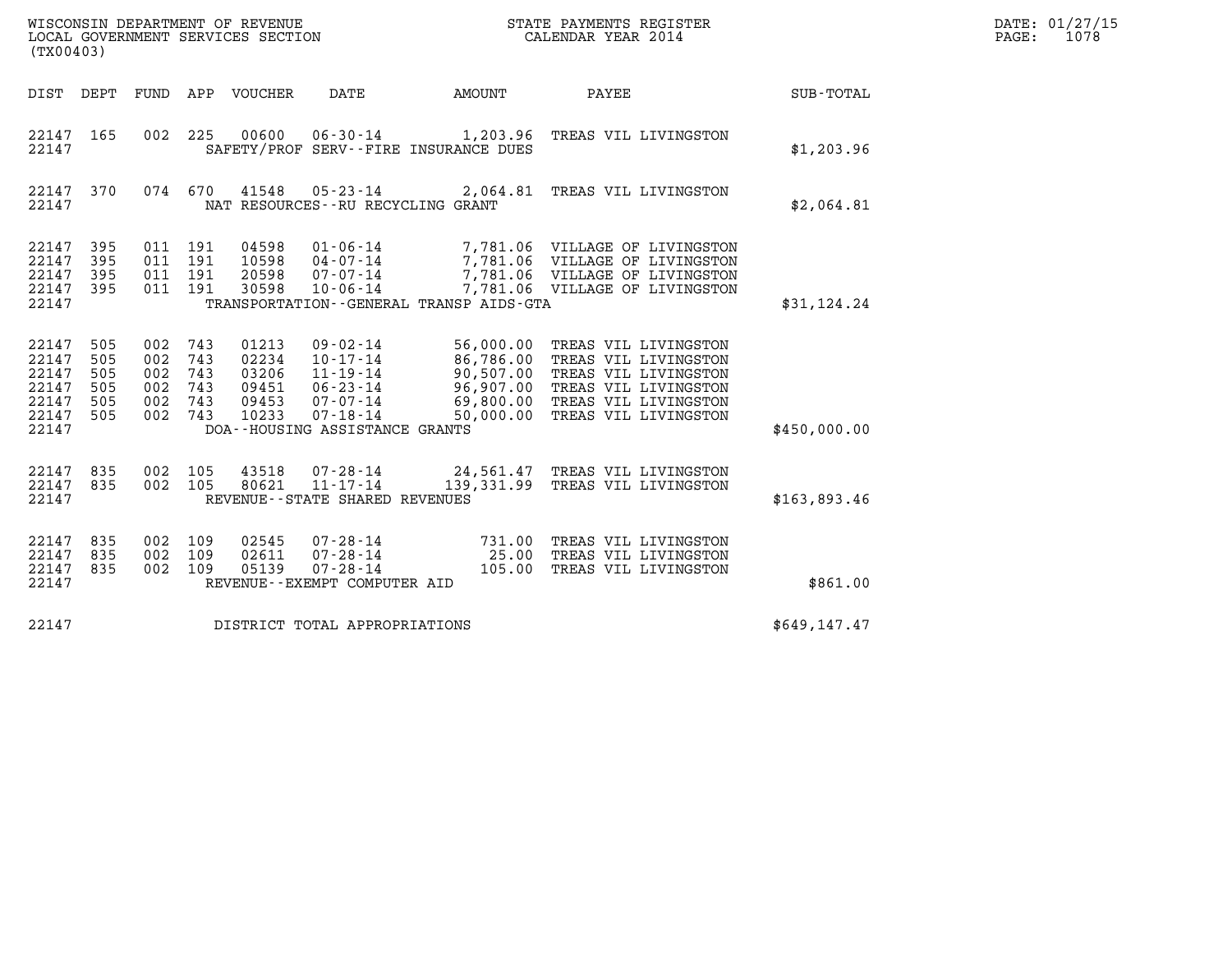| WISCONSIN DEPARTMENT OF REVENUE<br>LOCAL GOVERNMENT SERVICES SECTION<br>(TX00403) | STATE PAYMENTS REGISTER<br>CALENDAR YEAR 2014 | DATE: 01/27/15<br>1079<br>PAGE: |
|-----------------------------------------------------------------------------------|-----------------------------------------------|---------------------------------|

| (TX00403)                                                                                         |                                                                     |                                                                                                                                                                                                      |                  |
|---------------------------------------------------------------------------------------------------|---------------------------------------------------------------------|------------------------------------------------------------------------------------------------------------------------------------------------------------------------------------------------------|------------------|
| FUND<br>DIST DEPT                                                                                 | VOUCHER DATE AMOUNT<br>APP                                          | PAYEE                                                                                                                                                                                                | <b>SUB-TOTAL</b> |
| 165<br>002<br>22151<br>22151                                                                      | 225<br>SAFETY/PROF SERV--FIRE INSURANCE DUES                        | 00601  06-30-14  1,473.50 TREAS VIL MONTFORT                                                                                                                                                         | \$1,473.50       |
| 22151 370<br>22151                                                                                | 074 670<br>NAT RESOURCES - - RU RECYCLING GRANT                     | 41549  05-23-14  953.17  TREAS VIL MONTFORT                                                                                                                                                          | \$953.17         |
| 22151<br>395<br>011<br>22151<br>395<br>011<br>22151<br>395<br>011<br>22151<br>011<br>395<br>22151 | 191<br>191<br>191<br>191<br>TRANSPORTATION--GENERAL TRANSP AIDS-GTA | 04599  01-06-14  8,449.10  VILLAGE OF MONTFORT<br>10599  04-07-14  8,449.10  VILLAGE OF MONTFORT<br>20599  07-07-14  8,449.10  VILLAGE OF MONTFORT<br>30599  10-06-14  8,449.10  VILLAGE OF MONTFORT | \$33,796.40      |
| 002<br>22151 465<br>22151                                                                         | 305<br>MILITARY AFFAIRS-EMER MGMT-DISASTER RECO                     | 01053  01-30-14  485.09  TREAS VIL MONTFORT                                                                                                                                                          | \$485.09         |
| 22151 465<br>22151                                                                                | 002 342<br>MILITARY AFFAIRS-EMERGENCY MGMT-FED FUND                 | 01053  01-30-14  2,910.55  TREAS VIL MONTFORT                                                                                                                                                        | \$2,910.55       |
| 22151 835<br>002<br>002<br>22151 835<br>22151                                                     | 105<br>105<br>REVENUE--STATE SHARED REVENUES                        | 43519  07-28-14  25,096.87 TREAS VIL MONTFORT<br>80622  11-17-14  142,464.68 TREAS VIL MONTFORT                                                                                                      | \$167, 561.55    |
| 835<br>002<br>22151<br>002<br>22151<br>835<br>22151                                               | 109<br>109<br>02612<br>REVENUE--EXEMPT COMPUTER AID                 | 02546  07-28-14  177.00 TREAS VIL MONTFORT<br>07-28-14 28.00 TREAS VIL MONTFORT                                                                                                                      | \$205.00         |
| 22151                                                                                             | DISTRICT TOTAL APPROPRIATIONS                                       |                                                                                                                                                                                                      | \$207,385.26     |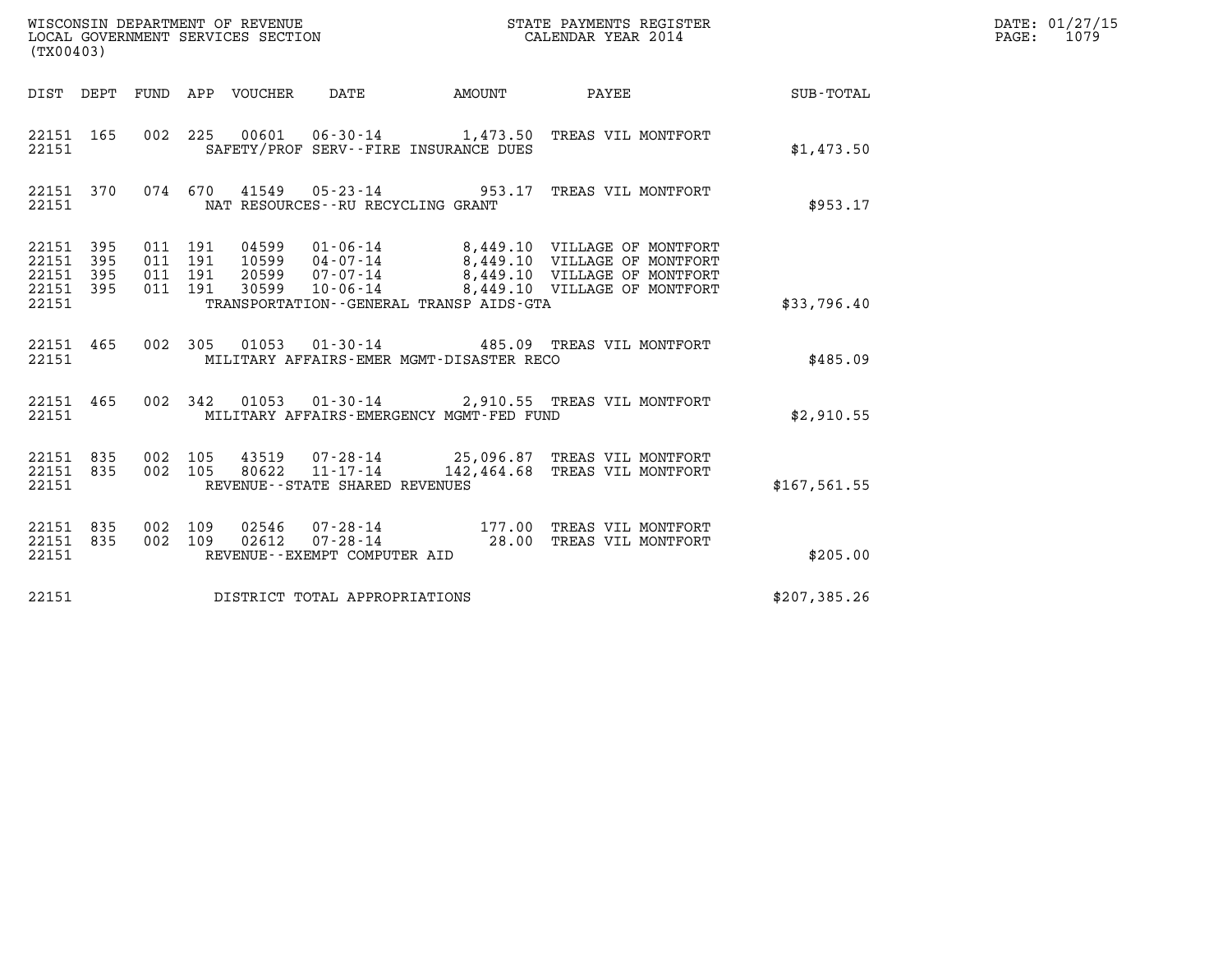| DATE: | 01/27/15 |
|-------|----------|
| PAGE: | 1080     |

| (TX00403)                                                          |                    |                                          |                                  | WISCONSIN DEPARTMENT OF REVENUE<br>LOCAL GOVERNMENT SERVICES SECTION |                                                                            | STATE PAYMENTS REGISTER<br>CALENDAR YEAR 2014                                                           |              | DATE: 01/27/15<br>$\mathtt{PAGE:}$<br>1080 |
|--------------------------------------------------------------------|--------------------|------------------------------------------|----------------------------------|----------------------------------------------------------------------|----------------------------------------------------------------------------|---------------------------------------------------------------------------------------------------------|--------------|--------------------------------------------|
| DIST DEPT FUND APP VOUCHER                                         |                    |                                          |                                  | DATE                                                                 | AMOUNT                                                                     | PAYEE                                                                                                   | SUB-TOTAL    |                                            |
| 22152 165<br>22152                                                 |                    |                                          |                                  |                                                                      | SAFETY/PROF SERV--FIRE INSURANCE DUES                                      | 002 225 00602 06-30-14 305.48 TREAS VIL MOUNT HOPE                                                      | \$305.48     |                                            |
| 22152 370<br>22152                                                 |                    |                                          |                                  | NAT RESOURCES--RU RECYCLING GRANT                                    |                                                                            | 074 670 41550 05-23-14 980.70 TREAS VIL MOUNT HOPE                                                      | \$980.70     |                                            |
| 22152<br>395<br>22152<br>395<br>22152<br>395<br>22152 395<br>22152 |                    | 011 191<br>011 191<br>011 191<br>011 191 | 04600<br>10600<br>20600<br>30600 | $01 - 06 - 14$<br>$04 - 07 - 14$<br>$07 - 07 - 14$<br>$10 - 06 - 14$ | 719.78<br>719.78<br>719.78<br>TRANSPORTATION - - GENERAL TRANSP AIDS - GTA | VILLAGE OF MOUNT HOPE<br>VILLAGE OF MOUNT HOPE<br>VILLAGE OF MOUNT HOPE<br>719.78 VILLAGE OF MOUNT HOPE | \$2,879.12   |                                            |
| 22152<br>505<br>22152<br>505<br>22152                              | 002 743<br>002 743 |                                          | 03766                            | DOA--HOUSING ASSISTANCE GRANTS                                       |                                                                            | 02821  11-04-14  97,770.00 TREAS VIL MOUNT HOPE<br>12-05-14 159,769.00 TREAS VIL MOUNT HOPE             | \$257,539.00 |                                            |
| 22152<br>835<br>22152 835<br>22152                                 | 002<br>002 105     | 105                                      | 80623                            | REVENUE--STATE SHARED REVENUES                                       |                                                                            | 43520  07-28-14  7,089.30 TREAS VIL MOUNT HOPE<br>11-17-14 40,172.73 TREAS VIL MOUNT HOPE               | \$47, 262.03 |                                            |
| 22152                                                              |                    |                                          |                                  | DISTRICT TOTAL APPROPRIATIONS                                        |                                                                            |                                                                                                         | \$308,966.33 |                                            |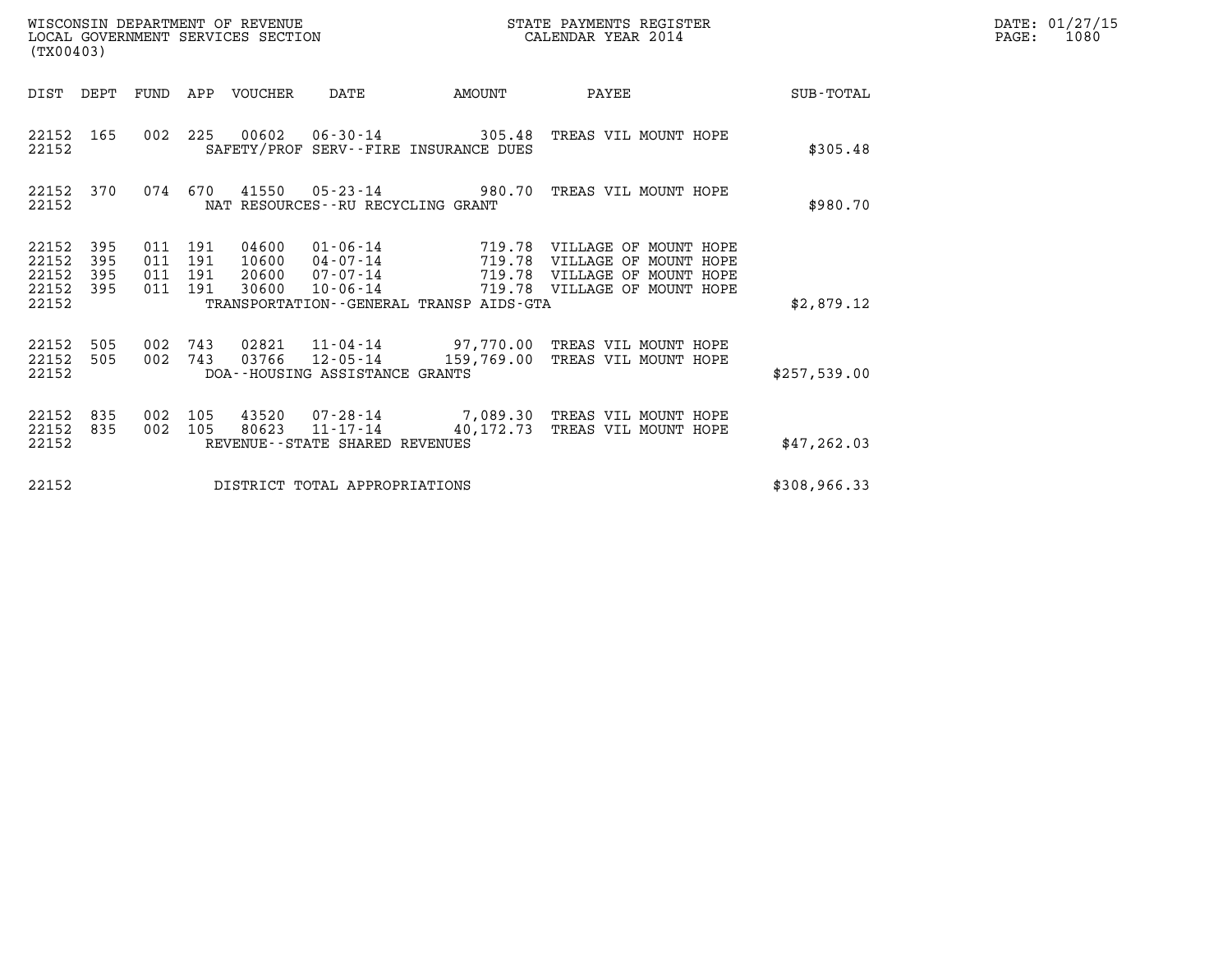| (TX00403)                                             |     |         |         |       |                                   |                                             |                                                                                                                                                                                                                                                                                                           |               | DATE: 01/27/15<br>1081<br>$\mathtt{PAGE:}$ |
|-------------------------------------------------------|-----|---------|---------|-------|-----------------------------------|---------------------------------------------|-----------------------------------------------------------------------------------------------------------------------------------------------------------------------------------------------------------------------------------------------------------------------------------------------------------|---------------|--------------------------------------------|
|                                                       |     |         |         |       |                                   |                                             |                                                                                                                                                                                                                                                                                                           |               |                                            |
| 22153                                                 |     |         |         |       |                                   | SAFETY/PROF SERV--FIRE INSURANCE DUES       | 22153 165 002 225 00603 06-30-14 3,000.92 TREAS VIL MUSCODA                                                                                                                                                                                                                                               | \$3,000.92    |                                            |
| 22153                                                 |     |         |         |       |                                   | NAT RESOURCES--AIDS IN LIEU OF TAXES        | 22153 370 012 579 19338 04-16-14 6.10 TREAS VIL MUSCODA                                                                                                                                                                                                                                                   | \$6.10        |                                            |
| 22153                                                 |     |         |         |       |                                   | NAT RESOURCES--RU RECYCLING GRANT           | 22153 370 074 670 41551 05-23-14 5,213.53 TREAS VIL MUSCODA                                                                                                                                                                                                                                               | \$5,213.53    |                                            |
| 22153                                                 |     |         |         |       |                                   | TRANSPORTATION - - HIGHWAY SAFETY - FEDERAL | 22153 395 011 185 04766 02-24-14 4,000.00 TREAS VIL MUSCODA                                                                                                                                                                                                                                               | \$4,000.00    |                                            |
| 22153 395<br>22153<br>22153 395<br>22153 395<br>22153 | 395 |         |         |       |                                   | TRANSPORTATION--GENERAL TRANSP AIDS-GTA     | $\begin{tabular}{cccc} 011 & 191 & 04601 & 01-06-14 & 21,452.08 & VILLAGE OF MUSCODE \\ 011 & 191 & 10601 & 04-07-14 & 21,452.08 & VILLAGE OF MUSCODE \\ 011 & 191 & 20601 & 07-07-14 & 21,452.08 & VILLAGE OF MUSCODE \\ 011 & 191 & 30601 & 10-06-14 & 21,452.08 & VILLAGE OF MUSCODE \\ \end{tabular}$ | \$85,808.32   |                                            |
| 22153 395<br>22153                                    |     |         |         |       |                                   | TRANSPORTATION--LRIP/TRIP/MSIP GRANTS       | 011  278  02749  01-31-14  11,819.22  TREAS VIL MUSCODA                                                                                                                                                                                                                                                   | \$11,819.22   |                                            |
| 22153 435<br>22153                                    |     |         |         |       |                                   | HS--AMBULANCE FUNDING ASSISTANCE GRANTS     | 005 162 01HSD 09-08-14 4,065.78 TREAS VILL MUSCODA                                                                                                                                                                                                                                                        | \$4,065.78    |                                            |
| 22153 435<br>22153                                    |     |         |         |       |                                   | HS--PREPAID MEDICAL TRANSPORT REIMBURSE     | 005 163 01LGS 11-17-14 4,900.00 MUSCODA JOINT FIRE DIST                                                                                                                                                                                                                                                   | \$4,900.00    |                                            |
| 22153 455<br>22153                                    |     |         |         |       |                                   | JUSTICE--LAW ENFORCEMENT TRAINING           | 002 231 01601 02-24-14 160.00 TREAS VIL MUSCODA                                                                                                                                                                                                                                                           | \$160.00      |                                            |
| 22153 465<br>22153                                    |     |         |         |       |                                   | MILITARY AFFAIRS-EMER MGMT-DISASTER RECO    | 002 305 00916 01-07-14 398.45 TREAS VIL MUSCODA                                                                                                                                                                                                                                                           | \$398.45      |                                            |
| 22153 465<br>22153                                    |     |         |         |       |                                   | MILITARY AFFAIRS-EMERGENCY MGMT-FED FUND    | 002 342 00916 01-07-14 2,390.72 TREAS VIL MUSCODA                                                                                                                                                                                                                                                         | \$2,390.72    |                                            |
| 22153 835<br>22153 835<br>22153                       |     | 002 105 | 002 105 |       | REVENUE - - STATE SHARED REVENUES |                                             | 43521  07-28-14  90,786.34 TREAS VIL MUSCODA<br>80624  11-17-14  355,686.82  TREAS VIL MUSCODA                                                                                                                                                                                                            | \$446, 473.16 |                                            |
| 22153 835                                             |     |         | 002 109 | 02547 | 07-28-14                          |                                             | 954.00 TREAS VIL MUSCODA                                                                                                                                                                                                                                                                                  |               |                                            |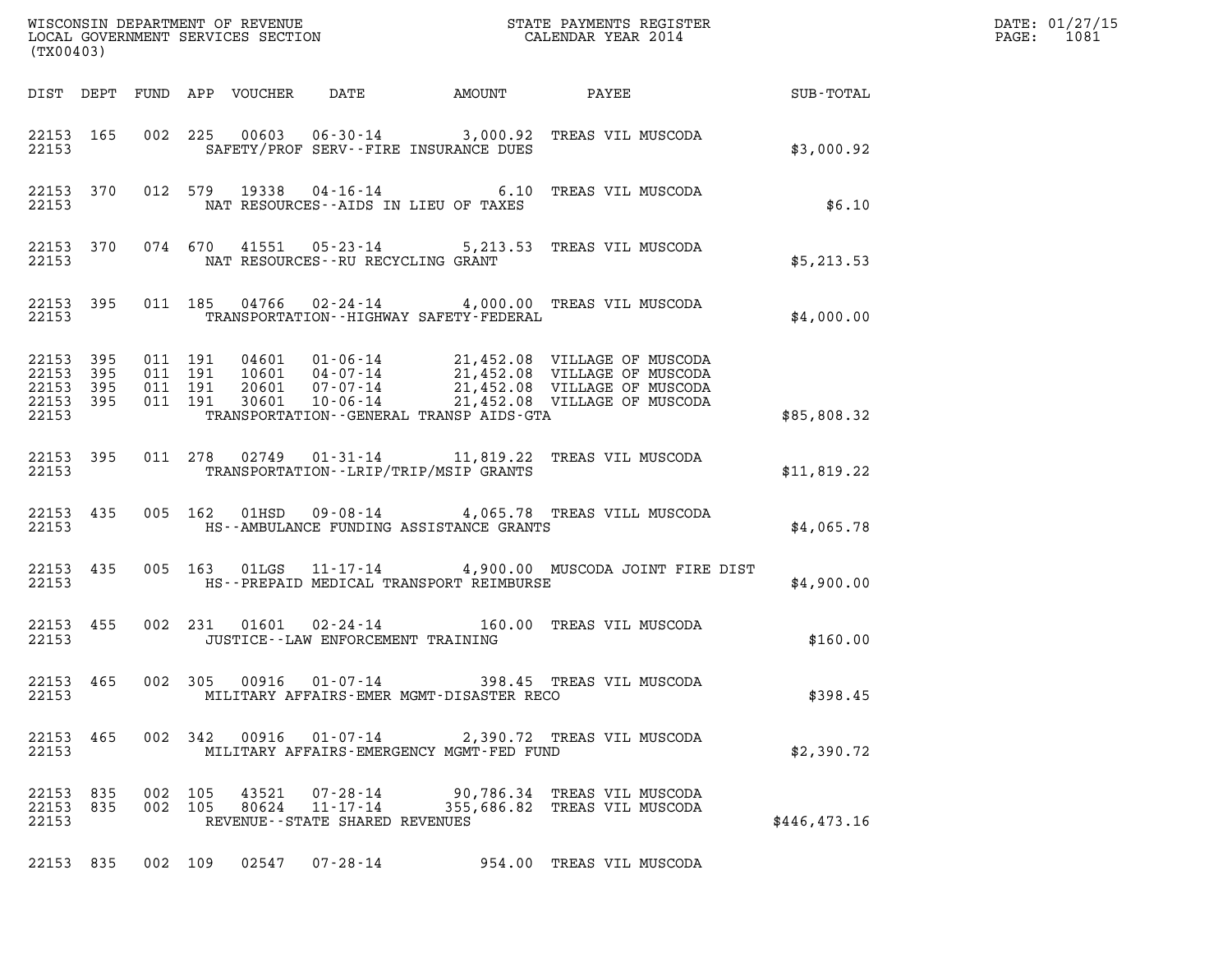| (TX00403)               |            |            |            | WISCONSIN DEPARTMENT OF REVENUE<br>LOCAL GOVERNMENT SERVICES SECTION |                                                            |                      | STATE PAYMENTS REGISTER<br>CALENDAR YEAR 2014 |  | PAGE:        | DATE: 01/27/15<br>1082 |  |
|-------------------------|------------|------------|------------|----------------------------------------------------------------------|------------------------------------------------------------|----------------------|-----------------------------------------------|--|--------------|------------------------|--|
| DIST                    | DEPT       | FUND       | APP        | VOUCHER                                                              | DATE                                                       | AMOUNT               | PAYEE                                         |  | SUB-TOTAL    |                        |  |
| 22153<br>22153<br>22153 | 835<br>835 | 002<br>002 | 109<br>109 | 02613<br>05120                                                       | $07 - 28 - 14$<br>07-28-14<br>REVENUE--EXEMPT COMPUTER AID | 2.00<br>814.00       | TREAS VIL MUSCODA<br>TREAS VIL MUSCODA        |  | \$1,770.00   |                        |  |
| 22153<br>22153<br>22153 | 835<br>835 | 021<br>021 | 363<br>363 | 36104<br>36127                                                       | 03-24-14<br>$03 - 24 - 14$<br>REVENUE - - LOTTERY CREDIT - | 1,391.70<br>1,619.33 | TREAS VIL MUSCODA<br>TREAS VIL MUSCODA        |  | \$3,011.03   |                        |  |
| 22153                   |            |            |            |                                                                      | DISTRICT TOTAL APPROPRIATIONS                              |                      |                                               |  | \$573,017.23 |                        |  |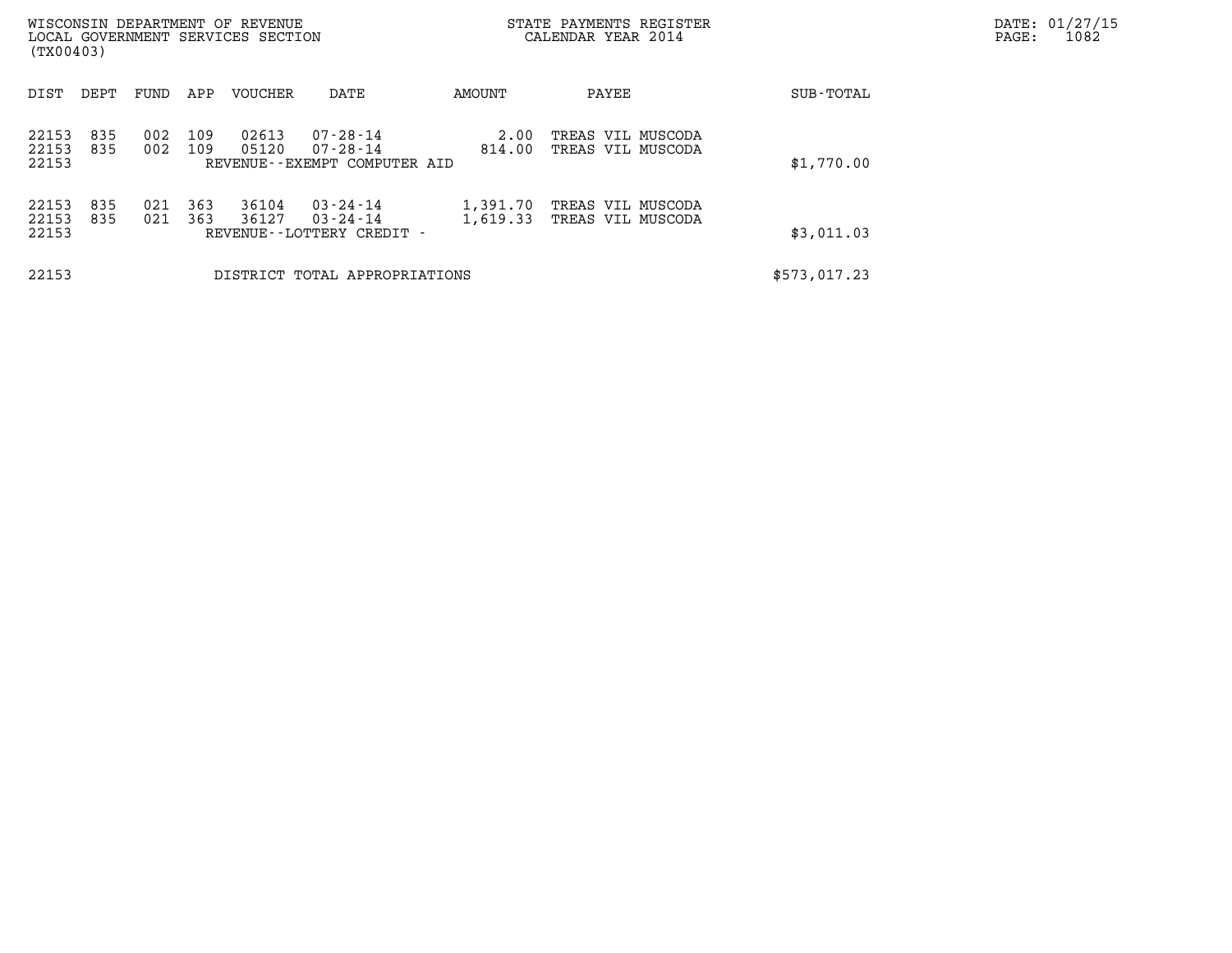| WISCONSIN DEPARTMENT OF REVENUE   | STATE PAYMENTS REGISTER | DATE: 01/27/15 |
|-----------------------------------|-------------------------|----------------|
| LOCAL GOVERNMENT SERVICES SECTION | CALENDAR YEAR 2014      | 1083<br>PAGE:  |

| (TX00403)                                                                                         |                                                                                                                                                                          |           |                                                                                                                                          |                  |
|---------------------------------------------------------------------------------------------------|--------------------------------------------------------------------------------------------------------------------------------------------------------------------------|-----------|------------------------------------------------------------------------------------------------------------------------------------------|------------------|
| DIST<br>DEPT<br>FUND                                                                              | <b>VOUCHER</b><br>DATE<br>APP                                                                                                                                            | AMOUNT    | PAYEE                                                                                                                                    | <b>SUB-TOTAL</b> |
| 165<br>002<br>22171<br>22171                                                                      | 225<br>00604<br>SAFETY/PROF SERV--FIRE INSURANCE DUES                                                                                                                    |           | 06-30-14 395.33 TREAS VIL PATCH GROVE                                                                                                    | \$395.33         |
| 22171<br>395<br>011<br>395<br>22171<br>011<br>395<br>22171<br>011<br>22171<br>395<br>011<br>22171 | 191<br>04602<br>$01 - 06 - 14$<br>191<br>10602<br>04-07-14<br>191<br>07-07-14<br>20602<br>191<br>30602<br>$10 - 06 - 14$<br>TRANSPORTATION - - GENERAL TRANSP AIDS - GTA |           | 1,521.29 VILLAGE OF PATCH GROVE<br>1,521.29 VILLAGE OF PATCH GROVE<br>1,521.29 VILLAGE OF PATCH GROVE<br>1,521.32 VILLAGE OF PATCH GROVE | \$6,085.19       |
| 22171<br>505<br>002<br>002<br>22171<br>505<br>22171                                               | 743<br>02374<br>03355<br>743<br>11-20-14<br>DOA--HOUSING ASSISTANCE GRANTS                                                                                               | 4,500.00  | 10-23-14 120,500.00 TREAS VIL PATCH GROVE<br>TREAS VIL PATCH GROVE                                                                       | \$125,000.00     |
| 835<br>002<br>22171<br>002<br>22171<br>835<br>22171                                               | 105<br>43522<br>07-28-14<br>105<br>80625<br>$11 - 17 - 14$<br>REVENUE--STATE SHARED REVENUES                                                                             | 62,583.08 | 11,044.07 TREAS VIL PATCH GROVE<br>TREAS VIL PATCH GROVE                                                                                 | \$73,627.15      |
| 835<br>002<br>22171<br>22171                                                                      | 109<br>02548<br>$07 - 28 - 14$<br>REVENUE--EXEMPT COMPUTER AID                                                                                                           | 5.00      | TREAS VIL PATCH GROVE                                                                                                                    | \$5.00           |
| 021<br>22171<br>835<br>22171                                                                      | 363<br>36105<br>$03 - 24 - 14$<br>REVENUE - - LOTTERY CREDIT -                                                                                                           | 639.28    | TREAS VIL PATCH GROVE                                                                                                                    | \$639.28         |
| 22171                                                                                             | DISTRICT TOTAL APPROPRIATIONS                                                                                                                                            |           |                                                                                                                                          | \$205,751.95     |

(TX00403)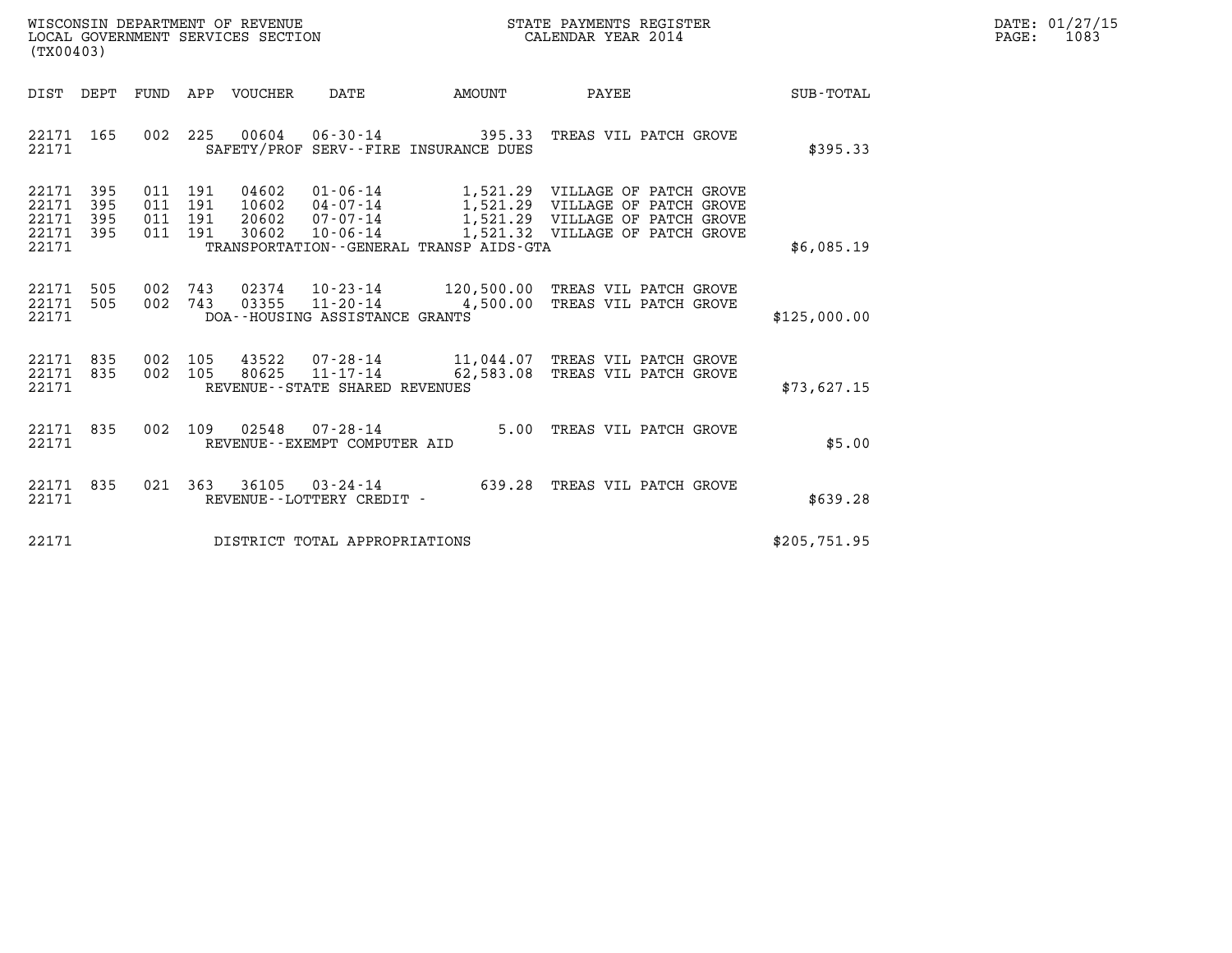| (TX00403)                                                 |           |                                          |                                |                                              |                                                                                                                                                                                                                                            |                                                        | DATE: 01/27/15<br>PAGE: 1084 |
|-----------------------------------------------------------|-----------|------------------------------------------|--------------------------------|----------------------------------------------|--------------------------------------------------------------------------------------------------------------------------------------------------------------------------------------------------------------------------------------------|--------------------------------------------------------|------------------------------|
|                                                           |           |                                          |                                |                                              |                                                                                                                                                                                                                                            | DIST DEPT FUND APP VOUCHER DATE AMOUNT PAYEE SUB-TOTAL |                              |
| 22172 165<br>22172                                        |           |                                          |                                | SAFETY/PROF SERV--FIRE INSURANCE DUES        | 002 225 00605 06-30-14 1,455.53 TREAS VIL POTOSI                                                                                                                                                                                           | \$1,455.53                                             |                              |
| 22172                                                     |           |                                          |                                | NAT RESOURCES-SEVERANCE/YIELD/WITHDRAWAL     | 22172 370 000 001 02DNR 09-11-14 105.20 TREAS VILL POTOSI                                                                                                                                                                                  | \$105.20                                               |                              |
| 22172                                                     | 22172 370 |                                          |                                | NAT RESOURCES--FOREST CROP/MFL/CO FOREST     | 012 571 37583 06-16-14 14.10 TREAS VIL POTOSI                                                                                                                                                                                              | \$14.10                                                |                              |
|                                                           | 22172     |                                          |                                | NAT RESOURCES--RU RECYCLING GRANT            | 22172 370 074 670 41552 05-23-14 1,415.10 TREAS VIL POTOSI                                                                                                                                                                                 | \$1,415.10                                             |                              |
| 22172                                                     |           |                                          |                                | TRANSPORTATION - - HIGHWAY SAFETY - FEDERAL  | 22172 395 011 185 16708 07-02-14 4,861.00 TREAS VIL POTOSI                                                                                                                                                                                 | \$4,861.00                                             |                              |
| 22172 395<br>22172 395<br>22172 395<br>22172 395<br>22172 |           | 011 191<br>011 191<br>011 191<br>011 191 |                                | TRANSPORTATION - - GENERAL TRANSP AIDS - GTA | 04603  01-06-14  4,211.74  VILLAGE OF POTOSI<br>10603  04-07-14  4,211.74  VILLAGE OF POTOSI<br>20603  07-07-14  4,211.74  VILLAGE OF POTOSI<br>30603  10-06-14  4,211.76  VILLAGE OF POTOSI                                               | \$16,846.98                                            |                              |
| 22172 455<br>22172                                        |           |                                          |                                | JUSTICE -- LAW ENFORCEMENT TRAINING          | 002 231 01675 02-24-14 320.00 TREAS VIL POTOSI                                                                                                                                                                                             | \$320.00                                               |                              |
| 22172                                                     |           |                                          | REVENUE--STATE SHARED REVENUES |                                              | $\begin{array}{cccccccc} 22172 & 835 & 002 & 105 & 43523 & 07\text{-}28\text{-}14 & & 30,609.02 & \text{TREAS VIL POTOSI}\\ 22172 & 835 & 002 & 105 & 80626 & 11\text{-}17\text{-}14 & & 173,451.12 & \text{TREAS VIL POTOSI} \end{array}$ | \$204,060.14                                           |                              |
| 22172                                                     | 22172 835 |                                          | REVENUE--EXEMPT COMPUTER AID   |                                              | 002 109 02549 07-28-14 6.00 TREAS VIL POTOSI                                                                                                                                                                                               | \$6.00                                                 |                              |
| 22172                                                     | 22172 835 |                                          | REVENUE--LOTTERY CREDIT -      |                                              | 021 363 36106 03-24-14 248.32 TREAS VIL POTOSI                                                                                                                                                                                             | \$248.32                                               |                              |
| 22172                                                     |           |                                          | DISTRICT TOTAL APPROPRIATIONS  |                                              |                                                                                                                                                                                                                                            | \$229,332.37                                           |                              |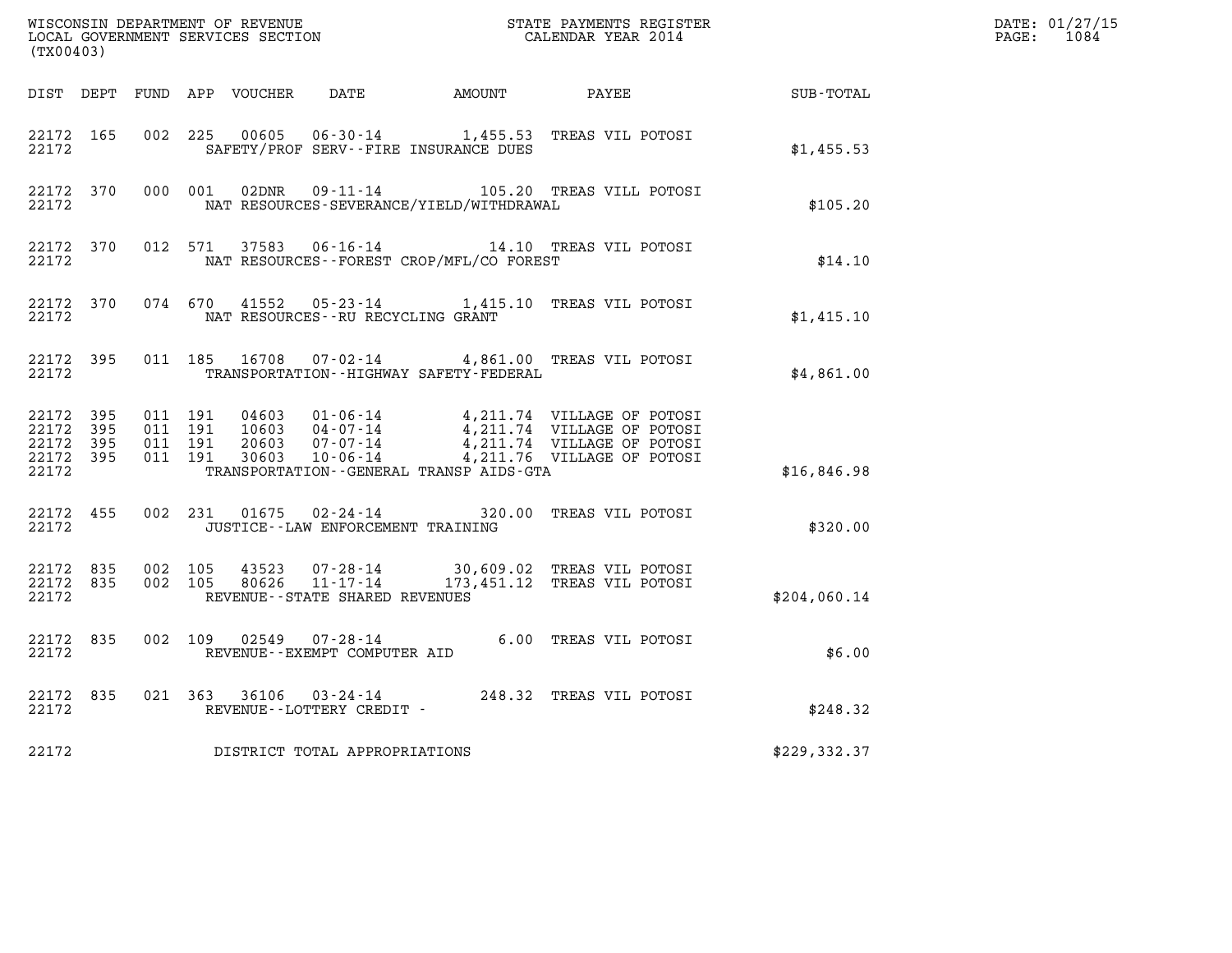| WISCONSIN DEPARTMENT OF REVENUE<br>LOCAL GOVERNMENT SERVICES SECTION | STATE PAYMENTS REGISTER<br>CALENDAR YEAR 2014 | DATE: 01/27/15<br>1085<br>PAGE: |
|----------------------------------------------------------------------|-----------------------------------------------|---------------------------------|

| (TX00403)                                 |                          |                          |                          | WISCONSIN DEPARTMENT OF REVENUE<br>LOCAL GOVERNMENT SERVICES SECTION |                                                    |                                         | STATE PAYMENTS REGISTER<br>CALENDAR YEAR 2014                                                                                |             |
|-------------------------------------------|--------------------------|--------------------------|--------------------------|----------------------------------------------------------------------|----------------------------------------------------|-----------------------------------------|------------------------------------------------------------------------------------------------------------------------------|-------------|
| DIST                                      | DEPT                     | FUND                     | APP                      | VOUCHER                                                              | DATE                                               | AMOUNT                                  | PAYEE                                                                                                                        | SUB-TOTAL   |
| 22186<br>22186                            | 165                      | 002                      | 225                      | 00606                                                                |                                                    | SAFETY/PROF SERV--FIRE INSURANCE DUES   | 06-30-14 664.87 TREAS VIL TENNYSON                                                                                           | \$664.87    |
| 22186<br>22186                            | 370                      | 074                      | 670                      |                                                                      | NAT RESOURCES - - RU RECYCLING GRANT               | 41553 05-23-14 707.55                   | TREAS VIL TENNYSON                                                                                                           | \$707.55    |
| 22186<br>22186<br>22186<br>22186<br>22186 | 395<br>395<br>395<br>395 | 011<br>011<br>011<br>011 | 191<br>191<br>191<br>191 | 04604<br>10604<br>30604                                              | 01-06-14<br>04-07-14<br>20604 07-07-14<br>10-06-14 | TRANSPORTATION--GENERAL TRANSP AIDS-GTA | 1,355.77 VILLAGE OF TENNYSON<br>1,355.77 VILLAGE OF TENNYSON<br>1,355.77 VILLAGE OF TENNYSON<br>1,355.77 VILLAGE OF TENNYSON | \$5,423.08  |
|                                           |                          |                          |                          |                                                                      |                                                    |                                         |                                                                                                                              |             |
| 22186<br>22186<br>22186                   | 835<br>835               | 002<br>002               | 105<br>105               | 43524<br>80627                                                       | 11-17-14<br>REVENUE--STATE SHARED REVENUES         |                                         | 07-28-14 9,670.72 TREAS VIL TENNYSON<br>54,800.74 TREAS VIL TENNYSON                                                         | \$64,471.46 |
| 22186<br>22186                            | 835                      | 002                      | 109                      | 02550                                                                | $07 - 28 - 14$<br>REVENUE - - EXEMPT COMPUTER AID  | 15.00                                   | TREAS VIL TENNYSON                                                                                                           | \$15.00     |
| 22186                                     |                          |                          |                          |                                                                      | DISTRICT TOTAL APPROPRIATIONS                      |                                         |                                                                                                                              | \$71,281.96 |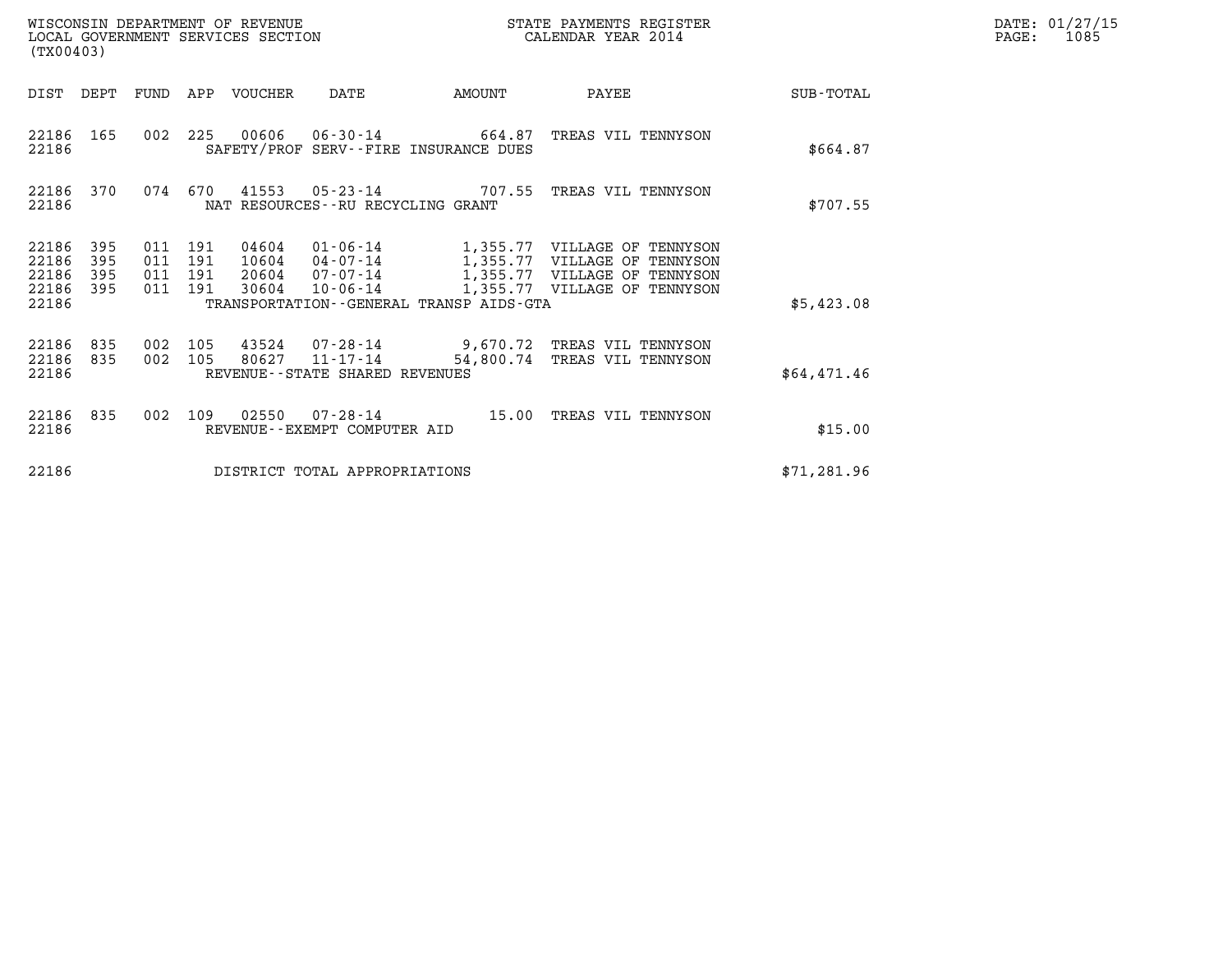| WISCONSIN DEPARTMENT OF REVENUE   | STATE PAYMENTS REGISTER | DATE: 01/27/15 |
|-----------------------------------|-------------------------|----------------|
| LOCAL GOVERNMENT SERVICES SECTION | CALENDAR YEAR 2014      | 1086<br>PAGE:  |

|                                           | WISCONSIN DEPARTMENT OF REVENUE<br>LOCAL GOVERNMENT SERVICES SECTION<br>(TX00403) |                              |                   |                                  |                                   |                                                                      | STATE PAYMENTS REGISTER<br>CALENDAR YEAR 2014                                                                                     |             | DATE: 01/27/15<br>$\mathtt{PAGE}$ :<br>1086 |
|-------------------------------------------|-----------------------------------------------------------------------------------|------------------------------|-------------------|----------------------------------|-----------------------------------|----------------------------------------------------------------------|-----------------------------------------------------------------------------------------------------------------------------------|-------------|---------------------------------------------|
| DIST                                      | DEPT                                                                              | FUND                         |                   | APP VOUCHER                      | DATE                              | AMOUNT                                                               | PAYEE                                                                                                                             | SUB-TOTAL   |                                             |
| 22191 165<br>22191                        |                                                                                   | 002                          | 225               |                                  |                                   | SAFETY/PROF SERV--FIRE INSURANCE DUES                                | 00607  06-30-14  179.70  TREAS VIL WOODMAN                                                                                        | \$179.70    |                                             |
| 22191<br>22191 370<br>22191               | 370                                                                               | 012<br>012 579               | 579               | 19339<br>19339                   | 04-16-14                          | $04 - 16 - 14$ 2.11<br>21.10<br>NAT RESOURCES--AIDS IN LIEU OF TAXES | TREAS VIL WOODMAN<br>TREAS VIL WOODMAN                                                                                            | \$23.21     |                                             |
| 22191 370<br>22191                        |                                                                                   |                              | 074 670           |                                  | NAT RESOURCES--RU RECYCLING GRANT | $41554$ 05-23-14 102.69                                              | TREAS VIL WOODMAN                                                                                                                 | \$102.69    |                                             |
| 22191<br>22191<br>22191<br>22191<br>22191 | 395<br>395<br>395<br>395                                                          | 011 191<br>011<br>011<br>011 | 191<br>191<br>191 | 04605<br>10605<br>20605<br>30605 | 04-07-14<br>07-07-14<br>10-06-14  | TRANSPORTATION--GENERAL TRANSP AIDS-GTA                              | 01-06-14 1,069.08 VILLAGE OF WOODMAN<br>1,069.08 VILLAGE OF WOODMAN<br>1,069.08 VILLAGE OF WOODMAN<br>1,069.10 VILLAGE OF WOODMAN | \$4,276.34  |                                             |
| 22191 835<br>22191                        | 835                                                                               | 002<br>002                   | 105<br>105        | 43525<br>80628                   |                                   |                                                                      | 07-28-14 5,613.06 TREAS VIL WOODMAN<br>11-17-14 31,807.33 TREAS VIL WOODMAN                                                       |             |                                             |
| 22191                                     |                                                                                   |                              |                   |                                  | REVENUE--STATE SHARED REVENUES    |                                                                      |                                                                                                                                   | \$37,420.39 |                                             |
| 22191                                     |                                                                                   |                              |                   |                                  | DISTRICT TOTAL APPROPRIATIONS     |                                                                      |                                                                                                                                   | \$42,002.33 |                                             |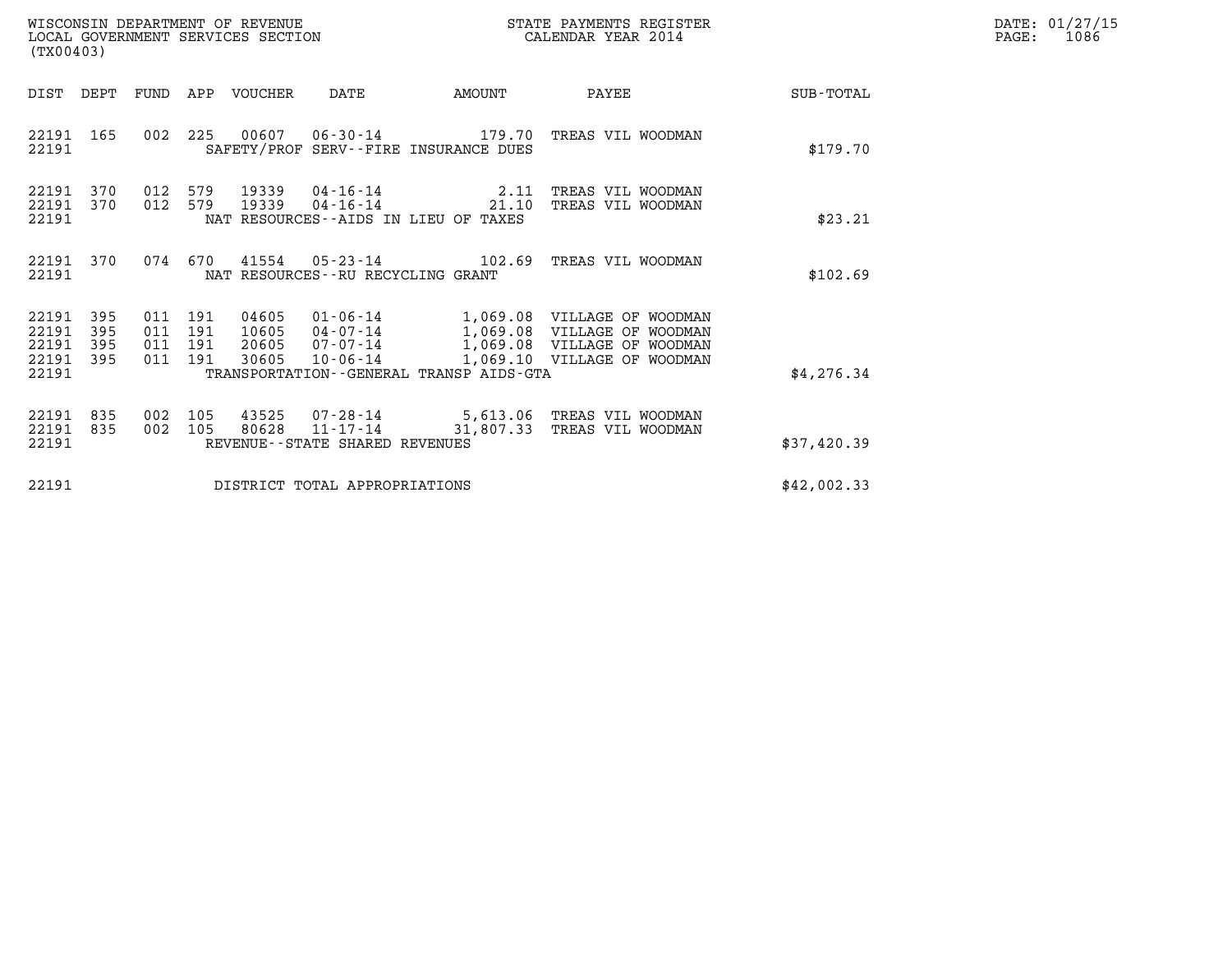| $\texttt{DATE}$ : | 01/27/15 |
|-------------------|----------|
| PAGE:             | 1087     |

| (TX00403)                       |                   |                               |                   |                         |                                                                              |                      |                                                                                                                                                                              |              | DATE: 01/27/15<br>1087<br>$\mathtt{PAGE:}$ |
|---------------------------------|-------------------|-------------------------------|-------------------|-------------------------|------------------------------------------------------------------------------|----------------------|------------------------------------------------------------------------------------------------------------------------------------------------------------------------------|--------------|--------------------------------------------|
|                                 |                   |                               |                   |                         |                                                                              |                      |                                                                                                                                                                              |              |                                            |
| 22206                           | 22206 165         |                               |                   |                         | SAFETY/PROF SERV--FIRE INSURANCE DUES                                        |                      | 002 225 00608 06-30-14 4,725.99 TREAS CITY BOSCOBEL                                                                                                                          | \$4.725.99   |                                            |
|                                 |                   |                               |                   |                         |                                                                              |                      | 22206 370 002 503 16739 02-05-14 5,463.82 TREAS CITY BOSCOBEL<br>CITY SHARE 2135.12                                                                                          |              |                                            |
| 22206                           |                   |                               |                   |                         | NAT RESOURCES--AIDS IN LIEU OF TAXES                                         |                      |                                                                                                                                                                              | \$5,463.82   |                                            |
| 22206                           | 22206 370         |                               |                   |                         | NAT RESOURCES--AIDS IN LIEU OF TAXES                                         |                      | 012 579 19340 04-16-14 38.40 TREAS CITY BOSCOBEL                                                                                                                             | \$38.40      |                                            |
| 22206                           |                   |                               |                   |                         | NAT RESOURCES--RU RECYCLING GRANT                                            |                      | 22206 370 074 670 41555 05-23-14 9,889.86 TREAS CITY BOSCOBEL                                                                                                                | \$9,889.86   |                                            |
| 22206 395<br>22206 395          |                   | 011 162<br>011 162<br>011 162 |                   |                         |                                                                              |                      | 06026 01-06-14 3,039.07 CITY OF BOSCOBEL<br>12026 04-07-14 3,039.07 CITY OF BOSCOBEL<br>22026 07-07-14 3,039.07 CITY OF BOSCOBEL<br>32026 10-06-14 3,039.07 CITY OF BOSCOBEL |              |                                            |
| 22206 395<br>22206 395<br>22206 |                   | 011 162                       |                   |                         | TRANSPORTATION--CONNECTING HIGHWAY AIDS                                      |                      |                                                                                                                                                                              | \$12,156.28  |                                            |
| 22206 395<br>22206              | 395               | 011 191<br>011 191<br>011 191 |                   |                         |                                                                              |                      | 04606 01-06-14 35,886.34 CITY OF BOSCOBEL<br>10606 04-07-14 35,886.34 CITY OF BOSCOBEL<br>20606 07-07-14 35,886.34 CITY OF BOSCOBEL                                          |              |                                            |
| 22206 395<br>22206 395<br>22206 |                   | 011 191                       |                   | 30606                   | TRANSPORTATION--GENERAL TRANSP AIDS-GTA                                      |                      | 10-06-14 35,886.37 CITY OF BOSCOBEL                                                                                                                                          | \$143,545.39 |                                            |
| 22206                           | 22206 395         |                               |                   |                         | TRANSPORTATION - - LRIP/TRIP/MSIP GRANTS                                     |                      | 011  278  03328  02-06-14  16,845.60  TREAS CITY BOSCOBEL                                                                                                                    | \$16,845.60  |                                            |
| 22206                           | 22206 455         |                               |                   |                         | 002 231 01121 02-11-14<br>JUSTICE -- LAW ENFORCEMENT TRAINING                |                      | 640.00 TREAS CITY BOSCOBEL                                                                                                                                                   | \$640.00     |                                            |
| 22206<br>22206                  | 465<br>465        | 002<br>002                    | 305<br>305        | 00908<br>01050          | $01 - 07 - 14$<br>$01 - 30 - 14$                                             | 5,986.43<br>1,318.15 | TREAS CITY BOSCOBEL<br>TREAS CITY BOSCOBEL                                                                                                                                   |              |                                            |
| 22206<br>22206<br>22206         | 465<br>465        | 002<br>002                    | 305<br>305        | 01174<br>01381          | $02 - 26 - 14$<br>$04 - 22 - 14$<br>MILITARY AFFAIRS-EMER MGMT-DISASTER RECO | 2,243.14             | TREAS CITY BOSCOBEL<br>3,437.55 TREAS CITY BOSCOBEL                                                                                                                          | \$12,985.27  |                                            |
|                                 |                   |                               |                   |                         |                                                                              |                      |                                                                                                                                                                              |              |                                            |
| 22206<br>22206<br>22206         | 465<br>465<br>465 | 002<br>002<br>002             | 342<br>342<br>342 | 00908<br>01050<br>01174 | $01 - 07 - 14$<br>$01 - 30 - 14$<br>$02 - 26 - 14$                           |                      | 35,918.57 TREAS CITY BOSCOBEL<br>7,908.88 TREAS CITY BOSCOBEL<br>13,458.77 TREAS CITY BOSCOBEL                                                                               |              |                                            |
| 22206<br>22206                  | 465               | 002 342                       |                   | 01381                   | $04 - 22 - 14$<br>MILITARY AFFAIRS-EMERGENCY MGMT-FED FUND                   | 20,625.30            | TREAS CITY BOSCOBEL                                                                                                                                                          | \$77,911.52  |                                            |
| 22206 505                       |                   | 002 743                       |                   | 01882                   | $09 - 25 - 14$                                                               |                      | 100,000.00 TREAS CITY BOSCOBEL                                                                                                                                               |              |                                            |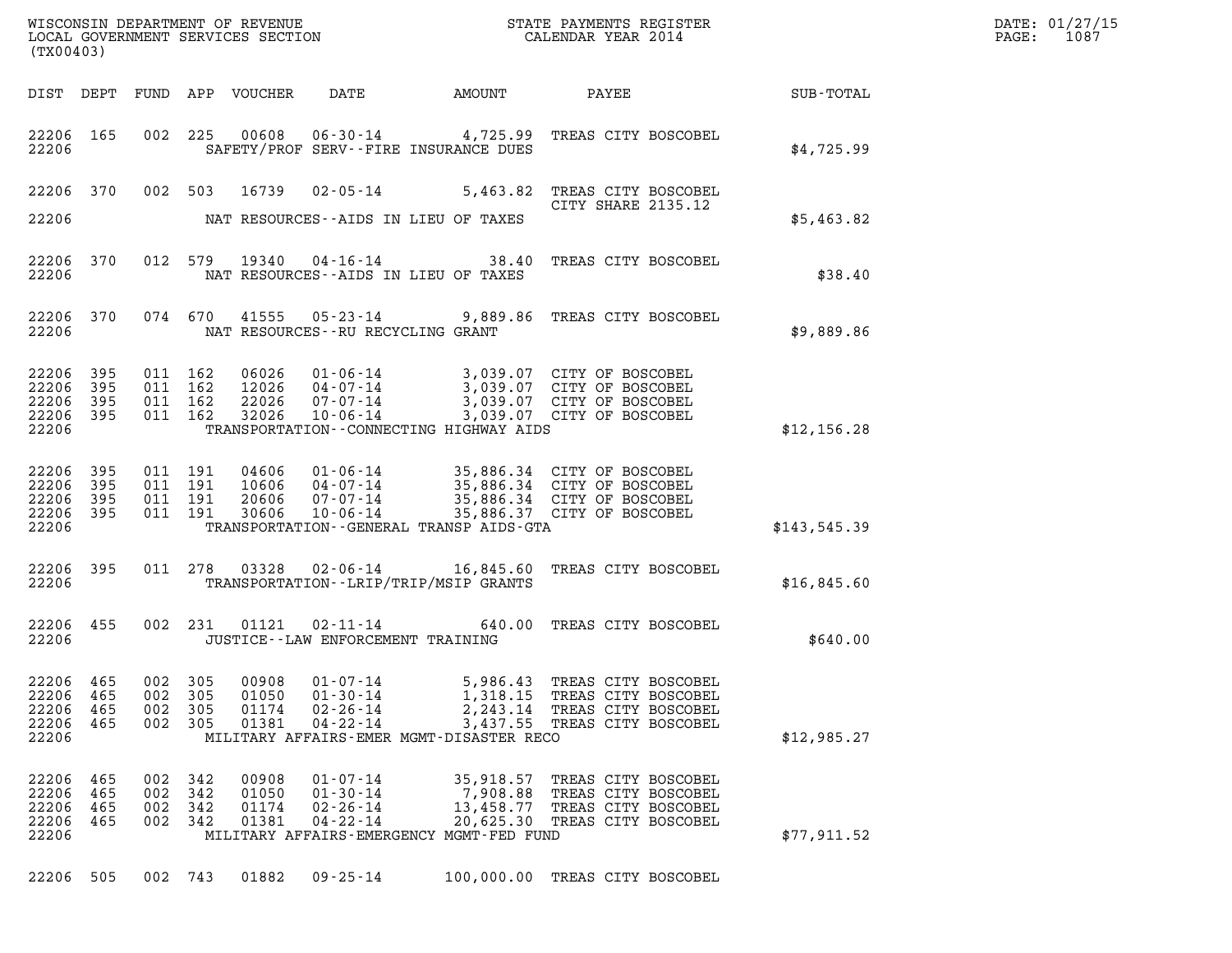| (TX00403)                                                                                             |                                        |                                                                                              |                                                                                                                          |                                                                        |                                                                                                                                        |                  |  |
|-------------------------------------------------------------------------------------------------------|----------------------------------------|----------------------------------------------------------------------------------------------|--------------------------------------------------------------------------------------------------------------------------|------------------------------------------------------------------------|----------------------------------------------------------------------------------------------------------------------------------------|------------------|--|
| DIST<br>DEPT                                                                                          | FUND                                   | VOUCHER<br>APP                                                                               | DATE                                                                                                                     | AMOUNT                                                                 | PAYEE                                                                                                                                  | <b>SUB-TOTAL</b> |  |
| 22206<br>505<br>22206<br>505<br>22206<br>505<br>22206<br>505<br>22206<br>505<br>22206<br>505<br>22206 | 002<br>002<br>002<br>002<br>002<br>002 | 743<br>01882<br>743<br>02967<br>743<br>02967<br>743<br>06704<br>743<br>09346<br>743<br>10085 | $09 - 25 - 14$<br>11-10-14<br>$11 - 10 - 14$<br>03-17-14<br>06-17-14<br>$07 - 16 - 14$<br>DOA--HOUSING ASSISTANCE GRANTS | 10,000.00<br>1,556.00<br>1,320.00<br>11,219.00<br>6,000.00<br>7,000.00 | TREAS CITY BOSCOBEL<br>TREAS CITY BOSCOBEL<br>TREAS CITY BOSCOBEL<br>TREAS CITY BOSCOBEL<br>TREAS CITY BOSCOBEL<br>TREAS CITY BOSCOBEL | \$137,095.00     |  |
| 22206<br>835<br>22206<br>835<br>22206                                                                 | 002<br>002                             | 105<br>43526<br>80629<br>105                                                                 | 07-28-14<br>$11 - 17 - 14$<br>REVENUE--STATE SHARED REVENUES                                                             | 170,279.05 TREAS CITY BOSCOBEL<br>816,739.29                           | TREAS CITY BOSCOBEL                                                                                                                    | \$987,018.34     |  |
| 22206<br>835<br>22206<br>835<br>22206                                                                 | 002<br>002                             | 109<br>02551<br>109<br>05121                                                                 | $07 - 28 - 14$<br>$07 - 28 - 14$<br>REVENUE--EXEMPT COMPUTER AID                                                         | 1,942.00                                                               | 5,789.00 TREAS CITY BOSCOBEL<br>TREAS CITY BOSCOBEL                                                                                    | \$7,731.00       |  |
| 22206<br>835<br>22206                                                                                 | 002                                    | 501<br>00002                                                                                 | $02 - 03 - 14$<br>DOA-PAYMENT FOR MUNICIPAL SERVICES AID                                                                 | 22,916.43 TREAS CITY BOSCOBEL                                          |                                                                                                                                        | \$22,916.43      |  |
| 22206<br>835<br>22206                                                                                 | 021                                    | 363<br>36107                                                                                 | $03 - 24 - 14$<br>REVENUE--LOTTERY CREDIT -                                                                              | 435.24                                                                 | TREAS CITY BOSCOBEL                                                                                                                    | \$435.24         |  |
| 22206                                                                                                 |                                        |                                                                                              | DISTRICT TOTAL APPROPRIATIONS                                                                                            |                                                                        |                                                                                                                                        | \$1,439,398.14   |  |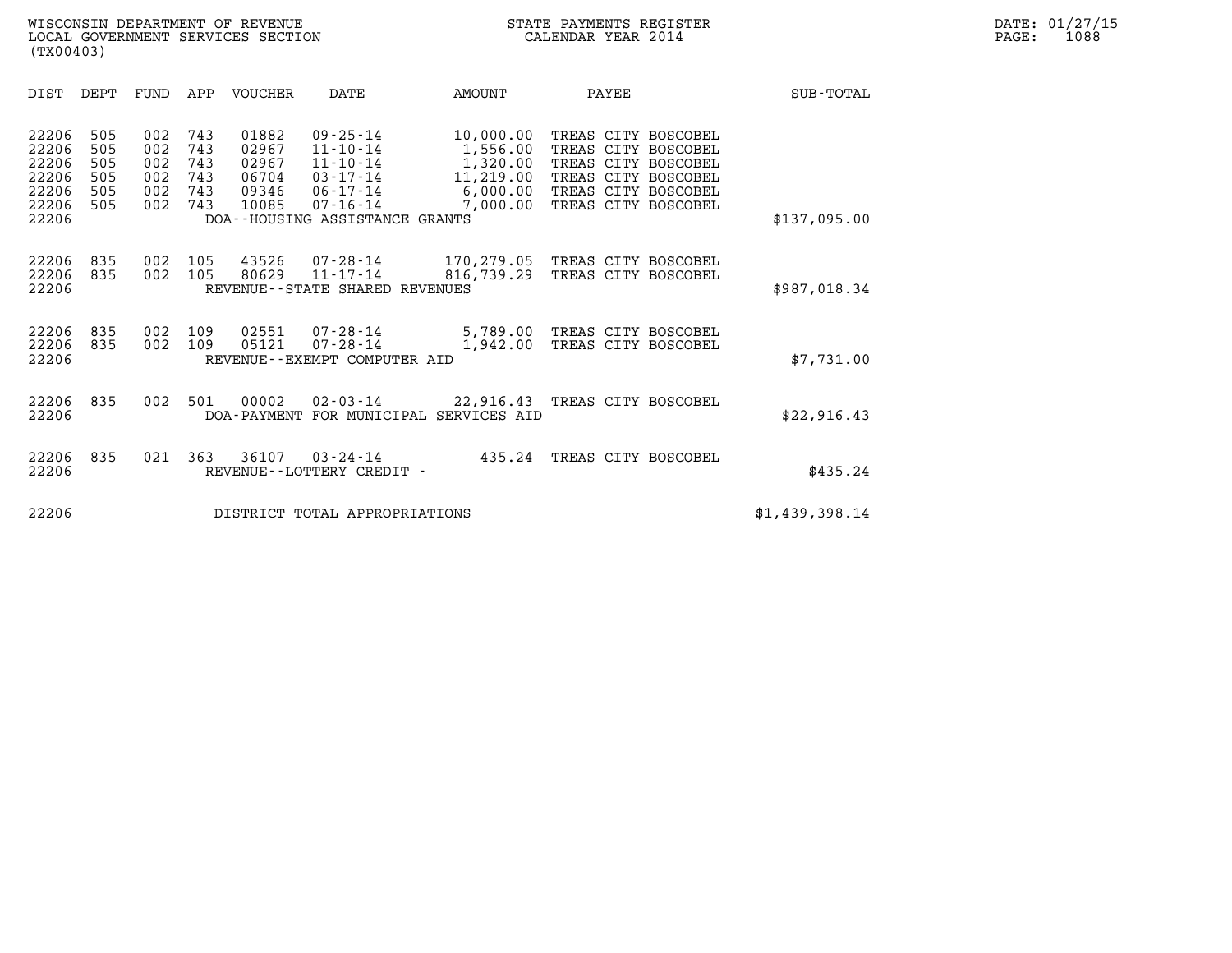| (TX00403)                                    |           |                                          |                |                                      |                                              | WISCONSIN DEPARTMENT OF REVENUE<br>LOCAL GOVERNMENT SERVICES SECTION<br>CALENDAR YEAR 2014                                                                                                       |                  | DATE: 01/27/15<br>PAGE: 1089 |
|----------------------------------------------|-----------|------------------------------------------|----------------|--------------------------------------|----------------------------------------------|--------------------------------------------------------------------------------------------------------------------------------------------------------------------------------------------------|------------------|------------------------------|
|                                              |           |                                          |                |                                      | DIST DEPT FUND APP VOUCHER DATE AMOUNT PAYEE |                                                                                                                                                                                                  | <b>SUB-TOTAL</b> |                              |
| 22211 165<br>22211                           |           |                                          | 002 225 00609  |                                      | SAFETY/PROF SERV--FIRE INSURANCE DUES        | 06-30-14 4,672.09 TREAS CITY CUBA CITY                                                                                                                                                           | \$4,672.09       |                              |
| 22211                                        | 22211 370 |                                          |                | NAT RESOURCES -- RU RECYCLING GRANT  |                                              | 074 670 41556 05-23-14 5,838.68 TREAS CITY CUBA CITY                                                                                                                                             | \$5,838.68       |                              |
| 22211                                        | 22211 395 |                                          |                |                                      | TRANSPORTATION - - HIGHWAY SAFETY - FEDERAL  | 011 185 19960 08-04-14 5,104.60 TREAS CITY CUBA CITY                                                                                                                                             | \$5,104.60       |                              |
| 22211 395<br>22211 395<br>22211 395<br>22211 | 22211 395 | 011 191<br>011 191<br>011 191<br>011 191 |                |                                      | TRANSPORTATION - - GENERAL TRANSP AIDS - GTA | 04607  01-06-14  27,717.96  CITY OF CUBA CITY<br>10607  04-07-14  27,717.96  CITY OF CUBA CITY<br>20607  07-07-14  27,717.96  CITY OF CUBA CITY<br>30607  10-06-14  27,717.96  CITY OF CUBA CITY | \$110,871.84     |                              |
| 22211                                        | 22211 435 |                                          |                |                                      | HS--AMBULANCE FUNDING ASSISTANCE GRANTS      | 005 162 01HSD 09-08-14 4,174.59 TREAS CITY CUBA CITY                                                                                                                                             | \$4,174.59       |                              |
| 22211                                        | 22211 435 |                                          |                |                                      | HS--PREPAID MEDICAL TRANSPORT REIMBURSE      | 005 163 01LGS 11-17-14 2,500.00 CUBA CITY RESCUE SQUAD                                                                                                                                           | \$2,500.00       |                              |
| 22211 455<br>22211                           |           |                                          |                | JUSTICE - - LAW ENFORCEMENT TRAINING |                                              | 002 231 01317 02-18-14 800.00 TREAS CITY CUBA CITY                                                                                                                                               | \$800.00         |                              |
| 22211                                        | 22211 835 | 22211 835 002 105<br>002 105             |                | REVENUE--STATE SHARED REVENUES       |                                              |                                                                                                                                                                                                  | \$436,616.63     |                              |
| 22211 835<br>22211                           | 22211 835 | 002 109<br>002 109                       | 02552<br>05122 | REVENUE--EXEMPT COMPUTER AID         |                                              | 07-28-14 4,049.00 TREAS CITY CUBA CITY<br>07-28-14 101.00 TREAS CITY CUBA CITY                                                                                                                   | \$4,150.00       |                              |
| 22211                                        |           |                                          |                | DISTRICT TOTAL APPROPRIATIONS        |                                              |                                                                                                                                                                                                  | \$574,728.43     |                              |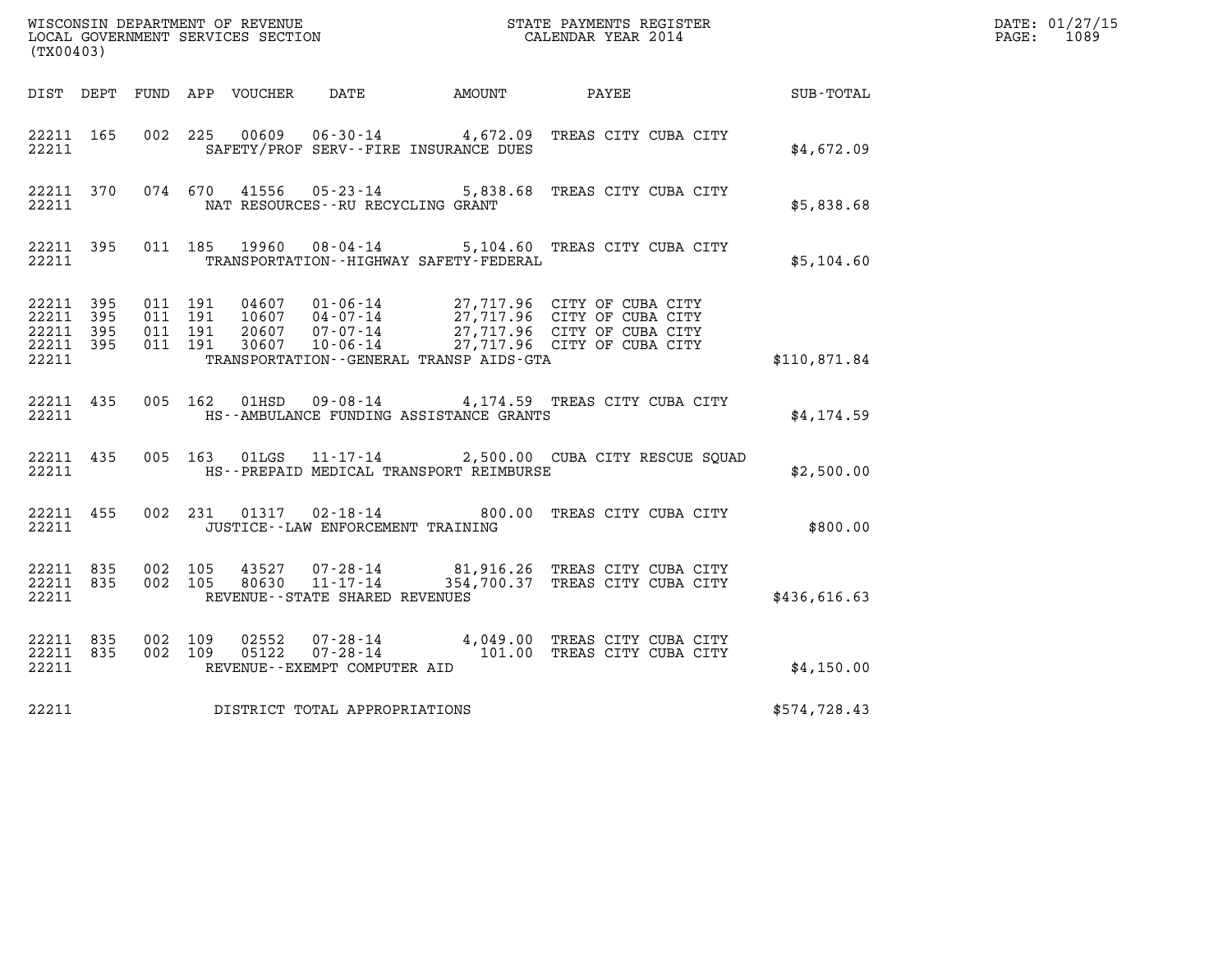| DATE: | 01/27/15 |
|-------|----------|
| PAGE: | 1090     |

| WISCONSIN DEPARTMENT OF REVENUE<br>LOCAL GOVERNMENT SERVICES SECTION<br>(TX00403) |                          |                                          |                   |                                  |                                                                                            |                                              | STATE PAYMENTS REGISTER<br>CALENDAR YEAR 2014                                                                              |                | DATE: 01/27/15<br>1090<br>PAGE: |
|-----------------------------------------------------------------------------------|--------------------------|------------------------------------------|-------------------|----------------------------------|--------------------------------------------------------------------------------------------|----------------------------------------------|----------------------------------------------------------------------------------------------------------------------------|----------------|---------------------------------|
|                                                                                   |                          |                                          |                   | DIST DEPT FUND APP VOUCHER       | DATE                                                                                       | AMOUNT                                       | PAYEE                                                                                                                      | SUB-TOTAL      |                                 |
| 22226 165<br>22226                                                                |                          | 002                                      | 225               | 00610                            | $06 - 30 - 14$                                                                             | SAFETY/PROF SERV--FIRE INSURANCE DUES        | 4,528.33 TREAS CITY FENNIMORE                                                                                              | \$4,528.33     |                                 |
| 22226 370<br>22226                                                                |                          | 074 670                                  |                   | 41557                            | NAT RESOURCES - - RU RECYCLING GRANT                                                       |                                              | 05-23-14 10,874.72 TREAS CITY FENNIMORE                                                                                    | \$10,874.72    |                                 |
| 22226<br>22226<br>22226<br>22226<br>22226                                         | 395<br>395<br>395<br>395 | 011 191<br>011 191<br>011 191<br>011 191 |                   | 04608<br>10608<br>20608<br>30608 | $01 - 06 - 14$<br>04-07-14<br>07-07-14<br>$10 - 06 - 14$                                   | TRANSPORTATION - - GENERAL TRANSP AIDS - GTA | 36,205.45 CITY OF FENNIMORE<br>36,205.45 CITY OF FENNIMORE<br>36,205.45 CITY OF FENNIMORE<br>36,205.47 CITY OF FENNIMORE   | \$144,821.82   |                                 |
| 22226<br>22226 455<br>22226                                                       | 455                      | 002<br>002 231                           | 231               | 00967<br>01370                   | 09-04-14<br>$02 - 18 - 14$<br>JUSTICE--LAW ENFORCEMENT TRAINING                            | 160.00<br>640.00                             | TREAS CITY FENNIMORE<br>TREAS CITY FENNIMORE                                                                               | \$800.00       |                                 |
| 22226<br>22226<br>22226 505<br>22226                                              | 505<br>505               | 002 142<br>002<br>002 142                | 142               | 06906<br>08059<br>09528          | $03 - 24 - 14$<br>$04 - 30 - 14$<br>07-02-14<br>DOA--FEDERAL ENERGY GRANTS                 |                                              | 13,198.00 TREAS CITY FENNIMORE<br>4,918.00 TREAS CITY FENNIMORE<br>1,884.00 TREAS CITY FENNIMORE                           | \$20,000.00    |                                 |
| 22226<br>22226<br>22226<br>22226<br>22226                                         | 505<br>505<br>505<br>505 | 002<br>002<br>002<br>002 743             | 743<br>743<br>743 | 01062<br>02231<br>03952<br>09856 | 08-27-14<br>$10 - 20 - 14$<br>12-15-14<br>$07 - 08 - 14$<br>DOA--HOUSING ASSISTANCE GRANTS | 99,684.00                                    | 35,000.00 TREAS CITY FENNIMORE<br>32,600.00 TREAS CITY FENNIMORE<br>30,000.00 TREAS CITY FENNIMORE<br>TREAS CITY FENNIMORE | \$197, 284.00  |                                 |
| 22226<br>22226 835<br>22226                                                       | 835                      | 002<br>002 105                           | 105               | 43528<br>80631                   | $07 - 28 - 14$<br>$11 - 17 - 14$<br>REVENUE - - STATE SHARED REVENUES                      |                                              | 122,487.25 TREAS CITY FENNIMORE<br>596,979.90 TREAS CITY FENNIMORE                                                         | \$719,467.15   |                                 |
| 22226 835<br>22226 835<br>22226                                                   |                          | 002 109<br>002 109                       |                   | 02553                            | $07 - 28 - 14$<br>05123 07-28-14<br>REVENUE - - EXEMPT COMPUTER AID                        |                                              | 581.00 TREAS CITY FENNIMORE<br>775.00 TREAS CITY FENNIMORE                                                                 | \$1,356.00     |                                 |
| 22226 835<br>22226                                                                |                          |                                          |                   |                                  | 021 363 36108 03-24-14<br>REVENUE--LOTTERY CREDIT -                                        |                                              | 3,188.31 TREAS CITY FENNIMORE                                                                                              | \$3,188.31     |                                 |
| 22226                                                                             |                          |                                          |                   |                                  | DISTRICT TOTAL APPROPRIATIONS                                                              |                                              |                                                                                                                            | \$1,102,320.33 |                                 |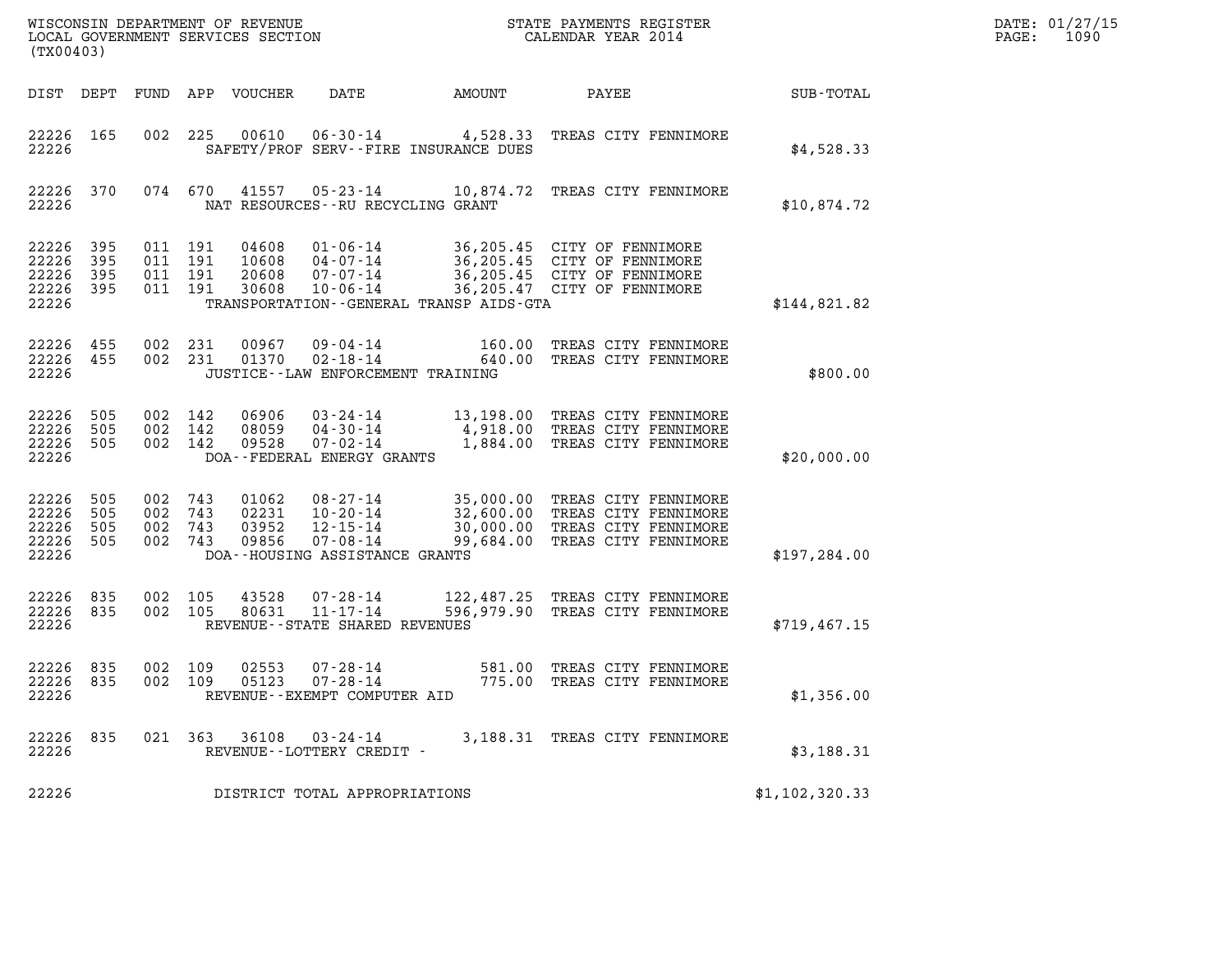| (TX00403)                                                 |     |                                          |                                                           |                                  |                                                                    |                                              |                                                                                                                                   |                | DATE: 01/27/15<br>$\mathtt{PAGE:}$<br>1091 |
|-----------------------------------------------------------|-----|------------------------------------------|-----------------------------------------------------------|----------------------------------|--------------------------------------------------------------------|----------------------------------------------|-----------------------------------------------------------------------------------------------------------------------------------|----------------|--------------------------------------------|
|                                                           |     |                                          | DIST DEPT FUND APP VOUCHER DATE                           |                                  |                                                                    | AMOUNT                                       | PAYEE                                                                                                                             | SUB-TOTAL      |                                            |
| 22246 165<br>22246                                        |     |                                          | 00611<br>002 225<br>SAFETY/PROF SERV--FIRE INSURANCE DUES |                                  |                                                                    |                                              | 06-30-14 8,823.05 TREAS CITY LANCASTER                                                                                            | \$8,823.05     |                                            |
| 22246 370<br>22246                                        |     |                                          | 074 670                                                   | 41558                            | NAT RESOURCES - - RU RECYCLING GRANT                               |                                              | 05-23-14 15,189.75 TREAS CITY LANCASTER                                                                                           | \$15, 189.75   |                                            |
| 22246 395<br>22246 395<br>22246<br>22246 395<br>22246     | 395 | 011 162<br>011 162<br>011 162<br>011 162 |                                                           | 06027<br>32027                   | 01-06-14<br>12027   04-07-14<br>$22027$ $07 - 07 - 14$<br>10-06-14 | TRANSPORTATION--CONNECTING HIGHWAY AIDS      | 8,317.87 CITY OF LANCASTER<br>8,317.87 CITY OF LANCASTER<br>8,317.87 CITY OF LANCASTER<br>8,317.89 CITY OF LANCASTER              | \$33,271.50    |                                            |
| 22246 395<br>22246 395<br>22246 395<br>22246 395<br>22246 |     | 011 191<br>011 191<br>011 191<br>011 191 |                                                           | 04609<br>10609<br>20609<br>30609 | $04 - 07 - 14$<br>07-07-14<br>$10 - 06 - 14$                       | TRANSPORTATION - - GENERAL TRANSP AIDS - GTA | 01-06-14 43,968.66 CITY OF LANCASTER<br>43,968.66 CITY OF LANCASTER<br>43,968.66 CITY OF LANCASTER<br>43,968.69 CITY OF LANCASTER | \$175,874.67   |                                            |
| 22246 455<br>22246                                        |     |                                          | 002 231                                                   |                                  | $01507$ $02 - 20 - 14$<br>JUSTICE - - LAW ENFORCEMENT TRAINING     | 1,280.00 TREAS CITY LANCASTER                | \$1,280.00                                                                                                                        |                |                                            |
| 22246 835<br>22246 835<br>22246                           |     | 002 105<br>002 105                       |                                                           | 43529<br>80632                   | $11 - 17 - 14$<br>REVENUE - - STATE SHARED REVENUES                |                                              | 07-28-14 185,014.70 TREAS CITY LANCASTER<br>952,584.67 TREAS CITY LANCASTER                                                       | \$1,137,599.37 |                                            |
| 22246 835<br>22246 835<br>22246                           |     | 002 109<br>002 109                       |                                                           | 02554<br>05124                   | 07-28-14<br>$07 - 28 - 14$<br>REVENUE--EXEMPT COMPUTER AID         |                                              | 23,613.00 TREAS CITY LANCASTER<br>94.00 TREAS CITY LANCASTER                                                                      | \$23,707.00    |                                            |
| 22246 835<br>22246                                        |     |                                          | 021 363                                                   | 36109                            | REVENUE--LOTTERY CREDIT -                                          |                                              | 03-24-14 1,704.23 TREAS CITY LANCASTER                                                                                            | \$1,704.23     |                                            |
| 22246                                                     |     |                                          |                                                           |                                  | DISTRICT TOTAL APPROPRIATIONS                                      | \$1,397,449.57                               |                                                                                                                                   |                |                                            |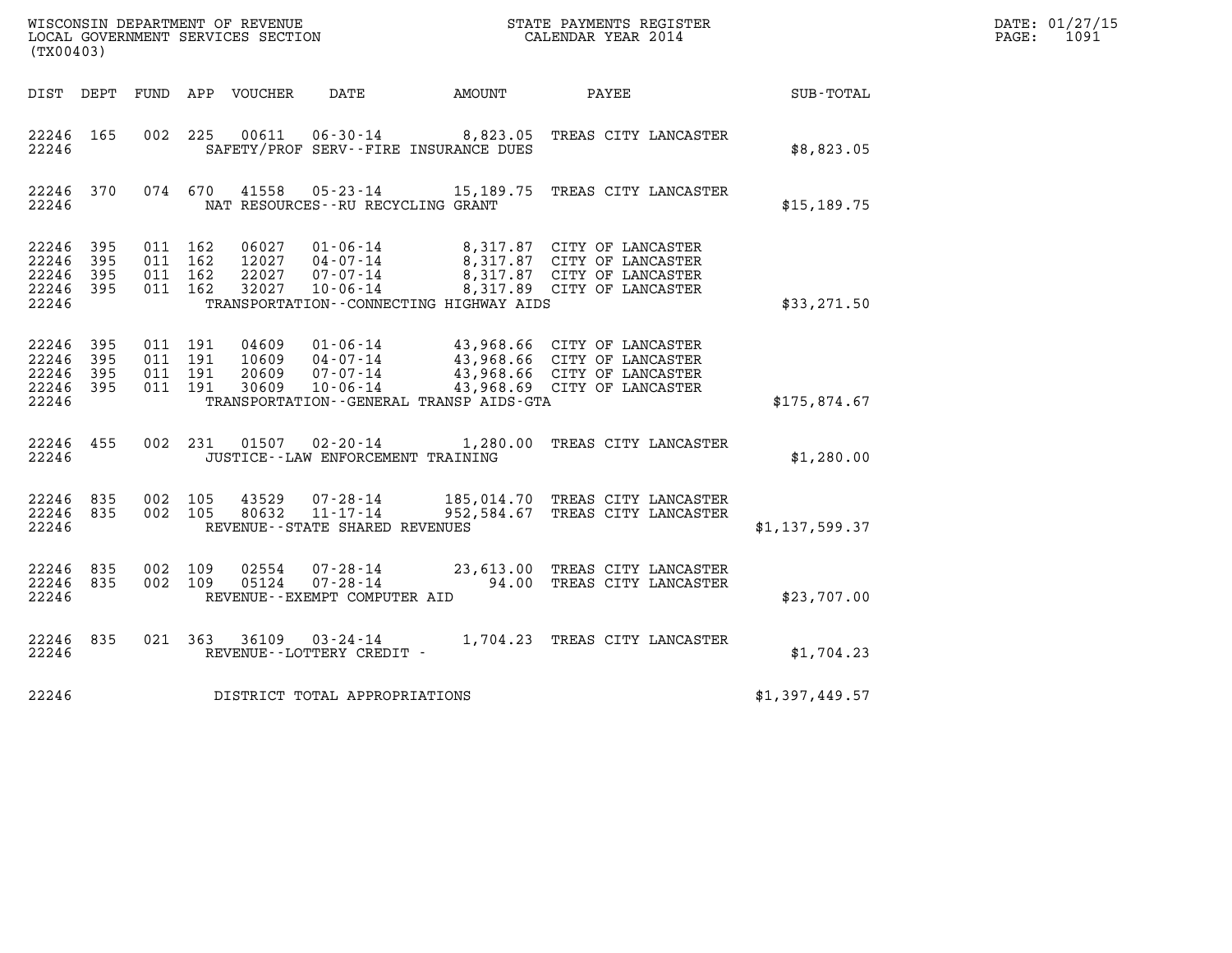| (TX00403)                                     |                          |                                          |     | WISCONSIN DEPARTMENT OF REVENUE<br>LOCAL GOVERNMENT SERVICES SECTION |                                                                                                        |                                                                                                                                                                             | STATE PAYMENTS REGISTER<br>CALENDAR YEAR 2014                                                                                      |              | DATE: 01/27/15<br>1092<br>PAGE: |
|-----------------------------------------------|--------------------------|------------------------------------------|-----|----------------------------------------------------------------------|--------------------------------------------------------------------------------------------------------|-----------------------------------------------------------------------------------------------------------------------------------------------------------------------------|------------------------------------------------------------------------------------------------------------------------------------|--------------|---------------------------------|
| DIST DEPT                                     |                          | FUND                                     |     | APP VOUCHER                                                          | DATE                                                                                                   | AMOUNT                                                                                                                                                                      | PAYEE                                                                                                                              | SUB-TOTAL    |                                 |
| 22271 165<br>22271                            |                          | 002                                      | 225 | 00612                                                                | $06 - 30 - 14$                                                                                         | SAFETY/PROF SERV--FIRE INSURANCE DUES                                                                                                                                       | 25,049.57 TREAS CITY PLATTEVILLE                                                                                                   | \$25,049.57  |                                 |
| 22271 370<br>22271                            |                          | 012 579                                  |     | 19341                                                                | $04 - 16 - 14$                                                                                         | 39.11<br>NAT RESOURCES -- AIDS IN LIEU OF TAXES                                                                                                                             | TREAS CITY PLATTEVILLE                                                                                                             | \$39.11      |                                 |
| 22271 370<br>22271                            |                          | 074 670                                  |     | 41559                                                                | $05 - 23 - 14$<br>NAT RESOURCES - - RU RECYCLING GRANT                                                 | 43,948.87                                                                                                                                                                   | TREAS CITY PLATTEVILLE                                                                                                             | \$43,948.87  |                                 |
| 22271 395<br>22271<br>22271<br>22271<br>22271 | 395<br>395<br>395        | 011 162<br>011<br>011 162<br>011 162     | 162 | 06028<br>12028<br>22028<br>32028                                     | $01 - 06 - 14$<br>$04 - 07 - 14$<br>$07 - 07 - 14$<br>$10 - 06 - 14$                                   | 11,284.63 CITY OF PLATTEVILLE<br>11,284.63 CITY OF PLATTEVILLE<br>11,284.63 CITY OF PLATTEVILLE<br>11,284.63 CITY OF PLATTEVILLE<br>TRANSPORTATION--CONNECTING HIGHWAY AIDS | \$45,138.52                                                                                                                        |              |                                 |
| 22271<br>22271<br>22271<br>22271 395<br>22271 | 395<br>395<br>395        | 011 177<br>011 177<br>011 177<br>011 177 |     | 16021<br>24021<br>26021<br>42021                                     | $06 - 04 - 14$<br>$07 - 07 - 14$<br>$09 - 30 - 14$<br>$12 - 30 - 14$<br>TRANSPORTATION - - TRANSIT AID |                                                                                                                                                                             | 15,386.00 CITY OF PLATTEVILLE<br>15,386.00 CITY OF PLATTEVILLE<br>15,386.00 CITY OF PLATTEVILLE<br>9,231.00 CITY OF PLATTEVILLE    | \$55,389.00  |                                 |
| 22271 395<br>22271<br>22271<br>22271<br>22271 | 395<br>395<br>395        | 011 182<br>011<br>011 182<br>011 182     | 182 | 04727<br>26781<br>26782<br>31115                                     | 02-24-14<br>$10 - 09 - 14$<br>$10 - 09 - 14$<br>$11 - 17 - 14$                                         | 23,957.00<br>TRANSPORTATION - - TRANSIT AIDS - FEDERAL                                                                                                                      | 19,328.00 TREAS CITY PLATTEVILLE<br>23,864.00 TREAS CITY PLATTEVILLE<br>25,063.00 TREAS CITY PLATTEVILLE<br>TREAS CITY PLATTEVILLE | \$92, 212.00 |                                 |
| 22271<br>22271<br>22271<br>22271<br>22271     | 395<br>395<br>395<br>395 | 011 191<br>011 191<br>011<br>011 191     | 191 | 04610<br>10610<br>20610<br>30610                                     | $01 - 06 - 14$<br>04-07-14<br>$07 - 07 - 14$<br>$10 - 06 - 14$                                         | 195,045.04<br>TRANSPORTATION--GENERAL TRANSP AIDS-GTA                                                                                                                       | 195,045.04 CITY OF PLATTEVILLE<br>195,045.04 CITY OF PLATTEVILLE<br>CITY OF PLATTEVILLE<br>195,045.06 CITY OF PLATTEVILLE          | \$780,180.18 |                                 |
| 22271 435<br>22271                            |                          |                                          |     |                                                                      |                                                                                                        | HS--AMBULANCE FUNDING ASSISTANCE GRANTS                                                                                                                                     | 005 162 01HSD 09-08-14 5,585.50 TREAS CITY PLATTEVILLE                                                                             | \$5,585.50   |                                 |
| 22271 435<br>22271                            |                          |                                          |     |                                                                      |                                                                                                        | HS--PREPAID MEDICAL TRANSPORT REIMBURSE                                                                                                                                     | 005 163 01LGS 11-17-14 15,500.00 PLATTEVILLE EMSCHILD                                                                              | \$15,500.00  |                                 |
| 22271 455<br>22271                            |                          |                                          |     |                                                                      | JUSTICE - - LAW ENFORCEMENT TRAINING                                                                   |                                                                                                                                                                             | 002 231 01666 02-24-14 2,880.00 TREAS CITY PLATTEVILLE                                                                             | \$2,880.00   |                                 |
| 22271 465                                     |                          |                                          |     |                                                                      |                                                                                                        |                                                                                                                                                                             | 072 365 00153 12-10-14 39,487.58 TREAS CITY PLATTEVILLE                                                                            |              |                                 |